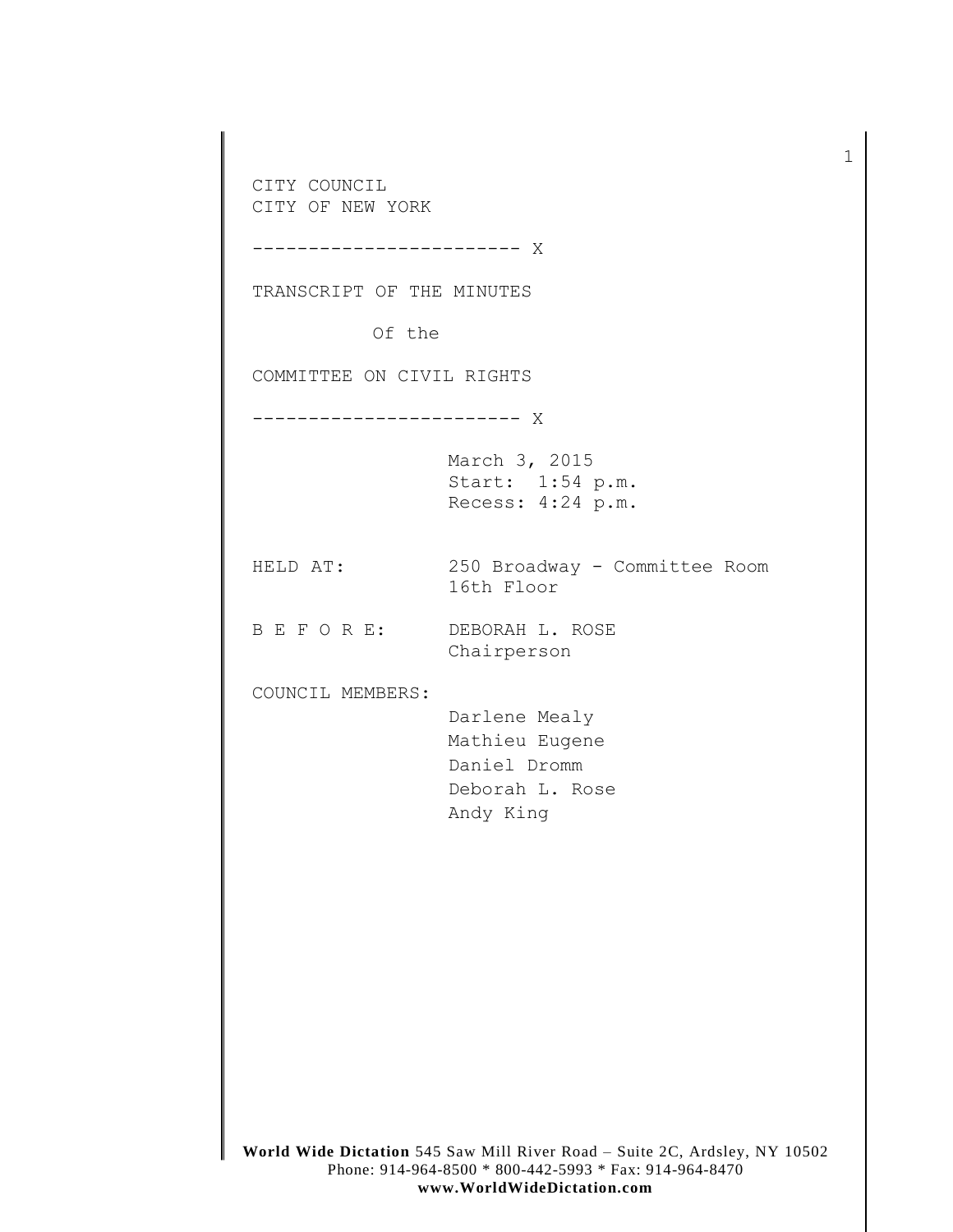## A P P E A R A N C E S (CONTINUED)

Carmelyn Malalis Chair and Commissioner NYC Commission of Human Rights

Cliff Mulqueen Deputy Commissioner NYC Commission of Human Rights

Nicole Salk Staff Attorney Workers Rights and Benefits Unit South Brooklyn Legal Services

Phoebe Todman A Better Balance

Fred Freiberg Fair Housing Justice Center

Christine Clark Legal Services NYC

Natasha Lycia Ora Bannan Latino Justice PRDLEF

Craig Gurian Executive Director NYC Anti-Discrimination Center Fair Play Legislation NYC National Lawyers Guild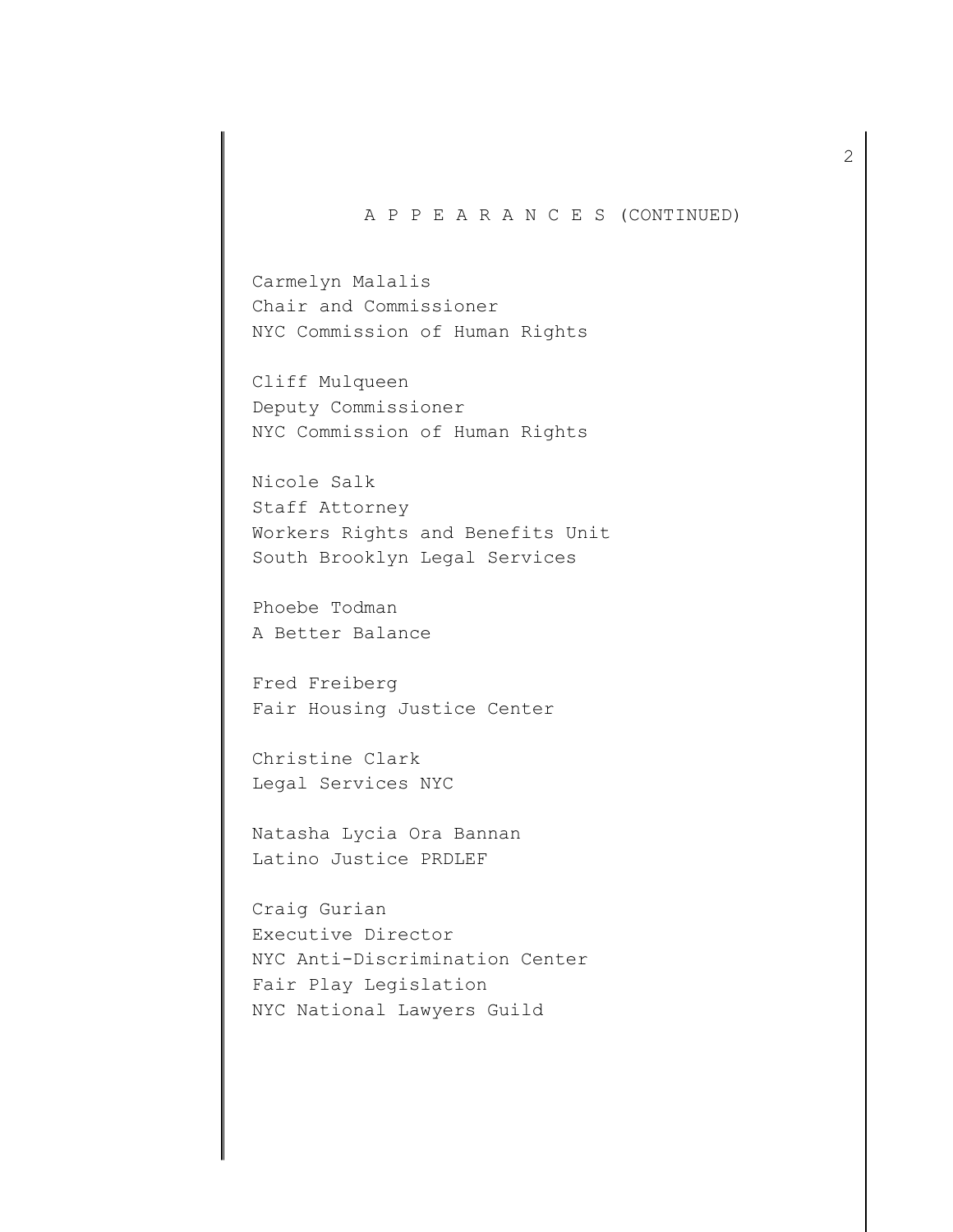Elizabeth "Ez" Cukor Attorney LGBTQ Law Project New York Legal Assistance Group

Alyssa Aguilera Political Director Vocal New York

Paul Keefe Associate Legal Counsel Community Service Society

Erin Smith Columbia Law School Human Rights Institute

Sebastian Riccardi Staff Attorney Legal Aid Society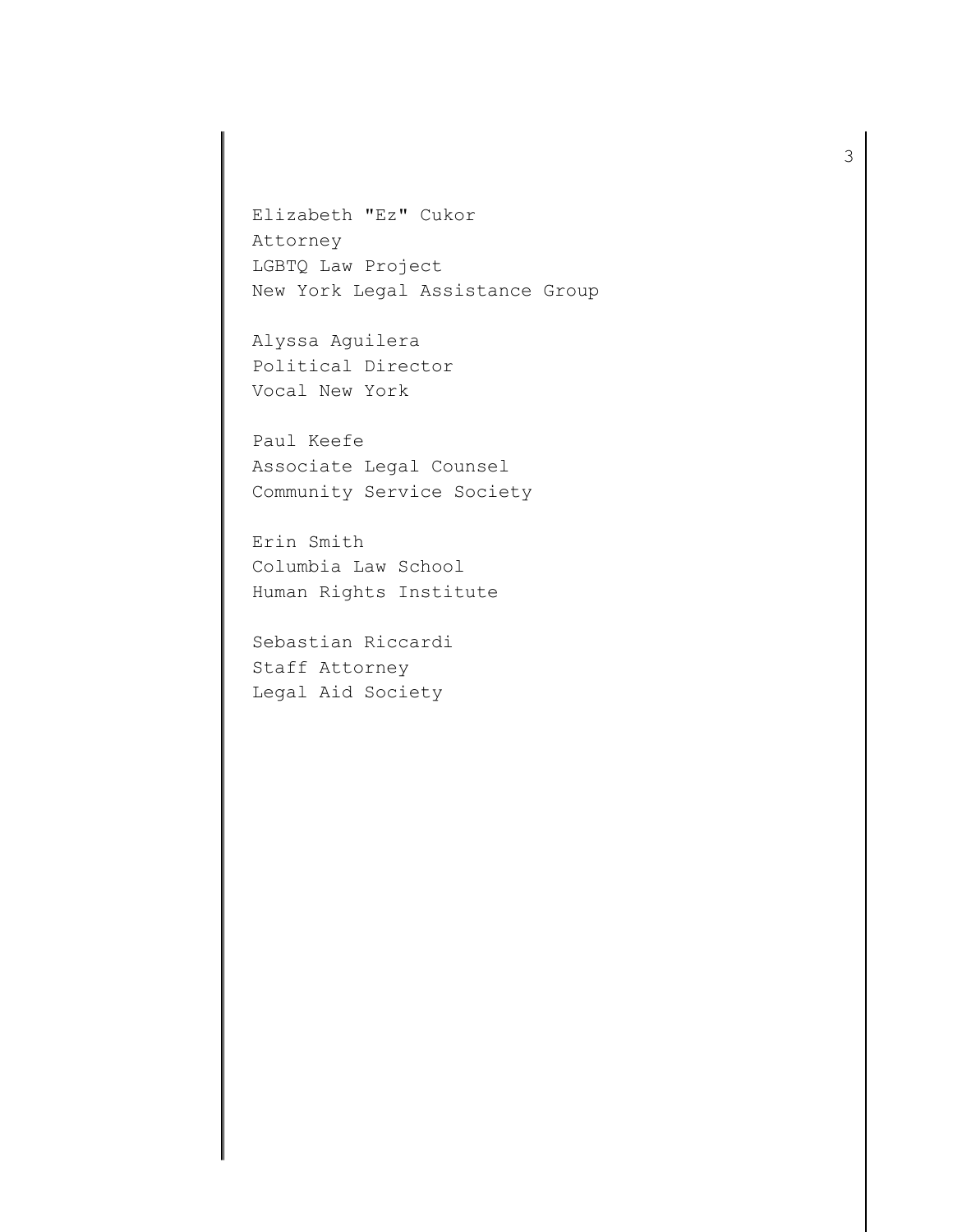2

3

[background conversation]

[gavel]

4 5 6 7 8 9 10 11 12 13 14 CHAIRPERSON ROSE: This hearing is called to order. I'd like to say good afternoon. My name is Debbie Rose. Ah-ha, you thought it was Darlene Mealy, right. [laughter] My name is Debbie Rose, and I will be presiding over today's Civil Rights hearing. But before I begin, I'd like to introduce the other members of the Council who have joined us today and two of the prime sponsors. I'd like to recognize Council Member Eugene, Council Member Garodnick, and the prime sponsor, and Council Member Lander. Thank you.

15 16 17 18 19 20 21 22 23 24 25 So today, the Committee on Civil Rights will hold an oversight hearing regarding the enforcement of the City's Human Rights Law. New York City has one of the most comprehensive human rights laws in the nation, and it is imperative that do everything that we can to ensure that it is properly enforced to protect citizens of New York. It is important to note that the proper enforcement of the Human Rights Law is especially important to lowincome New Yorkers because filing a claim with the Commission is often their only way to seek justice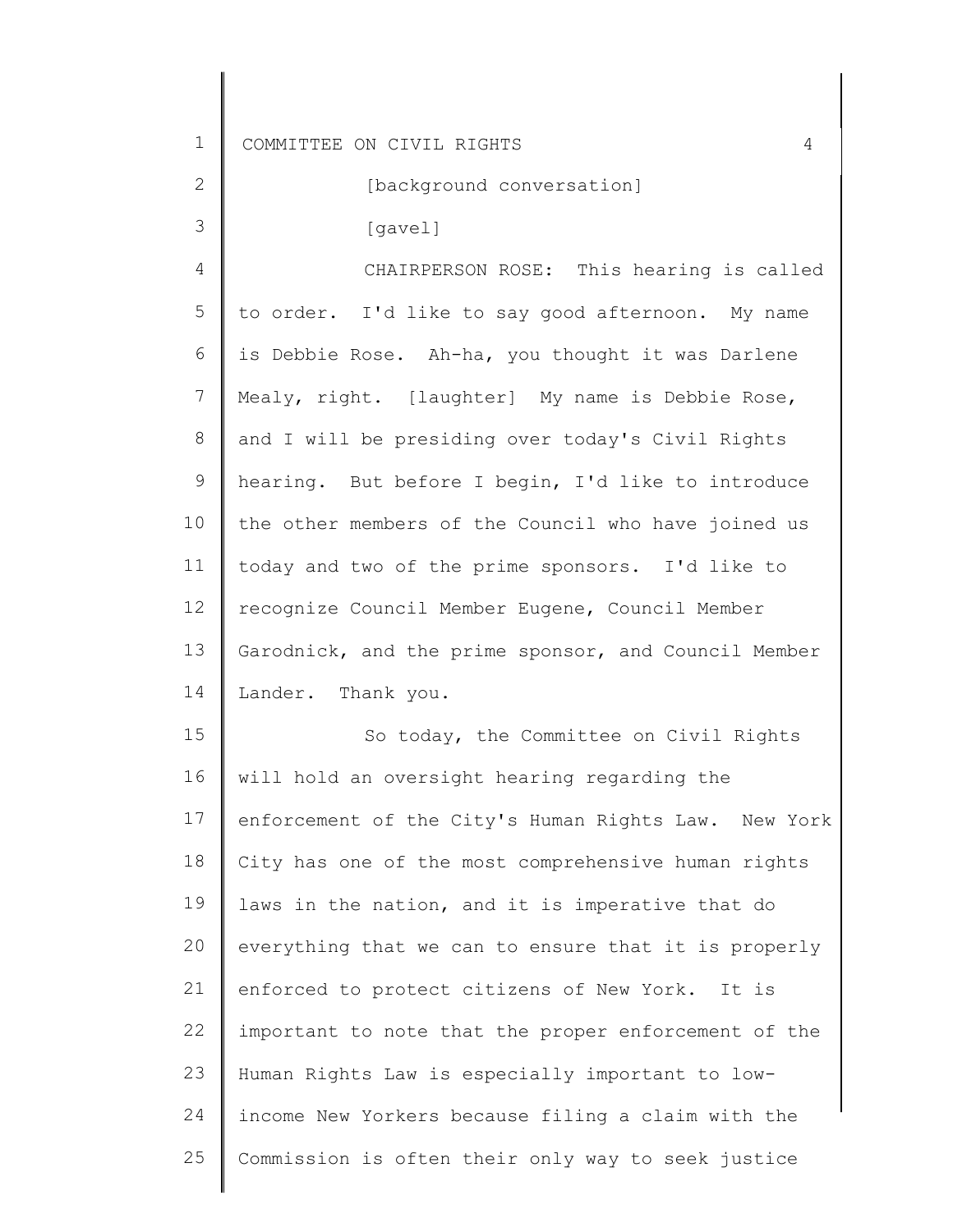| $\mathbf{2}$    | for what they perceive as wrongful and prejudicial    |
|-----------------|-------------------------------------------------------|
| 3               | actions toward them in the areas of employment,       |
| $\overline{4}$  | housing, public accommodations and more. Over the     |
| 5               | years, the Council has heard complaints that the      |
| 6               | Commission interpreting the Human Rights Law too      |
| $7\overline{ }$ | narrowly--has--has interpreted the Human Rights Law   |
| 8               | too narrowly, and that that has been an overarching   |
| $\mathsf 9$     | concern. Advocates have also expressed concern        |
| 10              | regarding the Commission's Lack of enforcement.       |
| 11              | Including its failure to initiate the investigations, |
| 12 <sup>°</sup> | file formal complaints of discrimination, and find    |
| 13              | probable cause where justified. Advocates have also   |
| 14              | expressed concern regarding the Commission's poor     |
| 15              | funding and inadequate staffing.                      |
| 16              | Mayor de Blasio recently appointed                    |
| 17              | Carmelyn Malalis to serve as the new Commissioner and |
| 18              | Chair to the Commission, and I want to say welcome.   |
| 19              | COMMISSIONER MALALIS: [off mic] Thank                 |
| 20              | you very much.                                        |
| 21              | CHAIRPERSON ROSE: And we are very happy               |
| 22              | to have here today to testify before the committee.   |
| 23              | We look forward to discussing these issues with the   |
| 24              | Commissioner, and how the Commission's new leadership |
| 25              | plans to move forward with proper and effective       |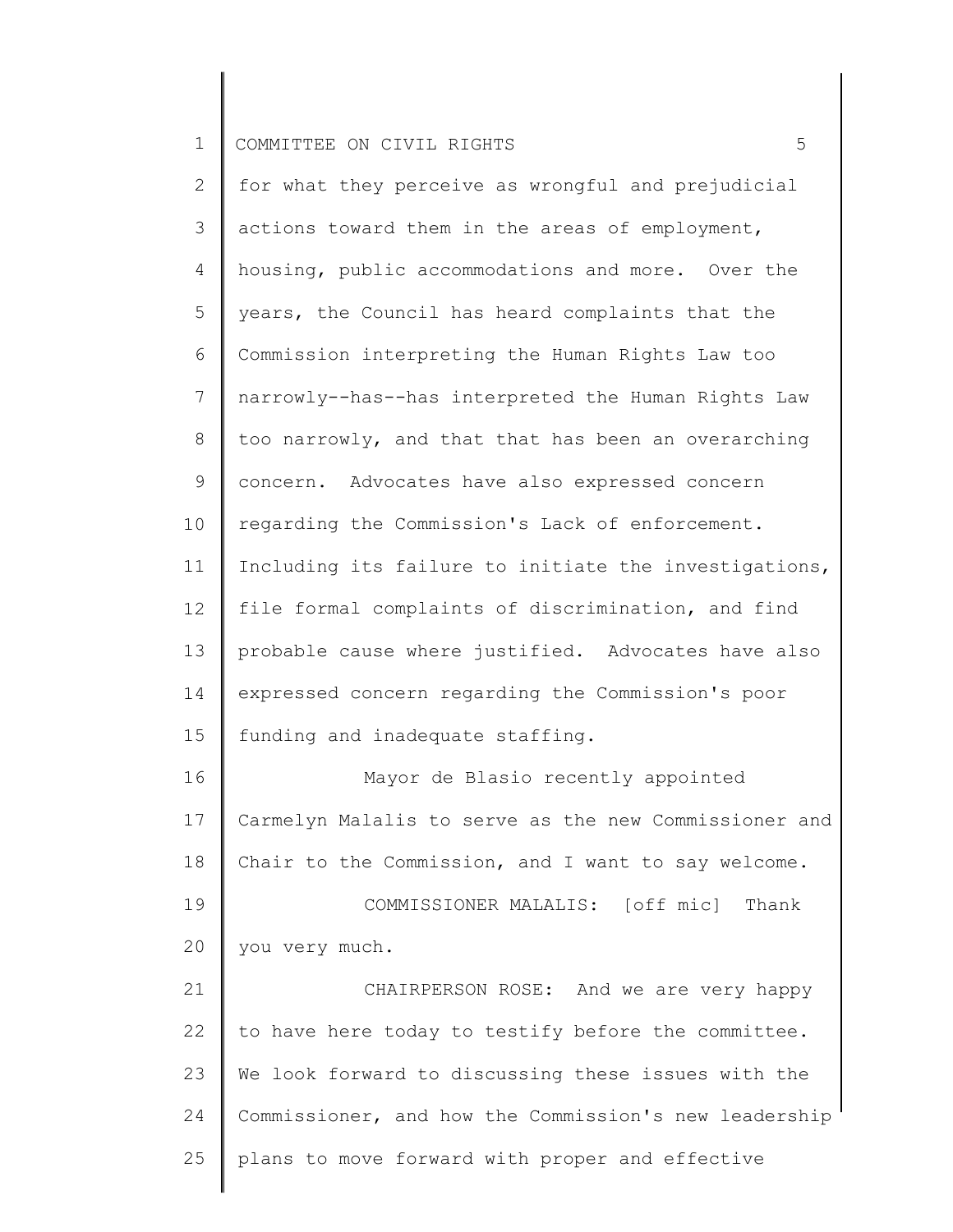2 3 4 5 6 7 8 enforcement of the Human Rights Law. This will also be the first hearing on Introductory Bills 421, 689, and 690. Intro No. 421 sponsored by Councilwoman Mealy, would increase the reporting requirements for the Human Rights Commission to include a reporting requirement on the number of investigations the Commission initiates.

9 10 11 12 13 14 15 16 17 18 19 20 21 22 23 24 Intros 689 and 690 sponsored by Councilwoman Mealy and Councilman Lander and Garodnick would establish employment and housing discrimination testing programs. Today, the Committee will hear testimony from [coughs] Carmelyn Malalis, the Commissioner of the Human Rights Commission, and various interest groups. I thank you all for providing testimony that will help us understand enforcement of the City's Human Rights Law and the impact of Intros 421, 689 and 690. We will also hear from one of our bill's sponsors, Council Member Lander, and we ill now hear from another one of the bill's co-sponsors, Council Member Garodnick. But before we do that, I'd like to thank you, and I'd like to thank everyone for attending this hearing. Also, I'd like to thank the Committee staff Eisha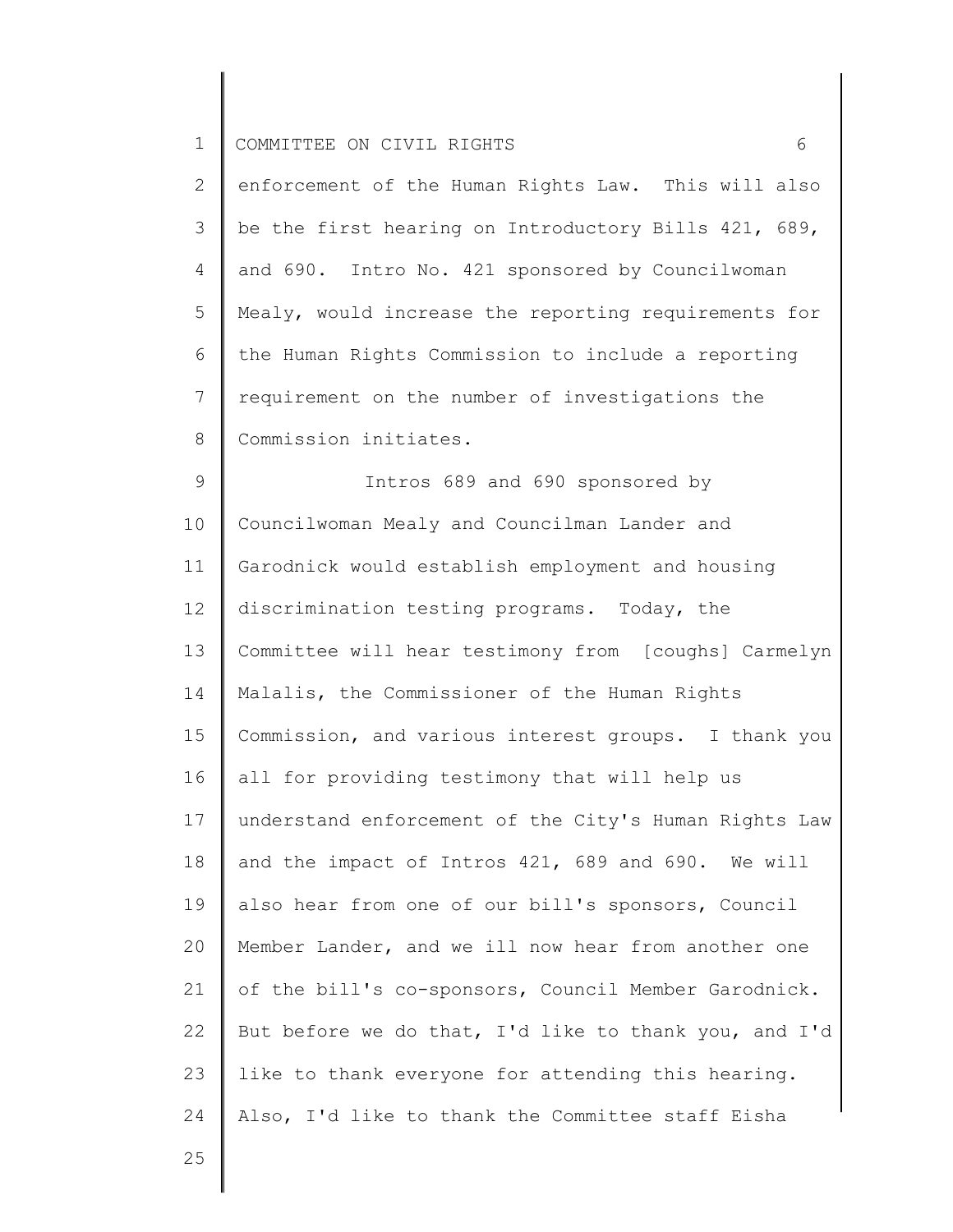2 3 Wright in Finance; Muzna Ansari, Policy Analyst; and Alesha Brown, Counsel to the Committee.

4 5 6 7 8 9 10 11 12 13 14 15 16 17 18 19 20 21 22 23 24 And I have a statement here from Chair Mealy. And she says: While I am disappointed that I cannot chair today's Civil Rights Committee hearing, I am thankful that Council Member Debbie Rose of Staten Island for agreeing to chair in my stead. I am proud to sponsor Intros 421 and 690 and to cosponsor 689 with Council Member Brad Lander and Council Member Dan Garodnick. Intro 690, which requires the Commission to implement a program to test for employment discrimination and Intro 689, which does the same for housing will provide important information to the Council on the prevalence of the discrimination in these two areas. Intro 421 will improve our understanding of the Commission's Proactive effort to rid our city of discrimination. These bills represent necessary forward movement in the Council's goal to fostering a bias free New York. I look forward to reviewing today's testimony to ensure that these bills are as effective as possible. I would also like to thank Committee Counsel Alesha Brown for all her hard work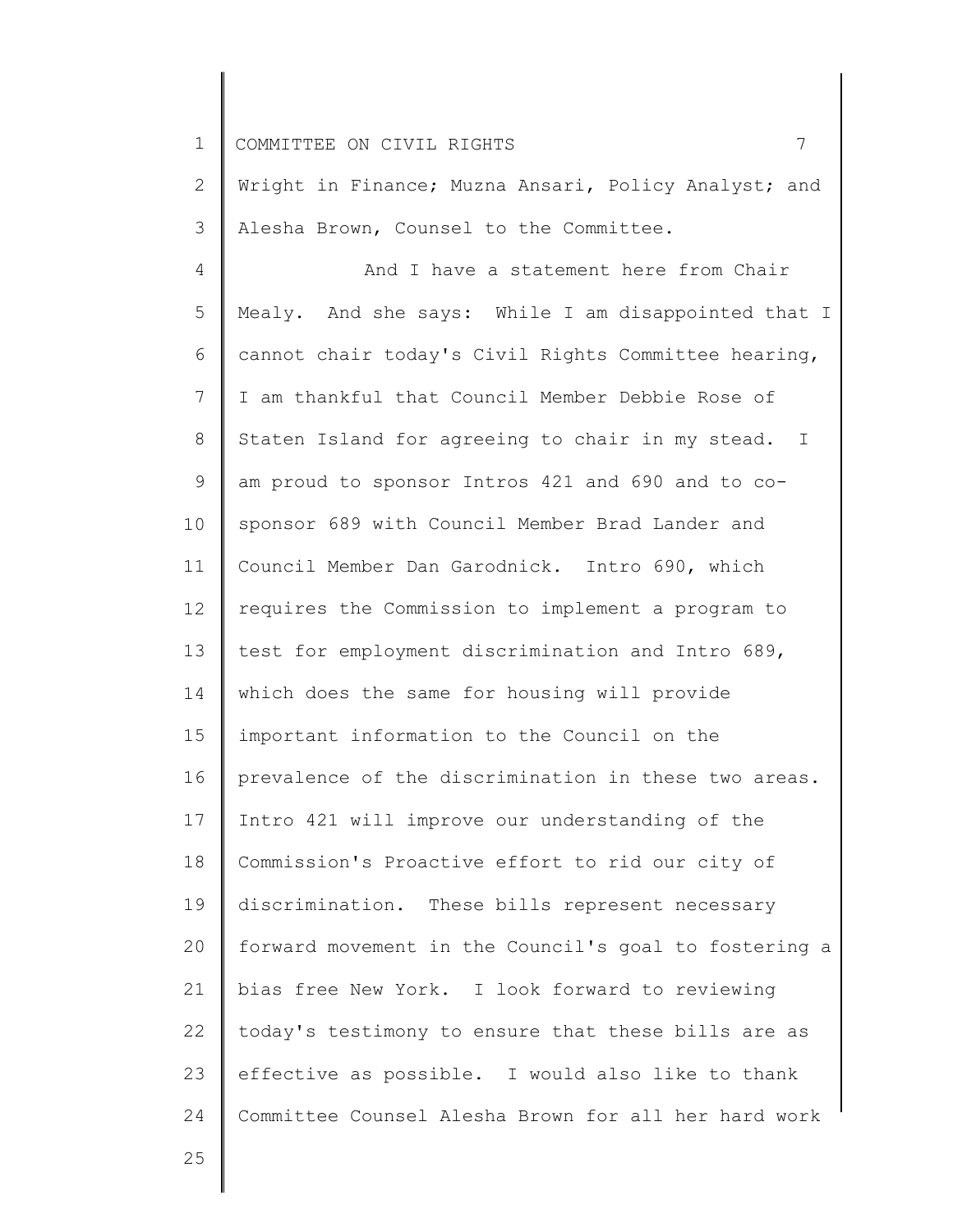2 3 on this hearing. And with that said, we will have a statement from Council Member Lander.

4 5 6 7 8 9 10 11 12 13 14 15 16 17 18 19 20 COUNCIL MEMBER LANDER: Thank you very much Chair Rose. Commissioner Malalis, it's wonderful to have you here for your first hearing with us, and I'm grateful that the Administration took longer than a lot of us wanted to get a Commissioner. But I'm thrilled that we now have one that, and that you're--I'm optimistic--off to a great start. And I also want to thank the chair in absentia, and also the Speaker for really shining a spotlight on the need to work together with the Commissioner. We really invigorate New York's commitment to confronting discrimination in housing, employment, public accommodations and other venues. I support all three bills on today's docket. I'm proud to be the prime sponsor of Intro 689, which would require the establishment of a housing discrimination testing program.

21 22 23 24 25 We know from a lot of different sources that there is ongoing and sadly still pervasive housing discrimination in the housing market in New York City today. Not that long ago HUD did a national study, which continued to find through testing around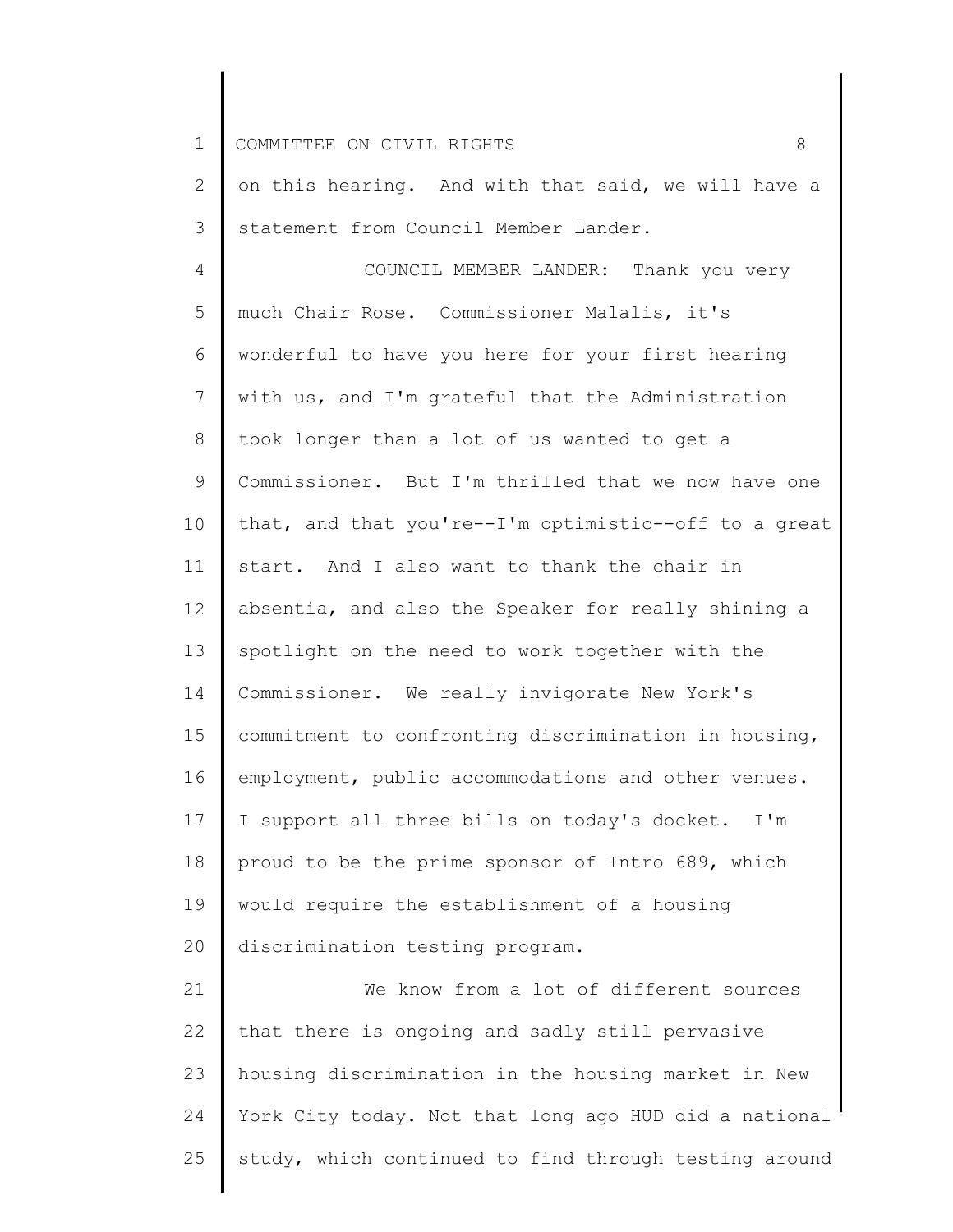2 3 4 5 6 7 8 9 10 11 12 13 14 15 16 17 18 19 20 21 22 23 24 25 the country that White renters relative to Black and Latino renters showed more units. Rented units at better costs, a whole range of ways in which people of color systematically face discrimination in the housing market. And we can't afford that in New York City for a whole range of reasons. It's morally abominable. The housing crisis is dramatically increasing, and it's something we just have to be so much more aggressive about. So to have all of that happen at the same time that we've allowed the budget of the Commission to be cut to the point where it has a hard doing reactive work, and does zero proactive work is just unacceptable. And I hope that this bill will get us back in a place where the Commission-- We've got some great advocates out there doing testing. I want to thank the Housing Justice Center, and the Anti-Discrimination Center and Metro New York and Legal Aid and many of the other groups that are engaged actively in helping. But this has to impact via public responsibility. There are Human Rights Laws, and we must be aggressive in enforcing them. And I'll just give one example of something. You know, I did this recently where I went on Craigslist. It continues to be the case.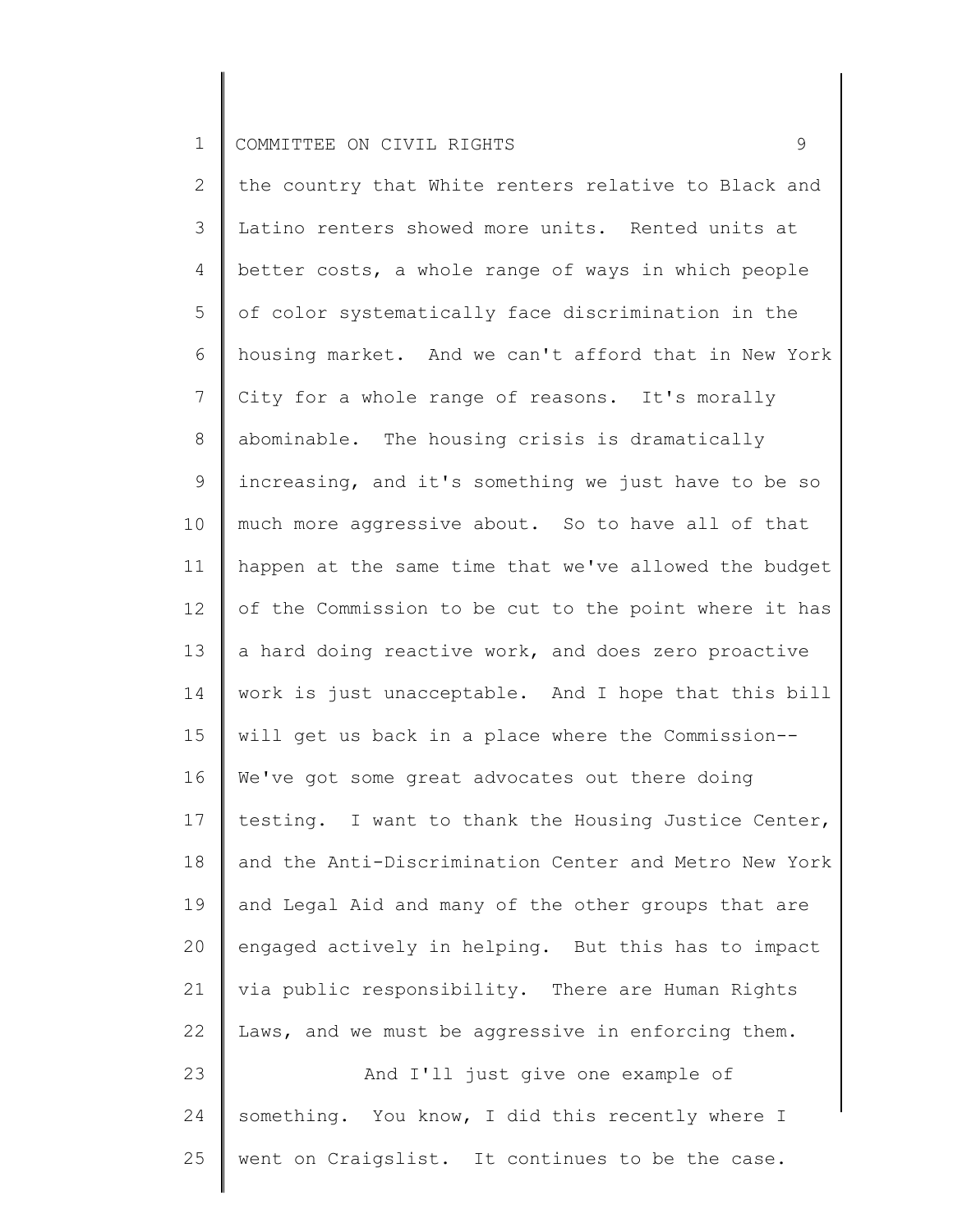2 3 4 5 6 7 8 9 10 11 12 13 14 15 16 17 18 19 20 21 22 23 24 25 This Council not that long ago passed a law against source of income discrimination, which says you may not discriminate against people have a Section 8 Certificate or other public assistance or a subsidy in the housing market. And yet, all you have to do is open up Craigslist, or look at one of the many other places where there are online ads to see that source of income discrimination is rampant in the housing market. And people so unconcerned about enforcement that they will put in public advertisements no Section 8, no vouchers, no certificates. So, of course, you're not going to get a reactive case on one of those situations because aren't stupid. They aren't going to go and try to get that unit. What we have to have a proactive enforcement that goes out and finds the bad actors who are violating our laws. Especially to look to see if they are systemic violations. If those are larger managing agents, or owners or realtors who are really engaging in broader and systematic violations. Brings those things through the HRC process, and demands justice, and a correction of these discriminatory problems. So that's the intent behind 689, and similar with the other legislation as well.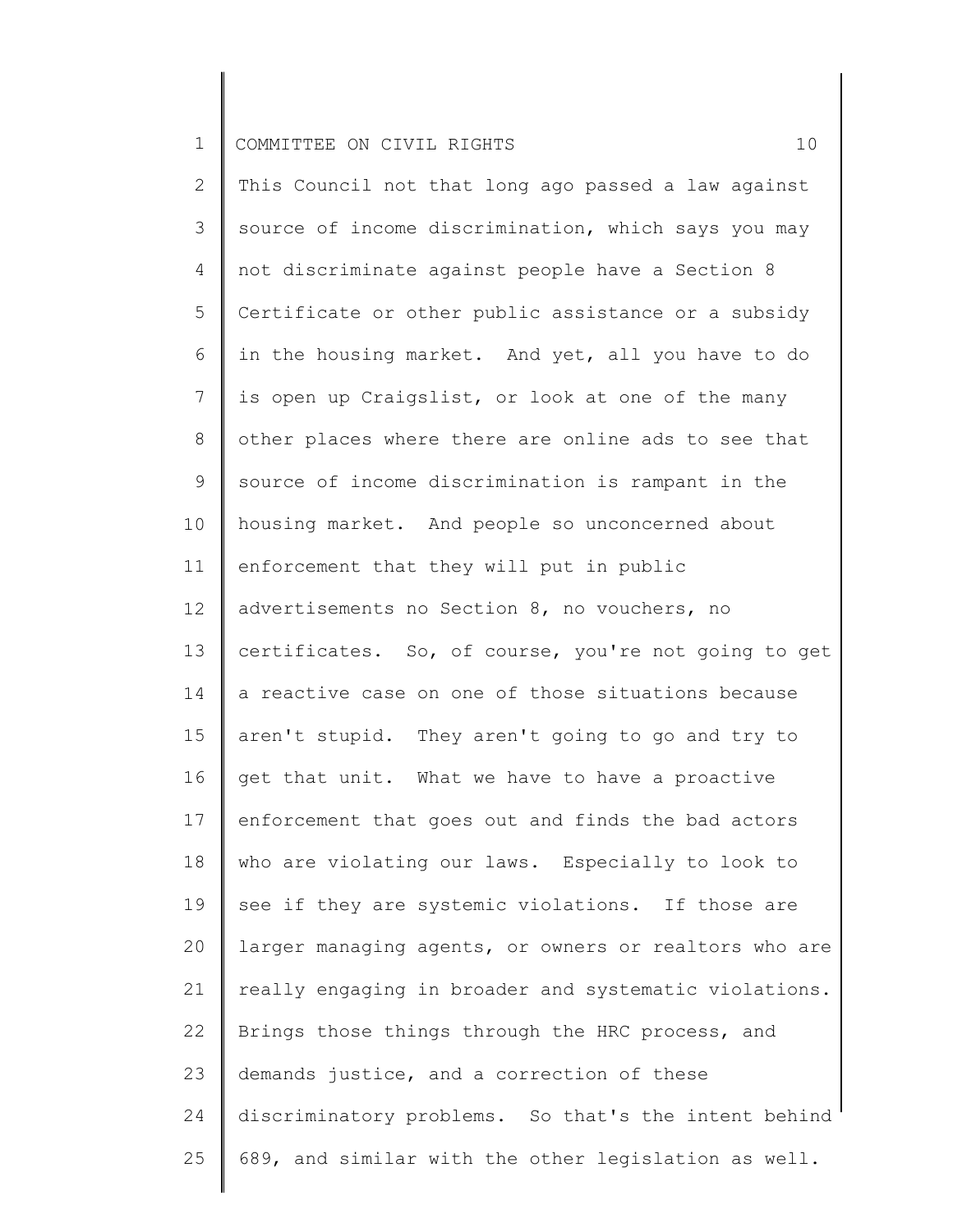| ᆠ | COMMITTEE ON CIVIL RIGHTS |  |  |
|---|---------------------------|--|--|
|   |                           |  |  |

| $\mathbf{2}$  | And I'm hopeful that we can work together with the    |
|---------------|-------------------------------------------------------|
| $\mathcal{S}$ | commission to make it a reality, to do what we need   |
| 4             | to do in the budget. To provide the resources so the  |
| 5             | Commission can actually do this work, and then over   |
| 6             | time, but in the not too distant future have a real   |
| 7             | impact in the housing marketplace to truly reduce     |
| $8\,$         | discrimination, and open up opportunity more fairly   |
| 9             | for all New Yorkers. Thank you.                       |
| 10            | CHAIRPERSON ROSE: Thank you, and Council              |
| 11            | Member Garodnick.                                     |
| 12            | COUNCIL MEMBER GARODNICK: Thank you,                  |
| 13            | Chair Rose. I'll be very brief. First, I want to      |
| 14            | thank for you--thank you for stepping up and chairing |
| 15            | the hearing in Council Member Mealy's absence. And    |
| 16            | we want to thank her, too, for putting these bills on |
| 17            | the agenda, and pushing what is a very important      |
| 18            | issue. And I want to recognize my colleague Council   |
| 19            | Member Lander. I am the second sponsor on his bill,   |
| 20            | and support the others, too for many of the same      |
| 21            | reasons. These are really core responsibilities for   |
| 22            | the Human Rights Commission. And to the extent that   |
| 23            | we are serious about combating discrimination, and    |
| 24            | all of its forms in the City, we need to make sure    |
| 25            | that we are taking affirmative steps to figure out    |
|               |                                                       |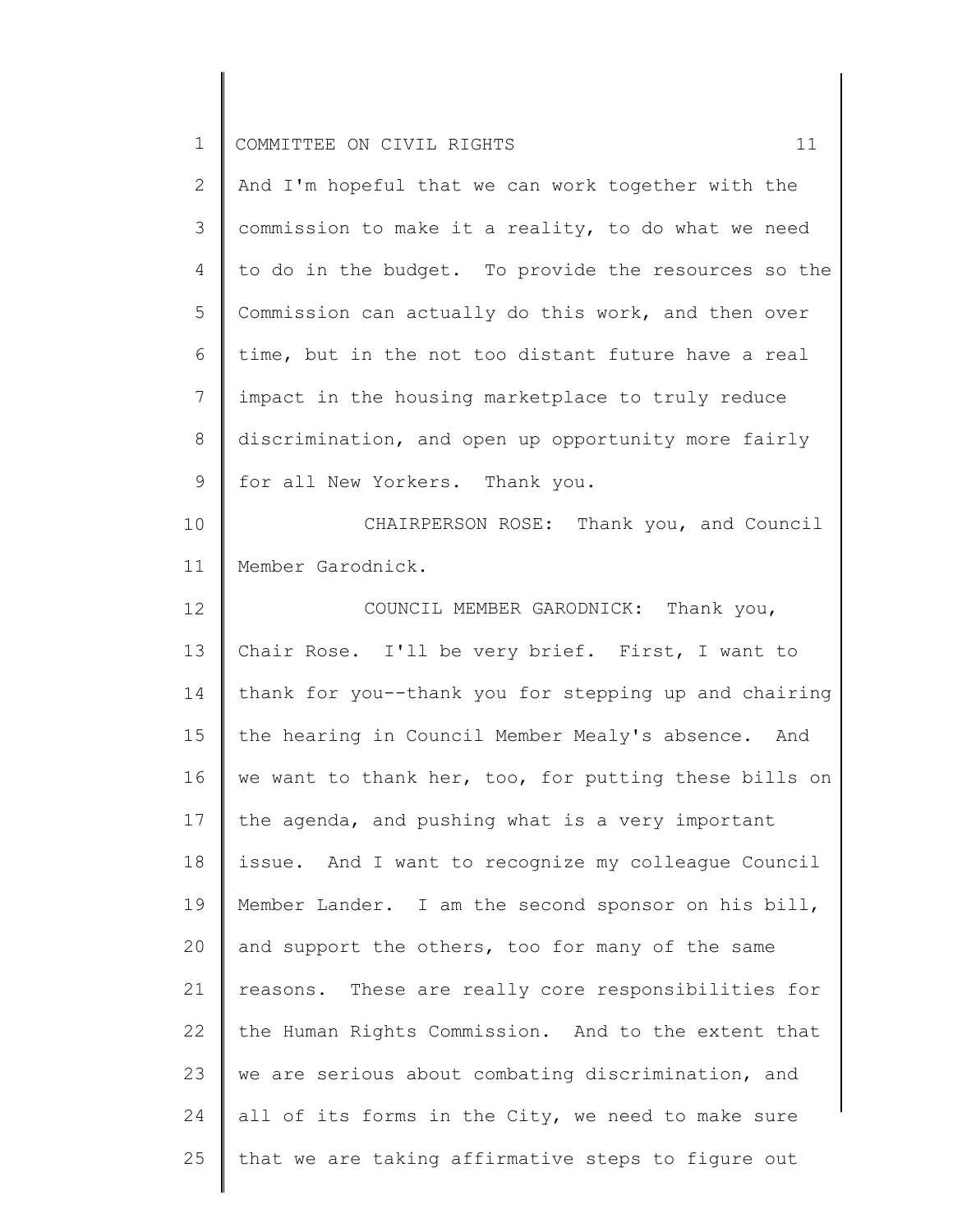| $\overline{2}$ | what is happening, evaluate our results. And develop |
|----------------|------------------------------------------------------|
| 3              | clear strategies to be able to take aim at the bad   |
| 4              | practices that exist there. And so, that is why we   |
| 5              | are taking a legislative route today and we look     |
| 6              | forward to working with you Commissioner in your new |
| 7              | role and with the Commission in being able to        |
| 8              | activate this process. And to make sure that we are  |
| 9              | looking to root out discrimination however we        |
| 10             | possible can. And with that, I thank you again,      |
| 11             | Madam Chair, and we'll look forward to the hearing.  |
| 12             | CHAIRPERSON ROSE: Thank you, Council                 |
| 13             | Member Garodnick. And so our first panel is-- And    |
| 14             | let me again say welcome.                            |
| 15             | COMMISSIONER MALALIS: [off mic] Thank                |
| 16             | you.                                                 |
| 17             | CHAIRPERSON ROSE: We're really glad to               |
| 18             | have you here. We know that the Commission is going  |
| 19             | through some transition, and we're really glad that  |
| 20             | you're here, and we're excited about moving forward. |
| 21             | And it's good to see you again, Cliff. And so our    |
| 22             | first panel is Commissioner Malalis and--I'm sorry-- |
| 23             | and Cliff Mulqueen who is the Deputy Commissioner of |
| 24             | the Human Rights Commission. And before you begin,   |
| 25             | we're going to swear you in. So if you'll raise your |
|                |                                                      |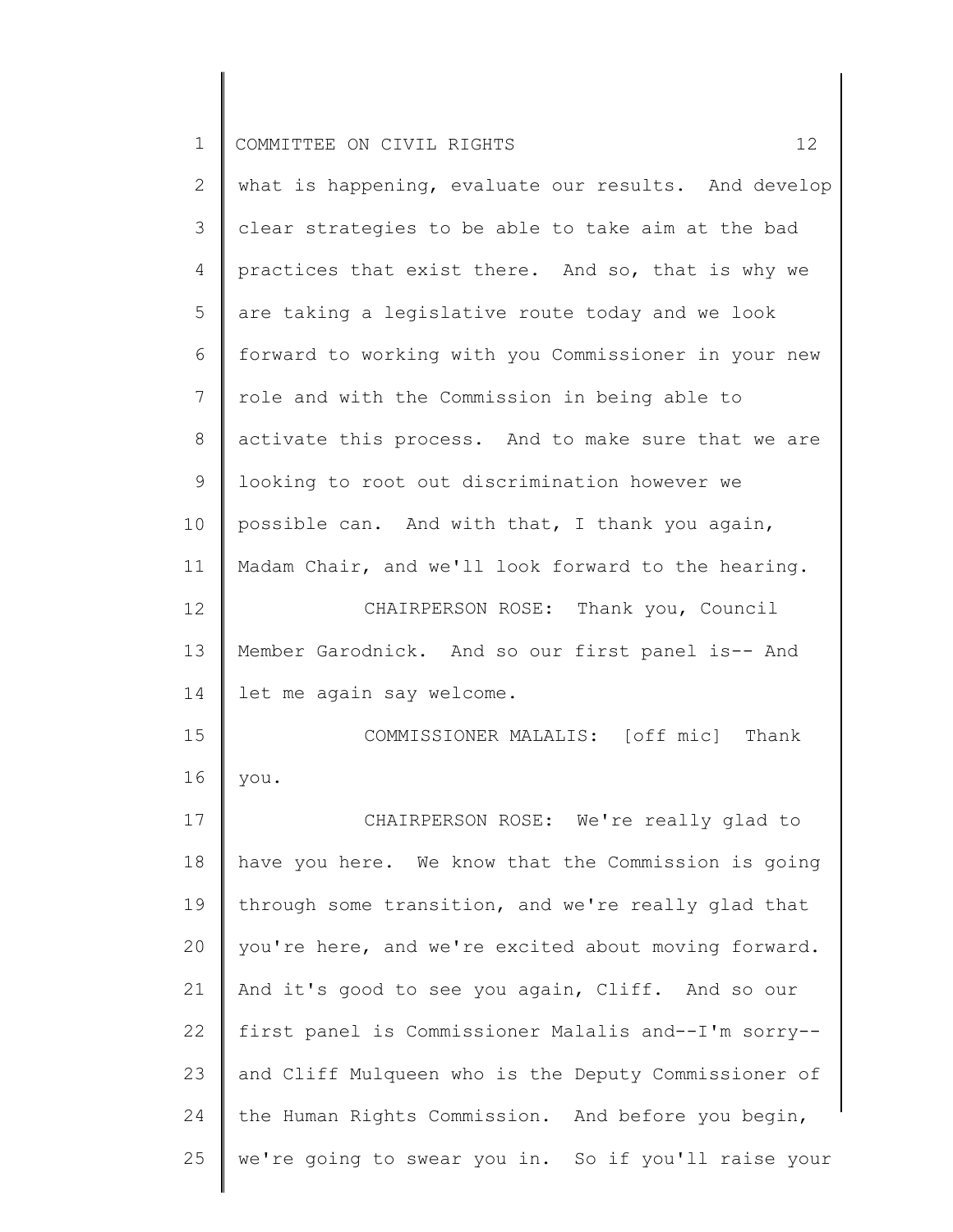| $\mathbf 1$    | 13<br>COMMITTEE ON CIVIL RIGHTS                      |
|----------------|------------------------------------------------------|
| $\mathbf{2}$   | right hand. Do you affirm to tell the truth, the     |
| 3              | whole truth, and nothing but the truth in your       |
| $\overline{4}$ | testimony before this committee, and to respond      |
| 5              | honestly to council member questions?                |
| 6              | COMMISSIONER MALALIS: I do.                          |
| 7              | CHAIRPERSON ROSE: Thank you and you can              |
| $8\,$          | begin your testimony by identifying yourself. Thank  |
| $\mathsf 9$    | you.                                                 |
| 10             | COMMISSIONER MALALIS: [coughs] Thank you             |
| 11             | again, Council Member Rose. Thank you also to        |
| 12             | Council Members Lander, Garodnick, and Eugene for    |
| 13             | making time for today's hearing. The pronunciation   |
| 14             | of my name was great I have to say for, you know,    |
| 15             | [laughter] first out of the gate. As you all know,   |
| 16             | my name is Carmelyn Malalis, and I'm the new Chair   |
| 17             | and Commissioner for the City's Human Rights         |
| 18             | Commission. As the newly appointed Chair and         |
| 19             | Commissioner, I can say without reservation that the |
| 20             | Commission strongly supports what it understands to  |
| 21             | be the goals of these three bills. Robust            |
| 22             | enforcement of the City's Human Rights Law;          |
| 23             | supporting the existing testing work of the          |
| 24             | Commission; and providing the public with greater    |
| 25             | transparency of the Commission's work, particularly  |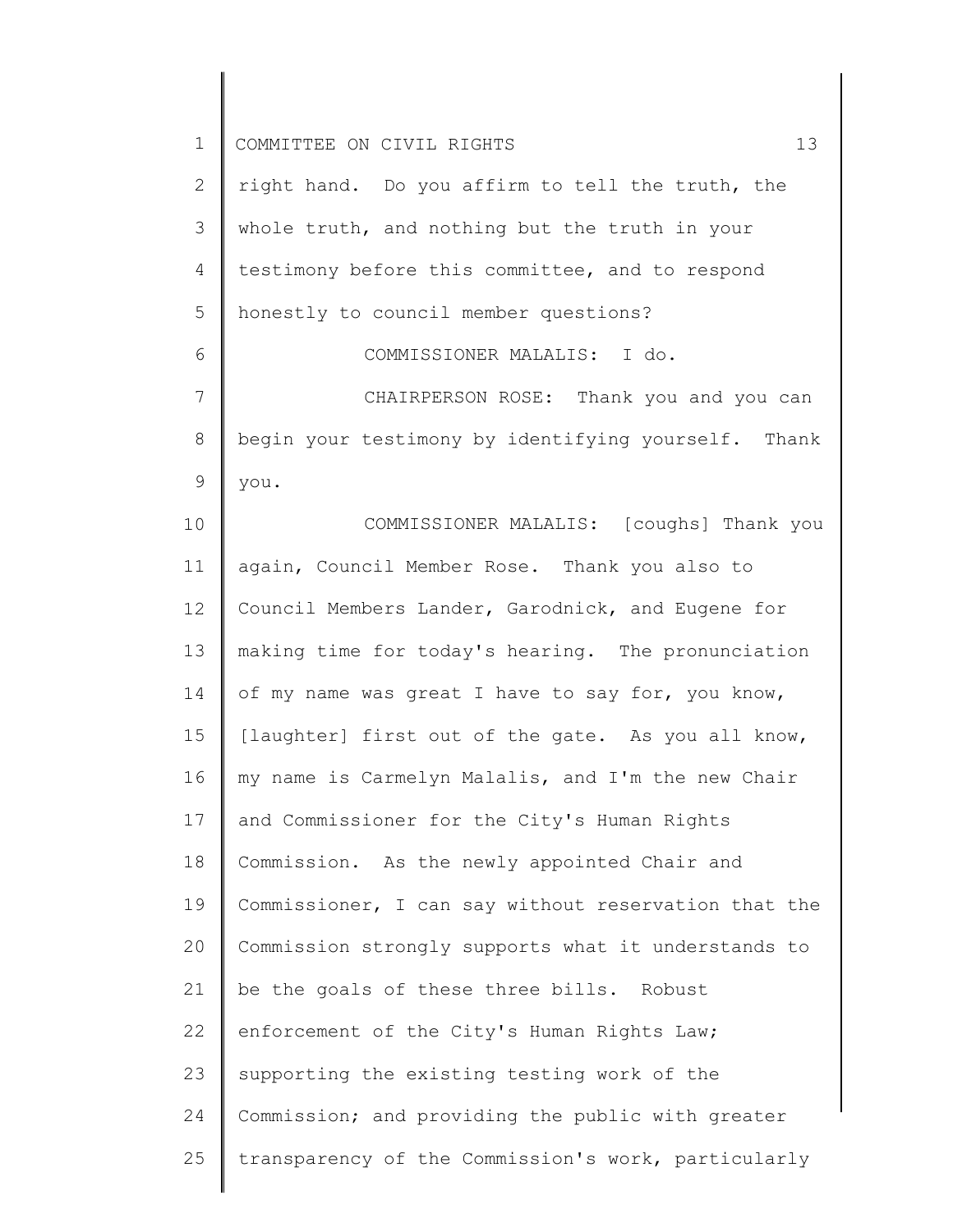2 3 4 5 6 7 8 9 10 with regards to the investigations initiated by our agency. So that the public can better assist us in identifying the areas and industries in which serious violations of the Human Rights Law occur, and the identities of the repeat violators of the law. These goals are consistent with this Mayor's commitment to aggressively enforcing the Human Rights Law. And safeguarding the rights and dignity of all people in New York City.

11 12 13 14 15 16 17 18 19 20 21 22 23 24 25 Now, as part of that commitment, Mayor de Blasio appointed me to helm this very important agency. And I proudly assumed my role as Chair and Commissioner almost two weeks ago. So, I'm just out of the gate as well. [laughter] My personal stake first of all in building on the prior work of the commission to make it an even more robust enforcer of this very expansive law, proactively educating our different stakeholders in their rights and obligations under the law. And finding collaborative, non-adversarial ways of accomplishing the mandate of the Commission is not insignificant. I'm daughter of Filipino immigrants. My wife is an immigrant from Ethiopia, and we are raising our two bi-racial children in our family and extended family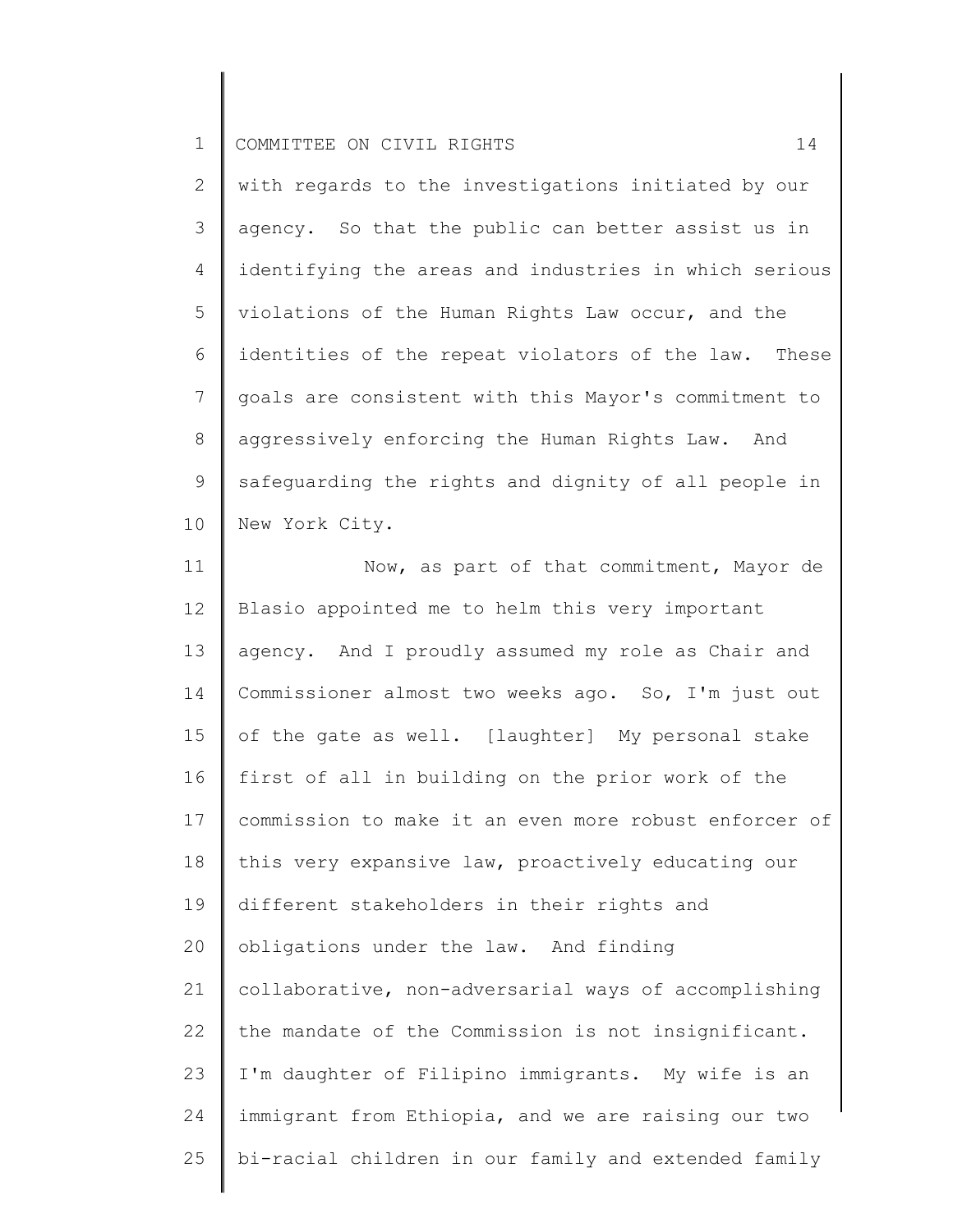2 3 4 5 6 7 8 9 10 of many different faiths and belief systems. So the Commission's mandates to foster mutual respect and understanding among different peoples and communities and encourage equality of treatment for all are indeed personal mandates for me. My wonderful modern family is a daily reminder of why working to combat discrimination and intolerance in this great city is important. And why I accepted the very important responsibility of leading this Commission.

11 12 13 14 15 16 17 18 19 20 21 22 23 Taking on prejudice, discrimination, and bigotry is my life's work. It is my great honor to bring that knowledge and experience to my work at the Commission. I spent more than a decade representing and litigating on behalf of clients with claims under the Human Rights Law. Assisting and consulting with legal advocacy organizations that work with, and advocate on behalf of individuals and communities affected by the discrimination and harassment that the law was meant to protect against. And, in fact, I see many of those folks here today. And working with counsel for employers and businesses to resolve issues proactively and non-litigiously.

24 25 When representing clients who are victims of discrimination, retaliation, or harassment as an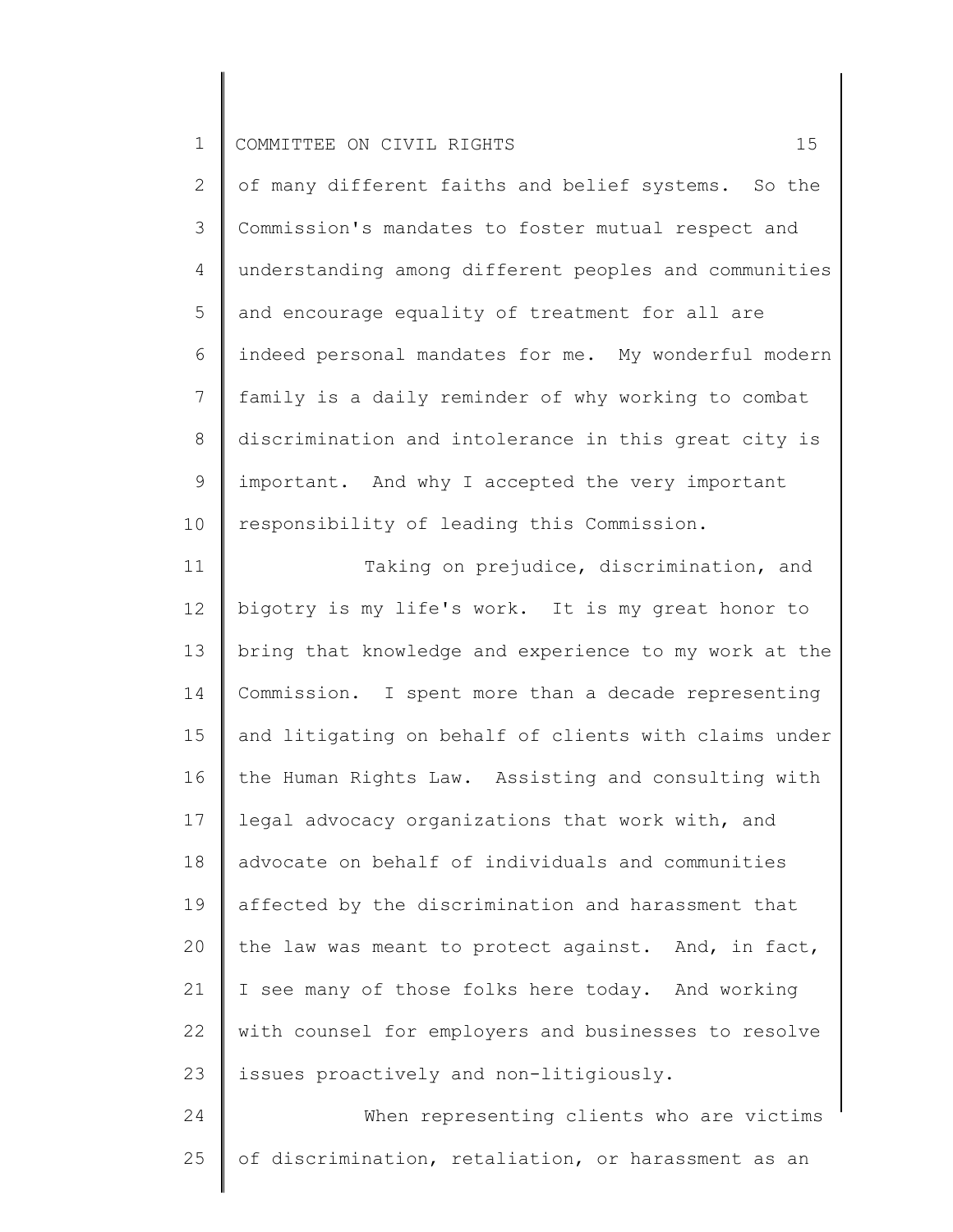| $\mathbf 1$  | 16<br>COMMITTEE ON CIVIL RIGHTS                       |
|--------------|-------------------------------------------------------|
| $\mathbf{2}$ | employee advocate, I always investigated to see if my |
| 3            | client was able to raise a claim under the Human      |
| 4            | Rights Law. Not only is the Human Rights Law          |
| 5            | expansive in the number of different bases of         |
| 6            | protection provided. But actually written into the    |
| 7            | law is the requirement that its provisions be         |
| 8            | construed liberally for the accomplishment of the     |
| 9            | uniquely broad and remedial purposes thereof          |
| 10           | regardless of whether federal or New York State Civil |
| 11           | and Human Rights Laws have been so construed.         |
| 12           | I can tell you that I was an avid                     |
| 13           | enforcer of the law as an employee advocate, and I    |
| 14           | intend to be an even more avid enforcer of the law in |
| 15           | this new capacity especially with this                |
| 16           | Administration's commitment to quality and justice,   |
| 17           | and the support of the City Council. I am also eager  |
| 18           | to continue developing and growing relationships with |
| 19           | different Commission stakeholders. And creating new   |
| 20           | collaborations to help the Commission better serve    |
| 21           | the public in both our Law Enforcement Bureau and our |
| 22           | Community Relations Bureau.                           |
| 23           | While enforcement of the law is important             |
| 24           | and it speaks to my history as an advocate, I also    |
| 25           | come to this role cognizant of the fact that much can |
|              |                                                       |

║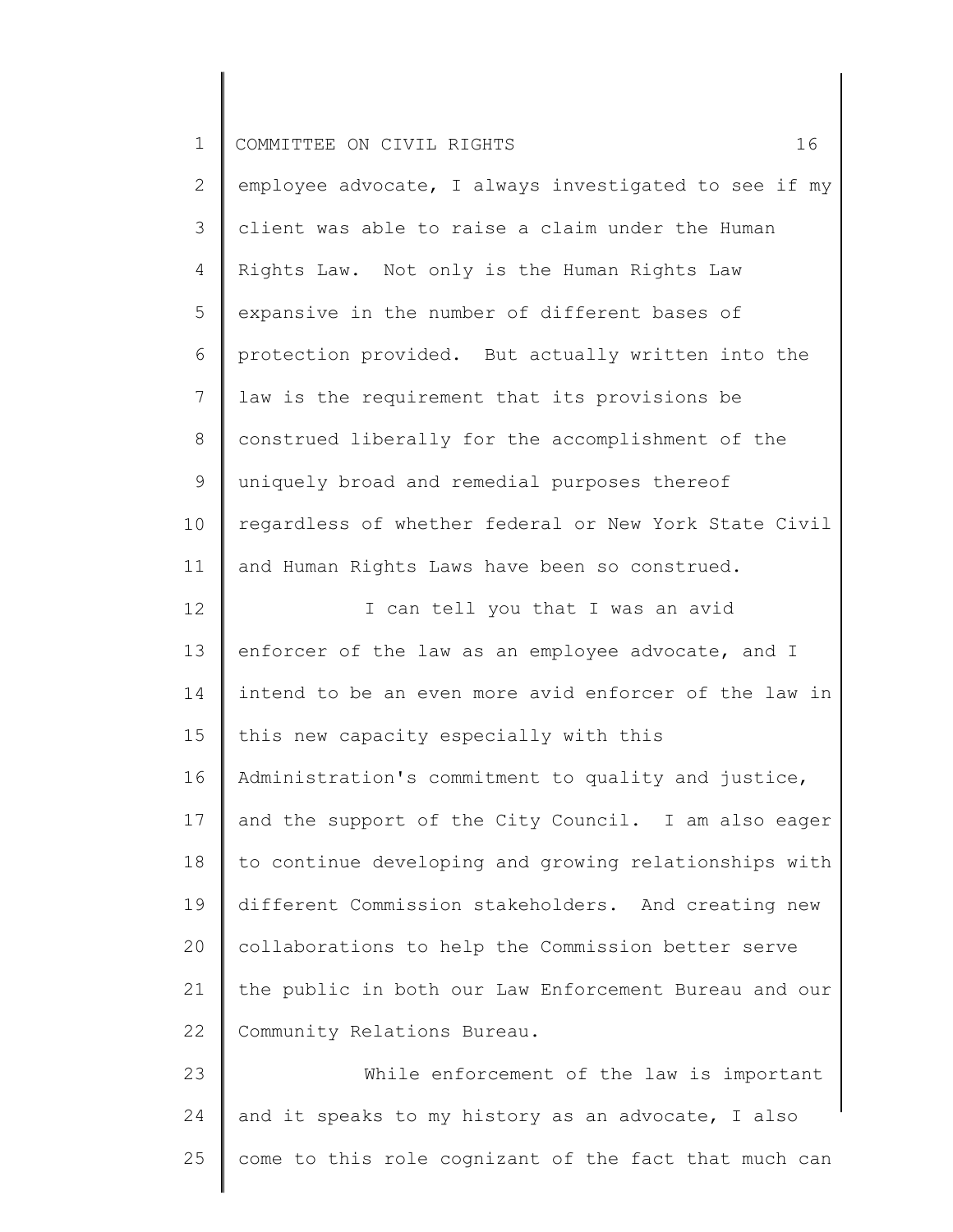2 3 4 5 6 7 8 9 10 11 also be accomplished for the very important work of the Commission's Community Relations Bureau. For example, in addition to educating individuals on their rights, we want to support businesses in New York City by providing opportunities for educating and training that are tailored to their needs. A multi-pronged strategy to enforcement outreach, education and training is necessary if the Commission is to accomplish what the public asks of it, and what the law requires.

12 13 14 15 16 17 18 19 20 21 22 23 24 25 Given the breadth of the Human Rights Law's protections, the multiple communities and stakeholders I plan to reach out to in building on the Commission's prior enforcement work and community relations networks, time is a valuable commodity. In a moment, I will address the three piece of proposed legislation, and I do want to thank the Speaker and the Council for prioritizing this agency and these issues, and putting them in the forefront. As threshold matter, however, I do ask this Committee and the Council to allow for a timeline that would enable the Commission to develop effective lasting strategies and implement them. And so I was also happy to hear Council Member Garodnick talk about the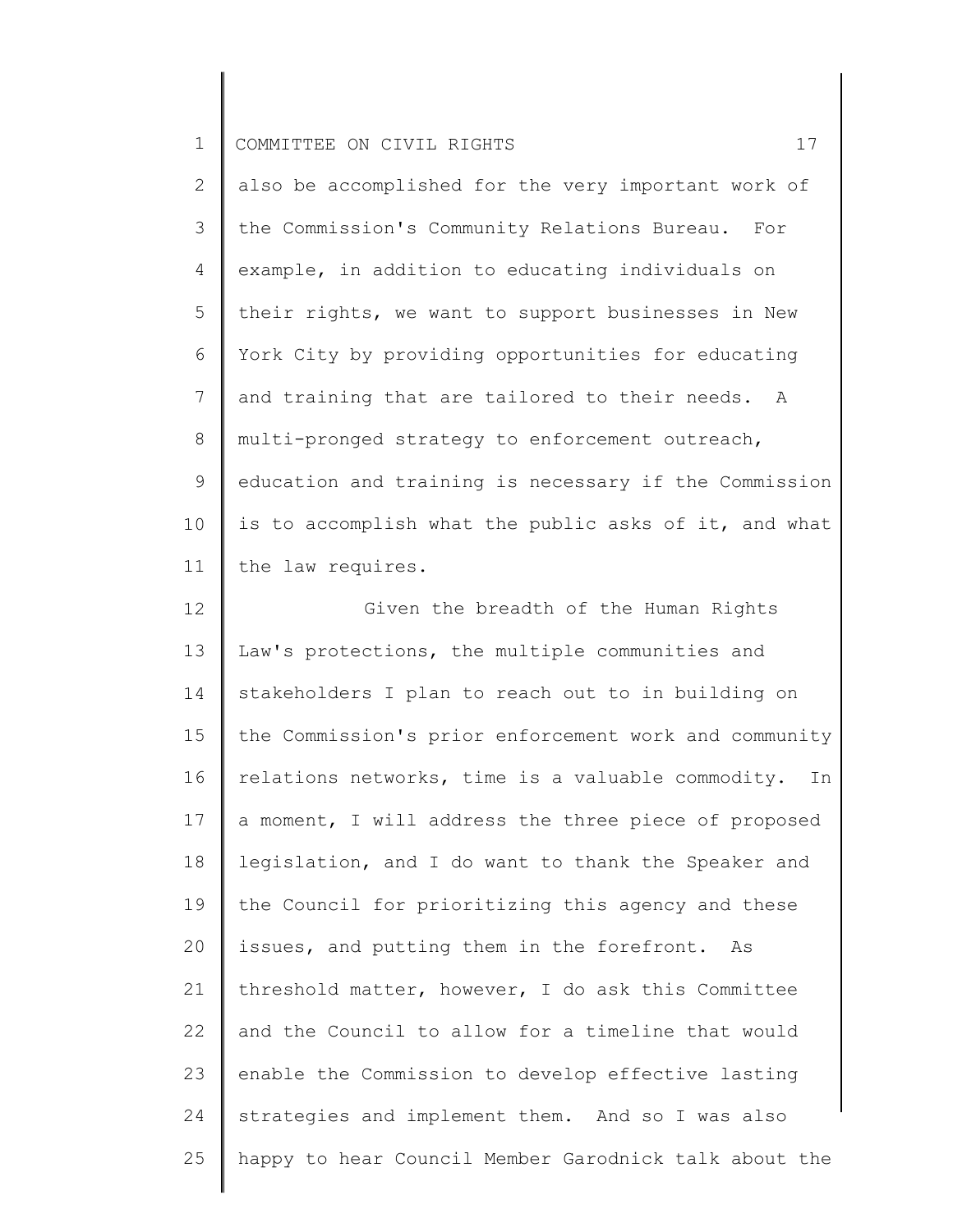1 2 3 4 5 6 7 COMMITTEE ON CIVIL RIGHTS 18 clear strategies that are necessary, because I, too, believe they are necessary. Having been in this role for just shy of two weeks, I am just beginning the process of reviewing all of the Commission's operations, as well as its policies and procedures. Familiarizing myself

8 9 10 11 12 13 14 15 16 17 18 19 20 21 22 with the Commission's current docket, and speaking with stakeholders who have already reached out to welcome me into this role, and offer their resources from their firm, their organization or their community. I have been shuttling between our agency's five locations to meet and get to know the hard-working City employees, who in 2014 alone have helped the Commission secure over \$1 million in damages for complainants, and almost \$200,000 in civil penalties through enforcement. And assist over 90,000 people in the city through projects and activities administered through the Commission's Community Relations Bureau. Not to mention the many more people the Commission reaches through its media and ad campaigns.

23 24 25 Building on the successes of the Commission's prior work in implementing the multipronged strategy I have described will take some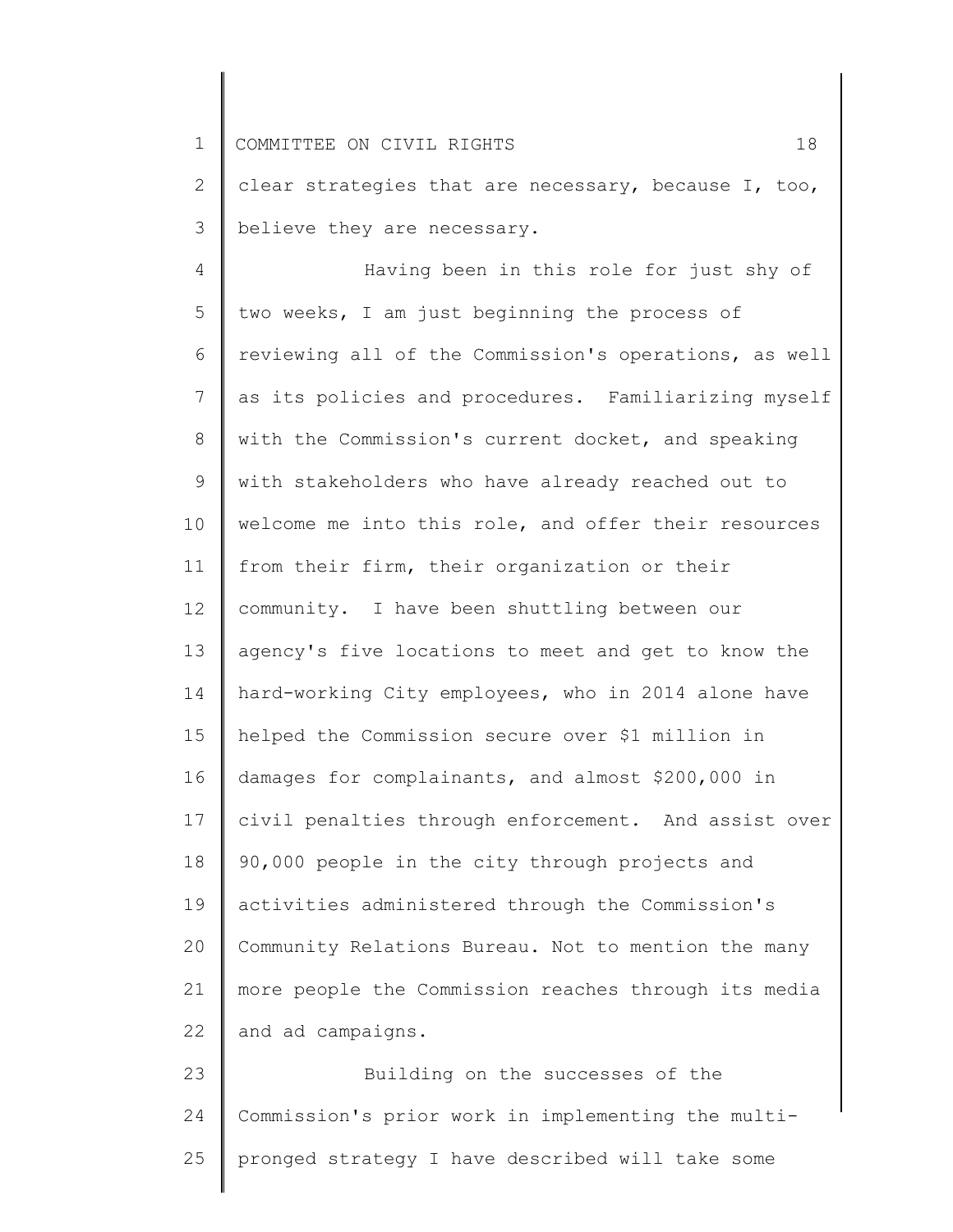2 3 4 5 6 7 8 9 10 11 12 13 14 15 16 17 18 19 20 21 22 23 24 25 time. And I am concerned that placing additional obligations on the Commission with short timelines such as those included in the proposed legislation may actually be counter-productive to making the Commission more effective, more visible, more accessible, more transparent, more responsive or more impactful. Now, [coughs] I joined the agency at a time when it was preparing its 2014 year-end report. I know that a lot of the folks have that with them today. Now that report shows the work that the agency has been engaged in prior to my arrival. And in 2014, the Commission initiated 124 investigations into employment and housing. Now, that resulted in the filing of 125 Commission initiated complaints because some of those cases that were filed in 2014, were actually investigated in the year prior. The Commission's testers were involved in all 125 situations leading up to a Commission initiated complaint. Which indicates the effectiveness of the testing program in identifying violations of the law. Consistent with the procedure proposed in Intro No. 689 and 690 Commission testers referred incidents of actual or perceived discrimination to the Law Enforcement Bureau. Which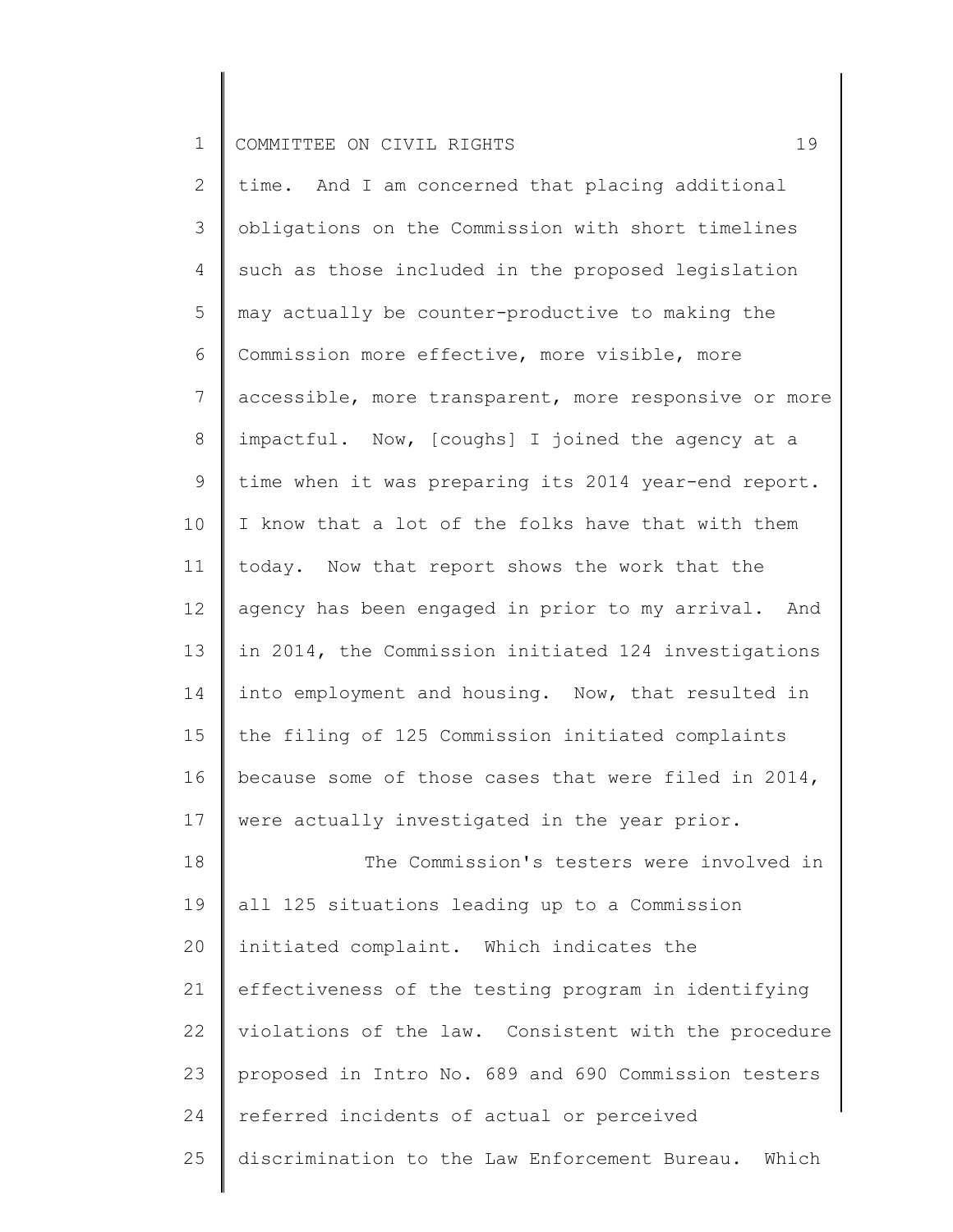| $\overline{2}$  | then initiated investigations and filed complaints.   |
|-----------------|-------------------------------------------------------|
| 3               | Currently, the Commission's Testing Program is        |
| 4               | staffed by two full-time staff and six part-time      |
| 5               | staff who identified possible violations of the Human |
| 6               | Rights Law in employment and housing context. And     |
| $7\phantom{.0}$ | then they go out into the field as testers to         |
| 8               | determine if employers, real estate agents, and       |
| 9               | brokers and other entities with obligations under the |
| 10              | law are, in fact, violating the law.                  |
| 11              | A January 2015, grant of funds from                   |
| 12              | Housing Preservation and Development will support the |
| 13              | Commission's testing work until June 2015, and has    |
| 14              | enabled the Commission to deploy testers in even more |
| 15              | situations. Exploration of ways to expand the         |
| 16              | Commission's testing program in target and scope is   |
| 17              | already underway. I have been carefully reviewing     |
| 18              | the Commission's practices and procedures to identify |
| 19              | types of matters that may be appropriate for testing. |
| 20              | And time is needed to assess the necessary strategy   |
| 21              | for expanding our program. This includes the          |
| 22              | possibility of reaching out to community partners and |
| 23              | a diversity of legal advocates to help us             |
| 24              | strategically pinpoint appropriate targets.<br>And    |
| 25              | collaborating with such groups to further diversity   |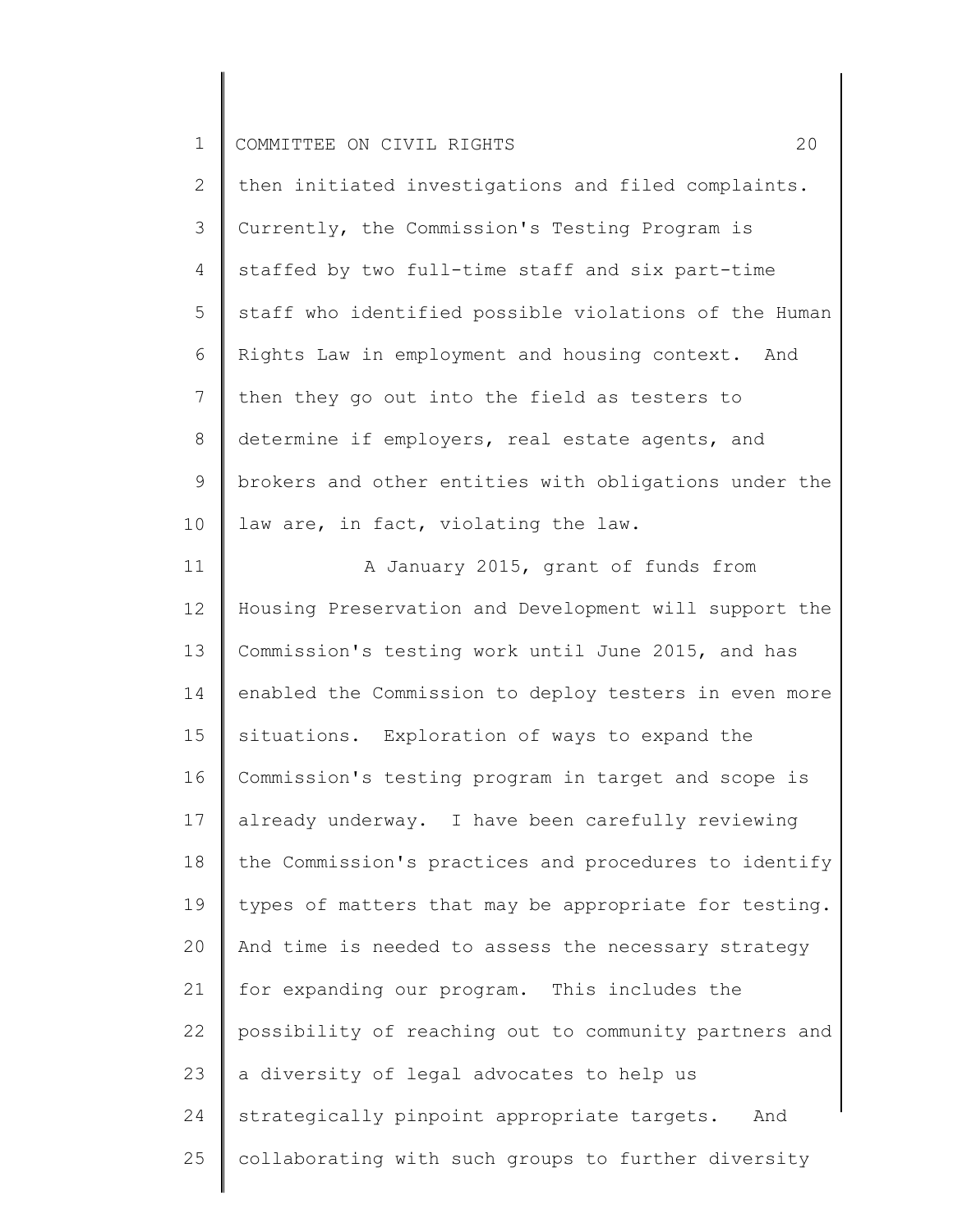2 3 our pool of testers, addressing the Human Rights Law's different protections.

4 5 6 7 8 9 10 11 12 13 14 15 16 17 18 19 In the last decade, the Commission's Testing Program has focused primarily on matters involving gender based discrimination in employment. And to Council Member Lander's comments in the beginning of this, discrimination based on lawful source of income or family status in housing. Matters involving discrimination based on race, sexual orientation, gender identity and gender expression, religion, arrest or conviction record and other bases covered by the Human Rights Law would also benefit from the Commission's program. And investing time into building partnerships with community groups and legal advocacy organizations and thinking strategically about the Commission's investigations will help us test in those different areas.

20 21 22 23 24 25 The Commission agrees that the type of testing contemplated in Intro No. 689 and 690 would be helpful in combating discrimination in employment and housing. And that such testing is a powerful tool for the Commission's Law Enforcement Bureau. As the Commission's Testing Program has been effective,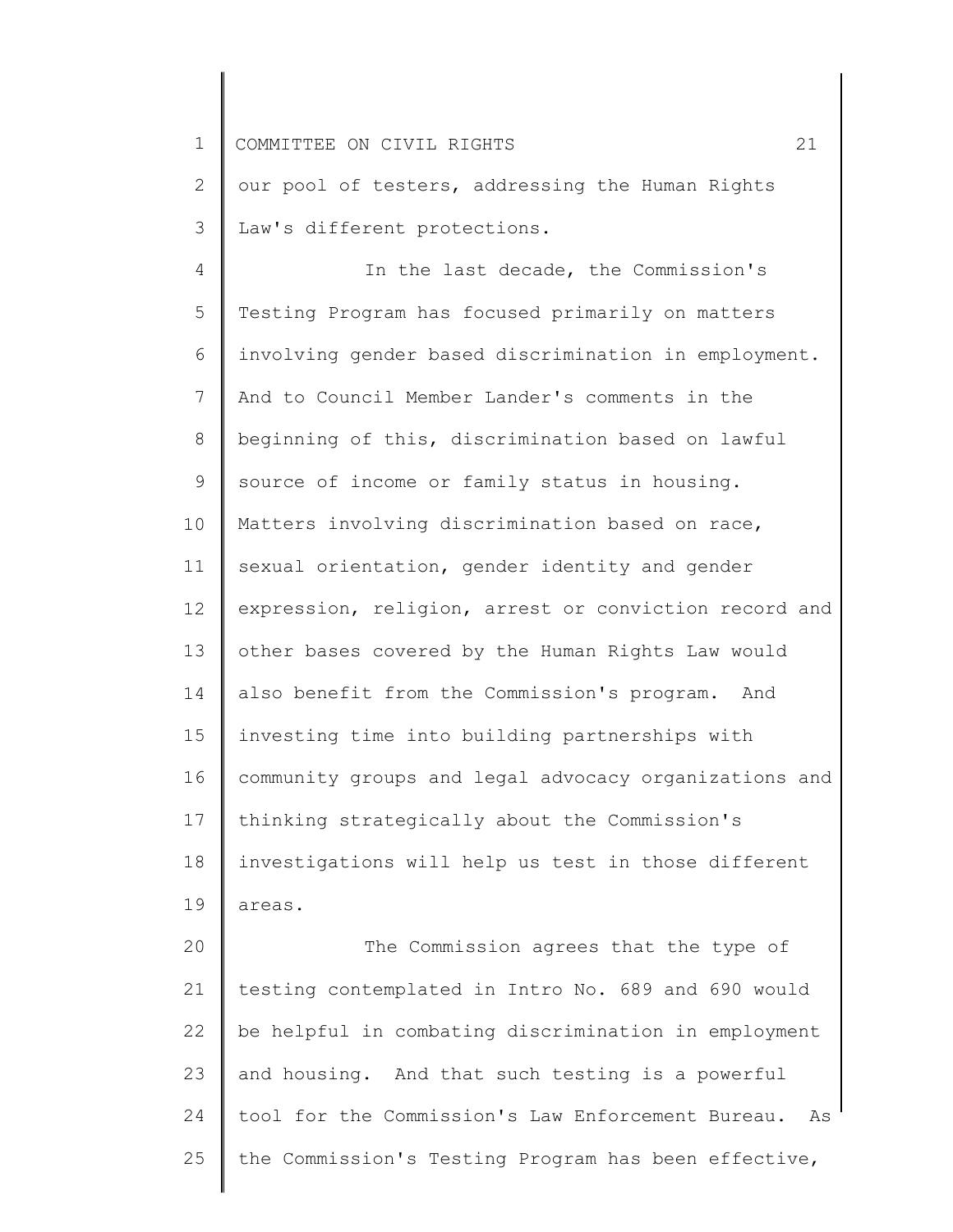2 3 4 5 6 7 8 and considerations to expand the reach of the program are being reviewed, I am concerned that the timelines imposed by the bills may actually be counterproductive to the Commission expanding an effective testing program, which includes community partners and advocacy organizations that can help with a thoughtful expansion.

9 10 11 12 13 14 15 16 17 18 19 20 21 22 23 24 The Administration has a clear commitment to accountability and understands why the information to be reported under Intro No. 421 helps to keep the Commission accountable, and how it also helps the public assist the agency. However, I believe that allowing the Commission to build momentum while engaging key stakeholders will enable us to evaluate and implement strategy and address the new reporting requirements contemplated in Intro No. 421 in a manner that would best serve the public. In accepting this appointment and meeting with members of the community, and legal advocacy organizations, I'm excited to harness the power entrusted to the Commission to seek out and address discrimination, retaliation, and harassment in our city. And to work with Corporation Counsel to that same end.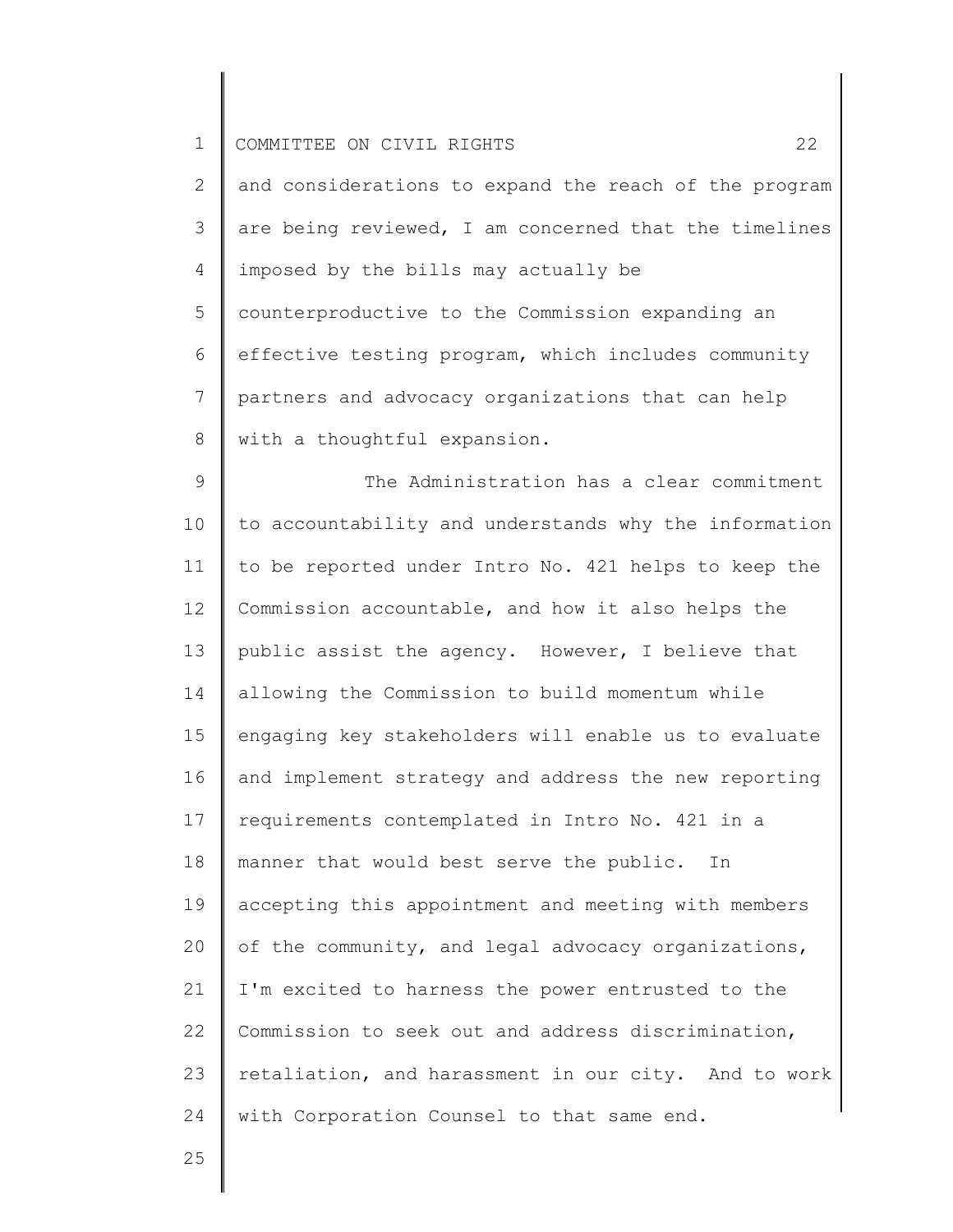2 3 4 5 6 7 8 9 10 11 12 13 14 15 16 17 18 19 20 21 22 23 24 25 As I alluded to earlier in driving the scope and targets for commission initiated investigations and complaints for further emboldening and animating the Commission's enforcement activities, I want to do so strategically, thoughtfully, and effectively, which takes time. Thought the information sought in Intro No. 421 could be provided in the Commission's 2015 annual report as contemplated by the bill, I believe that such information is not likely to capture the efforts underway. And that are more likely be memorialized in annual reports for 2016 or 2017. Some of the information required by Intro No. 421 is already available in another format in the Commission's Year-End Report or website. However, other information sought would not likely be reflective of efforts underway if reported in 2015. Also, efforts to address some of the recommendations in the comptroller's recent audit report are already underway as a result of this administration's prioritization and need for improvement. For example, the Commission is already working with DOITT to acquire, adapt and implement Law Manager, a well regarded case tracking software that will help us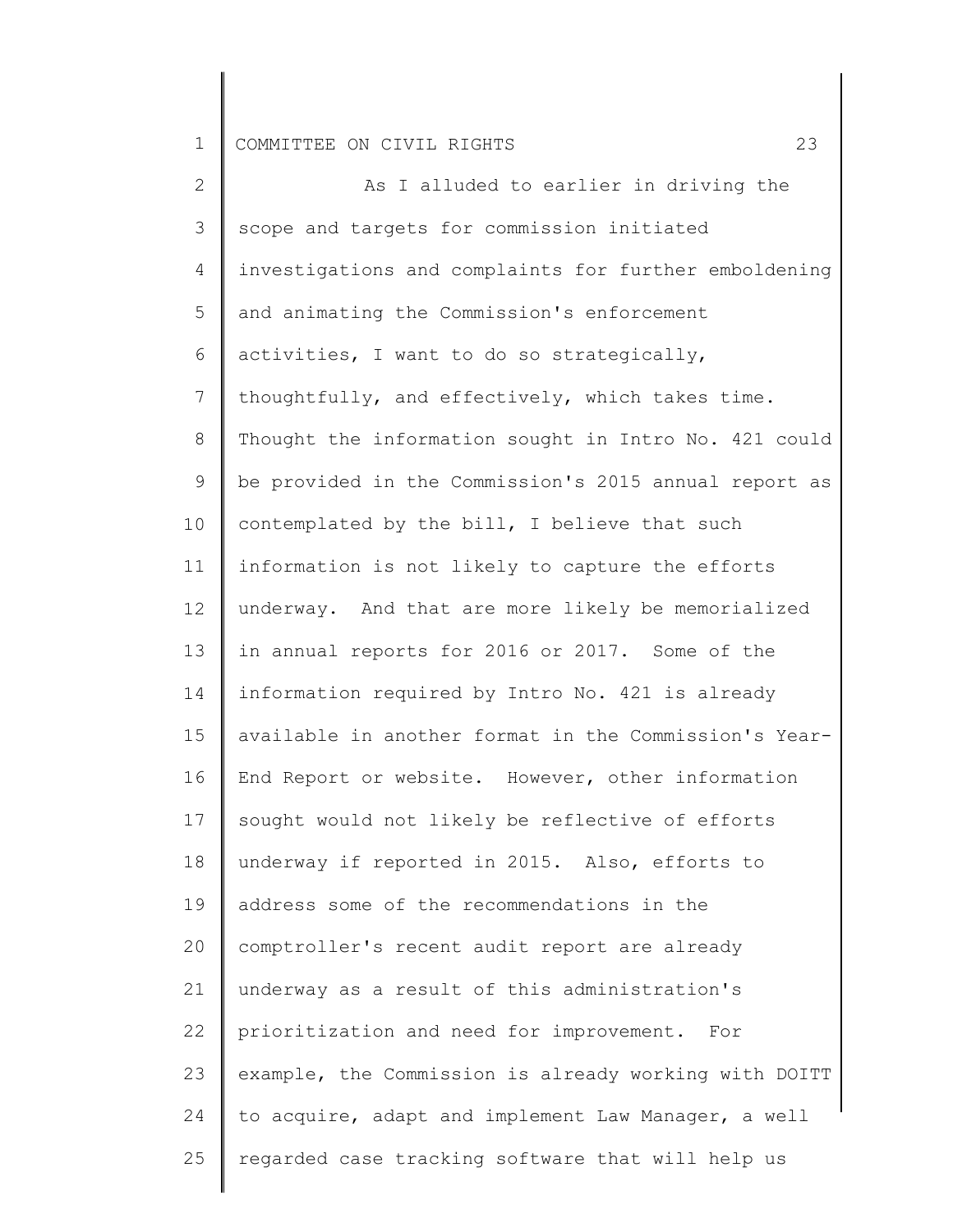25

2 3 4 capture our statistics more reliably. And we expect implementation to begin in the second quarter of Fiscal Year 2016.

5 6 7 8 9 10 11 12 13 14 15 16 17 18 19 20 21 22 23 24 Another priority consistent with the Comptroller's recommendations is to conduct a review of the Commission's policies and operating procedures to determine how we might clarify and refinement. Having begun with the Commission less than two weeks ago, I am only at the beginning of this strategic process. Rather than rushing through the planning process, I submit that it is essential to the Commission to take the requisite amount of time to engage the various stakeholders as well as to review and revise necessary procedures, assess and implement infrastructure that strategically responds to the public's needs. And build relationships necessary to create a more robust program from commission initiated investigations with Corporation Counsel. Make no mistake, I share your urgency in prosecuting more cases of discrimination and across more bases covered under the expansive Human Rights Law. And I understand the utility of transparent reporting so that the public can help us identify

areas and targets appropriate for commission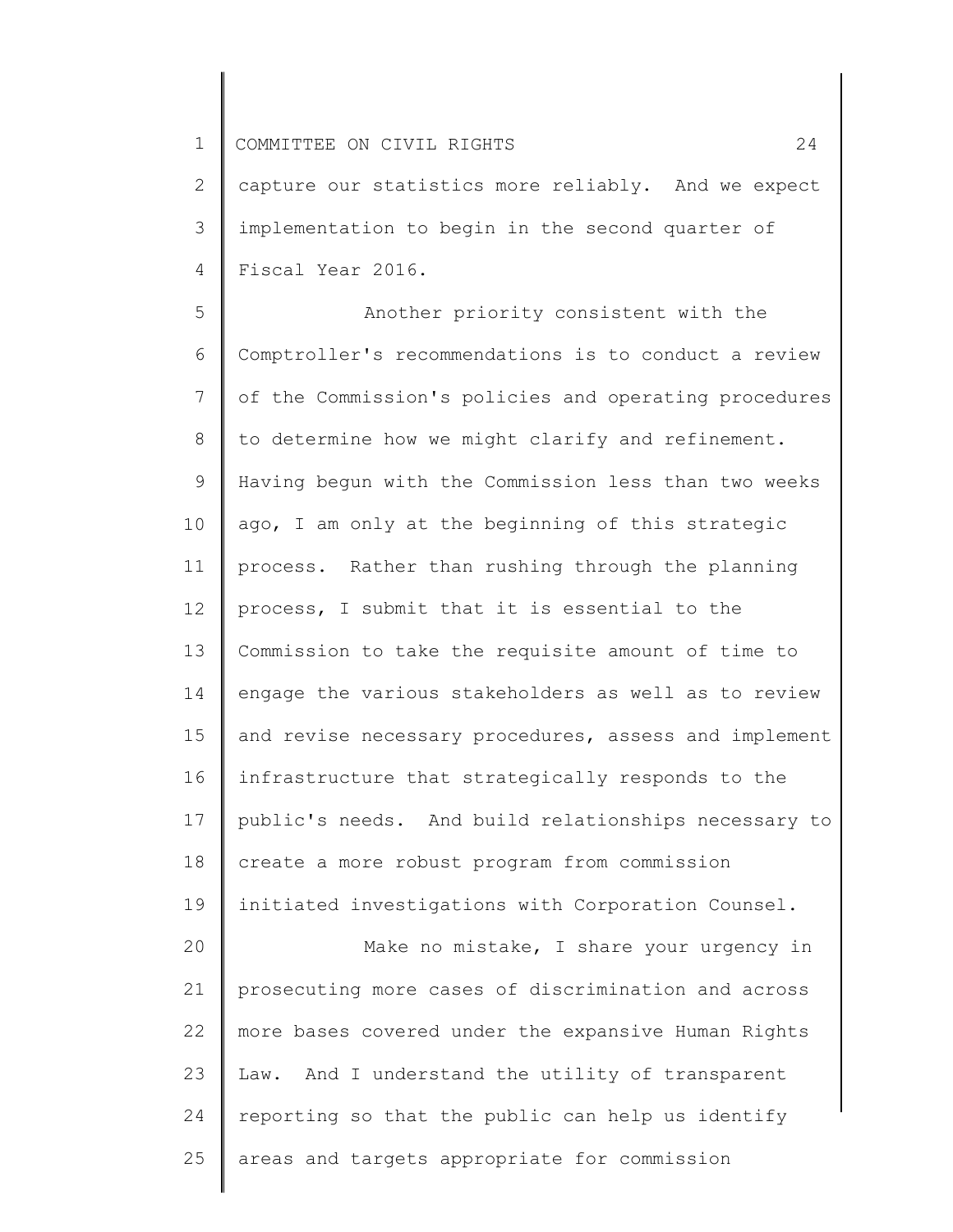2 3 4 5 6 7 attention. I want to proceed thoughtfully, and strategically to accomplish those ends. I thank you all again for inviting me to speak on behalf of the Commission, and I look forward to our continued partnership on the important goals of these proposed bills. Than you.

8 9 10 11 12 13 14 15 16 17 18 19 20 21 22 23 24 25 CHAIRPERSON ROSE: Thank you. Are you testifying, Cliff? You're not testifying. Okay. I'd like to recognize that we have been joined by Council Member Cornegy, and with that I would just like to say, Commissioner, we recognize that you've only been there two weeks, and that you have your work cut out for you. And that you have apparently, you know, hit the ground running. I just want to say that when you mentioned that, you know, you would like us to allow the Commission to build the momentum, you know, I just want to say we recognize that that's a necessary step. We want you to understand that we've been frustrated because often times the efforts have been stymied and stagnant. And so, we've charged you with a big task to get the Commission back on track. One of the--you know we saw such a significant decline in what we--the Council and this particular committee felt was such a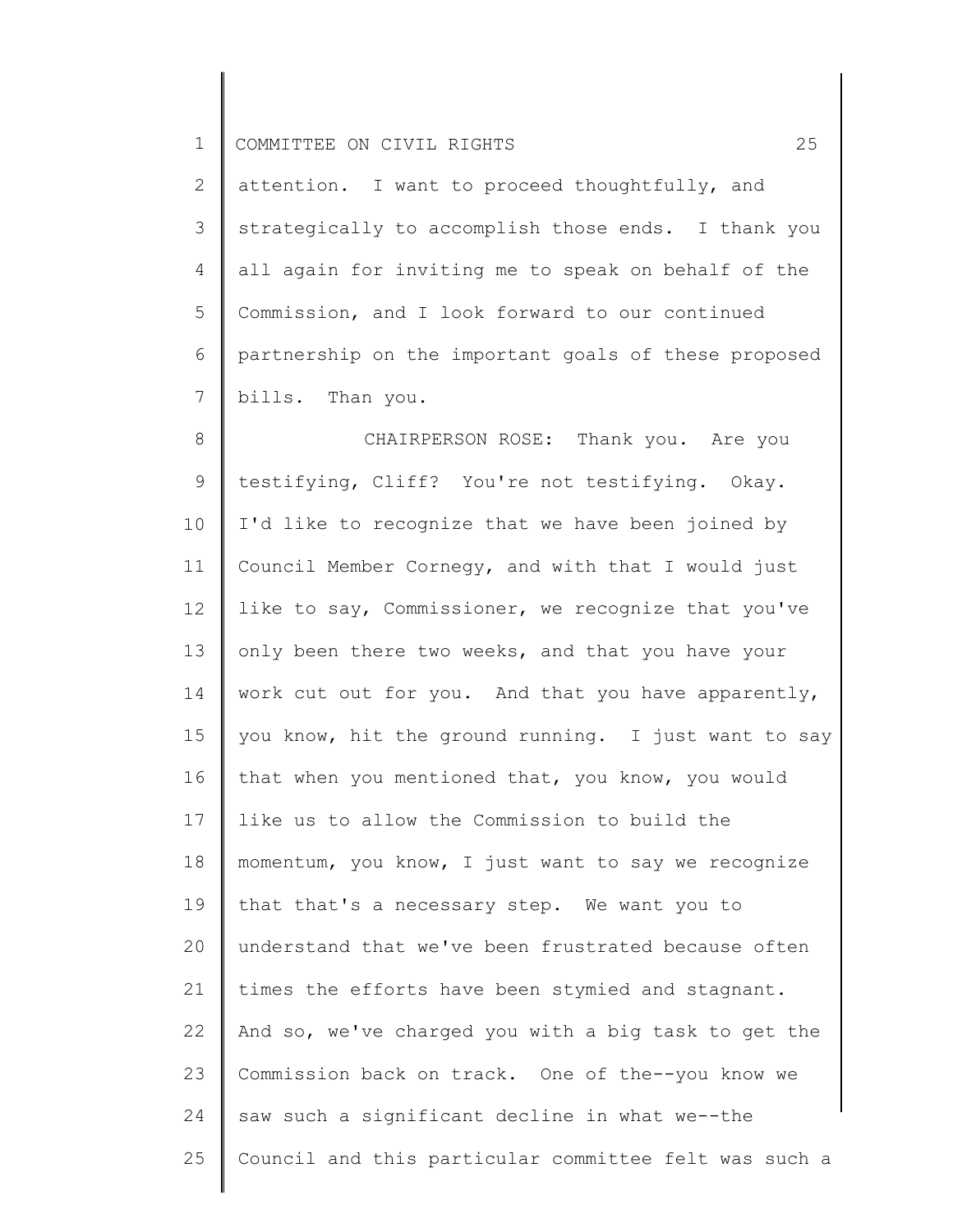2 3 4 5 6 7 8 9 10 11 12 13 14 15 16 17 18 19 20 decline in the number of cases that were actually litigated. And while we had the most expansive and comprehensive civil rights law, you know, the execution of it has been less than stellar. And we feel that there are reasons for that, one of which was the fact that the staffing decreased since 1992 from 173 to 11. And so, we feel that the agency sort of became a toothless tiger. And so, what are you doing in terms of bringing staffing levels to a--back up to a level where they can be productive. And what does that number look like to you in terms of the needs. So that we could address the over 6,000 or 8,000--it varies--annual complaints, and change the number of actual cases that sort of result in any kind of response or restitution look like. COMMISSIONER MALALIS: Well, I guess first of all, I would--I would emphasize and remind folks that it has been only two weeks or less than two weeks since I've been there.

21 22 23 24 25 CHAIRPERSON ROSE: Absolutely. I prefaced my remarks, and we all know. [laughs] COMMISSIONER MALALIS: [laughs] And I appreciated that. And I would say this, you know, I understand your frustrations, as you've expressed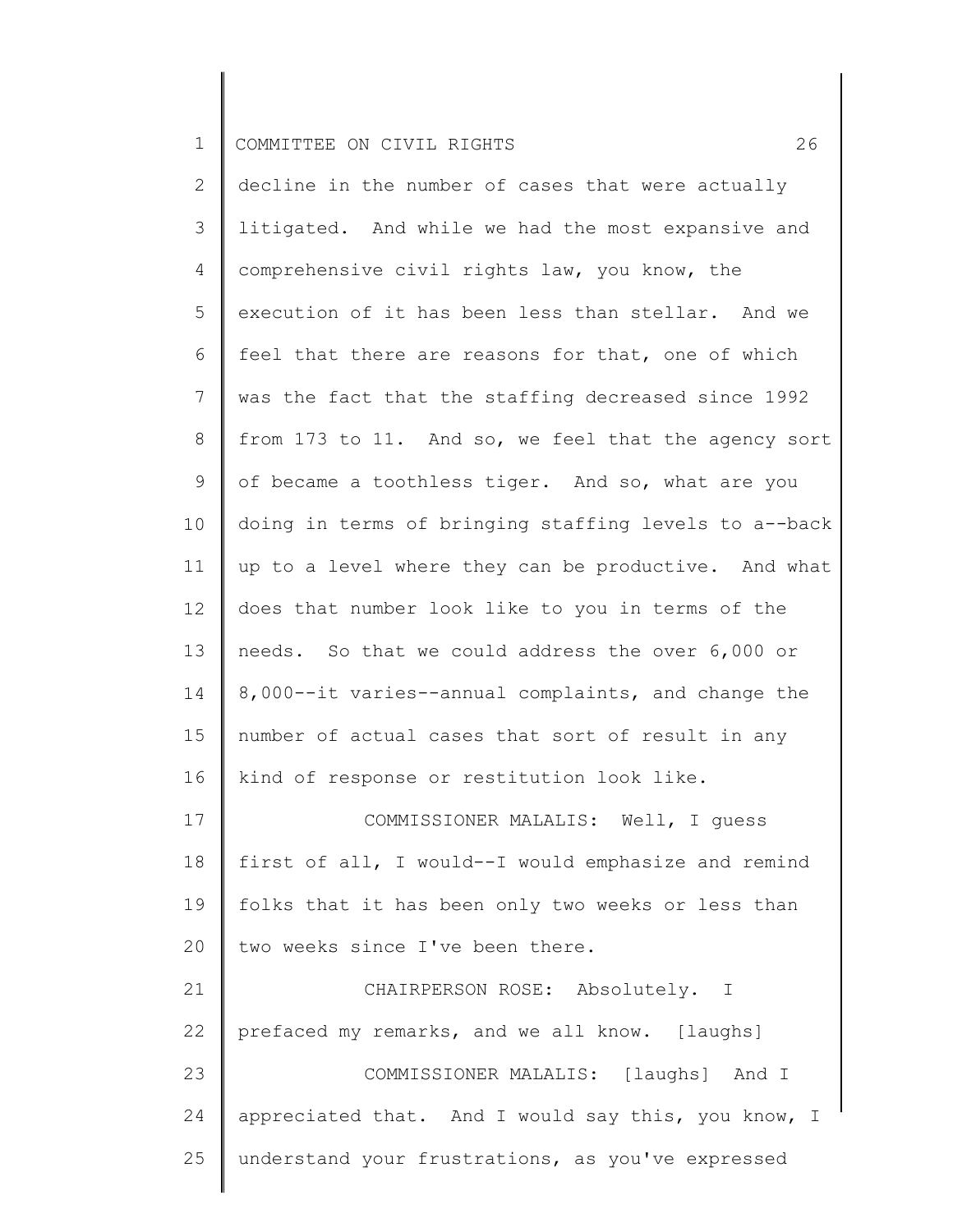2 3 4 5 6 7 8 9 10 11 12 13 14 15 16 17 18 19 20 21 22 23 24 25 them, and I understand the public's frustrations with how-- You know, with how budget issues and other issues have affected this important agency. And I would say that, you know, my initial priority in getting to the agency was to create this-- You know, as Council Member Garodnick said, you know, a very strategic plan for how this institutional change needs to happen. I'm coming in at a time where, you know, the former chair of this Commission had been there for, you know, upwards of ten years. And so, the transition coming to this agency will be significant. As I have visions for the Commission as a whole, you know, the three major areas I see are: One, strengthening our law enforcement bureau so it is indeed becoming a much more robust enforcer of the Human Rights Law, and not the toothless tiger that you referred to it as. Expanding our Community Relations Bureau so that we are reaching out to more communities. We have relationships with people on the ground who are able to help us from a very kind of grassroots on-the-ground level identify the areas that the Commission should be looking at. And the groups that we should be proactively working with. And then, of course, expanding and strengthening our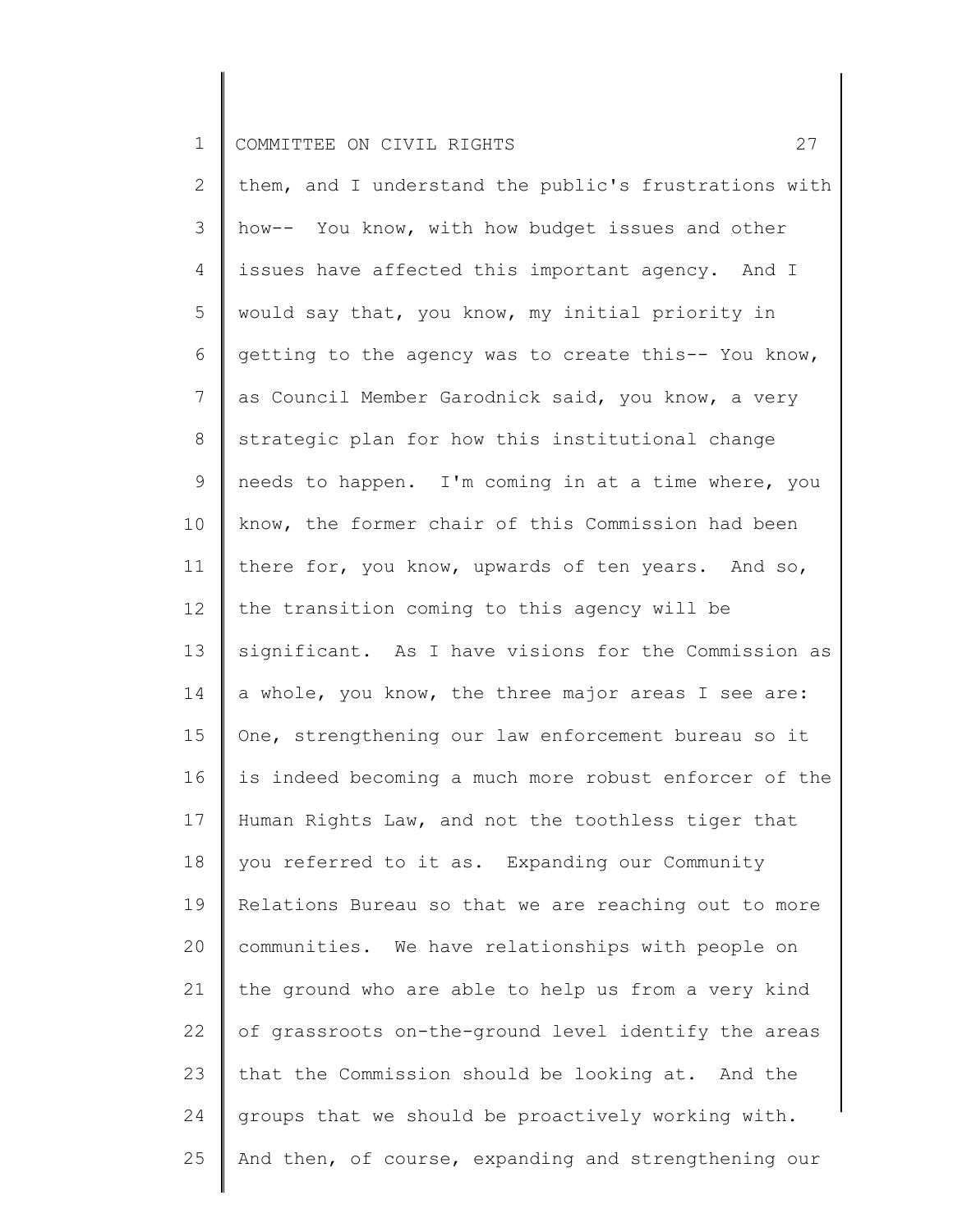2 3 4 5 6 7 8 relationships with Commission stakeholders. Who, you know, several of them, of course, are in this room because they have an interest in what's happening or what will be developing with this agency. I think that certainly there will be a lot more communication that needs to happen, you know, internally even with or Law Enforcement Bureau.

9 10 11 12 13 14 15 16 17 18 19 20 21 The agency has done work in the area of Commission initiated complaints, and certainly we could do more with that work. You know, as I alluded to my testimony. For one thing, you know, the Commission initiated complaints have mainly focused on either gender discrimination in the employment context or loss of source of income, or for family status in the housing arena. And certainly because we have such an expansive law with multiple bases of protection. I have great interest in using the Law Enforcement Bureau to also investigate claims of discrimination and retaliation in those other areas. As I see it, I see the Commission's law

22 23 24 25 enforcement arm, you know, the area that deals with complaints from the public working very closely with the area of the Law Enforcement Bureau that deals with Commission initiated complaints. They should be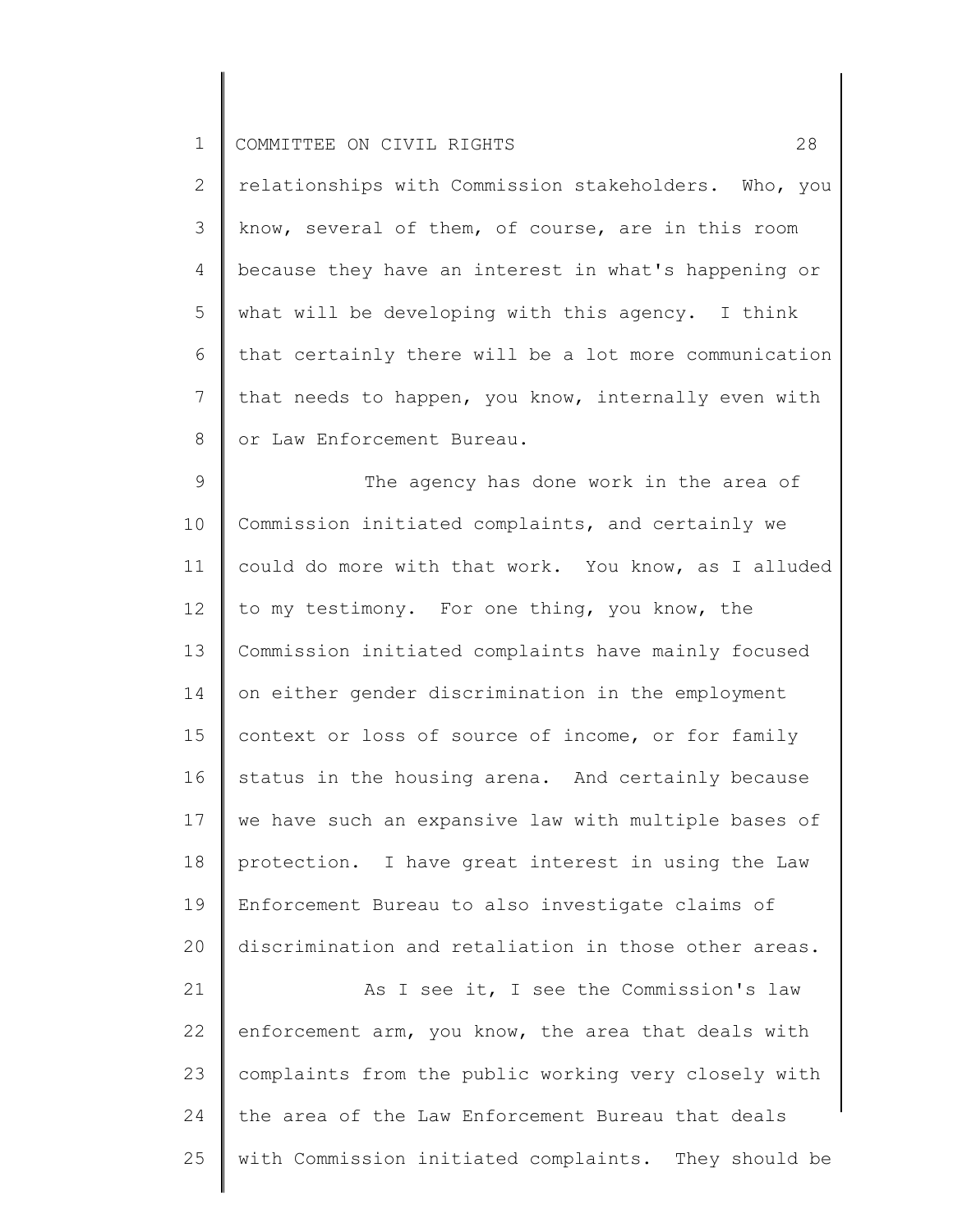2 3 4 5 6 7 8 9 10 11 12 13 14 15 16 working together and collaborating quite a bit on where the Commission's law enforcement priorities are going. Similarly, you know, the Commission's Community Relations Bureau is very important to that same directive. I see the Community Relations Bureau as being able to point to the Law Enforcement Bureau to where we should be investigating. Who are the repeat violators? How can we proactively train and educate not just the individuals who will be complaining, and making complaints of discrimination and retaliation. But, how can we also work with businesses, small businesses to educate and train them on their obligations under the law So as you said, as you noted, there is a lot of work to be done. And that is, in part, the

20 21 22 23 24 come up with strategic planning for how we should be going ahead in the future. CHAIRPERSON ROSE: Thank you, and we recognize that you haven't had, you know, really much time to even sort of I guess go through and see all of the areas that you'd like to address. But do you

reason that I want this time to be able to conduct a

thorough and thoughtful investigation. And frankly,

17

18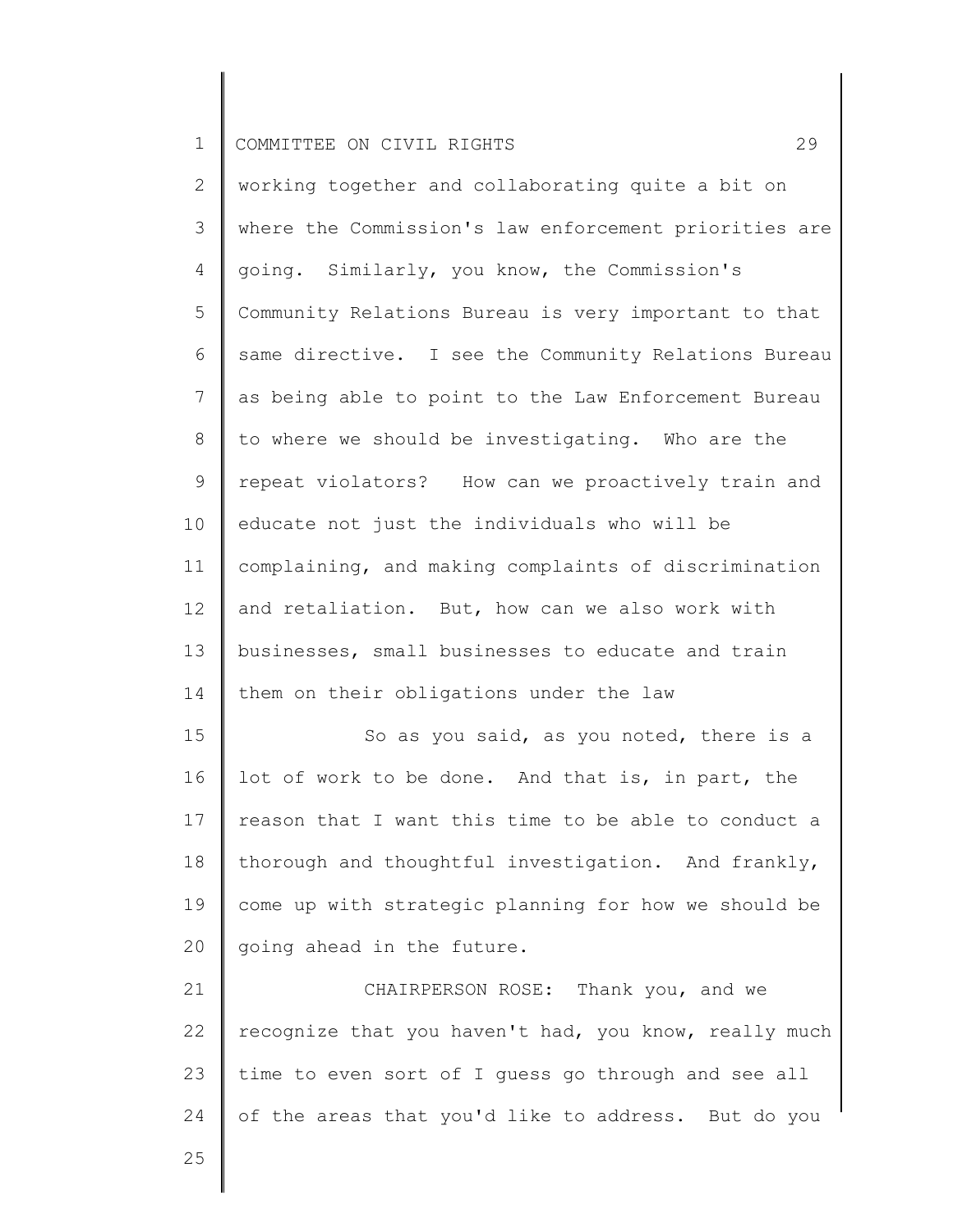| $\mathbf 1$  | 30<br>COMMITTEE ON CIVIL RIGHTS                       |
|--------------|-------------------------------------------------------|
| $\mathbf{2}$ | have a sense of what a significant number of staff it |
| 3            | would be to meet the goals that you've identified?    |
| 4            | COMMISSIONER MALALIS: You know, I don't               |
| 5            | think of it as just the number of staff.              |
| 6            | CHAIRPERSON ROSE: [interposing] Uh-huh.               |
| 7            | COMMISSIONER MALALIS: I also just think               |
| 8            | of it as I'm looking at structuring the agency, and   |
| 9            | the folks that are needed to bring about also the     |
| 10           | internal training necessary to make enforcement a     |
| 11           | priority. I'm looking at not just the number of       |
| 12           | headcount available to the agency, but also who those |
| 13           | people-- You know, who those individuals would be.    |
| 14           | You know, supervisors that are competent and trained  |
| 15           | in the law to help with internal training.            |
| 16           | Additional human rights specialists perhaps. So,      |
| 17           | it's all--I feel it's premature for me to identify    |
| 18           | specific numbers for each job category. But           |
| 19           | certainly, I look forward to working with the         |
| 20           | Administration and the Council on figuring out what   |
| 21           | the appropriate staffing and resources would be for   |
| 22           | this agency.                                          |
| 23           | CHAIRPERSON ROSE: You've come in on a                 |
| 24           | good time. It's budget time. [laughter] And--         |
| 25           |                                                       |
|              |                                                       |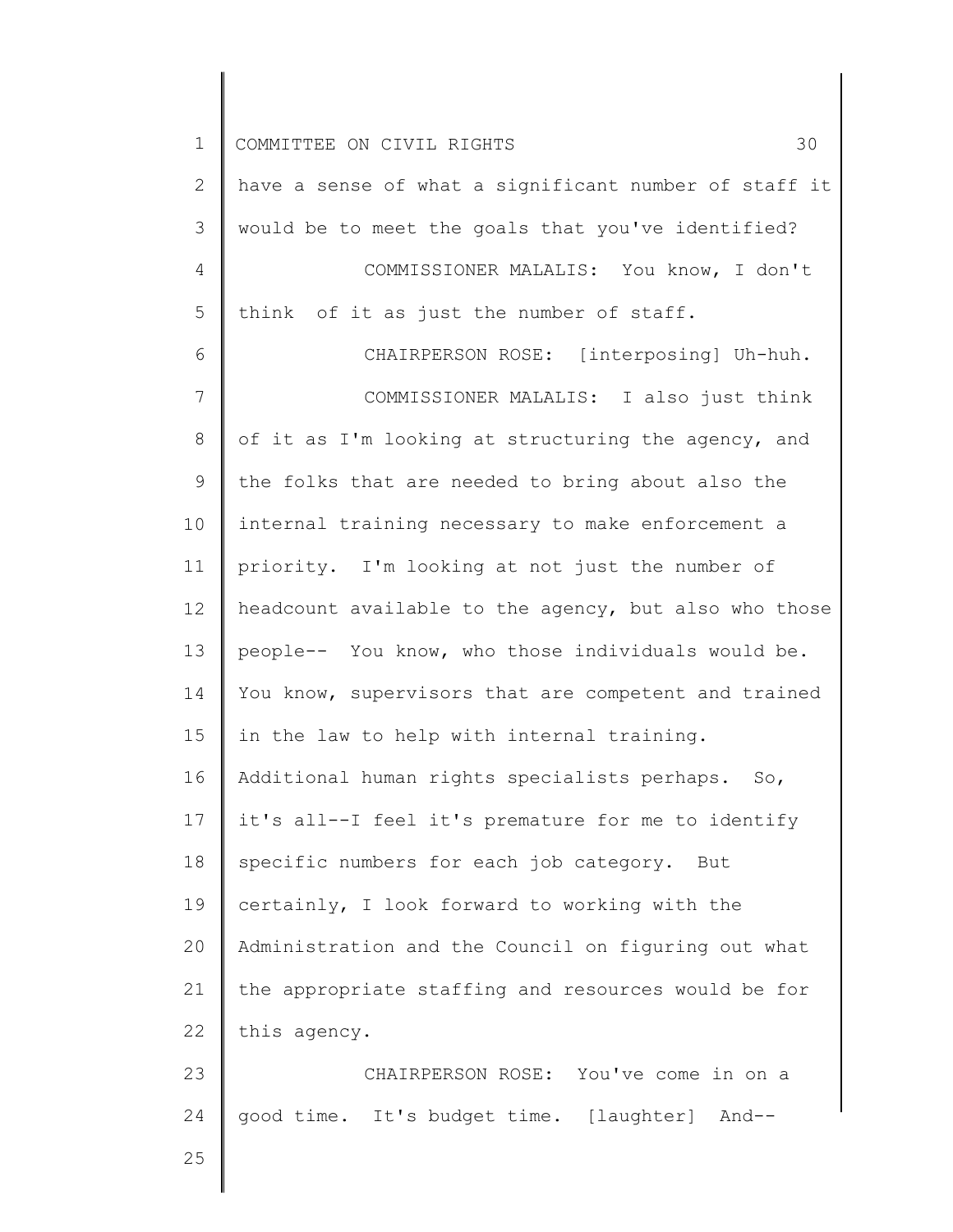1 2 3 4 5 6 7 8 9 10 11 12 13 14 15 16 17 18 19 20 21 22 23 24 25 COMMITTEE ON CIVIL RIGHTS 31 COMMISSIONER MALALIS: [interposing] All under-- CHAIRPERSON ROSE: [interposing] [laughter] Well, true and, you know, this has sort of been a sense of an area where the Commission really hadn't sort of weighed in. Have you had the opportunity to look at the budget, and do you think that it is sufficient and adequate for the mandate that you have based on the number of complaints that you've received in the past? COMMISSIONER MALALIS: Well, let me say this, when--you know, when the Speaker delivered her State of the City Address, my phone lit up. And my face lit up. CHAIRPERSON ROSE: Right. COMMISSIONER MALALIS: I mean what commissioner is going to honestly say that they don't welcome additional funding, or the fact that the Council takes their agency seriously? So again, I'm very grateful for that. I think there's a lot of work that needs to be done. There's a lot of work ahead of us. I would, of course, always welcome additional resources, but I'm also very aware that there's a process that needs to happen between the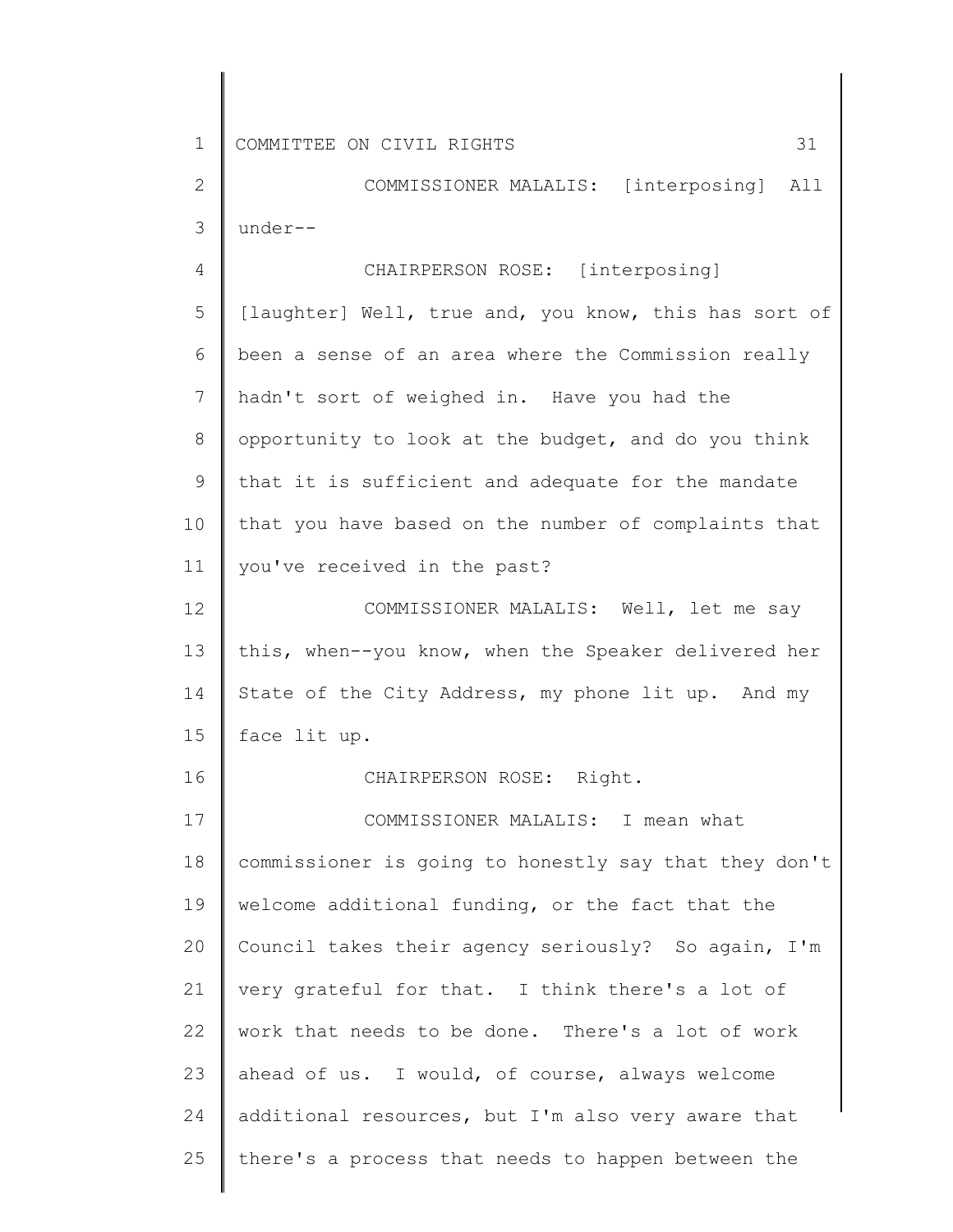2 3 4 5 6 7 8 Administration and with the Council to figure out what is appropriate and when it's appropriate. So that we can also absorb that additional resources and funding in a way that best meets the needs of the agency. So, again, my thanks to the Council for putting us in the forefront and prioritizing our agency.

9 10 11 12 13 14 15 CHAIRPERSON ROSE: Do you--how would you strategize or so that the agency or-- Have you had a chance to look at how you would or what you would put in place to help the agency be more proactive? You know, to be able to initiate some of these cases, as opposed to only being reactionary in some cases not really able to respond?

16 17 18 19 20 21 22 23 24 25 COMMISSIONER MALALIS: Right. Well, I, you know, I would refer back to some of my comments on I think the level of activity and cooperation that would need to happen within the agency. So that there's much more collaboration between the Law Enforcement Bureau and the Community Relations Bureau, and I certainly think that that's a part of it. I think another part of it is greater collaboration with Commission stakeholders. That includes not just, you know, communities and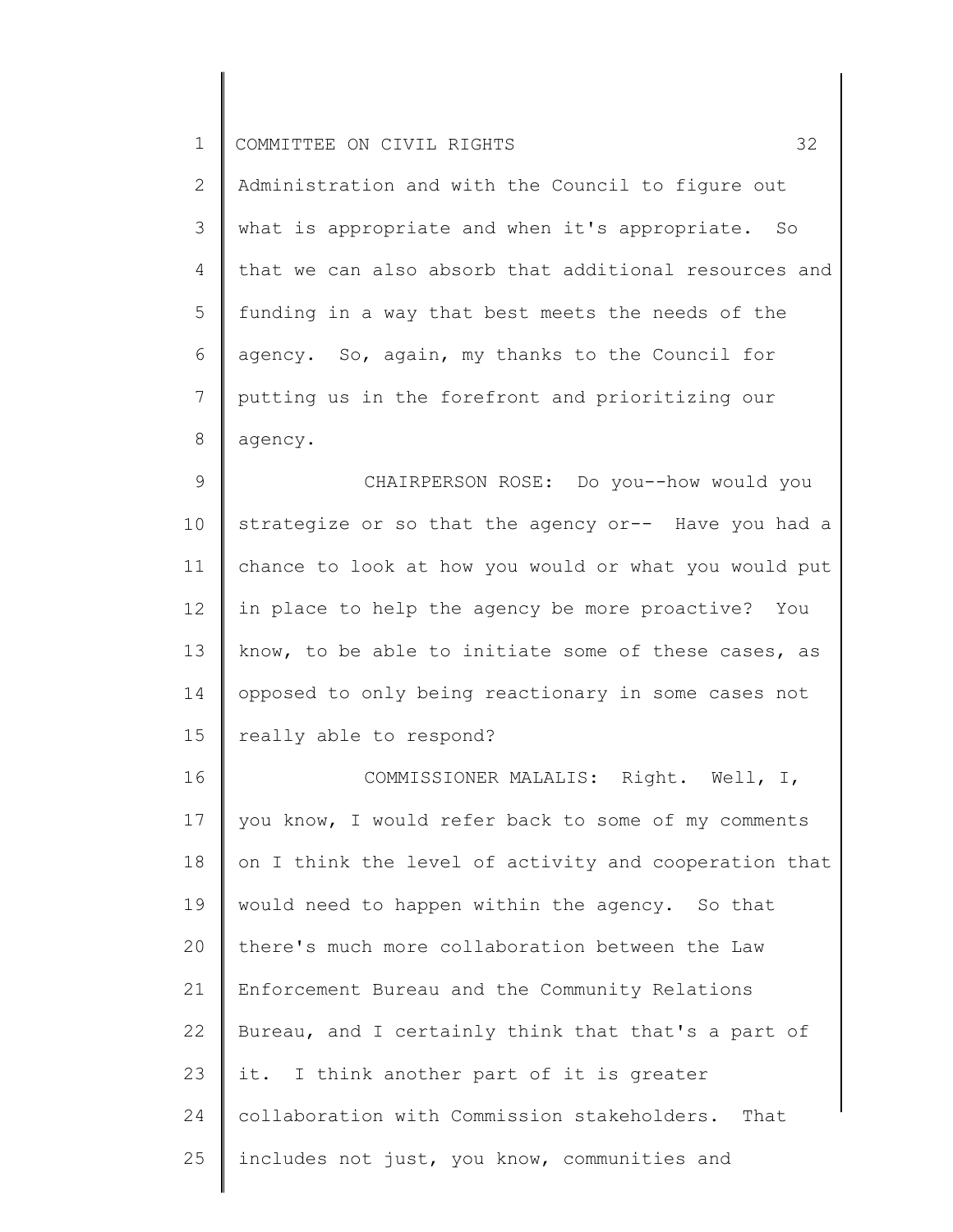2 3 4 5 6 7 8 9 10 11 12 13 14 15 16 17 18 19 20 individuals and community groups, but also legal advocacy organizations. And I say that because I come from the world of legal advocacy groups. You know, a lot of whom are here, and I think that-- You know, I'm describing the folks who are very well suited to identify where we should be proactively. As you mentioned, focusing our resources. Because those are the folks to whom possible complainants are seeing, and delivering their stories. Those are the organizations where individuals are, you know, registering their frustration. So, I think that there has to be greater collaboration within the agency. Greater collaboration with commission stakeholders, and certainly greater collaboration with other city agencies. You know, in my testimony I also mentioned working on more commission initiated complaints and investigations with Corporation Counsel. And certainly that's also a priority of this Commission.

21 22 23 24 CHAIRPERSON ROSE: And I know that my colleague has some questions, but in your statement you said, I'm concerned that the timelines imposed in the bills may actually be counterproductive to the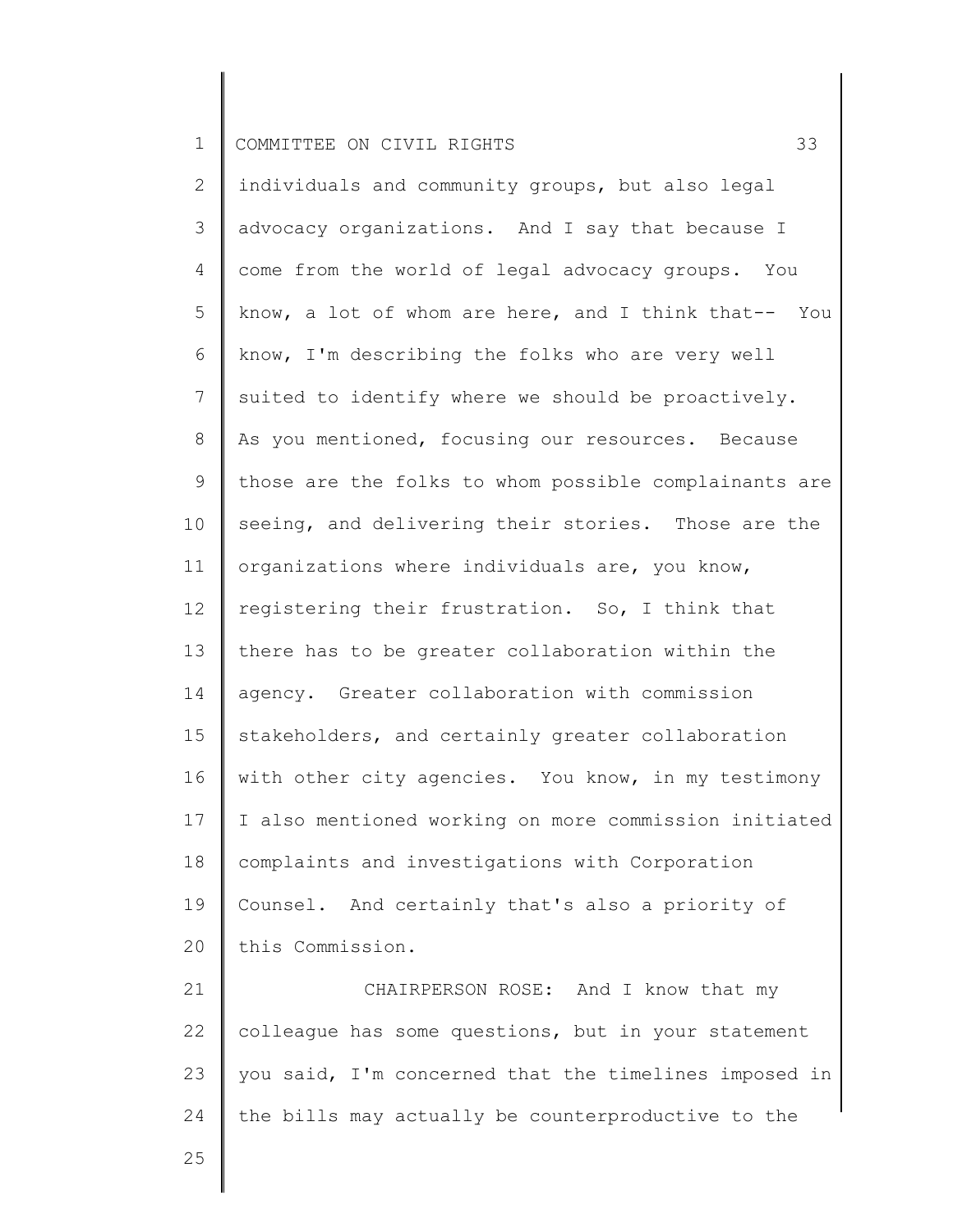| $\mathbf 1$  | 34<br>COMMITTEE ON CIVIL RIGHTS                       |
|--------------|-------------------------------------------------------|
| $\mathbf{2}$ | Commission expanding an effective testing program.    |
| 3            | What would be a reasonable timeline?                  |
| 4            | COMMISSIONER MALALIS: If we were not at               |
| 5            | week two, I could probably [laughs] more precisely    |
| 6            | answer that question. But, you know, again because    |
| 7            | I'm just at the very beginning of my review of our    |
| 8            | current procedures and policies, I think it's very    |
| 9            | difficult for me to be able to provide a specific     |
| 10           | timeline.                                             |
| 11           | CHAIRPERSON ROSE: Well, then why do you               |
| 12           | think it's counter--the timelines that we've          |
| 13           | established are counterproductive?                    |
| 14           | COMMISSIONER MALALIS: Well, some of the               |
| 15           | legislation would require that they become effective  |
| 16           | immediately. And having just been there for this      |
| 17           | short period, I am very excited to do the work to be  |
| 18           | actually working with the Commission stakeholders I'm |
| 19           | talking about. To be able to, you know, really look   |
| 20           | into what our practices are, speak to my staff, work  |
| 21           | with the Administration and my staff on, you know,    |
| 22           | more efficient investigations for our complaints.     |
| 23           | Or, on, you know, addressing more bases of            |
| 24           | discrimination. And, I'm eager to put that time into  |
| 25           | that work. And I'm frankly concerned about having to  |
|              |                                                       |

║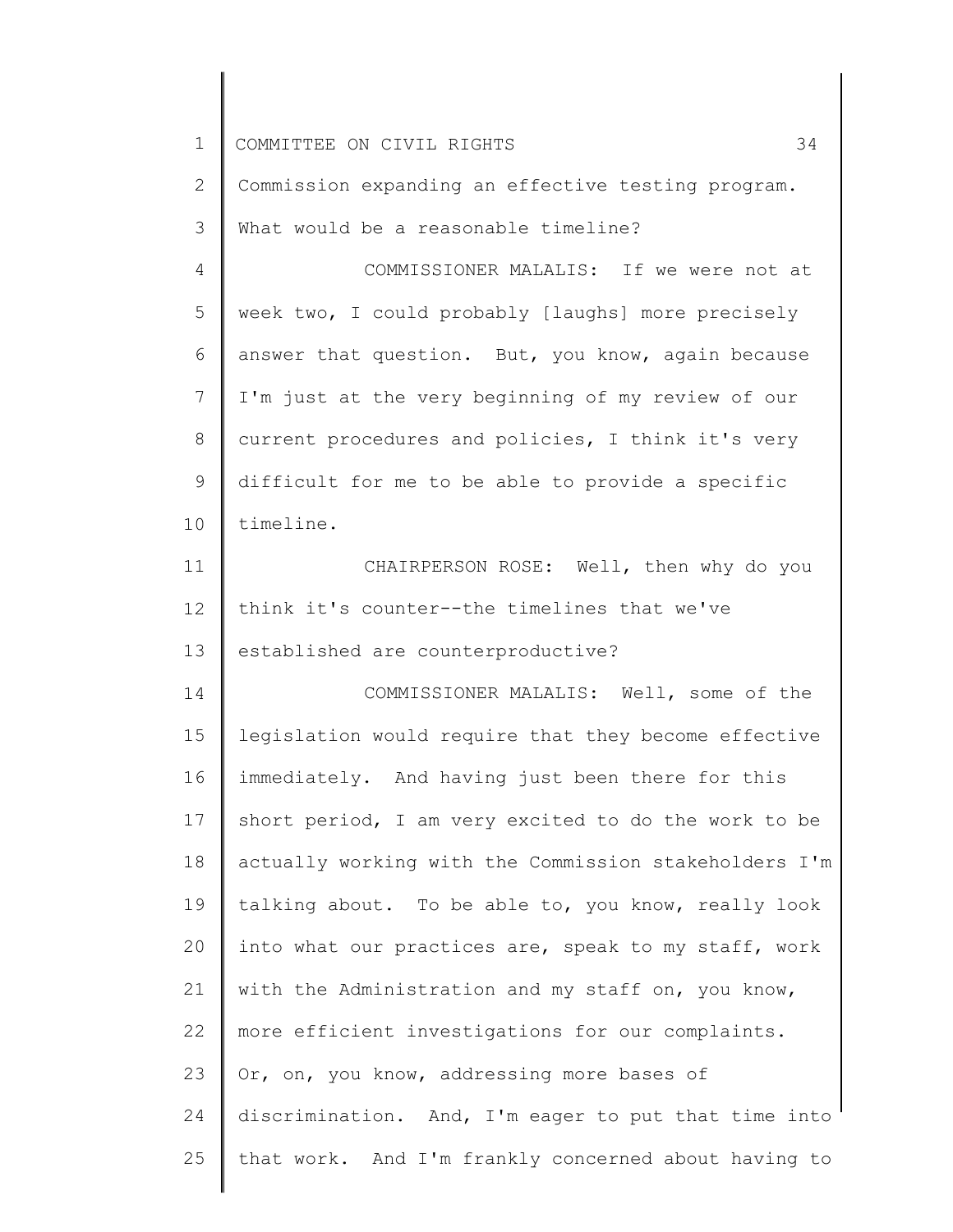| $\mathbf{2}$    | spend much more of that time on fulfilling the       |
|-----------------|------------------------------------------------------|
| 3               | reporting obligations that would be necessary under  |
| 4               | these bills. The other thing I would say is, you     |
| 5               | know, I want-- You know, transparency and            |
| 6               | accountability are important to me. They're also     |
| $7\phantom{.}$  | important to this Administration, and I think a huge |
| $8\,$           | issue that these three bills raise is transparency   |
| 9               | and accountability. Wanting to know why we're doing  |
| 10              | it and how we're doing it. If these three bills were |
| 11              | to become effective immediately, I fear that, you    |
| 12 <sup>°</sup> | know, the reporting would just not be reflective of  |
| 13              | what's down the pipe and what's underway.            |
| 14              | CHAIRPERSON ROSE: So, what we have in                |
| 15              | place in the Commission already, testers, right, and |
| 16              | you do test.                                         |
| 17              | COMMISSIONER MALALIS: Right.                         |
| 18              | CHAIRPERSON ROSE: So, what would-- I'm               |
| 19              | not quite sure other than the reporting aspect,      |
| 20              | would, you know, sort of delay or what would have to |
| 21              | be implemented? Is there a training component or     |
| 22              | something that has to go into this? I'm sure why     |
| 23              | it's not something that could be implemented in a    |
| 24              | reasonable turnaround time.                          |
|                 |                                                      |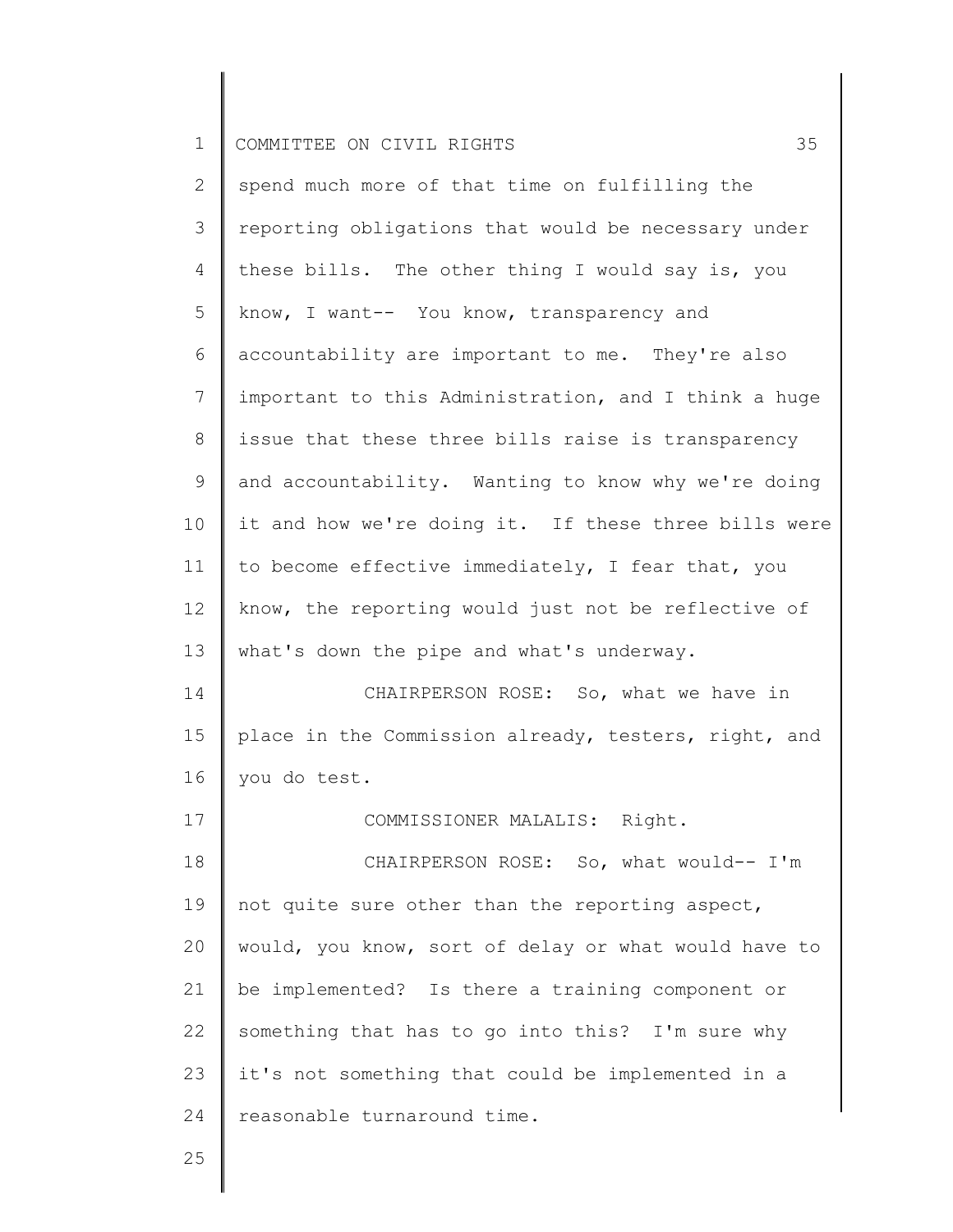2 3 4 5 6 7 8 9 10 11 12 13 14 15 16 17 18 19 20 21 22 23 24 COMMISSIONER MALALIS: Right. Well, as I described the testing program, currently we have two full-time staff working on testing, and we have six part-time staff working on testing. And there have been specific areas that our testing program has focused on. I think that in order to, you know, provide better direction I think in instruction, and testing programs I think, too, are you know, conducive to working with community partners in organizations especially if we want to test in different areas. Let's say we want to, you know, test for gender identity or gender expression discrimination or pregnancy discrimination. Any one of the other bases for discrimination covered in our mandate. I think that having the ability to strategically point out, and to point to where and how we can be working with legal advocacy organizations that can do this work. And do this work, you know, effectively and efficiently through the Commission I think will take some time. I don't want to do it in a way that's just piecemeal. I don't want to do it in a way that's not thoughtfully carried out, or in a that doesn't really take into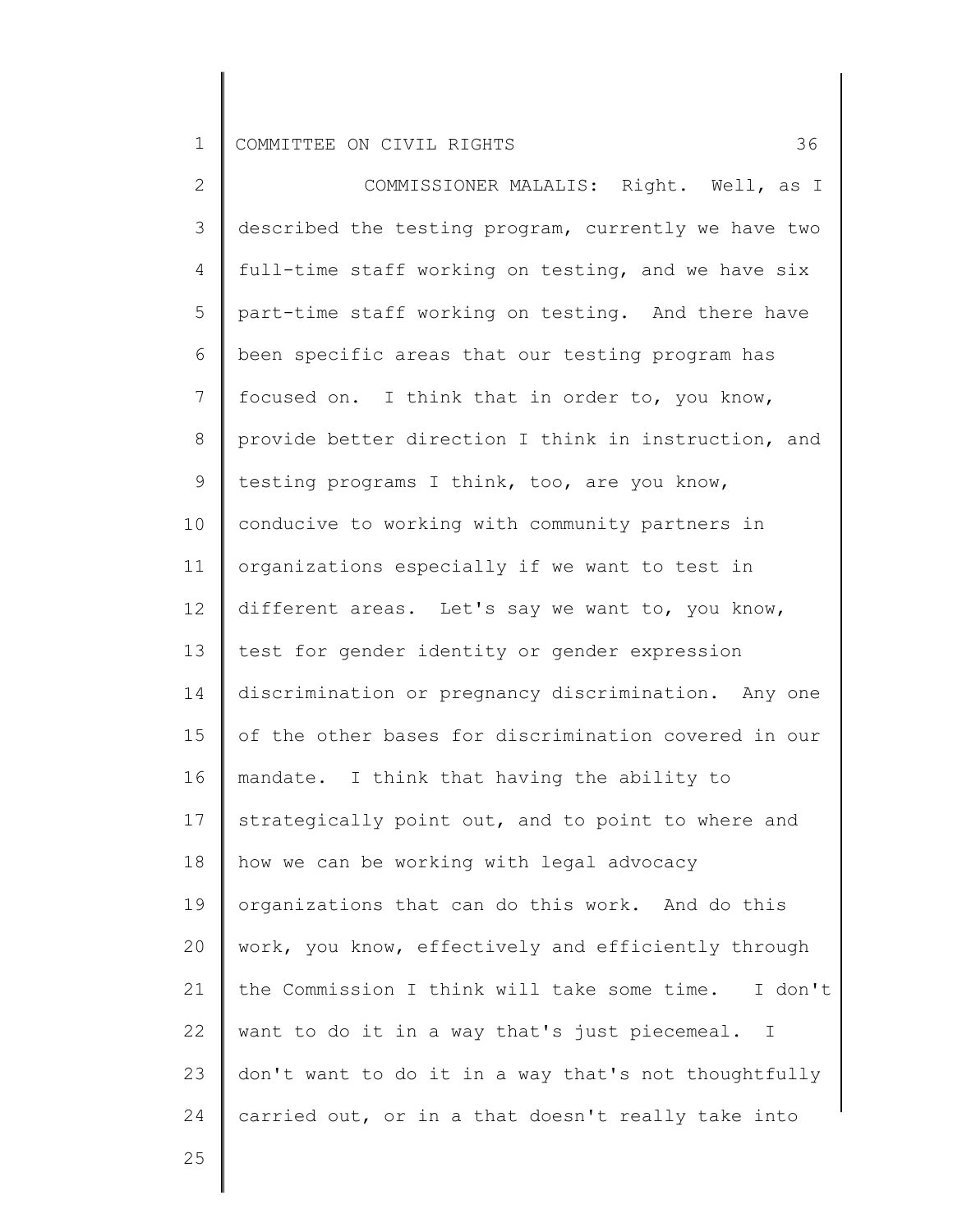1 2 3 4 5 6 7 8 9 10 11 12 13 14 15 16 17 18 19 20 21 22 23 24 25 COMMITTEE ON CIVIL RIGHTS 37 account the big picture, and the quite broad mandate of the Commission. CHAIRPERSON ROSE: Okay. I'll come back to you. COMMISSIONER MALALIS: Okay. CHAIRPERSON ROSE: That sounds like outsourcing to me. Are you going to outsource the testing-- COMMISSIONER MALALIS: [interposing] No, I think, you know-- CHAIRPERSON ROSE: -- you know, to the advocates? COMMISSIONER MALALIS: No, I think it's about working with and collaborating with the advocates. Again, I know that, you know, the hope I think is that the public feels welcome and feels-- You know, knows the Commission, right. The public in every borough should know where their Commission- where our offices are. They should know that we're resources. They should know what we do. So they should know exactly who we are and that we're allies in their-- You know, in their employment, housing, and public accommodations issues. I don't think of it as outsourcing. I think of it as partnership,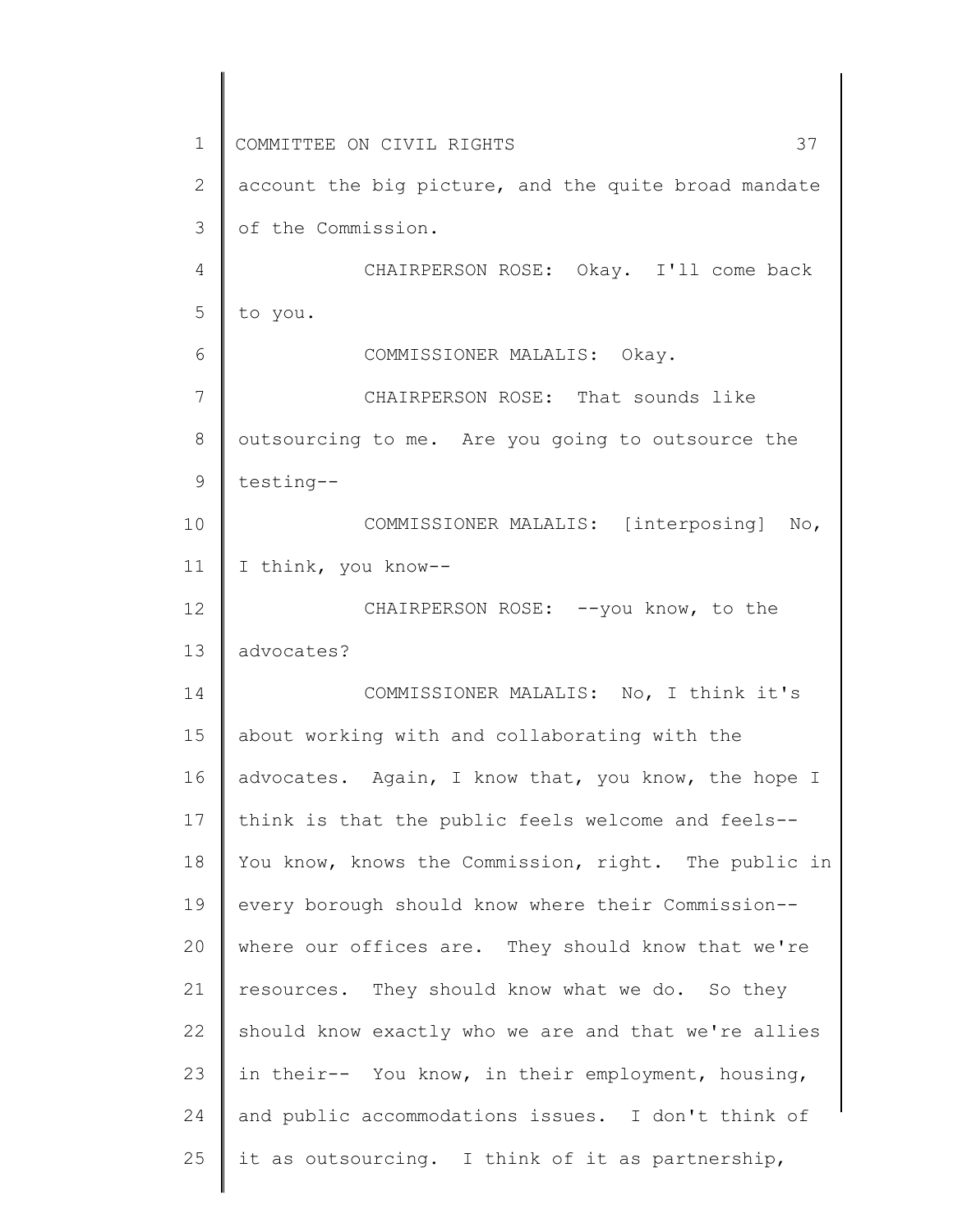| 1    COMMITTEE ON CIVIL RIGHTS |  |
|--------------------------------|--|
|--------------------------------|--|

| $\overline{2}$ | partnering. You know, having just been in the         |
|----------------|-------------------------------------------------------|
| 3              | private bar and working with clients who also present |
| 4              | some of these issues in the employment context, I     |
| 5              | think that type of partnering is what a lot of the    |
| 6              | folks in this room are hungry for. I think it only    |
|                | makes for a more effective agency, and I think it     |
| 8              | only makes for a more informed public.                |

9 10 CHAIRPERSON ROSE: Okay. Council Member Lander.

11 12 13 14 15 16 17 18 19 20 21 22 23 24 25 COUNCIL MEMBER LANDER: Thank you very much, Madam Chair, and again, Commissioner, welcome and welcome to you, and I was pleased to learn that you're a constituent as well. So that's great. So, look, here's the challenge, and I think the Chair said it well, but I'm going to say it again. I mean, welcome. We're thrilled you're here. You've got a great background. You've got some great new commissioners. So I'm enthusiastic and it's hard not to feel like she wants a little patience. She's only two weeks on the job. She's seems great, and you should be patient. And if it were just about you, then we could definitely be patient. But, we, and I really mean we, have let this agency deteriorate long past the point of patience. And there's a lot of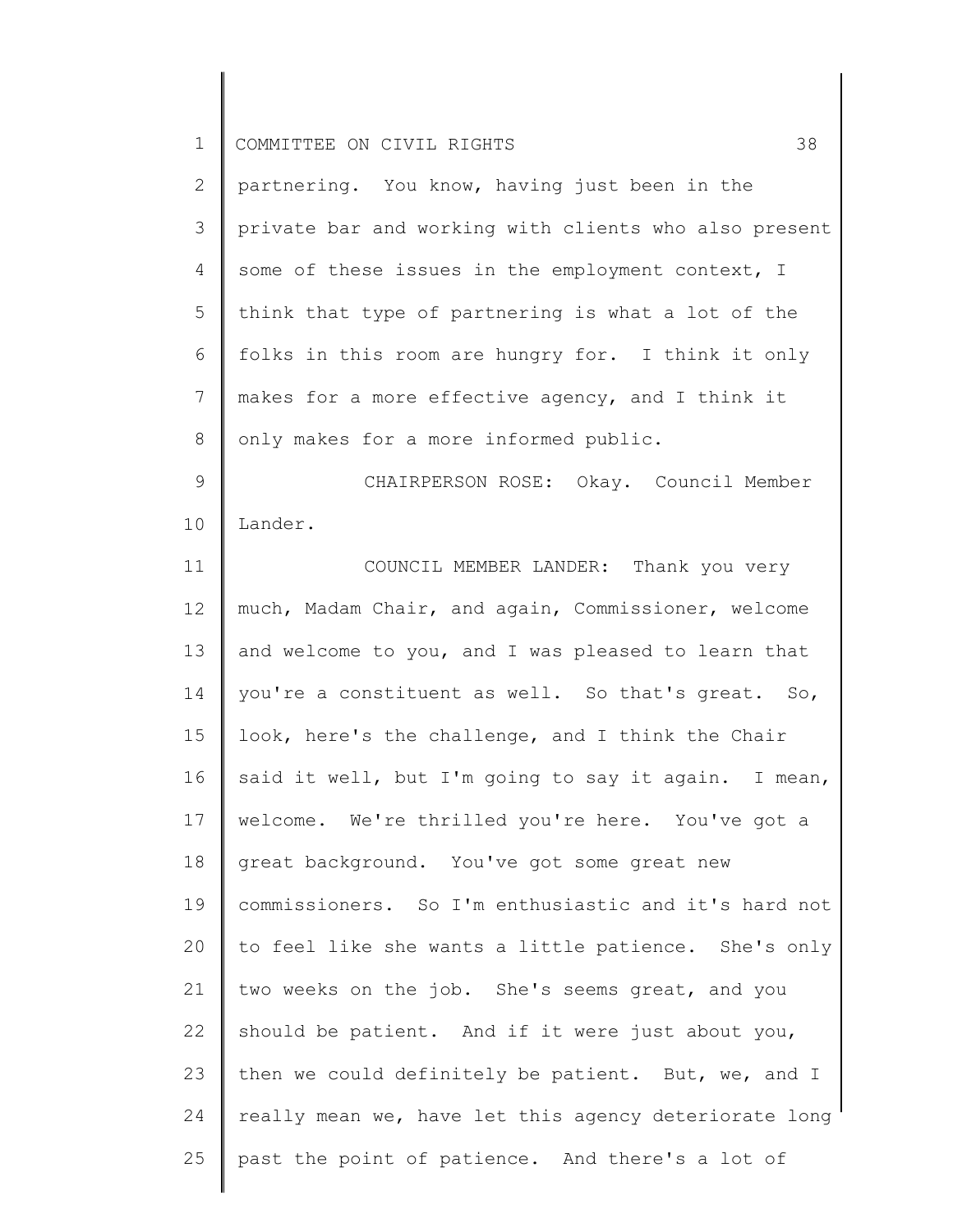2 3 4 5 6 7 8 9 10 11 12 13 14 15 blame to go around. Some of it on this Council. I'll be honest. So for 20 years we've watched the Commission be dramatically diminished. And I'm going to ask just a couple of questions. This is not the budget hearing, but I want to make sure we understand the nature of just how diminished it is. Honestly, this Council should have passed this legislation in the prior administration. And I'll take, you know, my share of the responsibility that we didn't. You know, so we let this happen. You know, we didn't push. We didn't demand legislation that would have required reporting. So that's our share. But, I also want to point out that, you know, you're only in week two.

16 17 18 19 20 21 22 23 24 25 The de Blasio Administration is in month 15, and that was too long to wait to appoint a new commissioner, to get new commissioners in place, and to start to have a strategic plan. I mean, that's not on you, but that and so-- And now it is this budget cycle, and I am thrilled that the Speaker stepped up and put this squarely on the radar screen. But we have to hit this budget cycle. And we can't do that. We can't fight hard for more resources if we don't--are going to be confident that we've got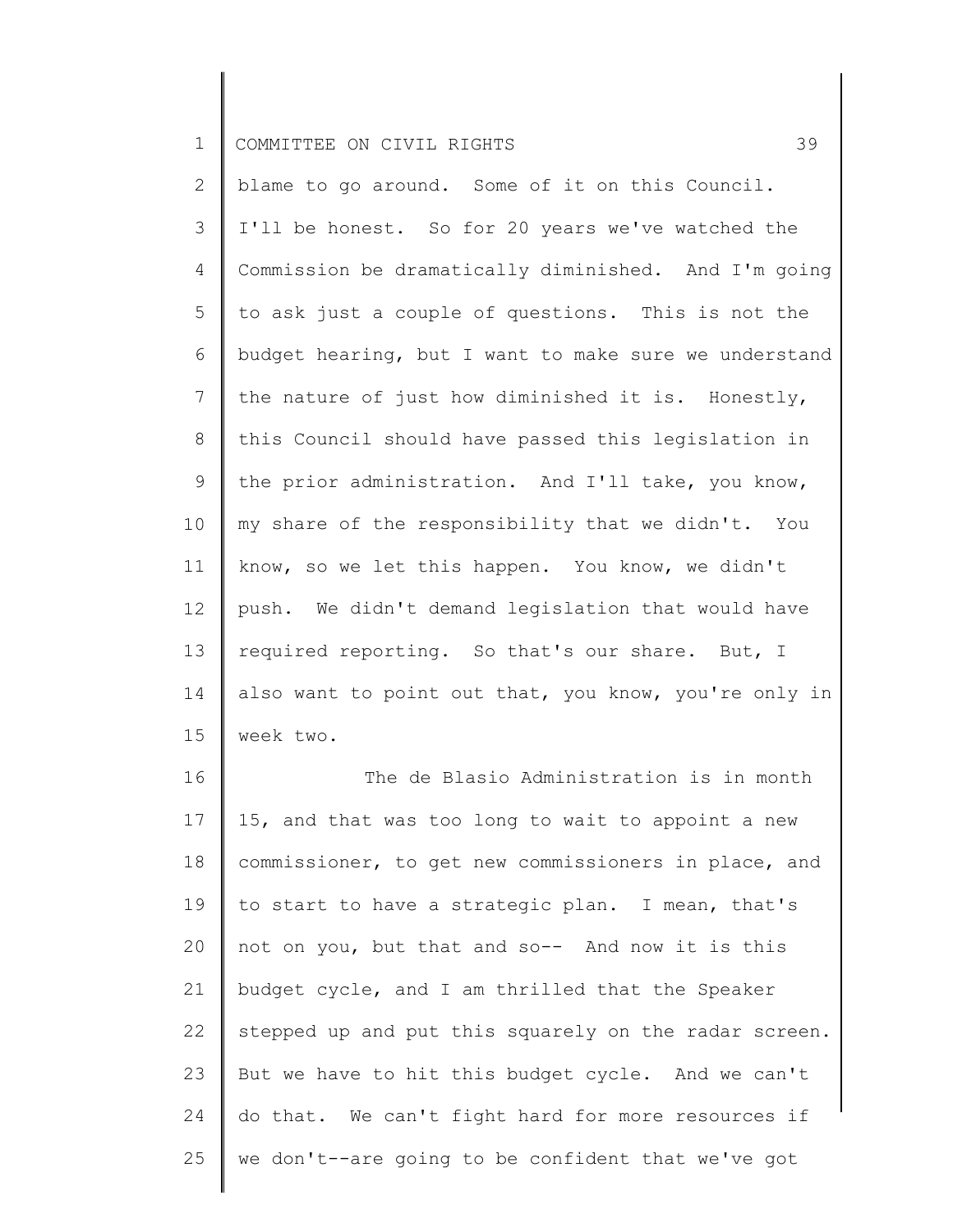2 3 4 the additional transparency and the strategy and aggressive additional programming that we need, you know. So I hear you

5 6 7 8 9 10 11 12 13 14 15 16 17 18 19 20 21 22 23 24 So I hear you that it's only two weeks and there's a lot to figure out, and it would be nice to have more time. But I also really--to me it sort of seems like those two things go together. The fight for the resources that the Council is going to engage in over the next couple of months. It has to go together with our being a partner and getting the programming and transparency that's essential to do it. So, I just--I want to try to get a little more specific about how we're going to get that done in the-- You know, in this coming timeframe. So let me just start by making sure that I--you know, we kind of are in the same-- You know, obviously the advocates throw around this question of the agency having essentially seen an effective cut of 90% of the resources that it once had. You know, I know there are other statistics that say that in '91 there was a staff of almost 250. And now the staff is at what? COMMISSIONER MALALIS: So we have a

25 reliable headcount right now of 66, and we have 61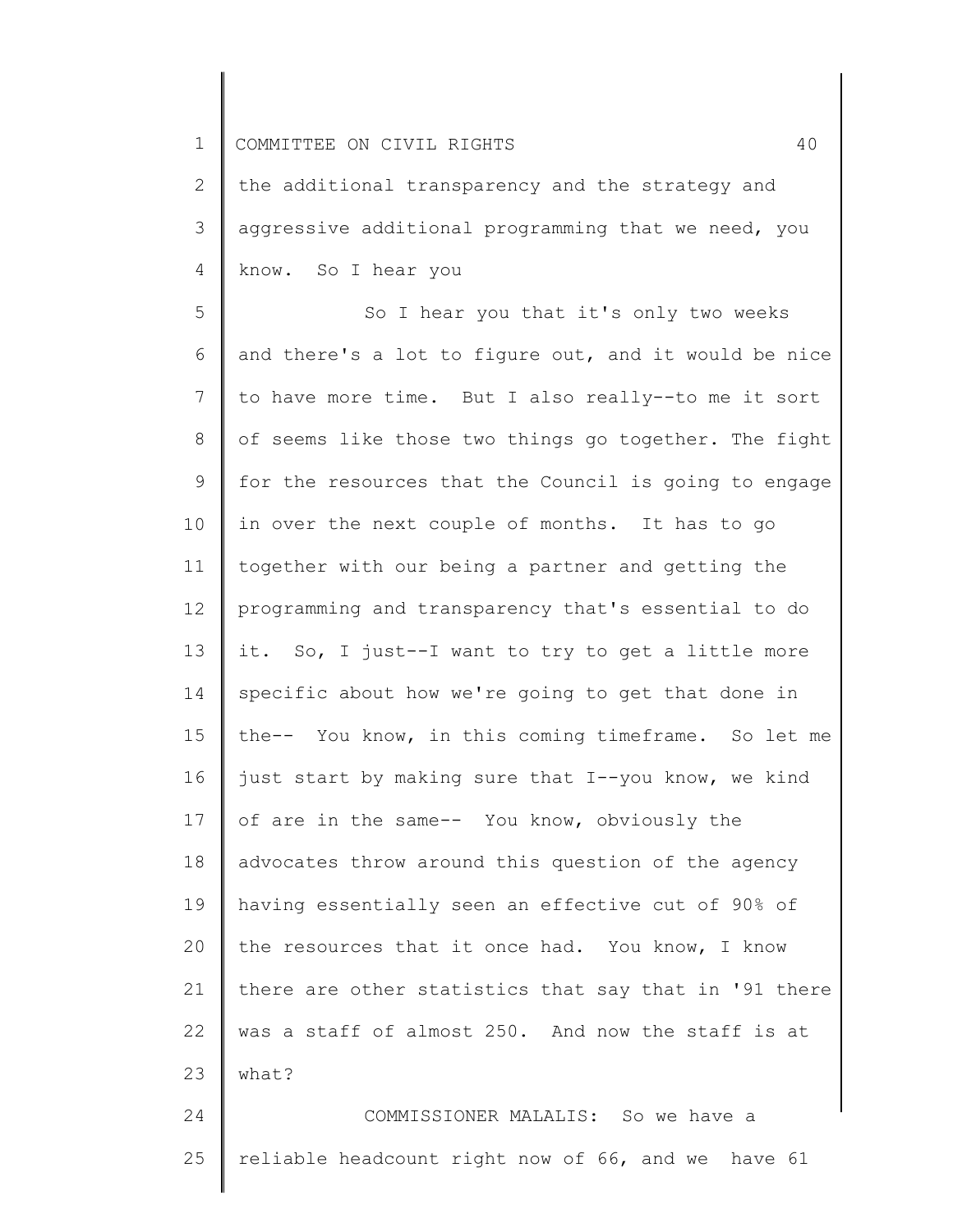2 3 employees who are currently working at the Commission.

4 5 6 7 8 9 10 11 12 13 14 15 COUNCIL MEMBER LANDER: And I know this is not the budget hearing so I won't ask you all the questions about the budget limits. Maybe let me just ask that you come to the budget hearing really ready to look back at that. With no just like one or two years back. And it would also be helpful to know-- Do you know when there was at least triple the staff that is currently in place? How big the testing programs were? What the staff was of the firm or the testing division at that point? COMMISSIONER MALALIS: I can't say. Unfortunately, Council Member Lander, I don't have

16 that information.

17 18 19 20 21 22 23 24 25 COUNCIL MEMBER LANDER: [interposing] Fair enough. This is not the budget hearing. So it would be great if you could come to the budget hearing with that information so we can really engage thoughtfully on it. So, I guess me just ask a couple of different questions or versions of questions that the Chair asked. Given that that budget hearing is coming up, and that you've referred to the need to develop a sort of strategic plan to revitalize the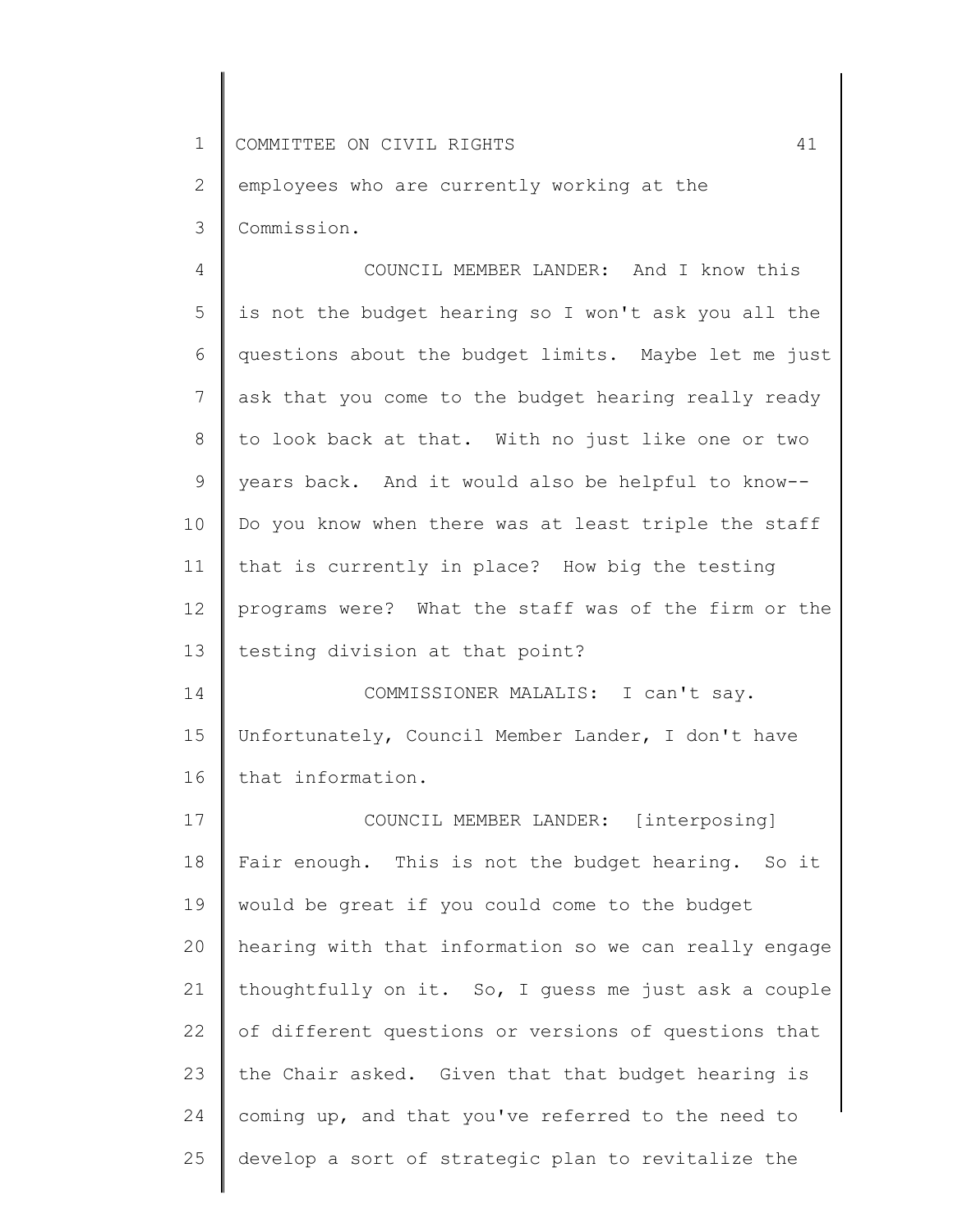2 3 4 5 6 7 agency, what's the timeline for that. I mean, do you imagine putting something out that the Council can see that identifies, you know, just sort of describes your plan both on a budget and on an agency reorganization to move forward and make the changes then.

8 9 10 11 12 13 14 15 16 17 18 19 20 21 22 23 24 25 COMMISSIONER MALALIS: Well, you know, you've alluded to the budget hearing and what's to take place, and I think about a week and a half or two weeks, right. And so, yes, I think some of the questions that you're asking no are things that we will hopefully address. One, you know, through the conversations that have been happening with the Administration and the Council. But then, certainly some of the questions that you're asking are the things that I can address at that later time. And, you know, as I said earlier, I think your request for information and transparency is something that I also take very seriously. And I--I'm planning on working with the Council. You know, of course, with the Administration on providing that information to you. COUNCIL MEMBER LANDER: Okay, and then just before I get to the three pieces of legislation, I do just want to ask a question, too, about the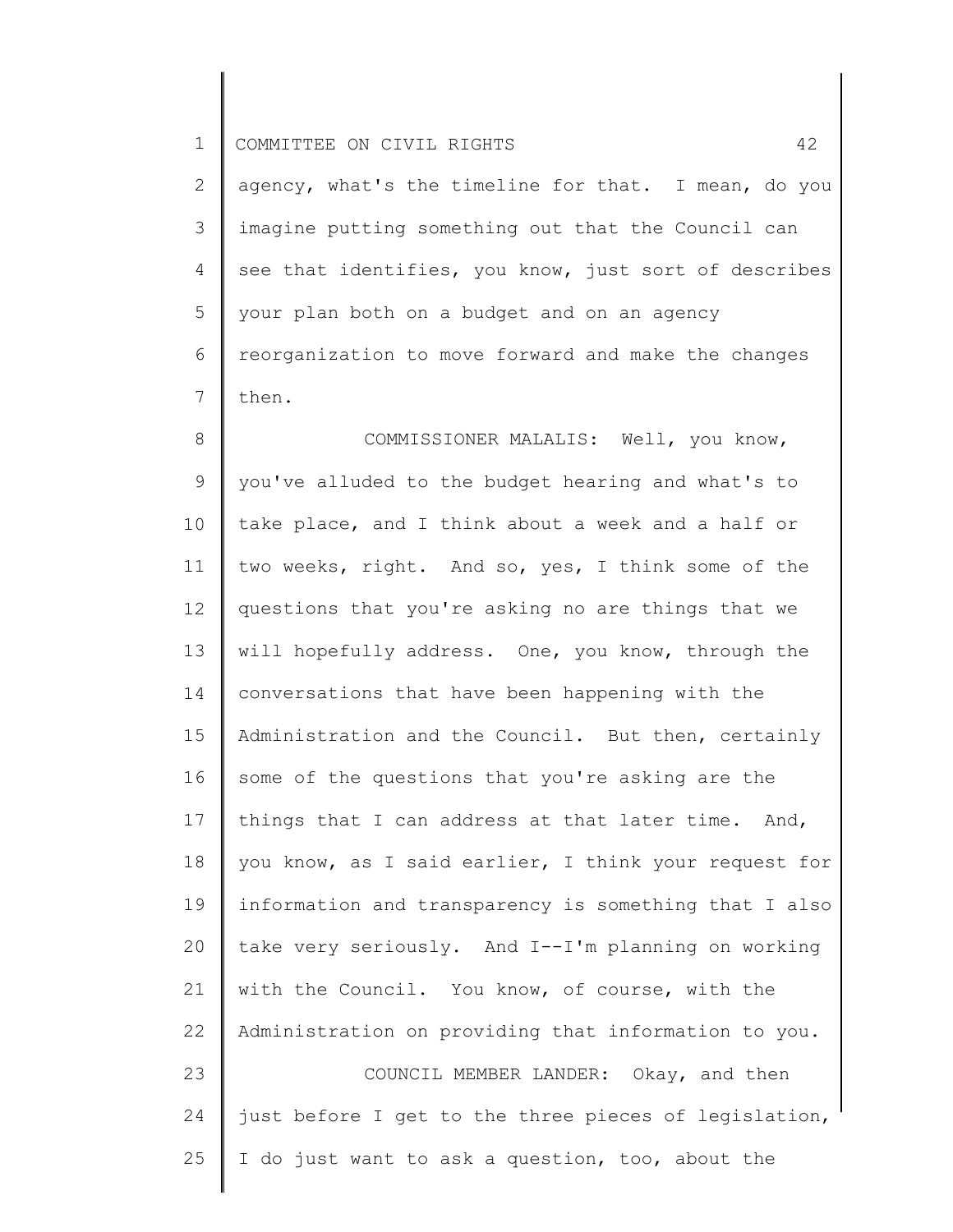2 3 4 5 6 7 8 9 10 11 12 13 14 15 16 17 18 19 20 21 22 23 24 25 Comptroller's Report, which is also quite recent. But it's my understanding that of the-- And for folks who don't know, we haven't talked about it that much. It's really focused on response time to complaints that are filed with the Commission on Human Rights identifying that. It's a very long response time. It's something like half the complaints take more than a year essentially to be processed. And that's not even the ones that go to some kind of finding. But you--but the Commission agreed essentially with four of the six recommendations, but the two of them you didn't respond to. Can you just explain to me what the-- COMMISSIONER MALALIS: [interposing] Sure. Yeah, and I saw that in the Comptroller's Report, and our comments are actually attached I believe as an addendum to the Comptroller's report. And I think you'll see in our comments that, you know, we had intended to specifically address the recommendations one and two in the same, you know, kind of category that we were addressing. One of the recommendations that the Comptroller recognized that we had, you know, said that we were addressing or planning to address. So, I was--I was a little bit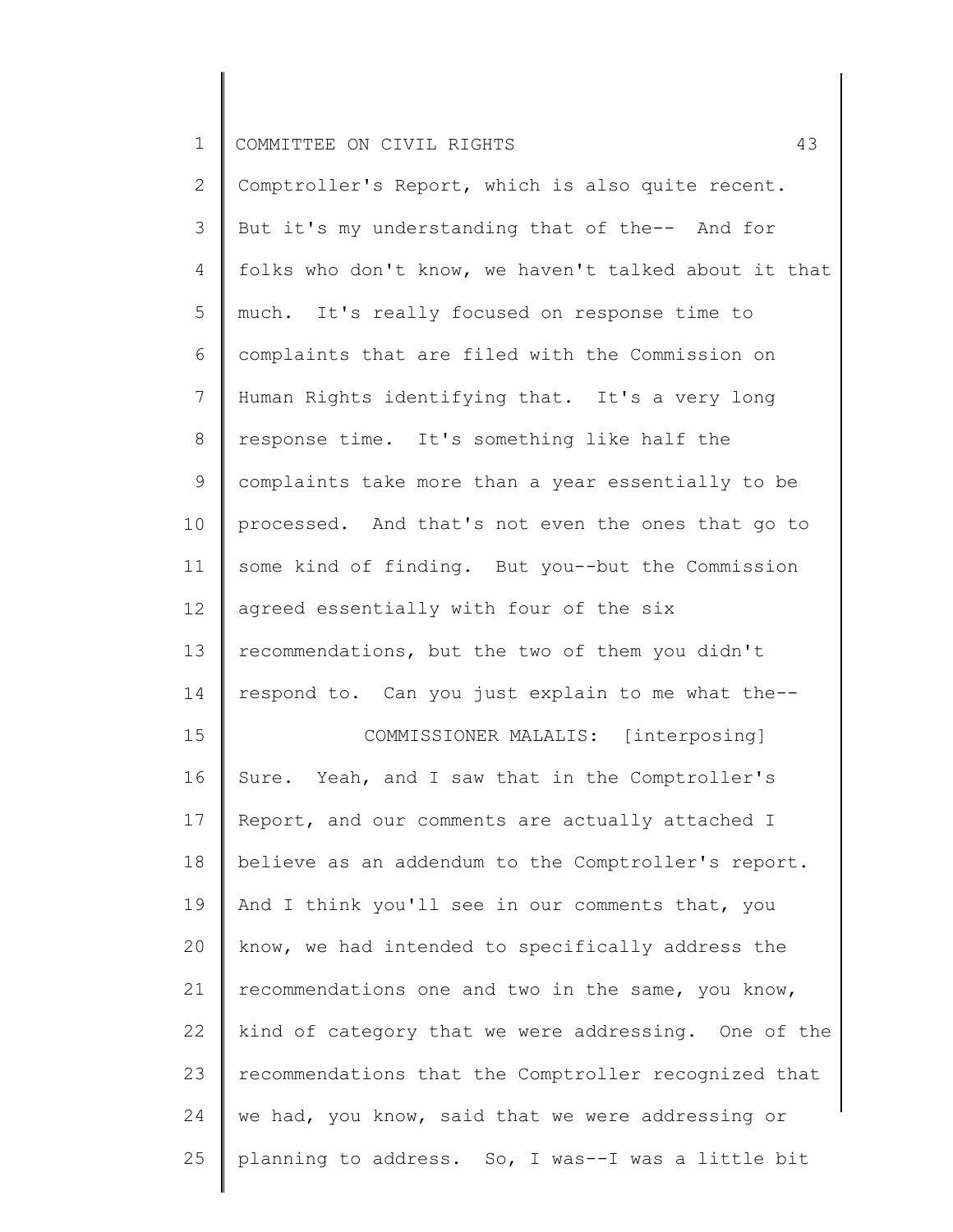2 3 4 5 6 7 8 9 10 11 12 13 14 15 16 17 18 19 20 21 22 23 24 25 confused as to why it was characterized that way. What I would say, and I think the two specific recommendations that you're talking about are the recommendations dealing with the time it takes to investigate a complaint, which you were just referring to. And I will tell you that that specifically has been a priority of mine. So, with my--you know, with my short two weeks there, we are already in the process of reviewing the practices especially with regards to, you know, how we investigate complaints, and what the processing time is. And, you know, I look forward to working with the Administration and my staff more quickly and more efficiently processing those claims. I will say, too, that, you know, an eye towards processing those claims in the one year--the one-year kind of benchmark that was alluded to in that report. You know, that is not a requirement by statute. That's actually a benchmark that the Commission itself had put out there in 2002. And as we are reviewing our current practices and what's actually needed to investigate complaints, that is certainly something we're going to look at as well. You know, because I want to make sure that we're--we have an eye not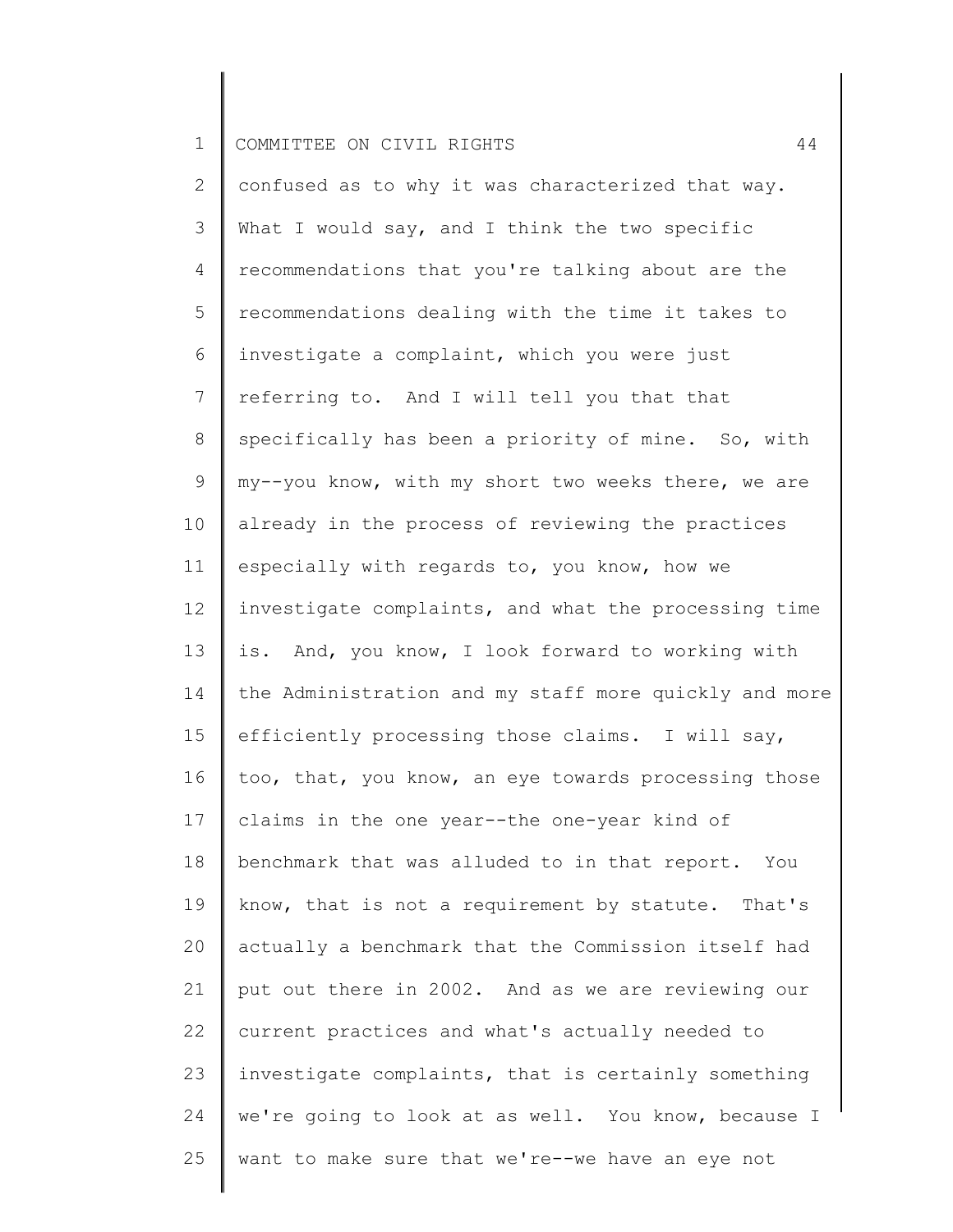2 3 4 5 towards--not just towards the efficient processing of complaints, but also, you know, what is entailed to give each complaint a fair and thorough investigation.

6 7 8 9 10 11 12 13 14 15 16 17 18 19 20 21 22 COUNCIL MEMBER LANDER: I'm glad to hear that, and I'll come back to that in just one second. So you are conducting a formal assessment, and you'll have-- Is that something the results of which you'll share with the Council. I imagine with the Comptroller, too, but for us will you share when you're done with that assessment, and you've developed strategies and recommendations, the results of that? COMMISSIONER MALALIS: I have--I--I have no--no doubt that the results of that, and as it's unfolding even, you know, before something like a final report would also be something that is worked through, and discussed in dialogue with the Council. COUNCIL MEMBER LANDER: Great, but you do plan--I mean so I--we definitely want to have more informal conversation--

23 24 COMMISSIONER MALALIS: [interposing] Right.

25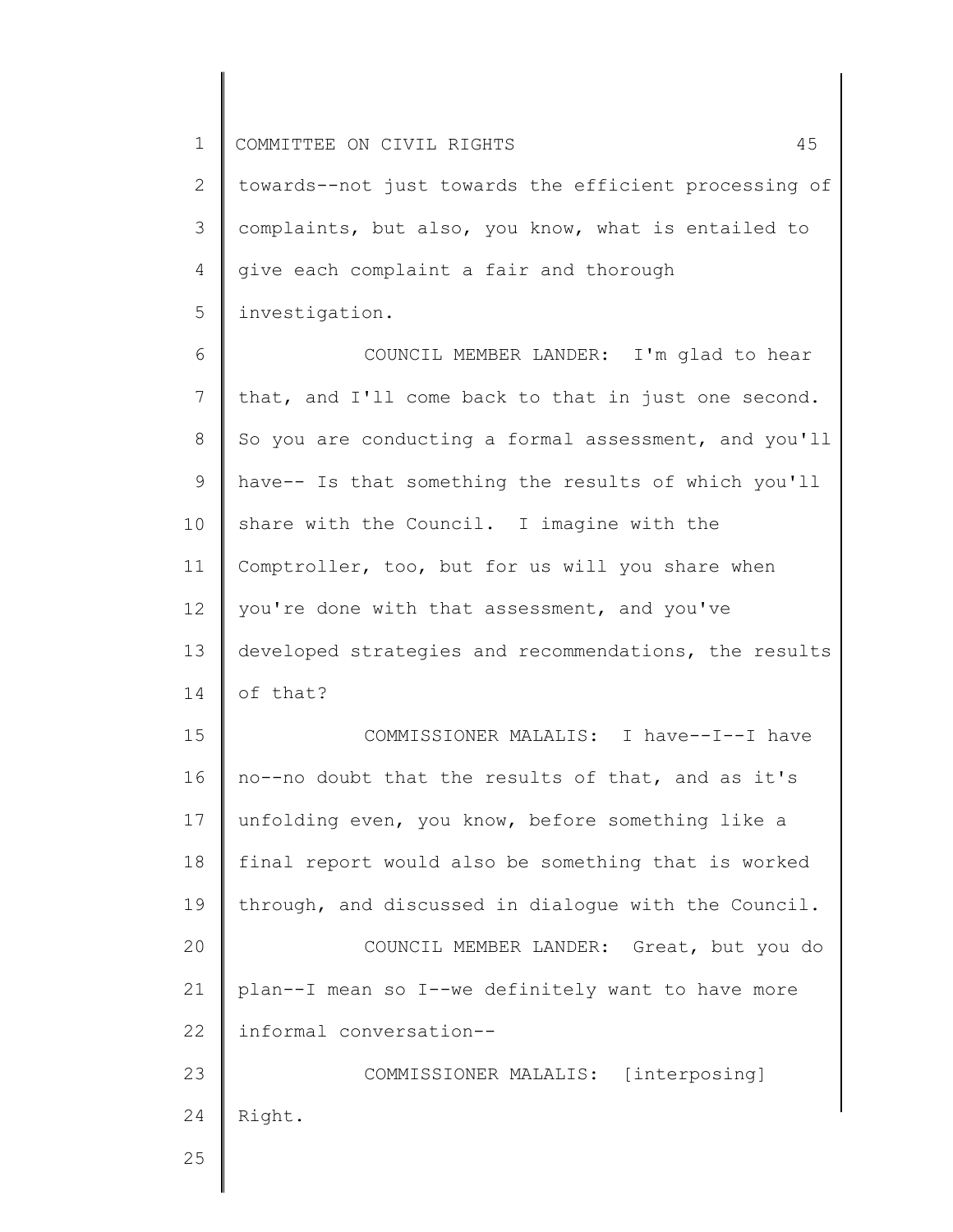| $\overline{2}$ | COUNCIL MEMBER LANDER: -- and dialogue,               |
|----------------|-------------------------------------------------------|
| $\mathcal{S}$  | but you are also saying that at some point you'll put |
| 4              | a thing on the table, which is the strategic          |
| 5              | assessment of case process-- You know, case           |
| 6              | processing and recommendations?                       |
| 7              | COMMISSIONER MALALIS: I will tell you                 |
| 8              | that I have not thought of the format that, you know, |
| 9              | such a--that the results would take. But certainly,   |
| 10             | it's my intent to provide the Council and the public  |
| 11             | because I think-- I want the public to know what to   |
| 12             | expect when there's--                                 |
| 13             | COUNCIL MEMBER LANDER: [interposing]                  |
| 14             | It's kind of a trick question when we say will you    |
| 15             | give it to the Council? Because there's nothing the   |
| 16             | Administration gives to the Council that the whole    |
| 17             | public doesn't get. So, yes, absolutely. It's good    |
| 18             | to embrace that transparency. Okay, well, if by the   |
| 19             | budget I'll ask this again at the budget hearing. So  |
| 20             | if you can--can give a little more thought to it by   |
| 21             | then that would be--                                  |
| 22             | COMMISSIONER MALALIS: [interposing]                   |
| 23             | Okay.                                                 |
| 24             | COUNCIL MEMBER LANDER: -- that would be               |
| 25             | great. And it is good to hear you talk more broadly.  |
|                |                                                       |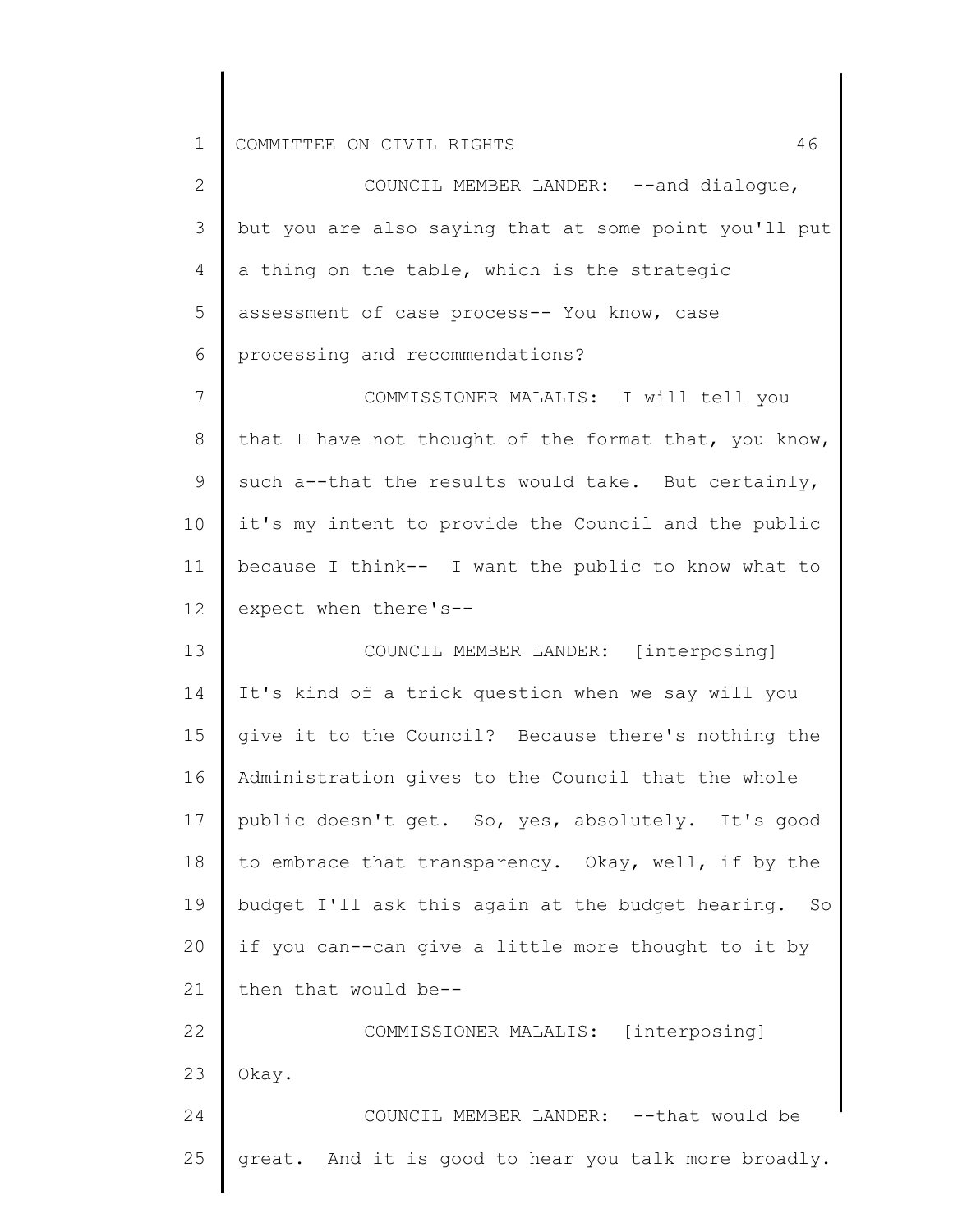| $\mathbf 1$  | 47<br>COMMITTEE ON CIVIL RIGHTS                       |
|--------------|-------------------------------------------------------|
| $\mathbf{2}$ | I mean yes, the timeline is one thing, but obviously- |
| 3            | - You know, I've talked with a lot of advocates who   |
| 4            | are concerned that just finding a probable cause is   |
| 5            | so low. You know, we don't--we're not just saying     |
| 6            | speed it up. We want it done thoughtfully and         |
| 7            | thoroughly and with an eye toward remedying the--     |
| $8\,$        | COMMISSIONER MALALIS: [interposing]                   |
| $\mathsf 9$  | Right.                                                |
| 10           | COUNCIL MEMBER LANDER: -- the                         |
| 11           | discrimination where it exists. So I appreciate your  |
| 12           | adding that.                                          |
| 13           | COMMISSIONER MALALIS: [interposing]                   |
| 14           | Well, I mean and I would add something to that as     |
| 15           | well, which is that, you know, part of the process    |
| 16           | that I was just describing, you know, includes also   |
| 17           | looking at, you know, how we are--how we are          |
| 18           | discussing and determining probable cause internally, |
| 19           | right. And on the stats, which I think is something   |
| 20           | that you're addressing, certainly we want to be able  |
| 21           | to be a resource to the public where they feel like   |
| 22           | they could come to the Commission and file            |
| 23           | complaints. Work with the Commission on filing        |
| 24           | complaints. There are also instances I would say in   |
| 25           | which, you know, the public comes to--with the intent |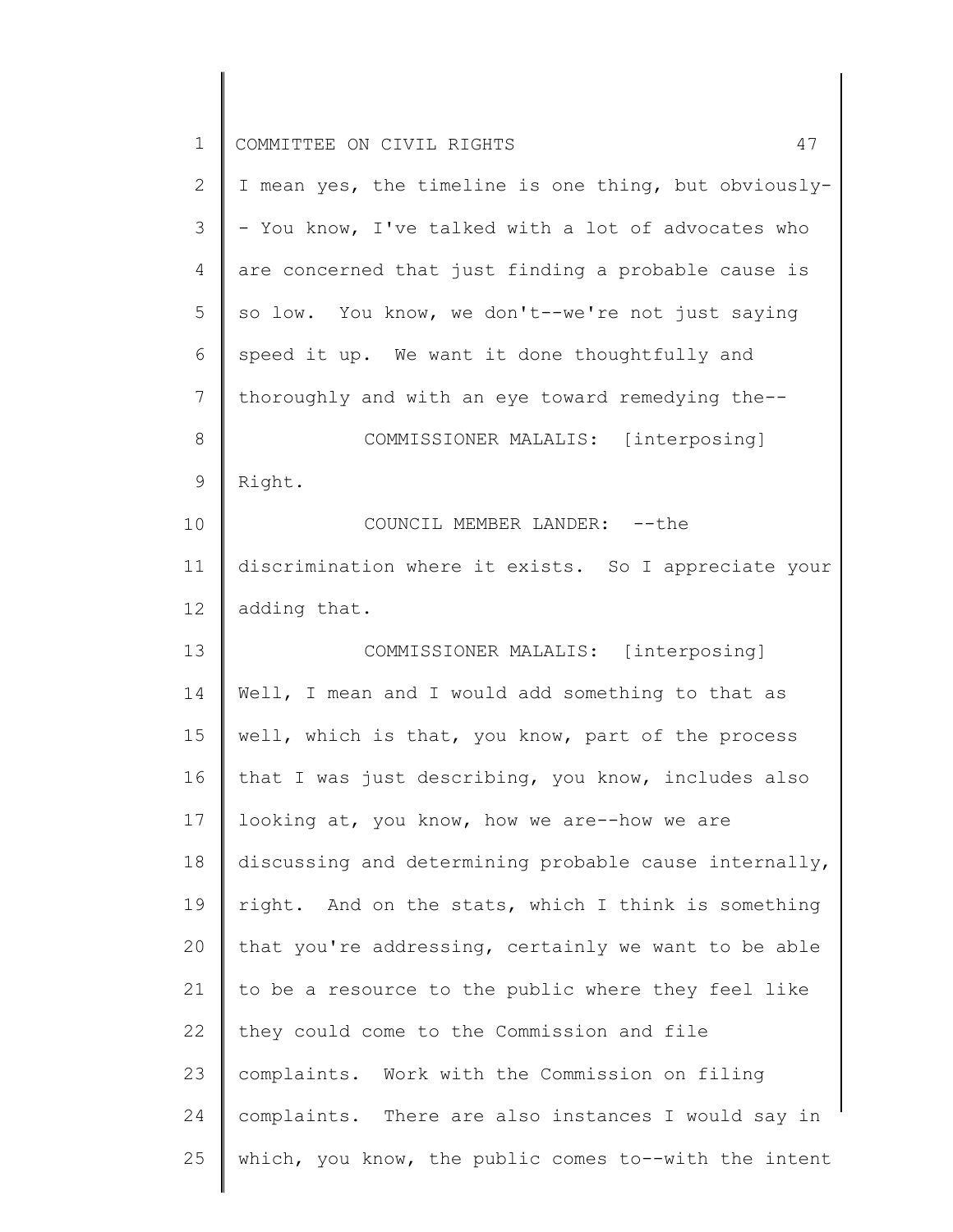2 3 4 5 6 7 8 9 10 11 12 13 14 15 16 17 18 19 20 of filing a complaint with the Commission. But perhaps, you know, speaks with our attorneys, or our law enforcement folks in our Law Enforcement Bureau. And, you know, for their own personal reasons or their own issues that they're prioritizing rather than filing a complaint, would rather that the Commission engage in pre, you know, investigation. You know, work or interviews with, you know, the respondent, you know, the potential respondent. And so, certainly sometimes there are issues that are brought to the Commission that are resolved precomplaint. I mean I think the other thing that this points to, and this is also something alluded to in the Comptroller's Report is that, you know, we want to make sure that care case tracking system, and our statistics to capture this information are improved. Which is why, the Administration has already invested time and attention in converting to a new case tracking software.

21 22 23 24 25 COUNCIL MEMBER LANDER: All right. Good. So let me move through the bills quickly. So on 689 and 690, you know, I hear you that you want to have these be--these programs be strategic as they're expanded. The bills do provide, you know, they would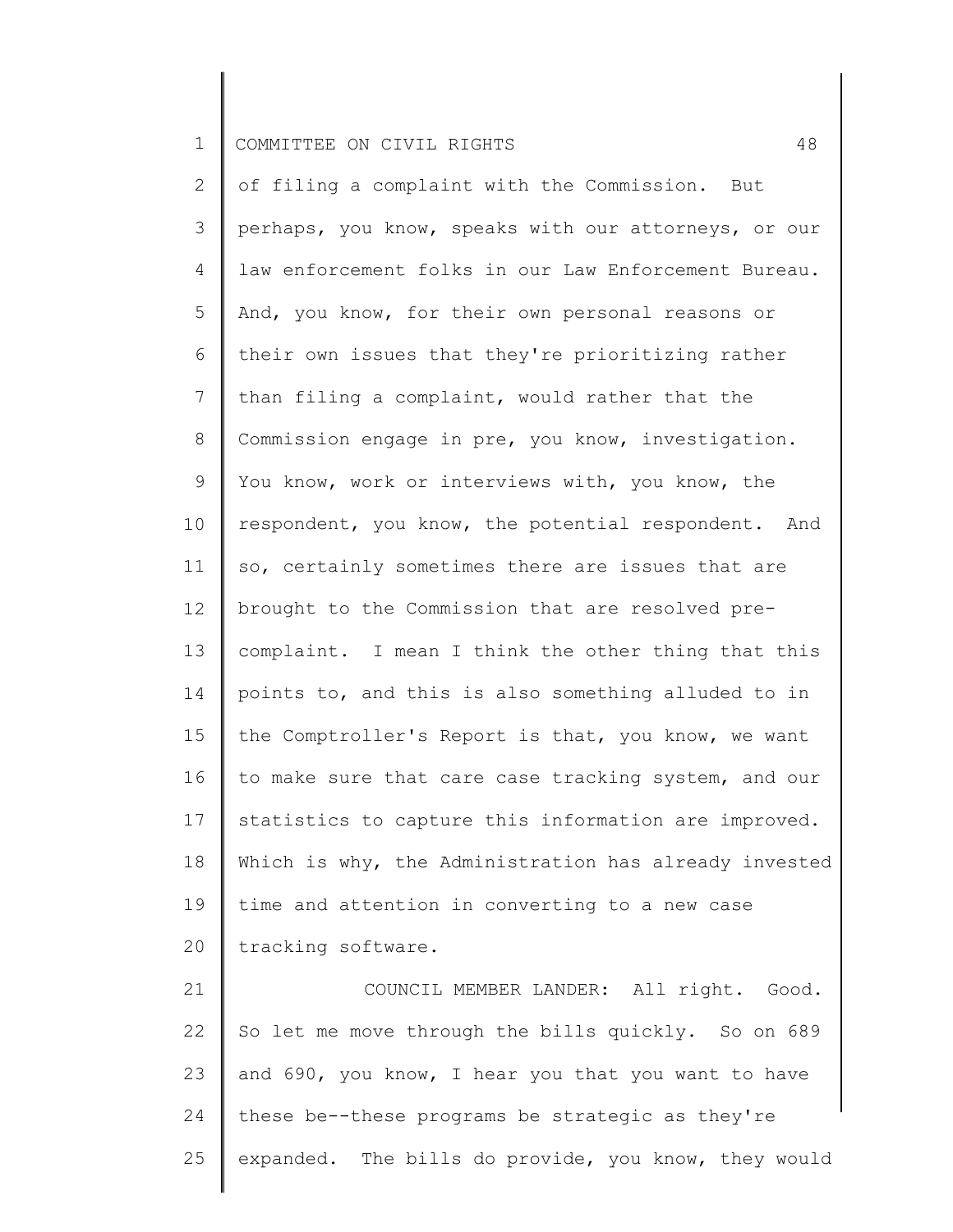2 3 4 5 6 7 8 9 10 11 12 take effect immediately upon enforcement. I think it would be reasonable to give you some defined amount of time in the legislation to develop the strategy for and implement. And know how much money you'd have to implement these programs. So fair enough. How should we think about it. You know, so if we were to consider amending the bills to--to have a start date, by which these programs were to be stood up and we're interested in giving you the time to put the strategy together, what do you think a reasonable time would be?

13 14 15 16 17 18 19 20 21 22 23 24 25 COMMISSIONER MALALIS: Right. In truth, the benefit and the burden of being--of saying that I've been there for two weeks is the reality that I've been there for two weeks. And I--again I fully intend that this topic and the subject of these bills will be something that we address again with the Council. I completely agree with the goals of the bills. And so, in just trying to figure out the time necessary to actually implement, you know, on the- what's required of the bills and what the bills would ask the Commission to do in terms of reporting requirements is something that frankly I would just need more time to be able to present to the Council.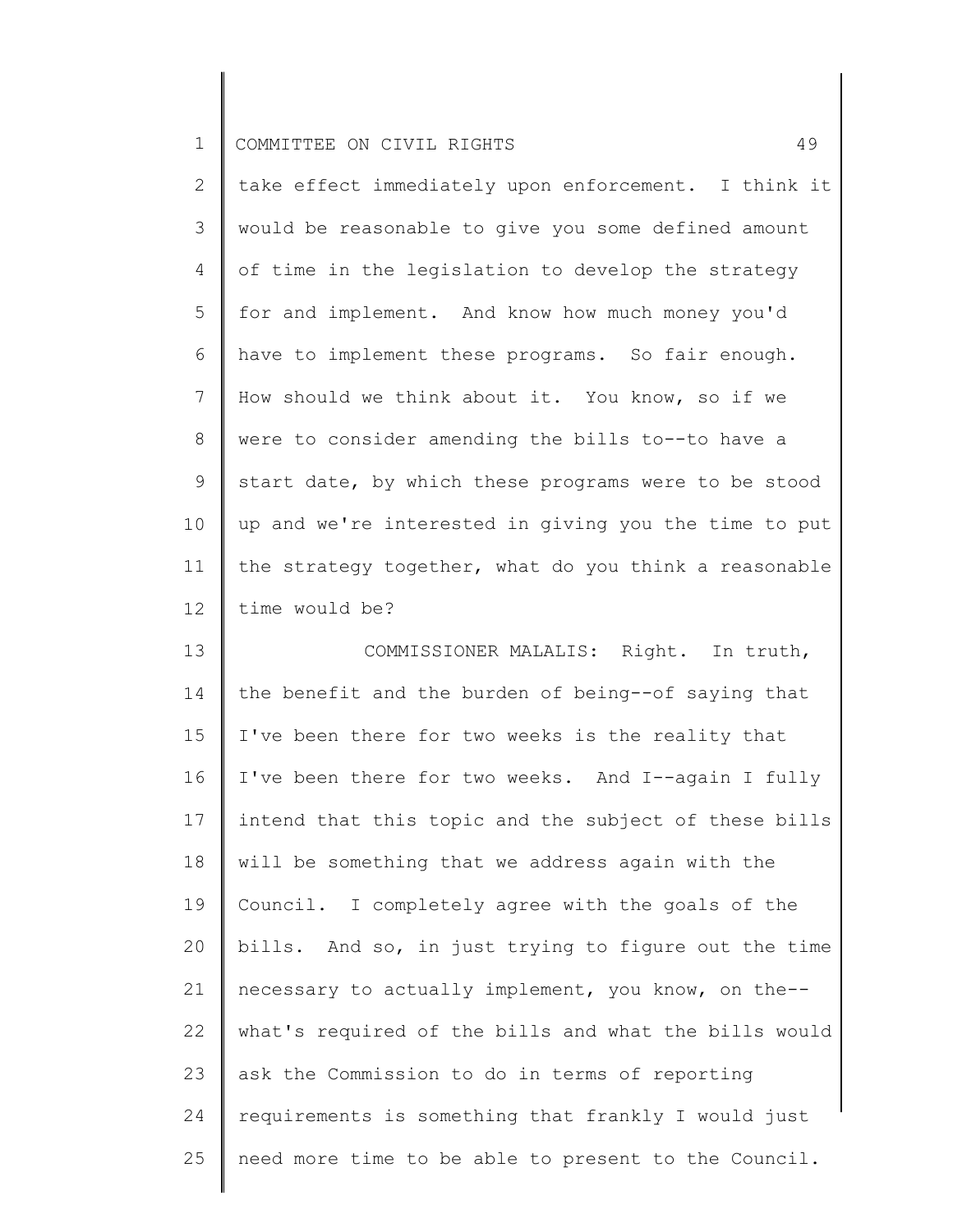1 2 3 4 5 6 7 8 9 10 11 12 13 14 15 16 17 18 19 20 21 22 23 24 25 COMMITTEE ON CIVIL RIGHTS 50 COUNCIL MEMBER LANDER: Right. How much more time? COMMISSIONER MALALIS: [laughs] You know, I would have to get back to the Council on that. COUNCIL MEMBER LANDER: Okay. I'll ask again at the budget--at the budget hearing. Look, you don't have enough resources to process the current complaints you have. So on your current budget you still don't have the resources to establish these two testing programs. On the other hand, we've got to move all these things together. We can only put the resources in place if we get the programs and the transparency in place. And we are open to being flexible in the timeline of when those things start. But we're going to need deadline-- COMMISSIONER MALALIS: [interposing] Uhhuh. COUNCIL MEMBER LANDER: --that we can put in the law, and that we can move forward on together. So I think we are open to working with you on what reasonable deadlines are. The sooner you can give us some of that, the more confident we can be we've got a good partnership. We'll set them up reasonably,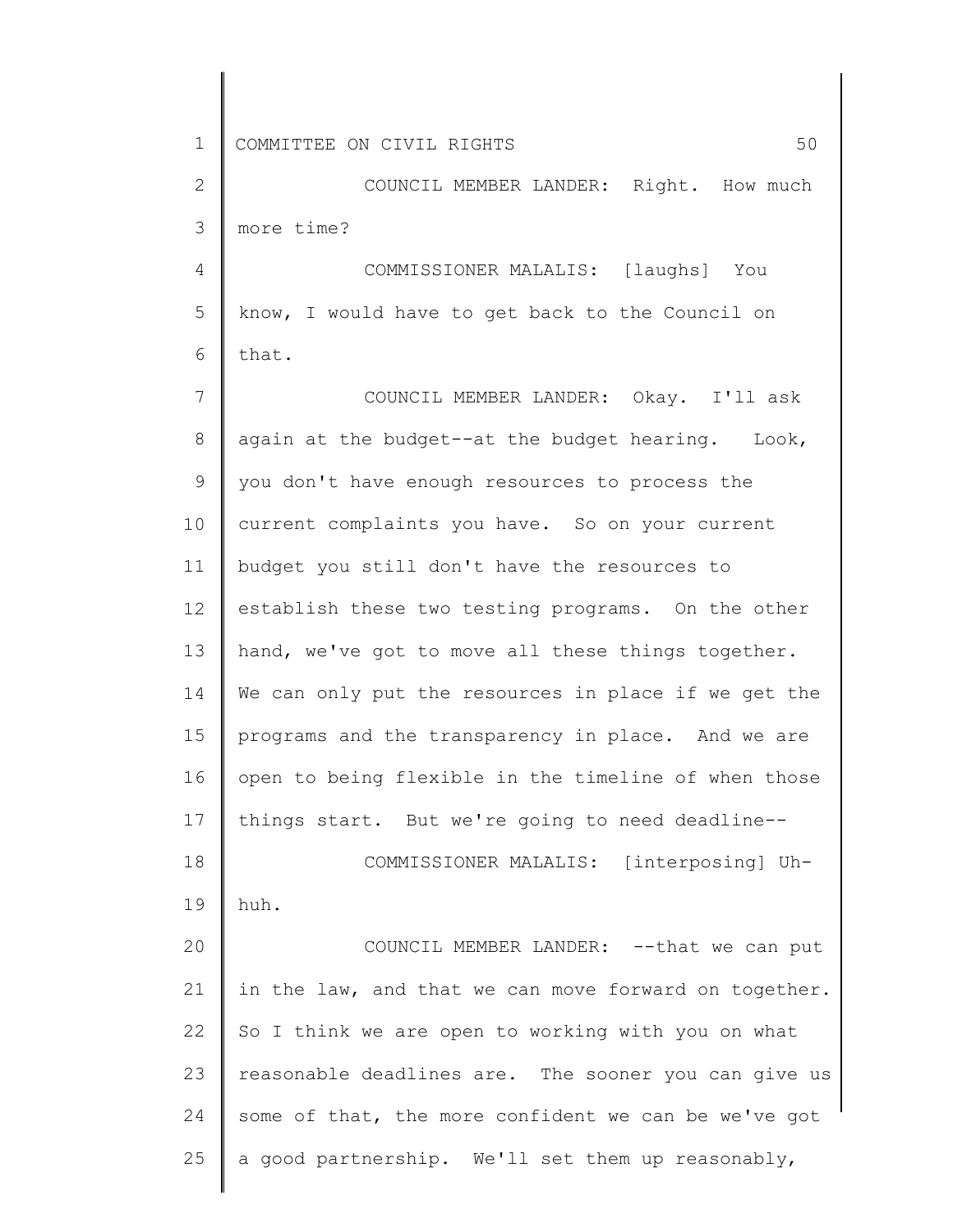2 3 4 5 6 7 8 9 10 11 12 13 14 15 16 17 18 19 20 21 22 23 24 25 and we'll implement them. So we look forward to hearing that soon. Thank you. Then on 421, though, I guess I'm really trying to understand. I could see that you might want many--to tell us many additional things beyond what 421 would require you to tell us. And, of course, you could put those things in the Mayor's Management Report without us having to pass a law to do it. You could put them in the 2015 Annual Report, or you could come to us and say hey we want to amend the Human Rights Law further to provide-- You know, to provide additional reporting. But I've got to say that the things that are required by 421 itself are pretty modest. I mean you mostly just included them in your testimony about 2014. And they're not in the report. At least I couldn't find them in the report. You gave us more information just in the two weeks in your testimony. So, I mean, is there anything in 421 specifically that's problematic? Again, I hear you and you might want to upon research and thinking decide to track and give yourself a dashboard and give us a dashboard of additional information. But, it's just hard for me. You know, the total number of investigations you initiate broken down by category of discrimination.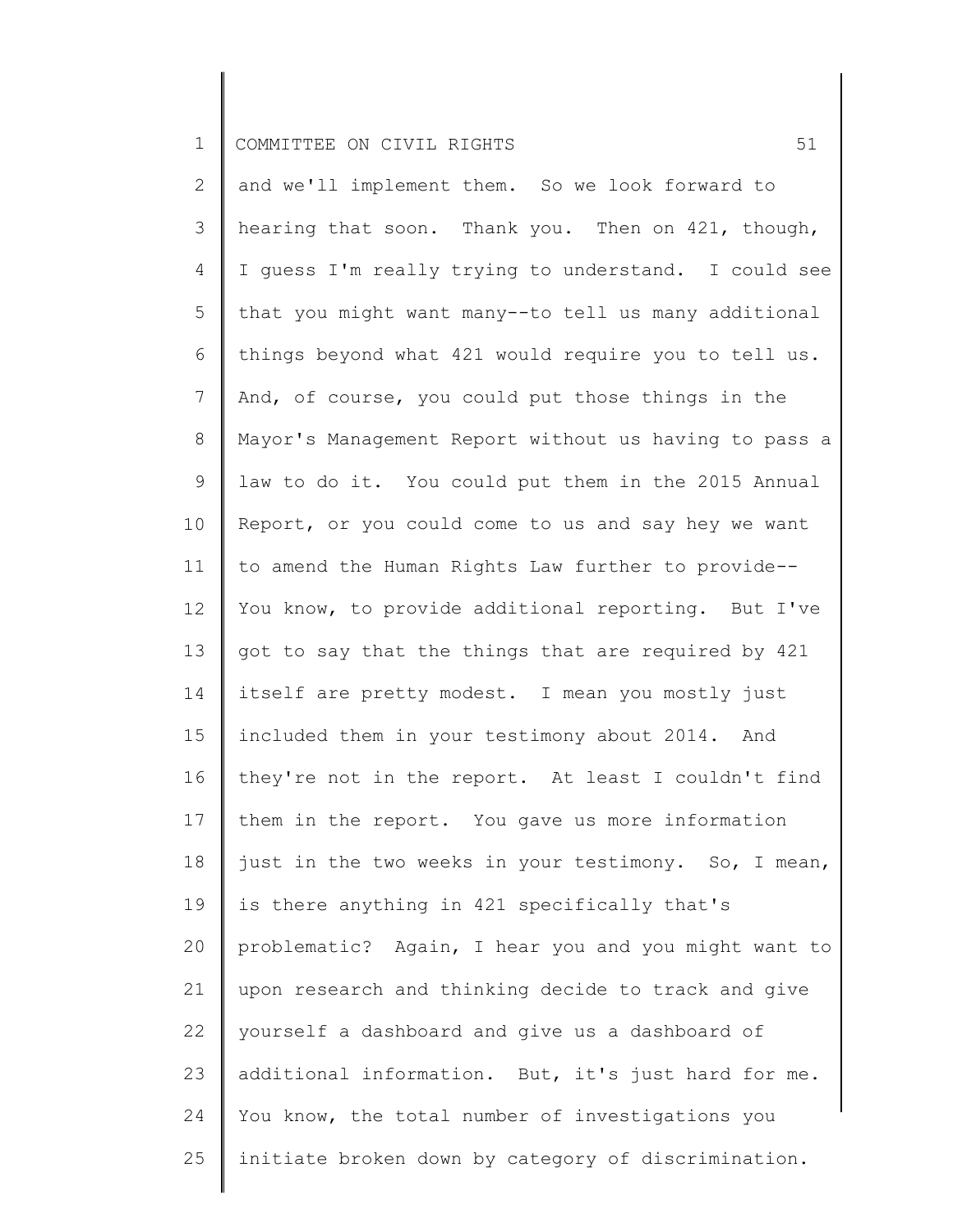2 3 4 5 That you referred to court counsel. And the publications that you've put out about them just doesn't seem-- I don't know. Is there something in 421 that is a--that's a problem?

6 7 8 9 10 11 12 13 14 15 16 17 COMMISSIONER MALALIS: I think that it's less that it's a problem than, you know, wanting the information provided to be more meaningful. I mean I, you know, I imagine that the reason that folks want this information is because there is reaction to the information that's provided. And when I-- I guess what I'm saying is for that information that would be provided to be meaningful, I think more time needs to--needs to pass. So that some of the information that it requests. You know, for instance, our work with Corporation Counsel has some time to develop.

18 19 20 21 22 23 24 25 COUNCIL MEMBER LANDER: But to me this is like we definitely need the information in 421. I mean we've got to have it. It's all pretty reasonable. It's pretty basic. All we're looking for there is the total number of investigations referred to court counsel for the purpose of commencing the civil action. So at a minimum, we have to know that. I don't see any reason why we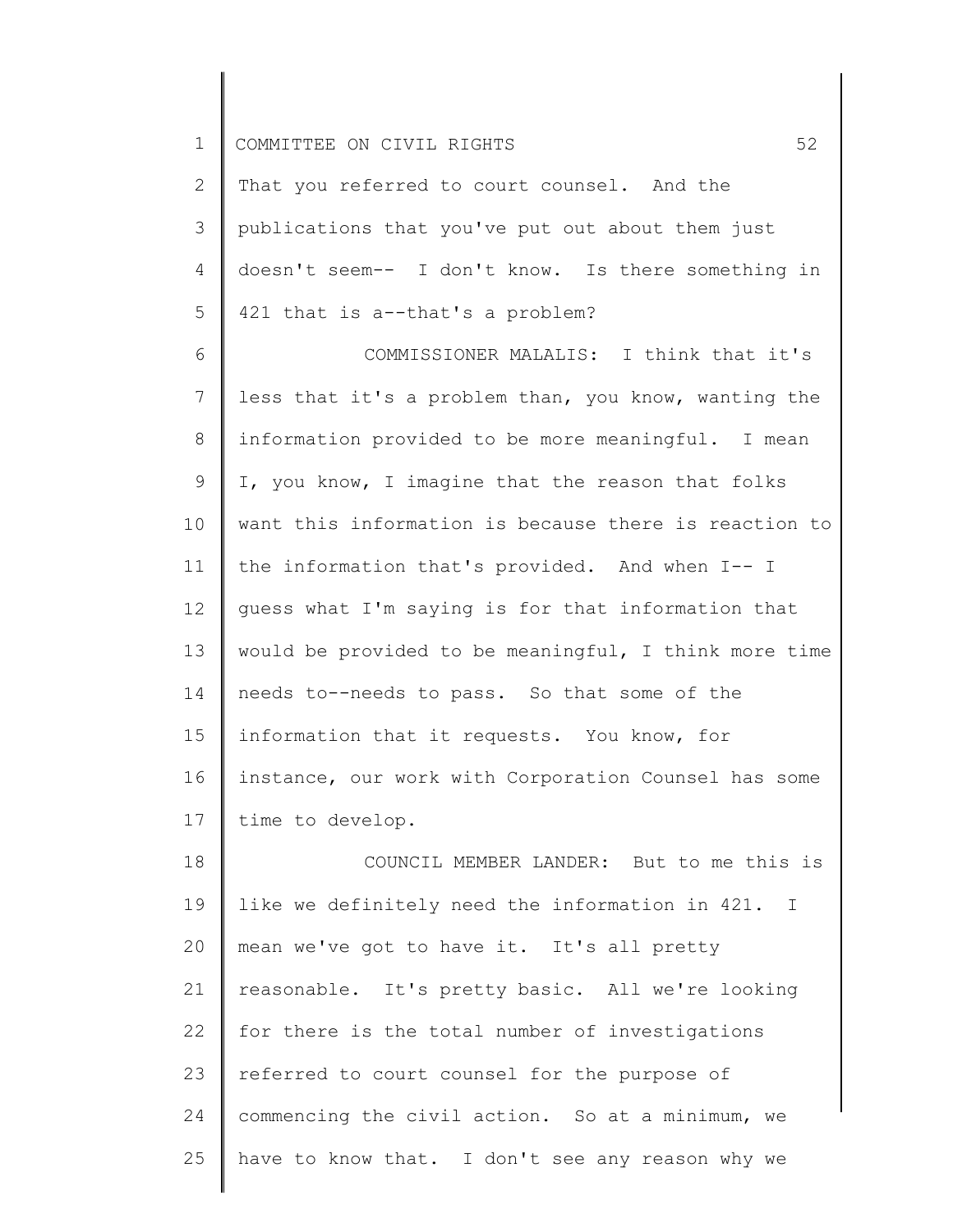2 3 4 5 6 7 8 9 10 11 12 13 14 15 16 17 18 19 20 21 22 23 24 25 wouldn't move forward to pass 421. We commit. You know, it becomes the law. Do you report on these things? And then we'd be thrilled if you'd come back to us and say, now that I've been here a few months, I have some more thoughts on what will be even more useful, but providing an annual report to the Mayor's Management Report we'd be glad to. You can do that on your own. You don't need those--you know, you don't need those things by local law. We can work together to it. But I haven't heard you say anything today that makes me think we don't need everything in 421 or that it's really a problem to do it on the timeline that's in here. I hear you saying you want to do it even better, and be more thoughtful and more strategic. And I believe you, and I welcome that. But I guess I think given how long we haven't taken some basic steps forward, we should move to do that pretty quickly. And if there are things that you see in these three bills that are potentially problems, by all means, if you need a little more time to start up the programs, let us know those things. But let's not let the perfect be the enemy of the good here. Let's get some steps going that we take together to make these improvements. Help us have the case to be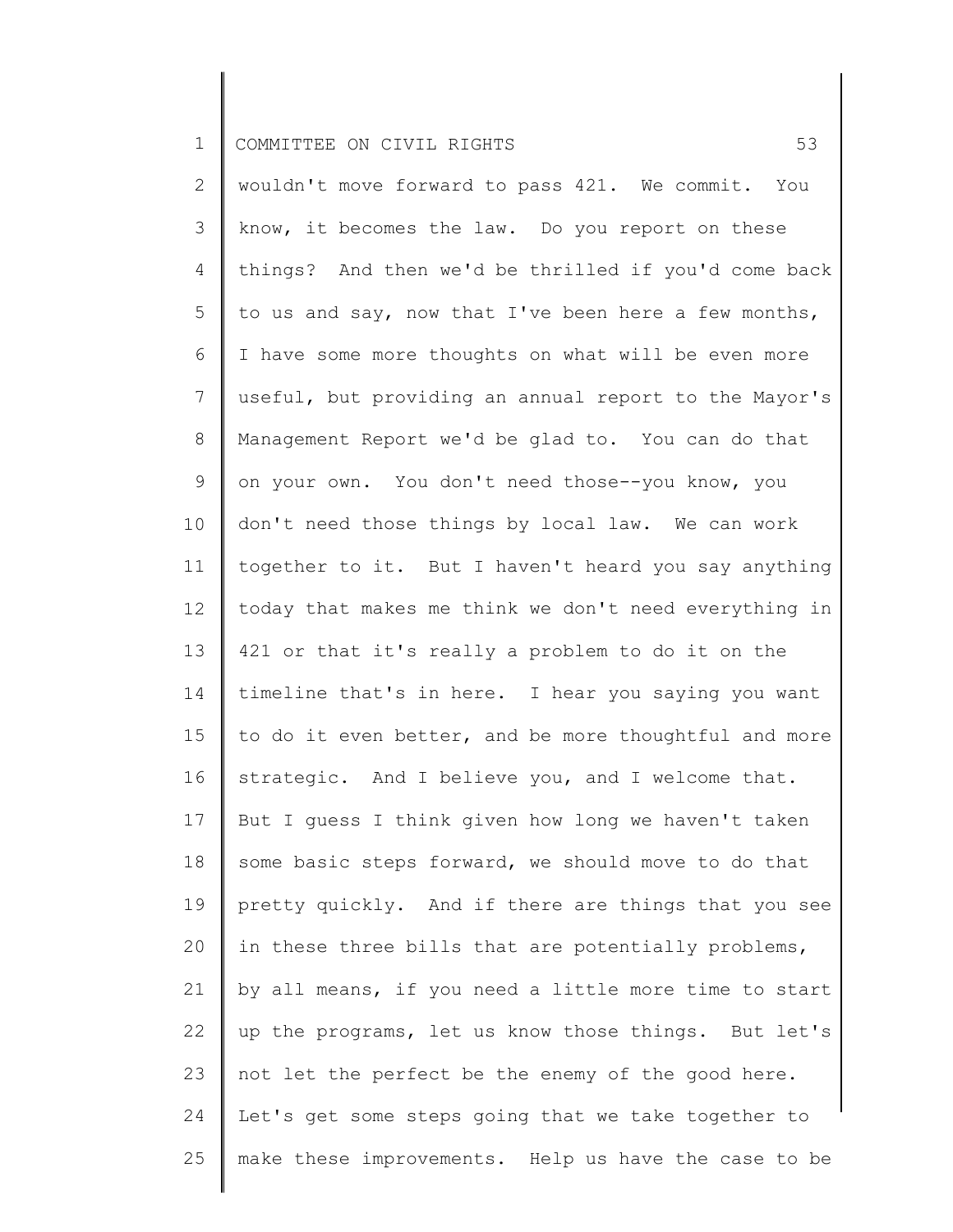1 2 3 4 5 6 7 8 9 10 11 12 13 14 15 16 17 18 19 20 21 22 23 24 25 COMMITTEE ON CIVIL RIGHTS 54 able to put more resources in to achieve those goals. And then when you're ready to ask for even more ambitious changes, great. We'll look forward to you coming back to us to do it. That wasn't a question, by the way. COMMISSIONER MALALIS: [laughs] COUNCIL MEMBER LANDER: That's was only diatribe, but anyway. So thank you for being here. I'm going to ask you some follow-up questions obviously at the budget hearing. And I really do just want to go back to what I said at the beginning. We really do welcome you, and look forward to working with you to revitalize this agency, and some transformation here today. [sic] Thank you. CHAIRPERSON ROSE: Thank you, Council Member Lander. I have just a few nuts and bolts questions that you need to fill in some of the gaps in your testimony. So of the 4,975 inquiries that came in 2014, other than the pre-complaint interventions and the cases filed by the Commission, what happens with the other inquiries? And what's the current status of the rest of those inquiries? COMMISSIONER MALALIS: Yeah. Well, there are some inquires that come in that are not based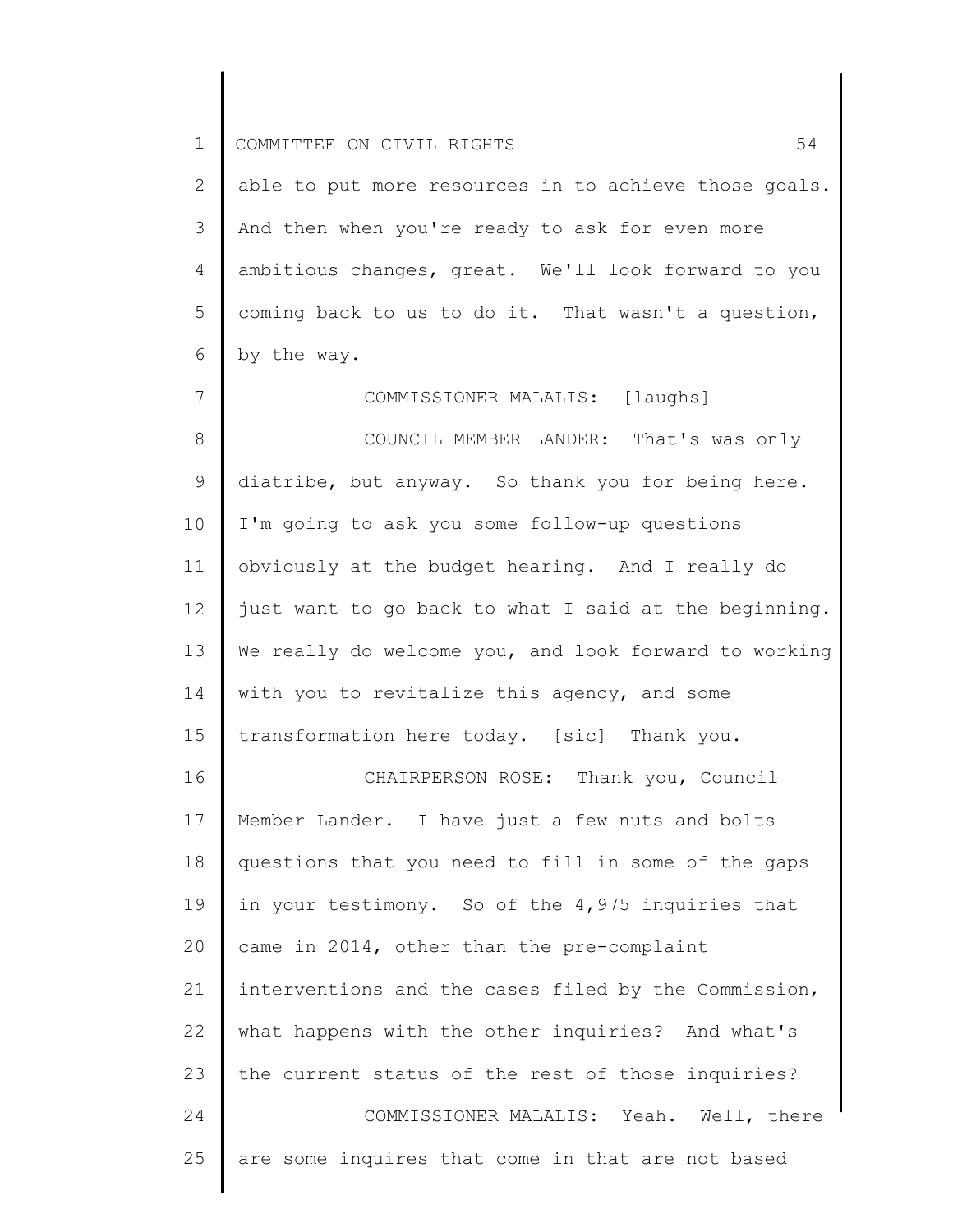2 3 4 5 6 7 8 9 10 11 12 13 14 15 16 17 18 19 20 21 22 23 24 25 specifically on maybe a specific protection under the law or they may not even being coming in that have any relationship to the Human Rights Law or our jurisdiction. For instance, I think something often comes in, or a common question area that we get are, you know, folks here that do work in the area of housing. And so, folks--you know, the public. Someone from the public might come in and say, I'm having in difficulty with my landlord who won't provide me with heat. So, you know, is this something that could help us with? So that's an inquiry. We track it, but it doesn't cover something necessarily that's under our jurisdiction. And so, when there are cases that inquiries come in, and we are able to refer that individual to another agency that does address those issues. For instance, HPD. We always endeavor to do that. There are some other inquiries that come in that, you know, somebody might just have a question about the law, their rights. Something general, but may not necessarily want to go forward with any particular action. And that is, you know, a personal choice on behalf of that individual. If they want to come into the Commission, if they want to speak to an attorney, if they want to develop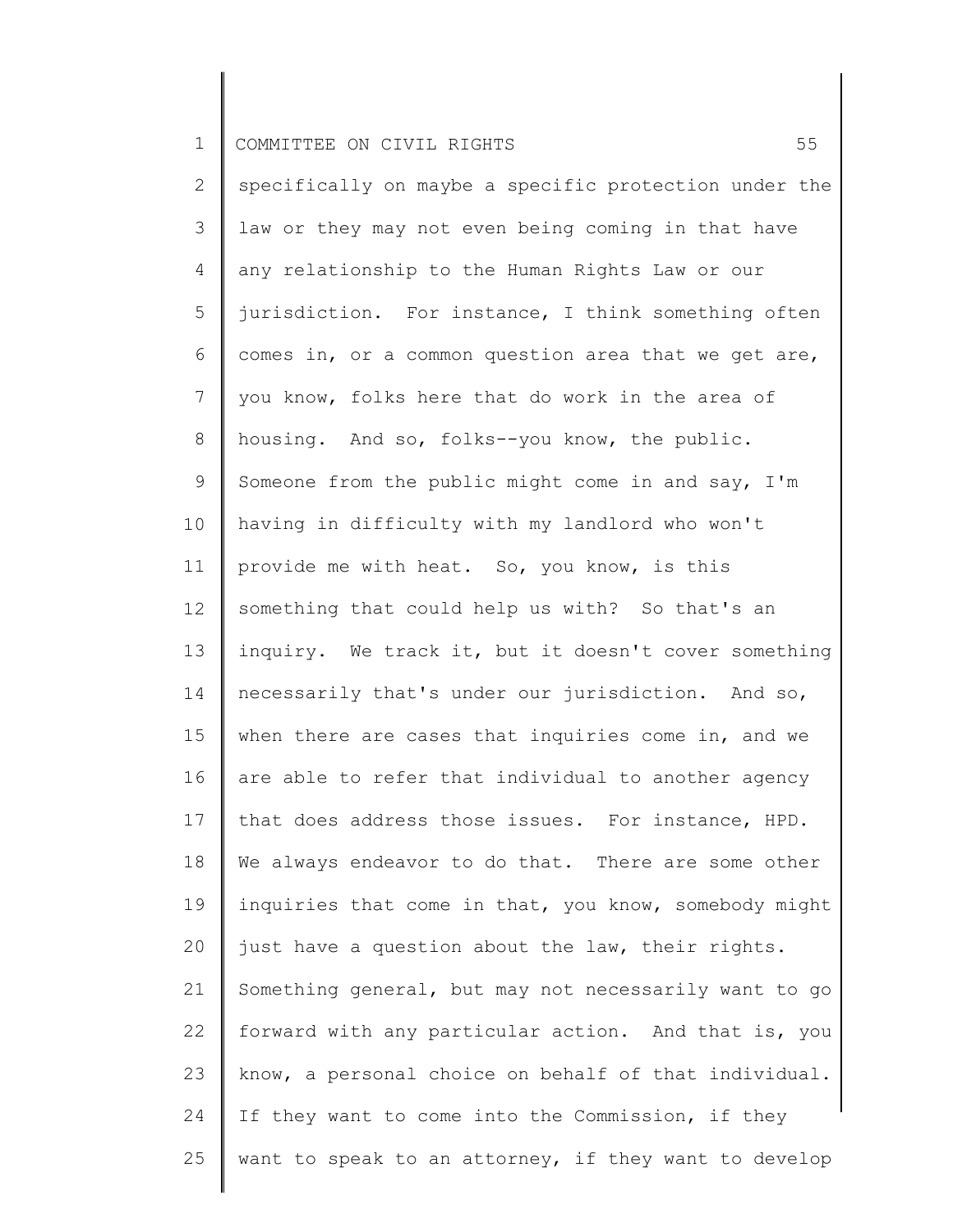2 3 4 5 6 7 8 9 10 11 12 13 14 15 16 17 18 19 20 some sort of claim. I know in other situations that's also a common occurrence that happens. There are issues where some cases may end up being filed, and then maybe administratively closed for any number of reasons. You know, the actual statute I think lists maybe six or seven reasons why something might be administratively closed. And that's not an exhaustive list. So examples of those sorts of issues could be if, you know, somebody came in. They were very excited about filing a complaint. They spoke to one of our attorneys or, you know, asked to speak to somebody in law enforcement. And then later on again because of, you know, any number of personal reasons just abandoned their claim. And so maybe we had difficulty finding that potential claimant, or that claimant if they did, in fact, file a complaint. So there are any number of different reasons that those inquiries never ended up as something that is later on adjudicated.

21 22 23 24 25 CHAIRPERSON ROSE: So do you have a sense of how many are--how many inquiries are not, you know, that were on pre--as pre-complaints interventions are filed? And how many you referred to other jurisdictions because it wasn't within your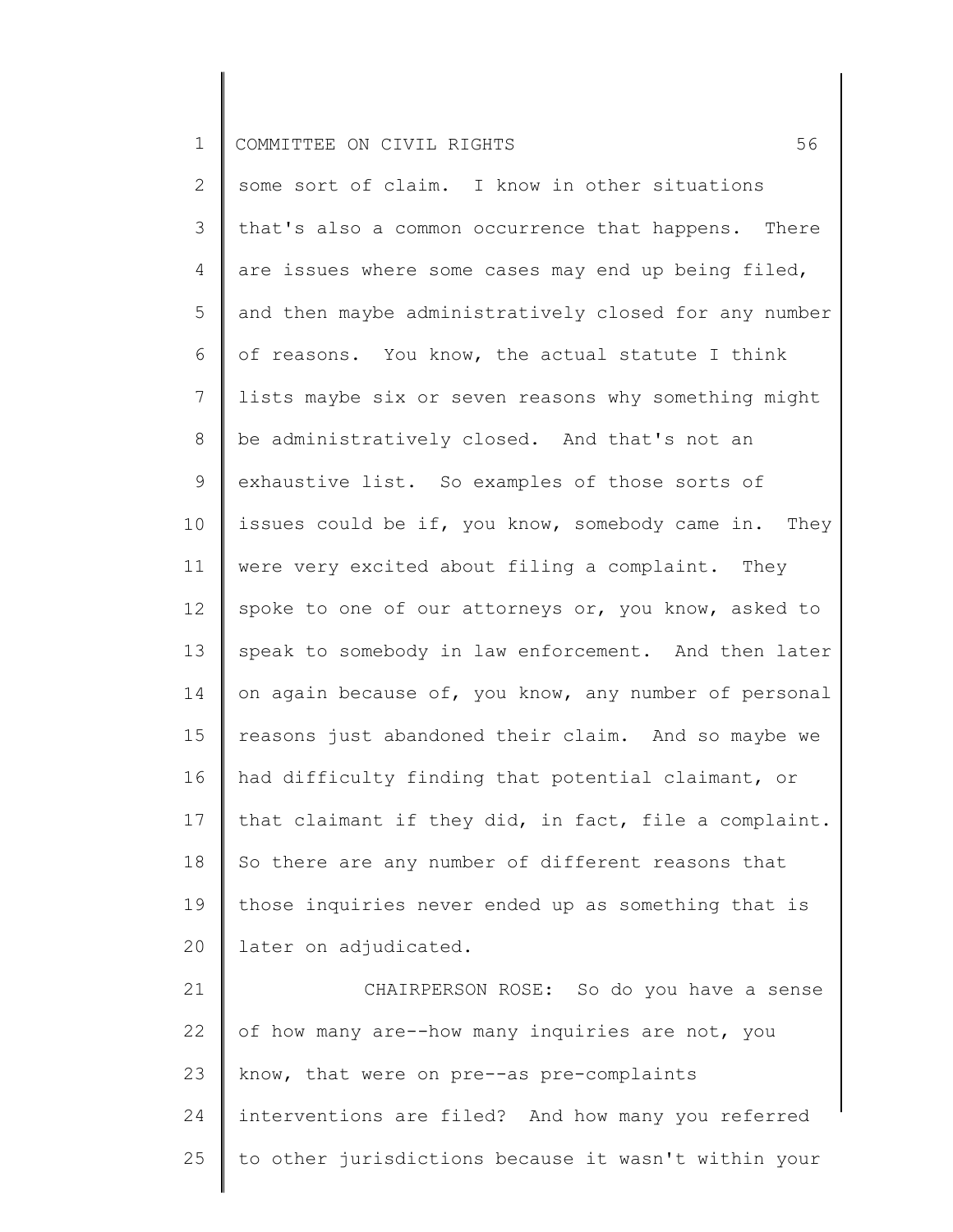1 2 3 4 5 6 7 8 9 10 11 12 13 14 15 16 17 18 19 20 21 22 23 24 25 COMMITTEE ON CIVIL RIGHTS 57 purview? And is there--what happens to them or where do they fall in the ethos? Where--when--? COMMISSIONER MALALIS: I am going to actually Mr. Mulqueen to address that. CHAIRPERSON ROSE: [interposing] I was going to say Cliff has been there for a long time. He can answer those questions I'm sure. DEPUTY COMMISSIONER MULQUEEN: Yes, if you look at the bottom of the Inquiry Table, you'll see miscellaneous complaints or miscellaneous inquiries that were inquiries that were not related to a specific-- CHAIRPERSON ROSE: [interposing] What page are you referring to? DEPUTY COMMISSIONER MULQUEEN: I'm sorry. That's page 9. CHAIRPERSON ROSE: Page 9 in the Annual Report? DEPUTY COMMISSIONER MULQUEEN: Yes, ma'am. And you'll see at the bottom where it says miscellaneous that these inquiries are not related to a specific protection under law. And so, I mean if we add that across I think it's going to come to almost 3,900 inquiries that were essentially not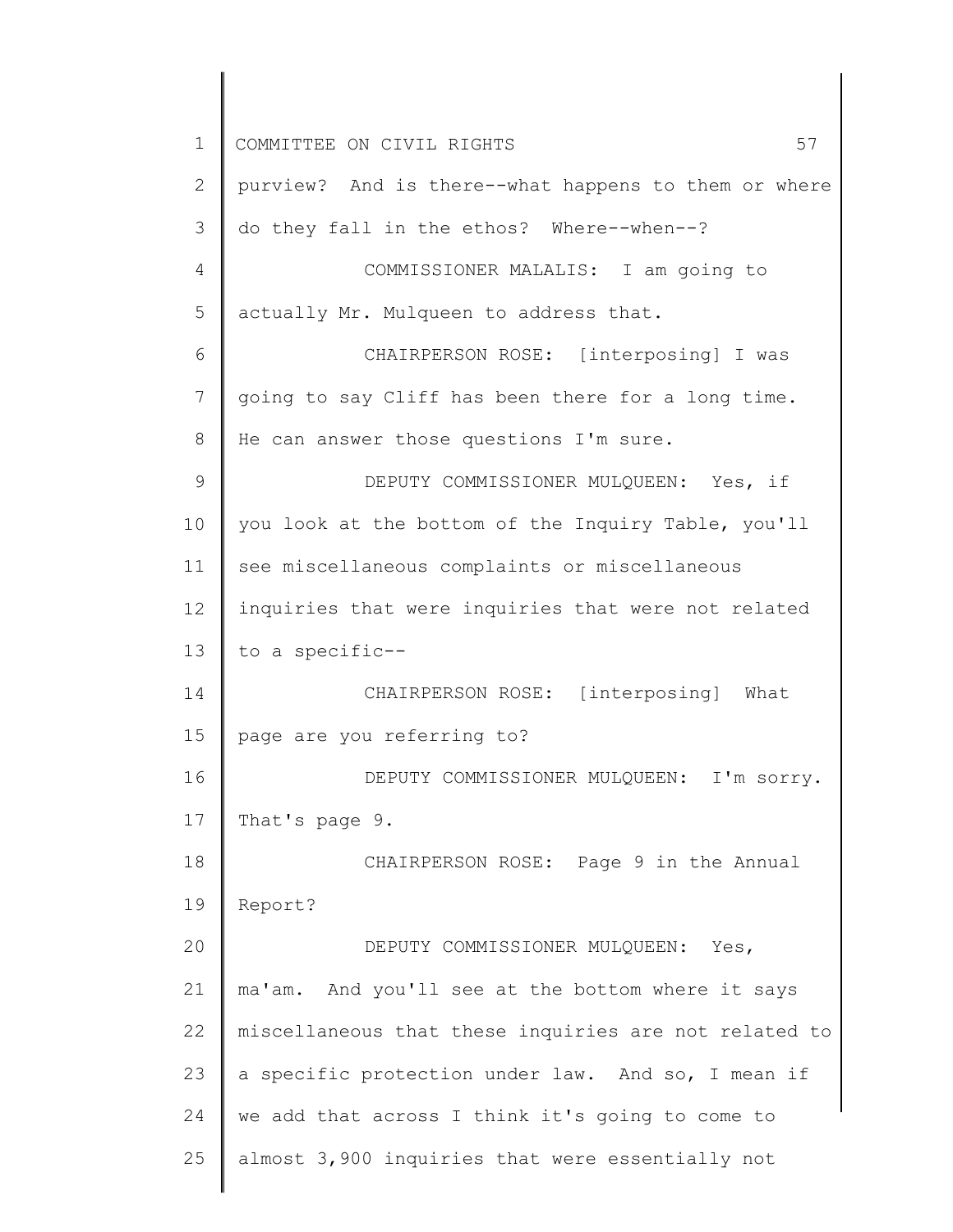2 3 4 jurisdictional under the law. And we would refer those people to another agency that could help them, and, you know, if that was appropriate.

5 6 7 8 9 10 11 CHAIRPERSON ROSE: Would--I guess would your Education Bureau, would that be something that they would address since it seems that there's a significant number of people that aren't sure of what types of complaints the Commission handles? Would that be a part of the education that your Education Bureau does in terms of community?

12 13 14 15 16 17 18 19 20 21 DEPUTY COMMISSIONER MULQUEEN: I'll point out that a year or three or four years ago we started ramping up our work with HPD. And we go to a lot of HPD functions and speak about the Human Rights Law. And it was at that point that we--I started to see a lot inquiries about housing that really had nothing to do with discrimination. So to some extent, the fact that we're out there educating people, caused more people to inquire of us to come to us because they thought we could help them.

22 23 24 25 CHAIRPERSON ROSE: So instead of clarifying it, you think it's sort of more needed? DEPUTY COMMISSIONER MULQUEEN: Well, I wouldn't say that, but I'm just--I'm saying there was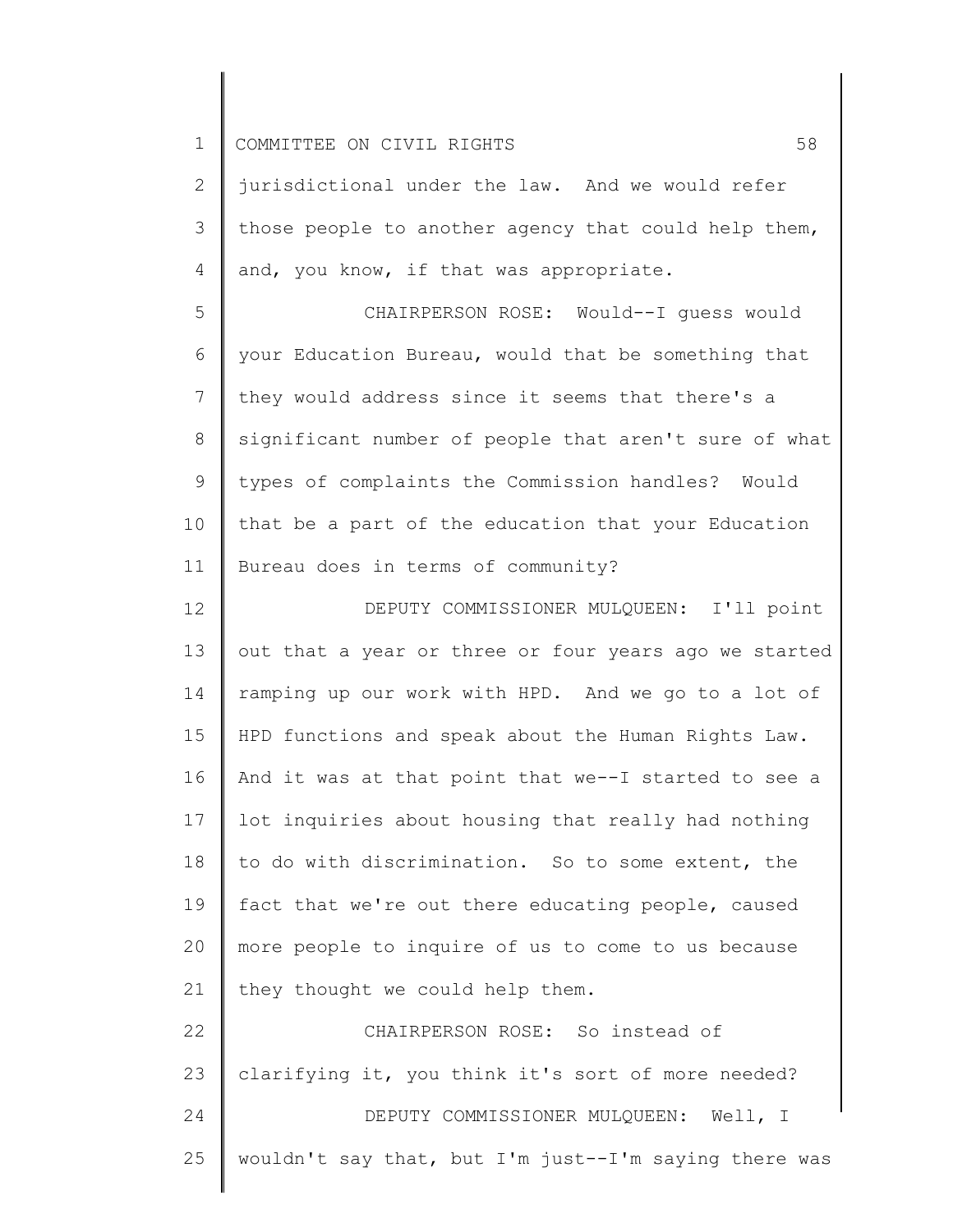1 2 3 4 5 6 7 8 9 10 11 12 13 14 15 16 17 18 19 20 21 22 23 24 25 COMMITTEE ON CIVIL RIGHTS 59 an increase in those kind of non-jurisdictional inquiries that correlated with our increase in working with HPD and doing presentations. [pause] CHAIRPERSON ROSE: Is it that maybe the Commission is interpreting the law too narrowly? [laughs] Because there have been complaints that the Commission, you know, interprets the law very narrowly, and that some of the complaints could actually be within your jurisdiction. COMMISSIONER MALALIS: Uh-huh. CHAIRPERSON ROSE: And maybe you could give us an example of that. COMMISSIONER MALALIS: Well, I mean I would say this. I would say that, you know, I said that when I came in, I mean I've already started this process of reviewing our investigatory procedures, and how we process complaints. You know, and in part it's because I have heard some of those concerns. And so, certainly this is something that, you know, while I probably can't answer your specific question right now, Council Member Rose, it is something that I'm aware of. And we do want to address those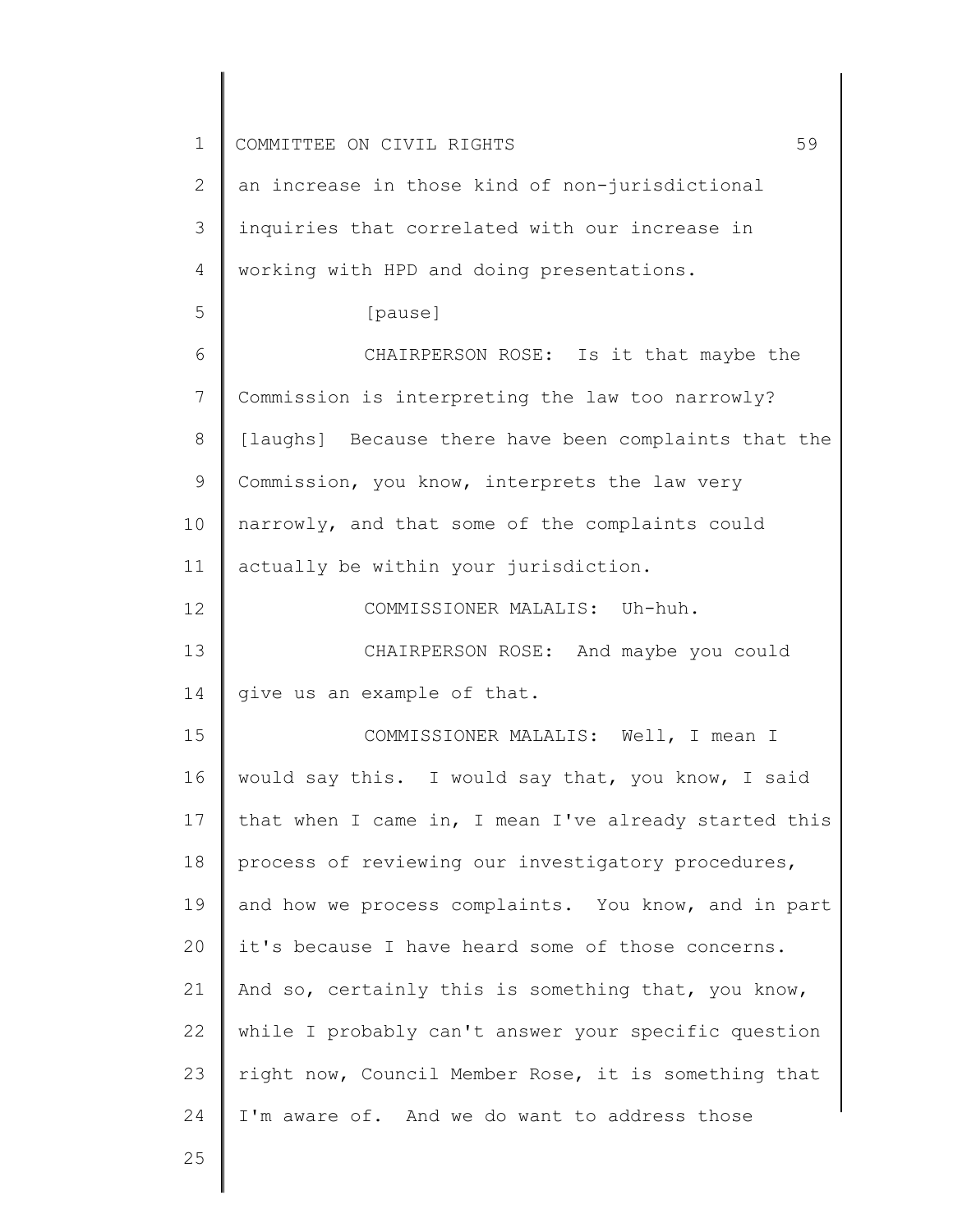| $\mathbf 1$     | 60<br>COMMITTEE ON CIVIL RIGHTS                       |
|-----------------|-------------------------------------------------------|
| 2               | concerns, and that is part of kind of the, you know,  |
| 3               | institutional review that I've been describing.       |
| 4               | CHAIRPERSON ROSE: And in terms of                     |
| 5               | investigations that the Commission initiates, Cliff,  |
| 6               | could you sort of list the ongoing investigations     |
| $7\phantom{.0}$ | that Commission has initiated?                        |
| 8               | DEPUTY COMMISSIONER MULQUEEN: As pointed              |
| 9               | out during the testimony we have testers who          |
| 10              | regularly review Craigslist ads and other newspapers  |
| 11              | ads and other websites. And look for advertisements   |
| 12              | that may or may not be discriminatory. You know,      |
| 13              | clearly as Council Member Lander mentioned the source |
| 14              | of income is a major issue. And so we try to focus    |
| 15              | on those. We focus on family status and gender        |
| 16              | discrimination in advertisements where they looking   |
| 17              | for a waitress or hostess or just come right out and  |
| 18              | say female bartender or waitress or whatever. Those   |
| 19              | have been the focus of a lot of our investigations.   |
| 20              | CHAIRPERSON ROSE: There was a report                  |
| 21              | that you issued to the Council last week that         |
| 22              | mentioned ongoing discrimination testing. When will   |
| 23              | the results of that investigation be ready?           |
| 24              | DEPUTY COMMISSIONER MULQUEEN: Which                   |
| 25              | report are you referring to?                          |
|                 |                                                       |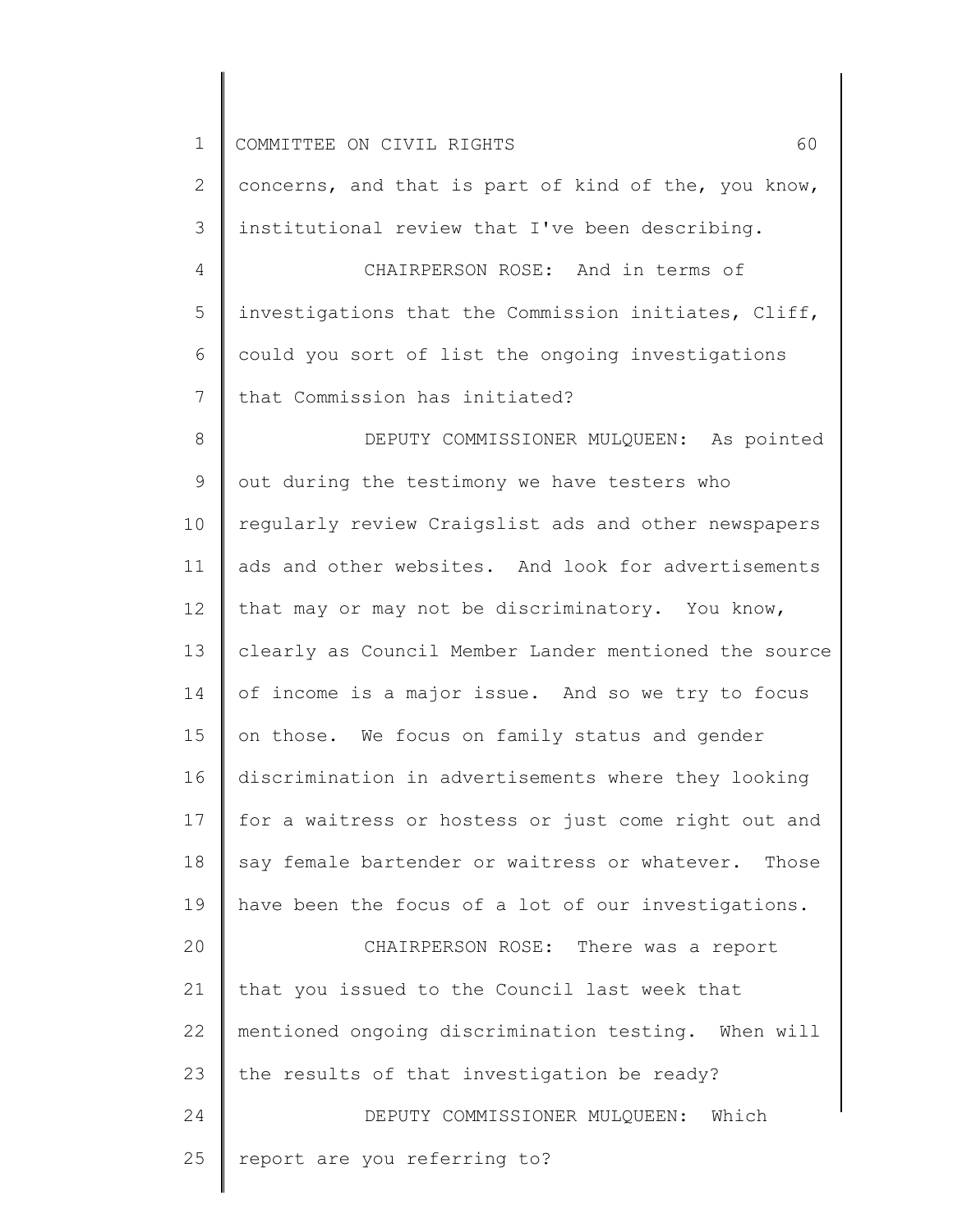1 2 3 4 5 6 7 8 9 10 11 12 13 14 15 16 17 18 19 20 21 22 23 24 25 COMMITTEE ON CIVIL RIGHTS 61 CHAIRPERSON ROSE: We were told that last week there was an ongoing discrimination testing program DEPUTY COMMISSIONER MULQUEEN: That we had done-- CHAIRPERSON ROSE: [interposing] That you--yes. DEPUTY COMMISSIONER MULQUEEN: That we had done research with Columbia University? CHAIRPERSON ROSE: Yes. [background comments, pause] DEPUTY COMMISSIONER MULQUEEN: So we--we- -a couple years back we did testing with Columbia University. Not only was the purpose of the testing to measure the discrimination that was there, but essentially the goal was to measure the effectiveness of certain messages to these decision-makers in the housing area. But our final report has not been completed by these student who are conducing the research. We hope to have them by the summer. CHAIRPERSON ROSE: Okay. The end of the semester? DEPUTY COMMISSIONER MULQUEEN: By the summer.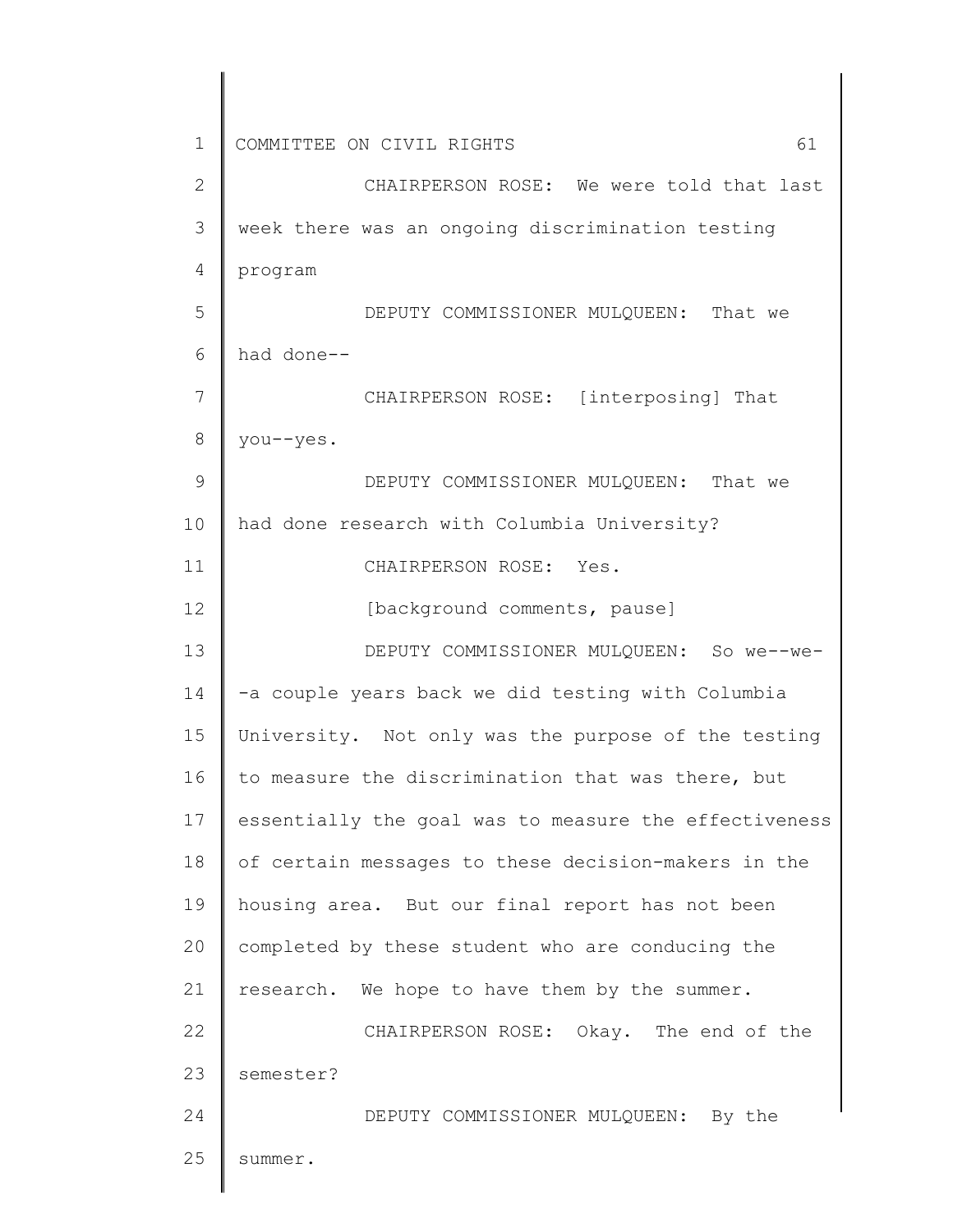| $\overline{2}$ | CHAIRPERSON ROSE: Okay, the summer.                   |
|----------------|-------------------------------------------------------|
| 3              | Okay. And there's a report that the Commission's      |
| 4              | Complaint Tracking System lacks the adequate data     |
| 5              | entry controls since your input data is complete.     |
| 6              | When was the last time the system was updated, and    |
| 7              | who is responsible for updating the system?           |
| $8\,$          | COMMISSIONER MALALIS: If I understand                 |
| $\mathsf 9$    | your question correction, Council Member Rose, I      |
| 10             | think you may be referring to one of the              |
| 11             | recommendations or one of the issues that was raised  |
| 12             | in the Comptroller's Audit Report. And, that is       |
| 13             | actually as the Comptroller noted in the report       |
| 14             | that's one of the recommendations that we kind of     |
| 15             | proactively said yes we were planning on addressing.  |
| 16             | And, you know, I'm happy to say that even before me   |
| 17             | coming on as Chair of this agency-- Because the       |
| 18             | Administration puts, you know, such focus on this     |
| 19             | agency, and has prioritized it, efforts are already   |
| 20             | underway to (1) hopefully replace, acquire, adapt,    |
| 21             | and implement a more reliable case tracking software. |
| 22             | I had mentioned the Law Manager.                      |
| 23             | CHAIRPERSON ROSE: [interposing] Uh-huh.               |
| 24             | COMMISSIONER MALALIS: And that, you                   |
| 25             | know, in the meantime we're trying as we are having   |
|                |                                                       |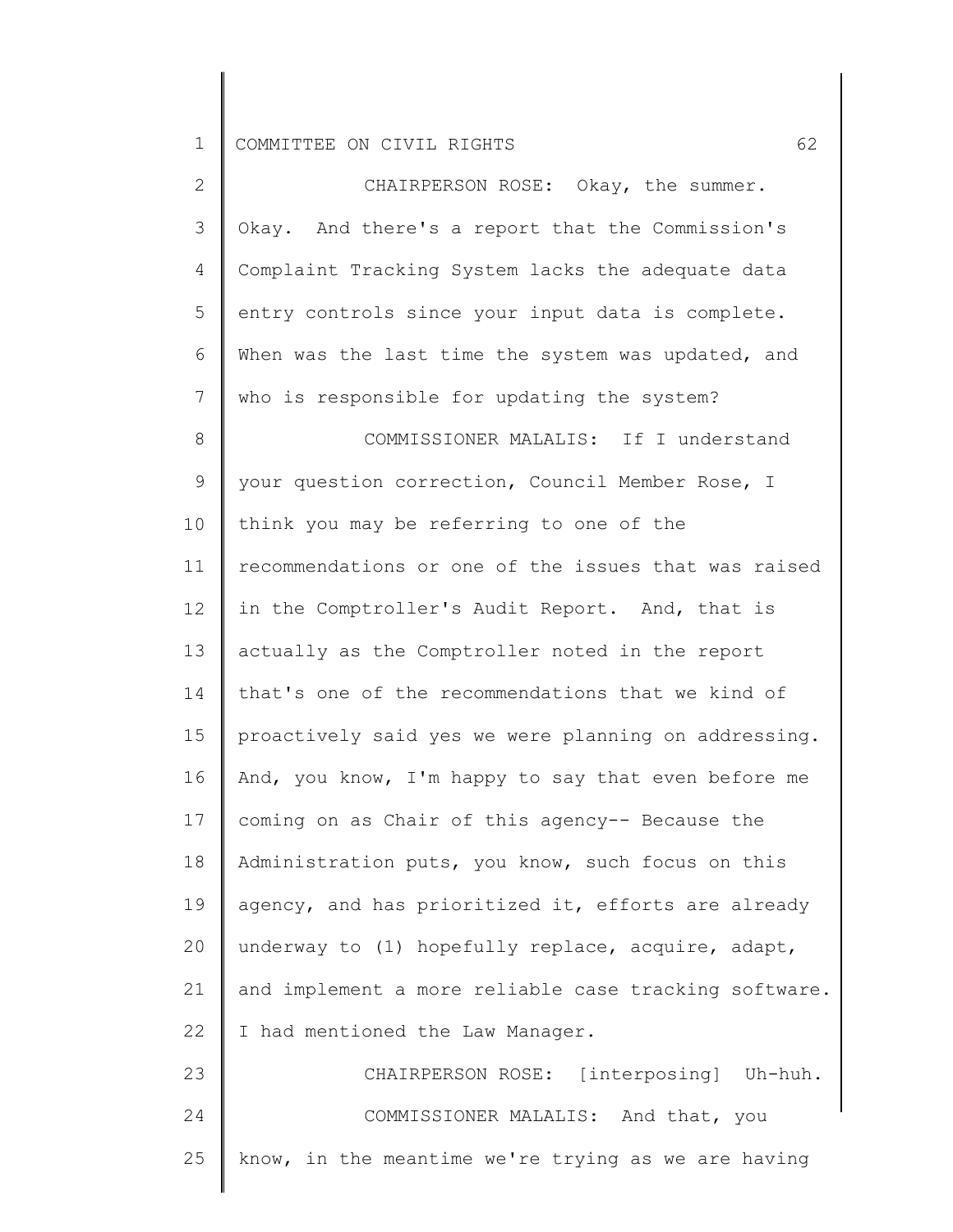| $\mathbf 1$ | 63<br>COMMITTEE ON CIVIL RIGHTS                       |
|-------------|-------------------------------------------------------|
| 2           | to report on certain statistics or certain issues,    |
| 3           | trying to mitigate some of the issues that are caused |
| 4           | by the fact that, you know, we could have a better    |
| 5           | case tracking software in place.                      |
| 6           | CHAIRPERSON ROSE: Okay. So you are                    |
| 7           | going to institute Law Manager? Is that--?            |
| 8           | COMMISSIONER MALALIS: Yes, we are hoping              |
| 9           | for implementation to begin by the second quarter of  |
| 10          | Fiscal Year 2016. We're working to do it on that.     |
| 11          | CHAIRPERSON ROSE: Okay. Thank you.                    |
| 12          | Brad, is there another round of questions?            |
| 13          | COUNCIL MEMBER LANDER: [off mic] No, no,              |
| 14          | that's all.                                           |
| 15          | CHAIRPERSON ROSE: No. Okay.                           |
| 16          | COUNCIL MEMBER LANDER: [off mic] I                    |
| 17          | think I've asked all my questions.                    |
| 18          | CHAIRPERSON ROSE: Okay. Well, again, we               |
| 19          | want to welcome you. We want to thank you. We want    |
| 20          | to thank you for being here, for, you know, and for   |
| 21          | answering our questions, and for such an extensive    |
| 22          | period of time. Hold on.                              |
| 23          | COMMISSIONER MALALIS: Okay.                           |
| 24          | CHAIRPERSON ROSE: Wait a minute.                      |
| 25          | COMMISSIONER MALALIS: Okay.                           |
|             |                                                       |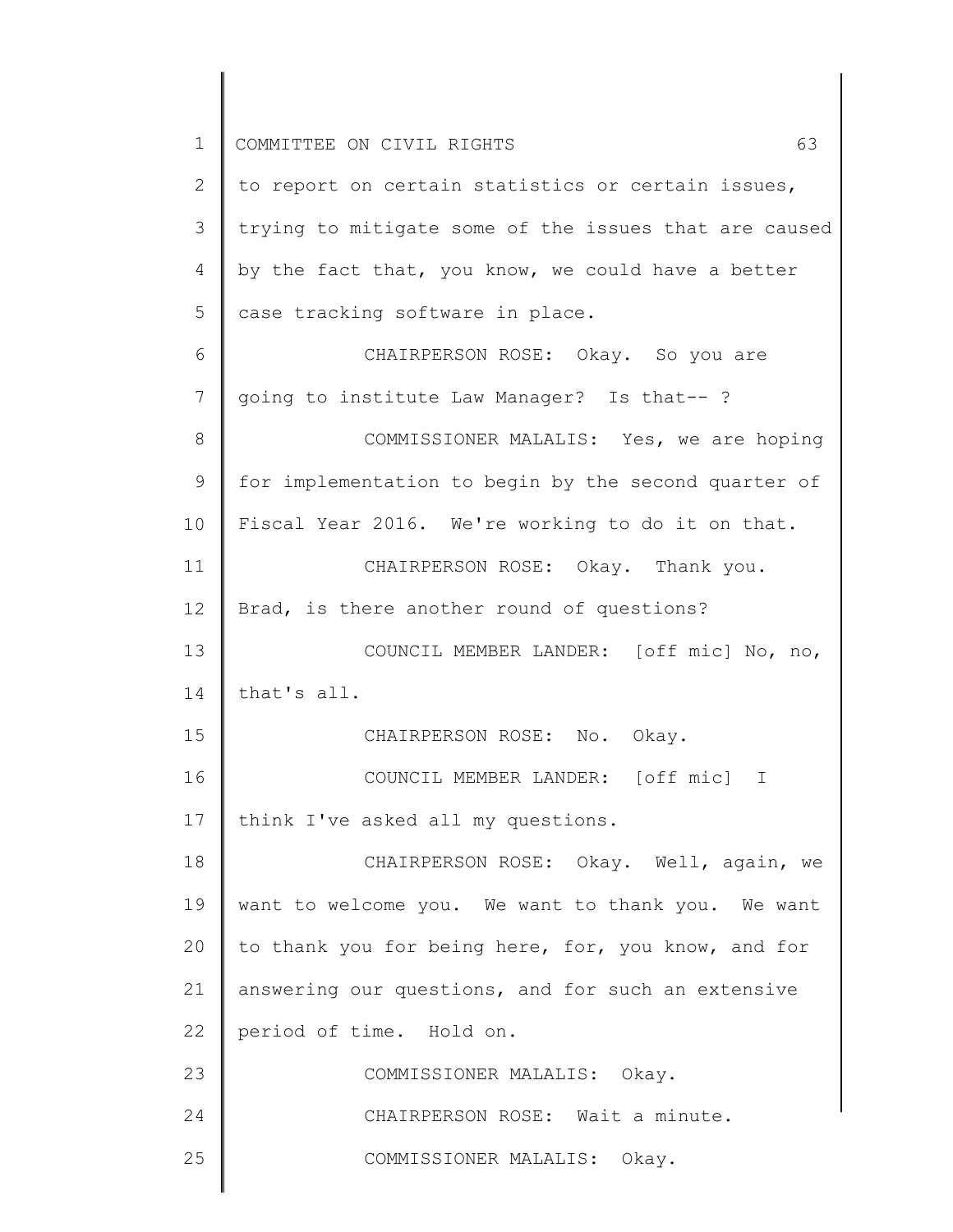| $\mathbf 1$  | 64<br>COMMITTEE ON CIVIL RIGHTS                       |
|--------------|-------------------------------------------------------|
| $\mathbf{2}$ | CHAIRPERSON ROSE: You almost got away.                |
| 3            | COMMISSIONER MALALIS: [laughs]                        |
| 4            | [pause]                                               |
| 5            | CHAIRPERSON ROSE: Okay, and one more                  |
| 6            | question about the report. The report also noted      |
| 7            | that the Commission plan--had lacked a written--      |
| 8            | lacked formal written operating procedures to handle  |
| 9            | and process complaints. So where are you in creating  |
| 10           | and executing a written procedure? And where and      |
| 11           | when will--can we expect to see or hear about that?   |
| 12           | COMMISSIONER MALALIS: Sure, and I think,              |
| 13           | you know, this is also the subject of question from   |
| 14           | Council Member Lander that I said that. You know,     |
| 15           | this is an area that has been-- You know, coming      |
| 16           | from an employee advocate background, this is an area |
| 17           | that's been a priority for me. So even having just    |
| 18           | been there for two weeks it's something that I've     |
| 19           | already started. The when of when you'll be able to   |
| 20           | have something is a difficult question for me to      |
| 21           | answer right now having only been here for two weeks. |
| 22           | But you can-- You know, certainly it's something      |
| 23           | that I do want to be able to--to be able to not just  |
| 24           | be responsive to your questions and Council Member    |
| 25           | Landers in that area, but also provide it to the      |

 $\mathsf{l}$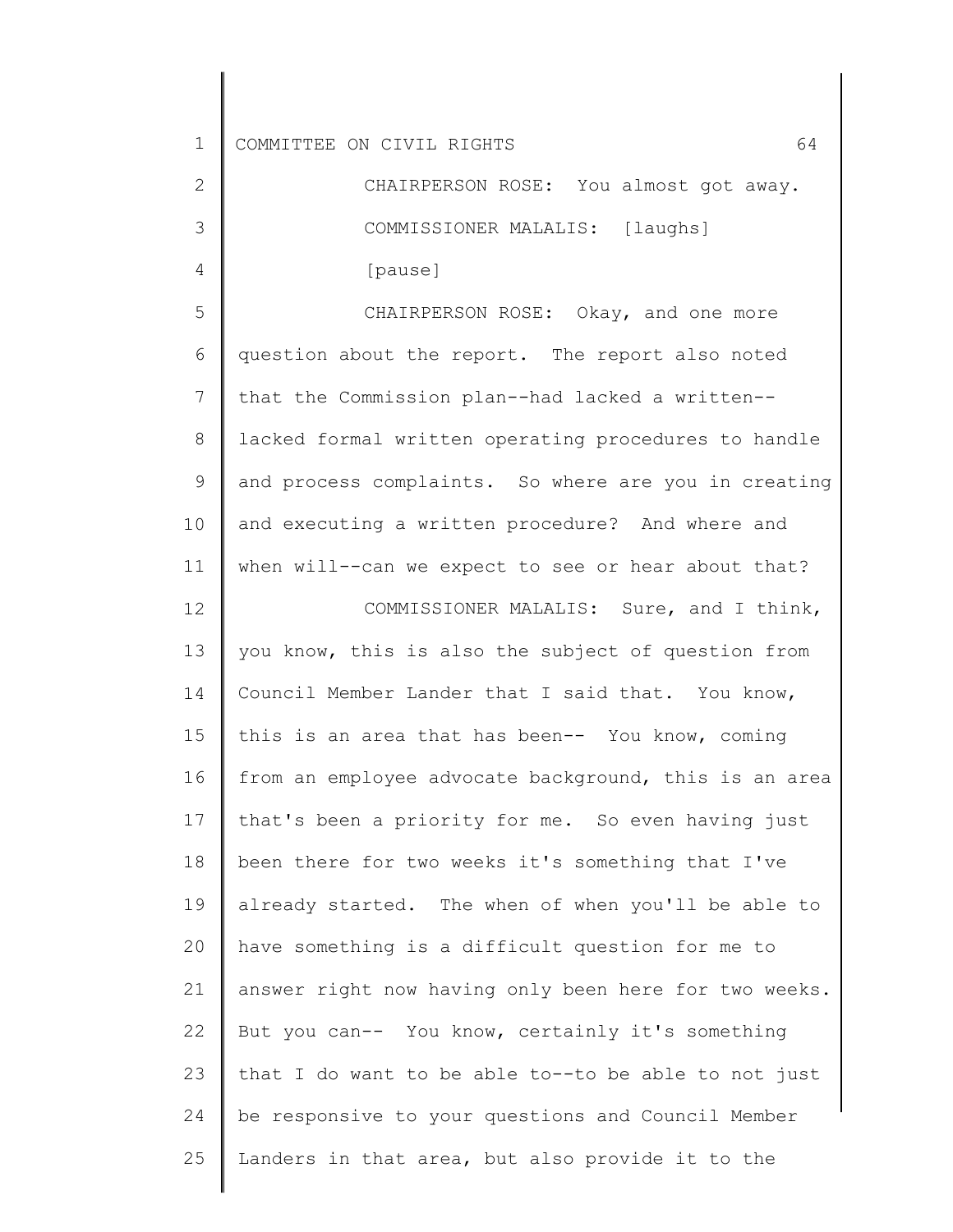| $\mathbf 1$   | 65<br>COMMITTEE ON CIVIL RIGHTS                       |
|---------------|-------------------------------------------------------|
| 2             | public. Because I think, you know, whether they are   |
| 3             | the folks who will be coming in individually pro se   |
| 4             | to file reports with the agency or the folks who will |
| 5             | be representing those individuals. Certainly they     |
| 6             | will want to know what the procedures are and how     |
| 7             | they should be followed, and what their expectations  |
| 8             | should be.                                            |
| $\mathcal{G}$ | CHAIRPERSON ROSE: Okay. Well, thank you               |
| 10            | and thank you again for being here, and welcome. And  |
| 11            | we look forward to working with you, and good things  |
| 12            | coming out of the Commission.                         |
| 13            | COMMISSIONER MALALIS: Thank you very                  |
| 14            | much. Thank you for having me.                        |
| 15            | CHAIRPERSON ROSE: Our next panel will be              |
| 16            | Nicole Salk, South Brooklyn Legal Services; Phoebe    |
| 17            | Todman, a Better Balance; Fred Freiberg, Fair Housing |
| 18            | Justice Center; and Christine Clark, Legal Services   |
| 19            | NYC.                                                  |
| 20            | [pause]                                               |
| 21            | CHAIRPERSON ROSE: Commissioner, could                 |
| 22            | someone from your agency stay behind to hear the      |
| 23            | testimony from the advocates? Thank you. Hi. When     |
| 24            | you're settled in, you can identify yourself, and     |
| 25            |                                                       |
|               |                                                       |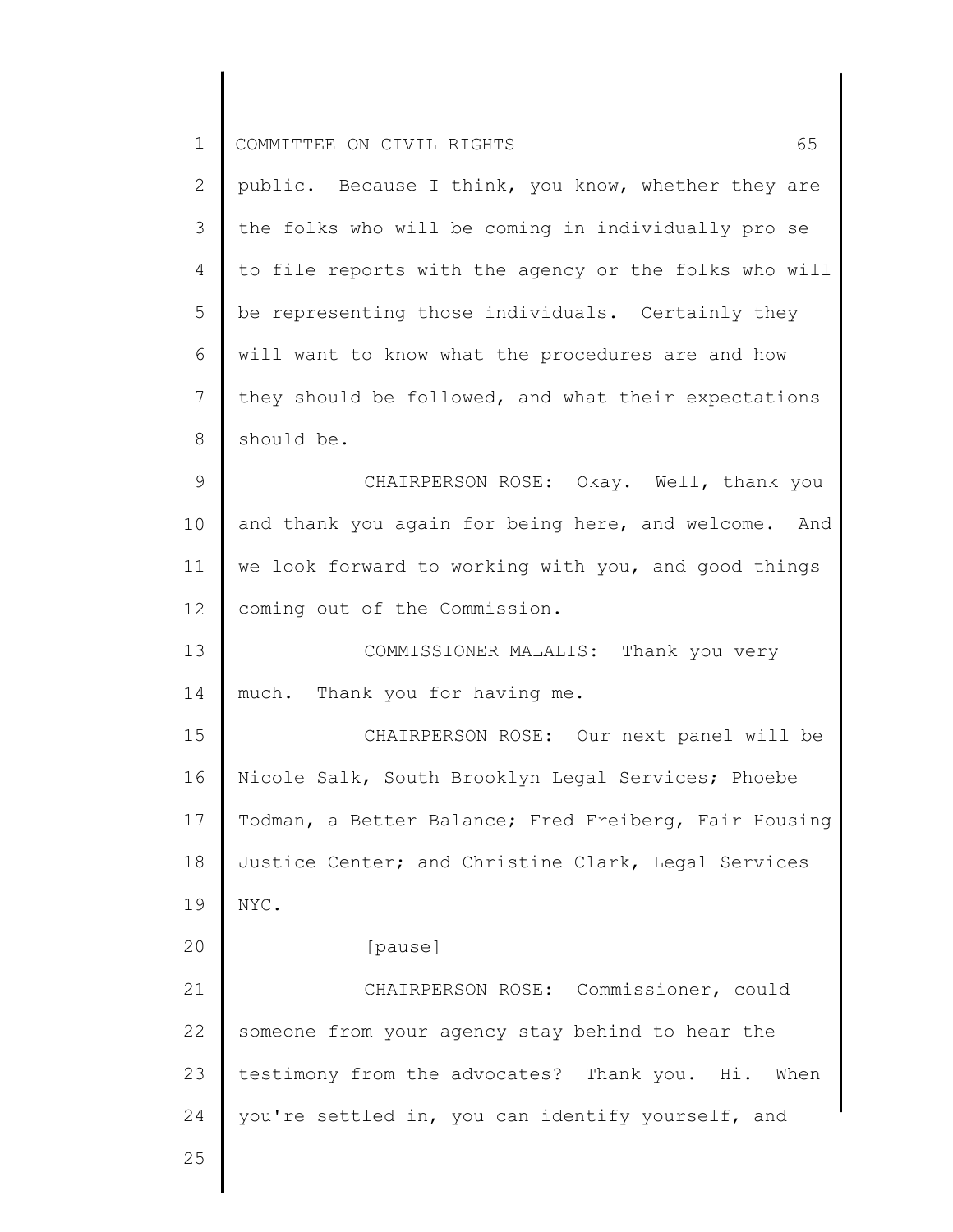1 2 3 4 5 6 7 8 9 10 11 12 13 14 15 16 17 18 19 20 21 22 23 24 25 COMMITTEE ON CIVIL RIGHTS 66 speak into the mic, and you may begin. You have to turn the microphone on. NICHOLE SALK: There we go. I'm Nicole Salk from South Brooklyn Legal Services, and the other folks can introduce themselves. FRED FREIBERG: Fred Freiberg from Fair Housing Justice Center. CHRISTINE CLARK: Christine Clark from Legal Services NYC. PHOEBE TODMAN: Phoebe Todman from a Better Balance. CHAIRPERSON ROSE: Thank you. Okay. NICHOLE SALK: Okay. So I guess I can start. CHAIRPERSON ROSE: You can start. NICHOLE SALK: So my name is Nicole Salk, I'm a Senior Staff Attorney for The Workers' Rights and Benefits Unit at South Brooklyn Legal Services. We're part of Legal Services NYC who is also here. And Legal Services NYC and South Brooklyn Legal Services is part of the New York City Human Rights Law Working Group. There are a lot of folks here who are part of that working group. We started about a year ago, and we are so happy actually about what's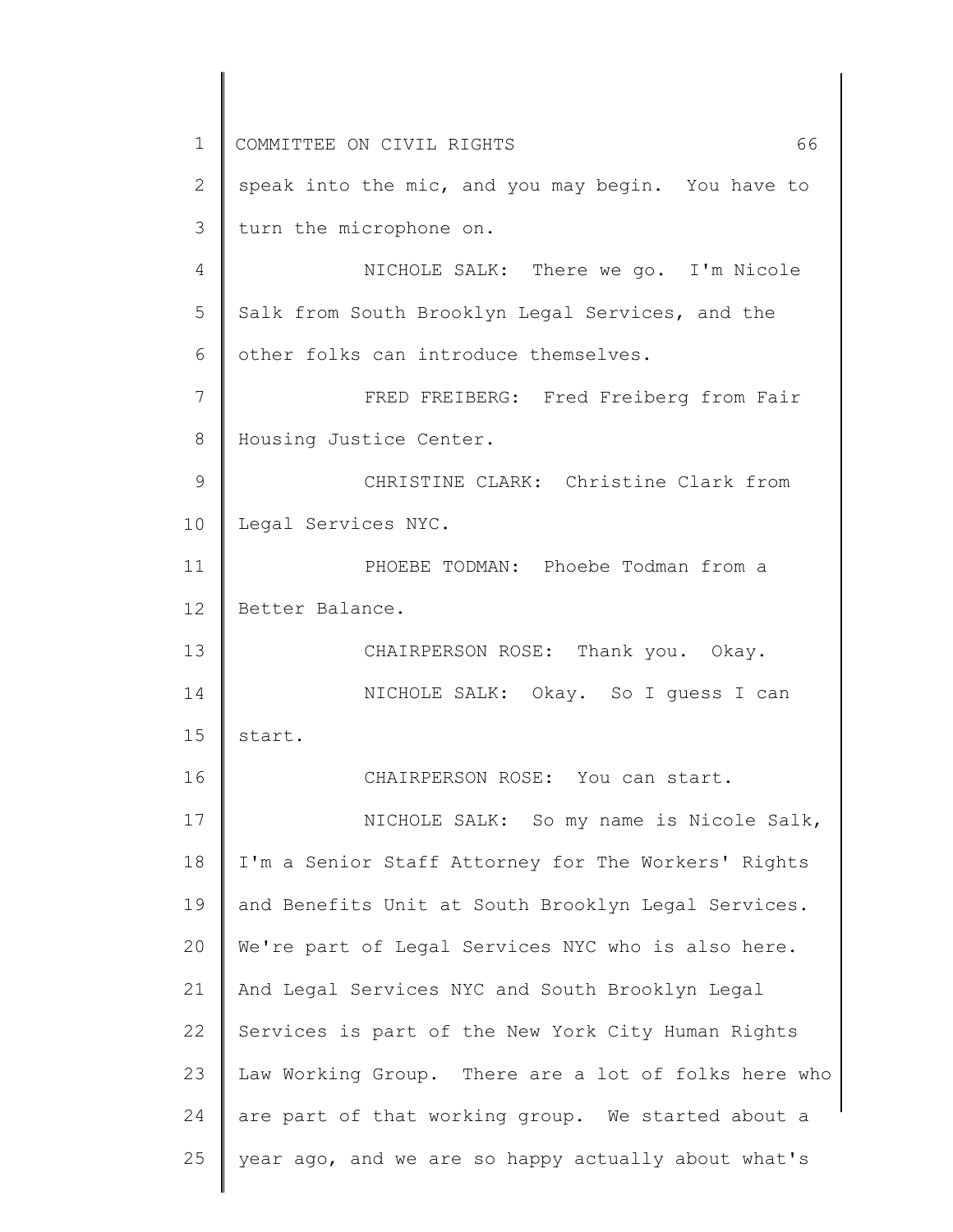2 3 4 5 6 7 8 9 10 11 12 13 14 15 16 17 18 19 20 21 22 23 24 25 happening. Or, happy about that there's a new Commissioner. We're so happy about that. We are also incredibly--we totally applaud that the Speaker has--is, you know, trying to work out to put five more--\$5 million more into the budget. That's an important first step. We think a lot more needs to go in, but we really want to thank the Council, and we want to thank the Speaker for doing that. It is incredibly important, and it's something that we have been really advocating for. So that's a great, great thing. We support the increased use of testing by the Commissioner. However, I'm going to focus my remarks briefly on 421, which will amend the current reporting requirements. It amends both the recording--the reporting requirements in terms of reporting on investigations initiated by the Commissioner. As well as pattern and practice investigations referred to the Corporation Counsel for the purpose of commencing a civil action in court. And it's really important to understand the differences between the two, and they're really significant. There are basically three ways that folks can bring cases with the Human Rights Law. One is that individuals can bring a case at the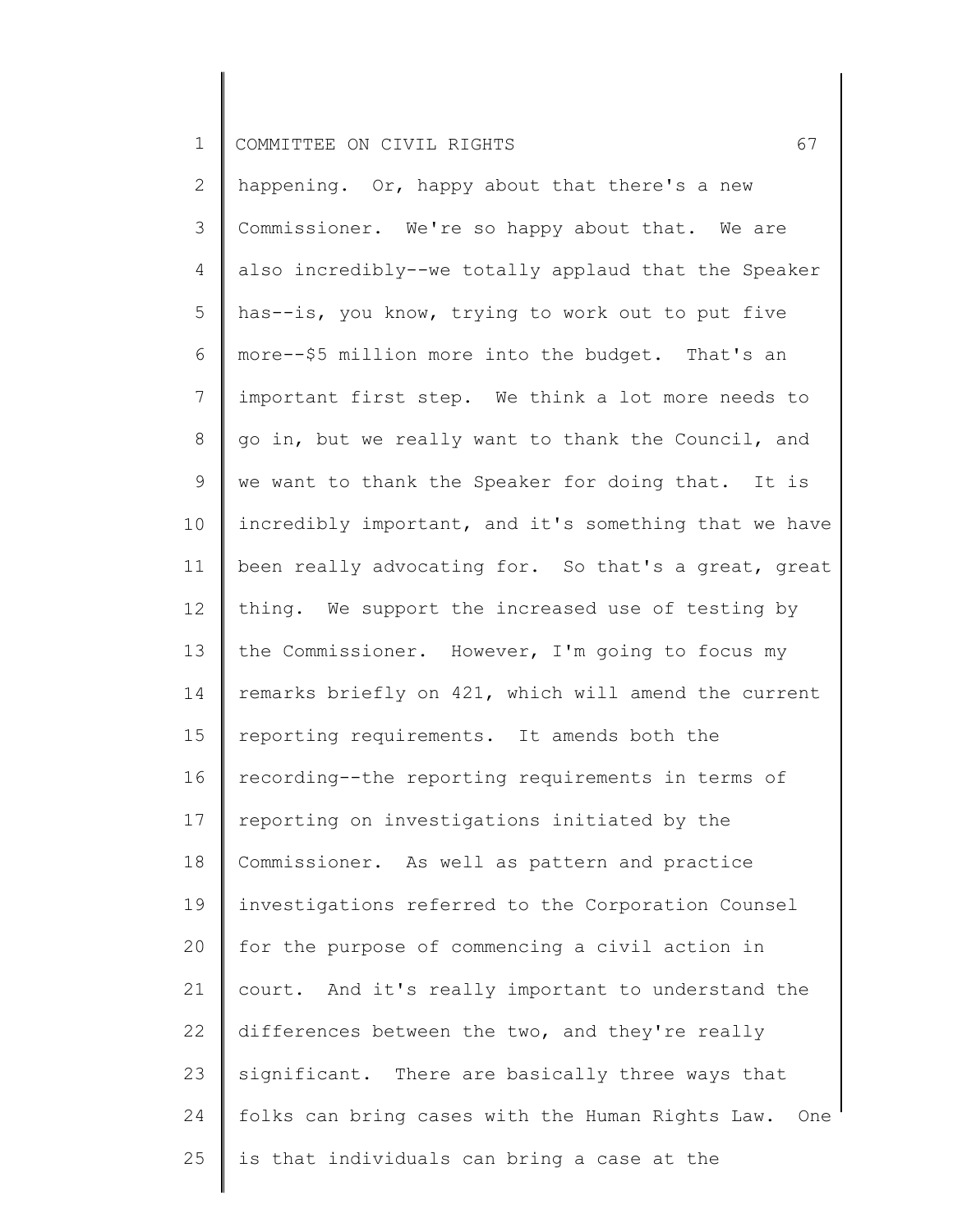2 3 4 5 6 7 8 9 10 11 12 13 14 15 16 17 18 Commission, and the Commission itself, as the Commissioner talked about can bring Commission initiated cases. And there's also the pattern and practice cases that really at this point only Corporation Counsel can bring. And if Corporation Counsel designates attorneys at the Commission to bring those cases, these are systemic cases that Council Member Lander was talking about. These are systemic cases, really important cases. Right now the Commission as far as we know in the last 20 years there hasn't been a single one of those. Not a single one. COUNCIL MEMBER LANDER: [interposing] So, they wouldn't be too hard to report. If you're bringing some reporting-- NICHOLE SALK: [interposing] Maybe that's something that could be asked of the--at the--at the

19 20 21 22 23 24 25 budget hearing again. I don't know, but as far as we know, none of--there hasn't been a single one of those. And that's horrible. That was a law that was changed in 1991, and none of those cases have been brought. So, just to--the Commission initiated complaints as well as an investigation and litigation based on pattern and practice, comprise some of the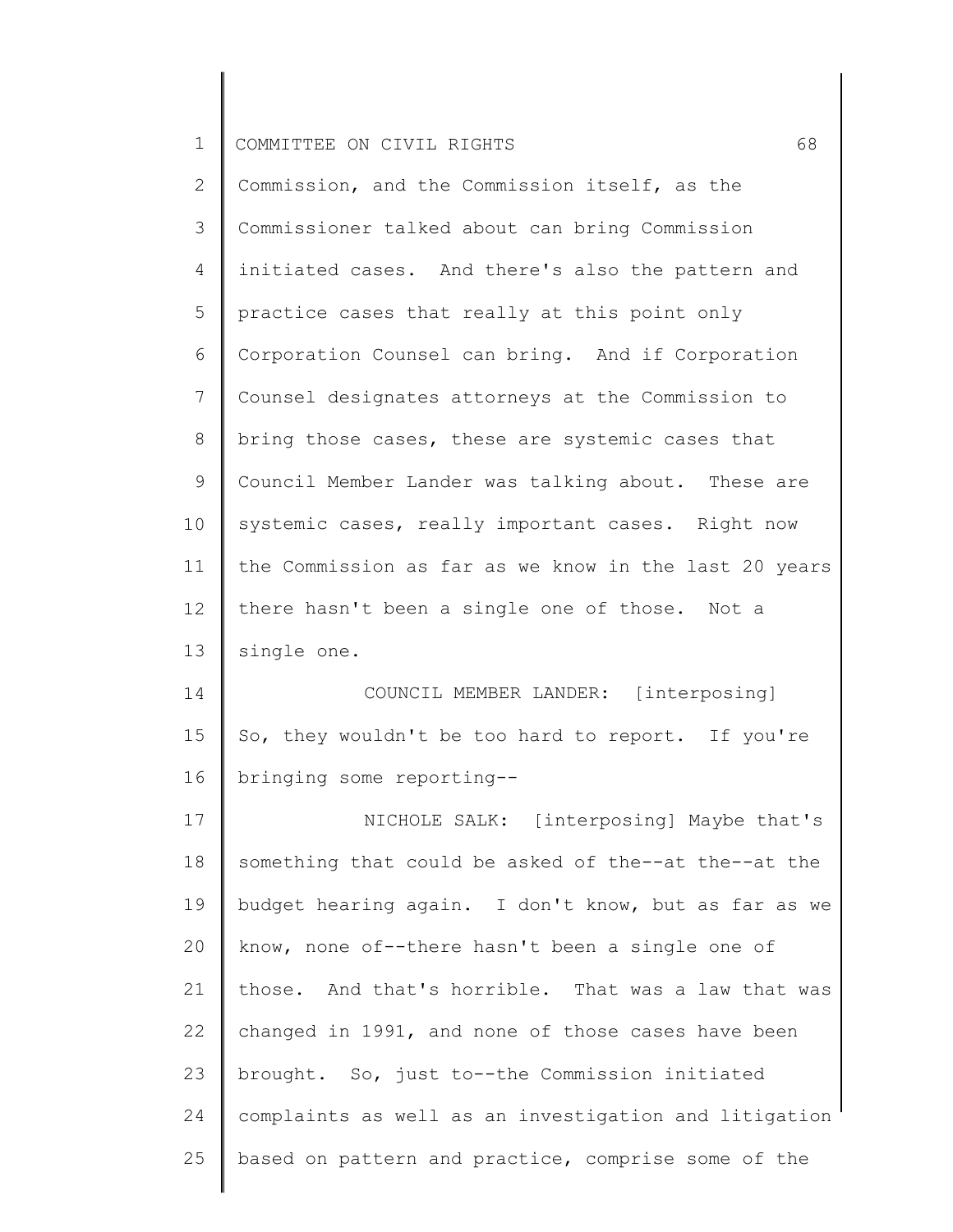2 3 4 5 6 7 8 9 10 11 12 13 14 15 16 17 18 19 20 21 22 23 most important work that the Commission is tasked to do under the New York City Human Rights Law. This is because both Commission initiated complaints, and systemic cases have the potential to impact a substantial number of individuals. And while Commission initiated complaints could be pursued against only one individual, it's probably more likely that the Commission will initiated the cases involving more than one individual because of the resources involved. I think everyone recognizes that. So both Commission initiated and systemic cases the pattern of practices cases under Section 4 of the Human Rights Law tend to attract more attention, which in turn helps to educate the public at large about the city anti-discrimination laws. And also these initiated--the Commission initiated and systemic cases help to discourage violations of the City's laws. Because the employer, landlord, and business communities know that the Commission takes enforcement seriously. Moreover, systemic pattern and practice investigations are particularly valuable in ferreting

25 biases held by employers, landlords and others. We

out and prosecuting violations based upon implicit

24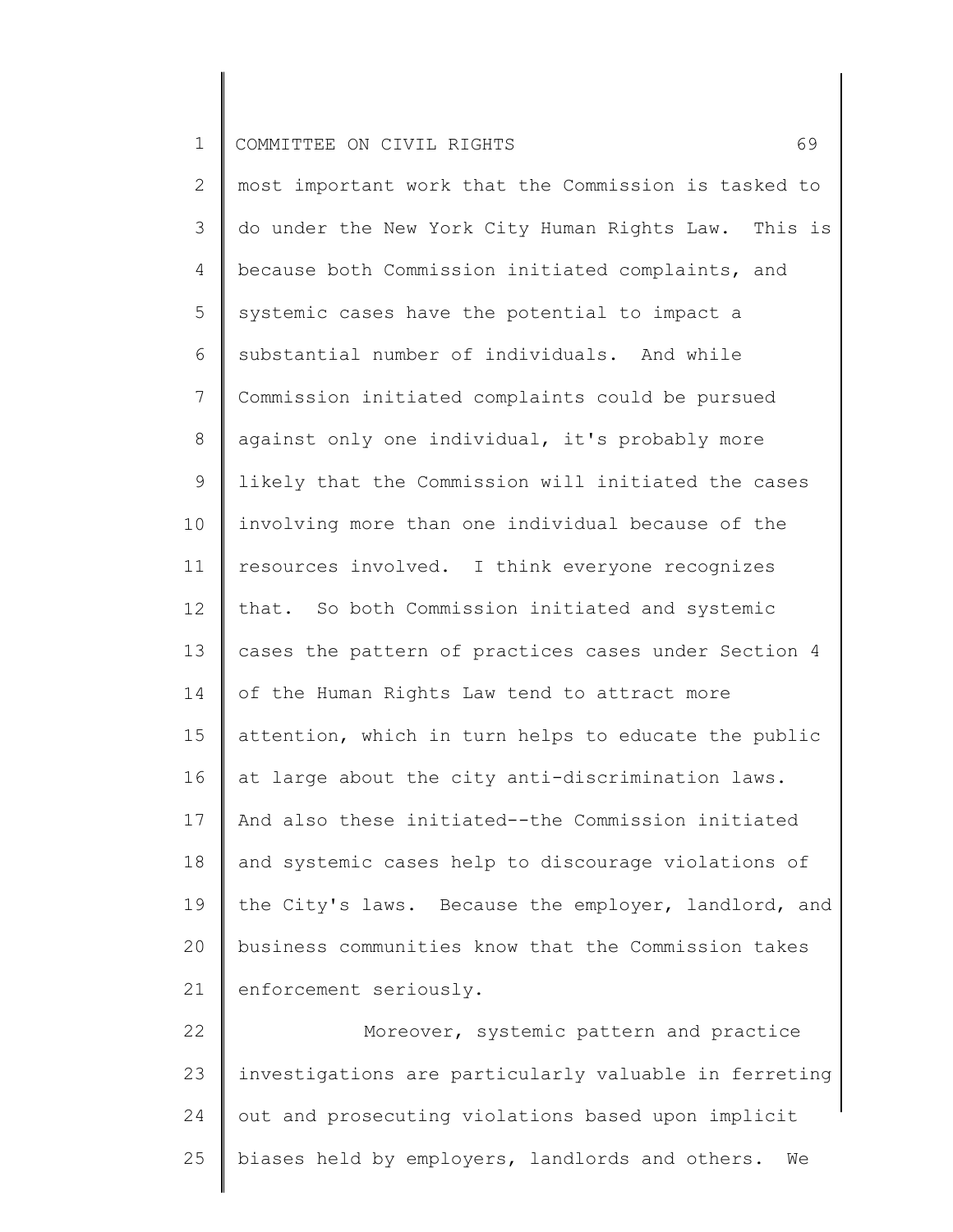2 3 4 5 6 7 8 9 10 11 live in a world where explicitly discriminatory actions and statements are less tolerated. But we know that discrimination is not going away. And discrimination is more likely to manifest today as policy and practices that disproportionately affected protected groups. Systemic investigations and prosecutions based on the Human Rights Law could be a powerful--could be a very powerful tool if utilized effectively. And as we said, they're not really happening.

12 13 14 15 16 17 18 19 20 21 22 23 24 So I want to share with you some--really briefly some thoughts about what enforcement around systemic discrimination might look like. As already mentioned, the source of income discrimination is one that's a great example in terms of, you know, where people are blatantly advertising that they don't take certain housing vouchers on Craigslist. That is incredibly important systemic discrimination cases that need to be addressed. Another example of systemic discrimination that could be dealt with is in the area of criminal records discrimination because criminal record discrimination is rampant. And it often serves as a proxy for race

25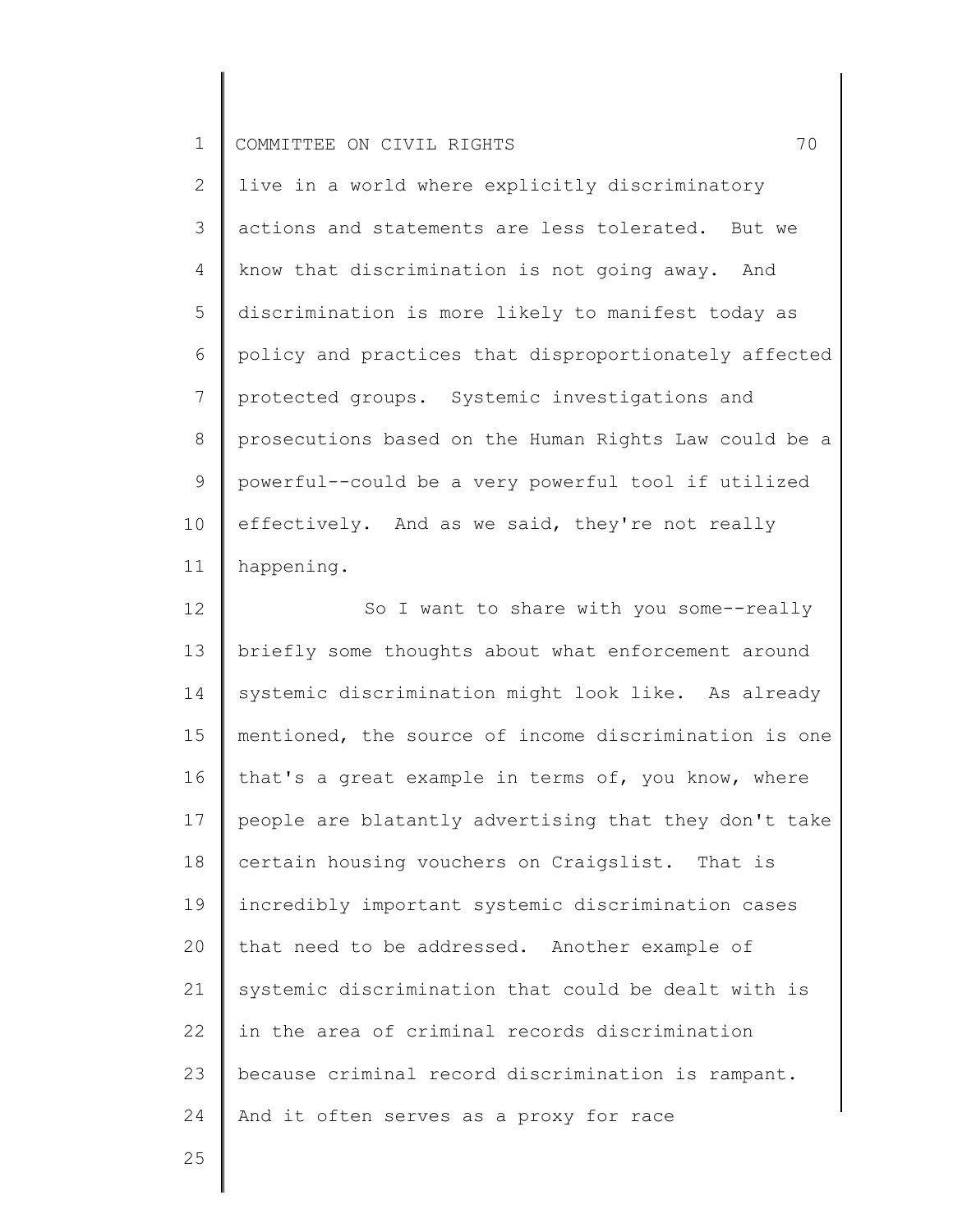2 3 discrimination because of the over-policing of people of color.

4 5 6 7 8 9 10 11 12 13 14 15 16 17 18 19 20 21 22 23 24 25 An investigation of criminal records discrimination may involve sending out testers to employers in order to determine if employers routinely turn away applicants with arrest or criminal records without first allowing them to apply for jobs, and to be considered for employment. This is going to be come even more crucially when hopefully--God willing--the Fair Chance Act is passed, which I think pretty much everybody on this committee supports. And when that is passed, that's going to prohibit employers from enquiring into an applicant's criminal record prior to extending a conditional job offer. Thus, investigations of employers who make an offer increase into an applicant's criminal records prior to interviewing and conditional offers of employment will become crucial. These are just a few of the examples of potential systemic investigation of complaints that we hope the Commission may consider. We recommend that the Commission create an affirmative enforcement unit to address patterns of discrimination that Corporation Counsel assign some of its legal staff to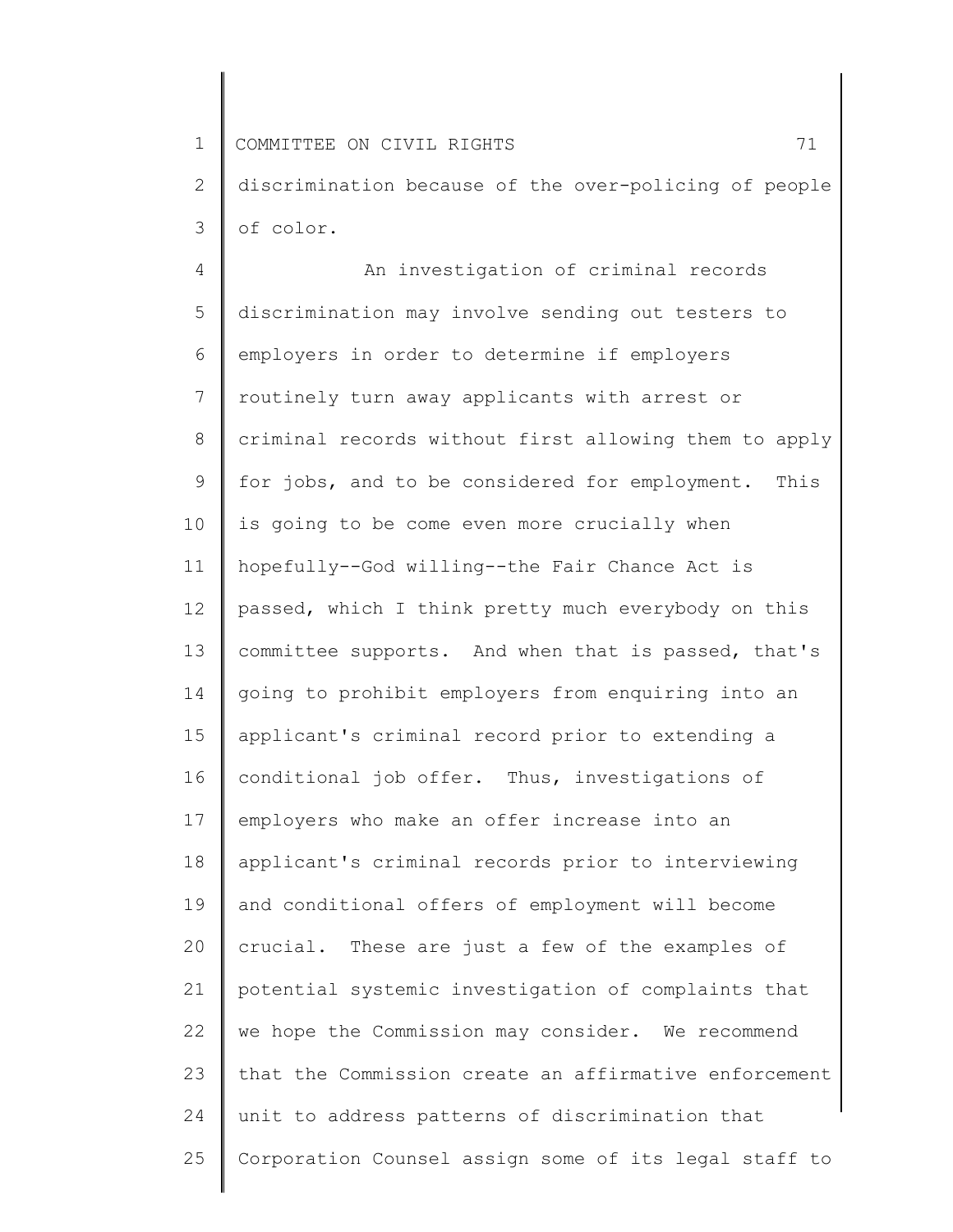2 3 4 5 6 7 8 9 10 11 12 13 14 15 16 17 18 19 20 21 22 work on investigations and prosecutions. And that's something that really probably hasn't been a focus. But really Corporation Counsel has more than 700 attorneys. This commission is so small, so underfinanced even with the \$5 million, which great, but we still need Corporation Counsel to be doing some of that work, and they haven't been doing that. So we are really--we are really looking forward to working with the Commission to help identify patterns of practices of discrimination. And to refer cases to the Commission directly when appropriate. [coughs] Excuse me. We also hope that the Commission reaches out to the community based organizations as the Commissioner indicated earlier that she's going to do, which is wonderful. And anti-discrimination advocates to help to identify systemic discrimination with the Commission and target for investigation and prosecution. Thank you. [pause] FRED FREIBERG: Good afternoon. My name is Fred Freiberg. I'm the founder and current

23 24 25 Executive Director of the Fair Housing Justice Center. I want to thank the committee for this opportunity to provide testimony on this legislation.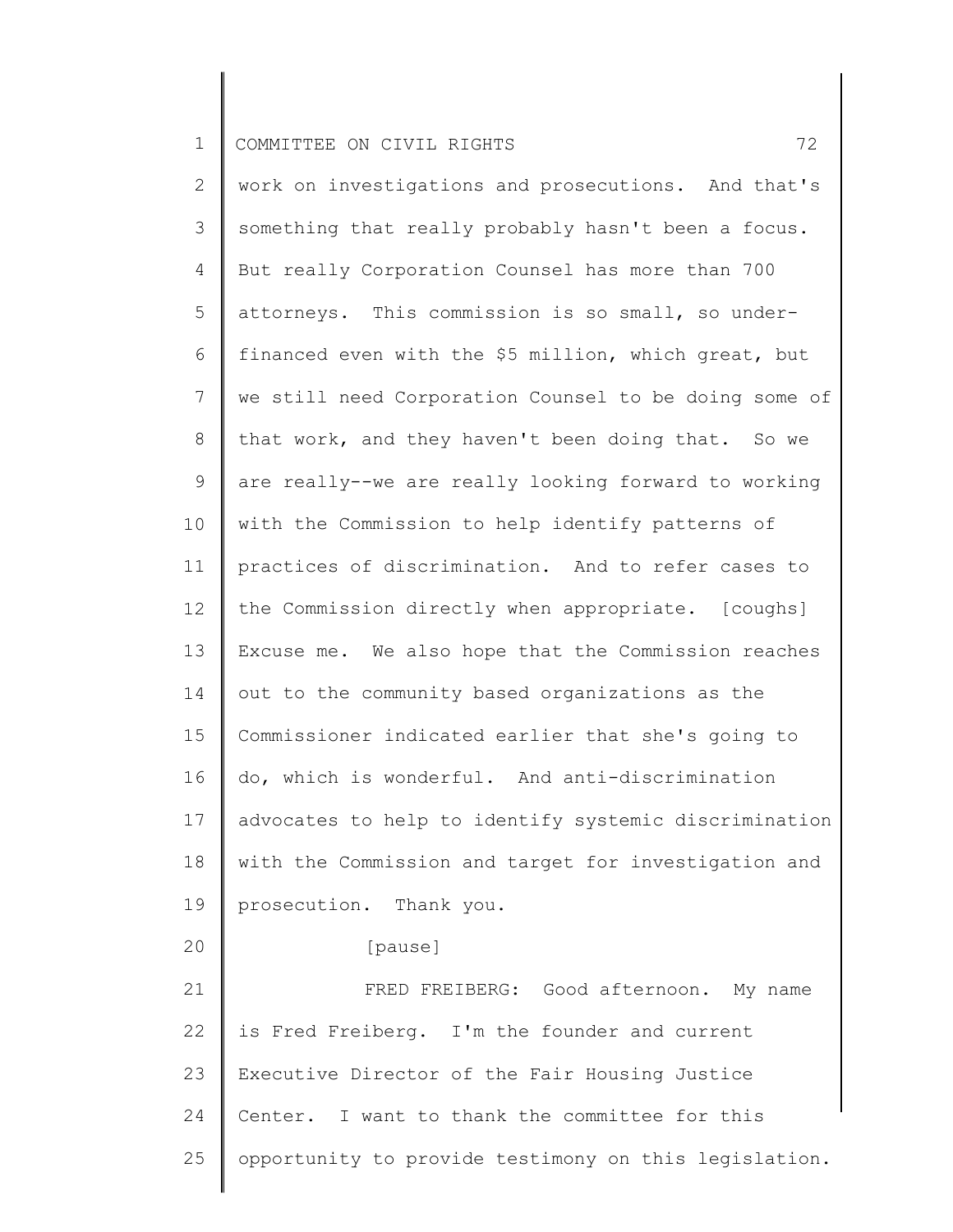2 3 4 5 6 7 8 9 10 11 12 13 14 15 16 A local law requiring the City Commission of Human Rights to utilize testing when investigating housing discrimination we believe is very important. As you know, the Fair Housing Justice Center is a non-profit civil rights organization based here in New York City. Our mission is to challenge systemic housing discrimination from the policies that foster open, accessible, and inclusive communities. And strengthen the enforcement of air housing laws. We counsel people on fair housing rights, and provide investigative assistance, including testing. And offer referrals to administrative agencies and a host of cooperating attorneys. We're the only HUD funded qualified fair housing organization that operates a testing program in the City of New York.

17 18 19 20 21 22 23 24 25 The FHJC does operate one of the most effective fair housing testing programs in the nation. Our program currently employs over 100 professional actors as testers. We developed this program in partnership with the Actor's Fund here in New York City. Our tester pool we have 18 languages spoken among our testers, which his very helpful in New York City. Our testers are trained to participate in both complaint responsive and systemic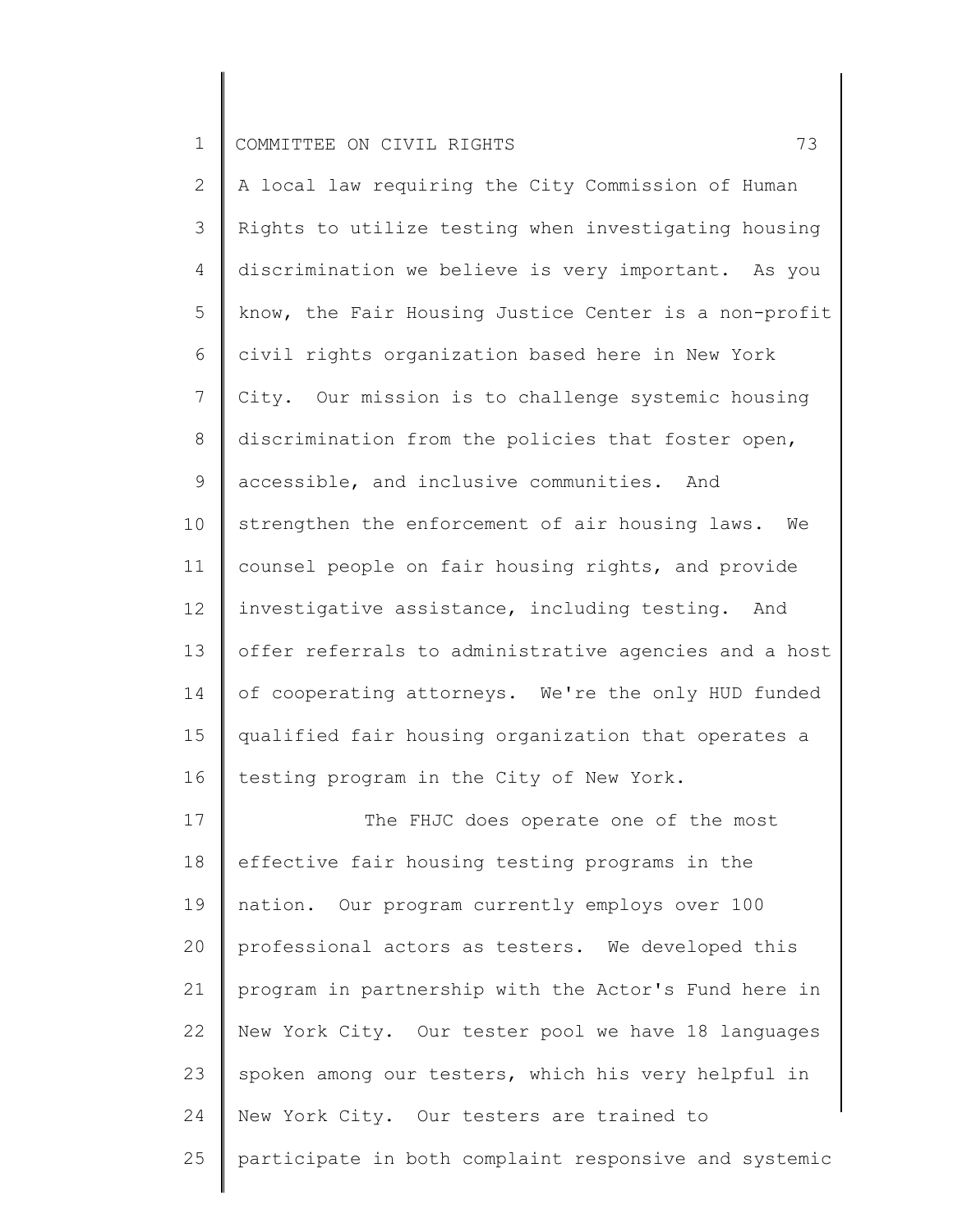2 3 4 5 6 7 8 9 testing investigations. The FHJC uses state-of-theart technology in the testing program, and other technology tools that we developed for test coordinators to aid them when the design and implementation of the test investigations. We also equip our testers with concealed audio recorders, and in some cases concealed audio video recorders on investigation as a way to gather evidence.

10 11 12 13 14 15 16 17 18 19 20 21 22 23 24 25 In addition to utilizing testing in our own program, we've offered to provide testing services under contract at numerous government enforcement agencies, including the Office of the New York State Attorney General; both U.S. Attorney's Offices in New York City; the New York State Division on Human Rights and other government agencies. We've also assisted the Office of the New York State Attorney General to develop its own in-house testing capability. Over the past ten years, FHJC testing investigations have resulted in successful legal challenges to housing discrimination actions that have opened up tens of thousands of housing opportunities to populations previously excluded. Changed housing provider practices and resulted in the recovery of millions of dollars in damages and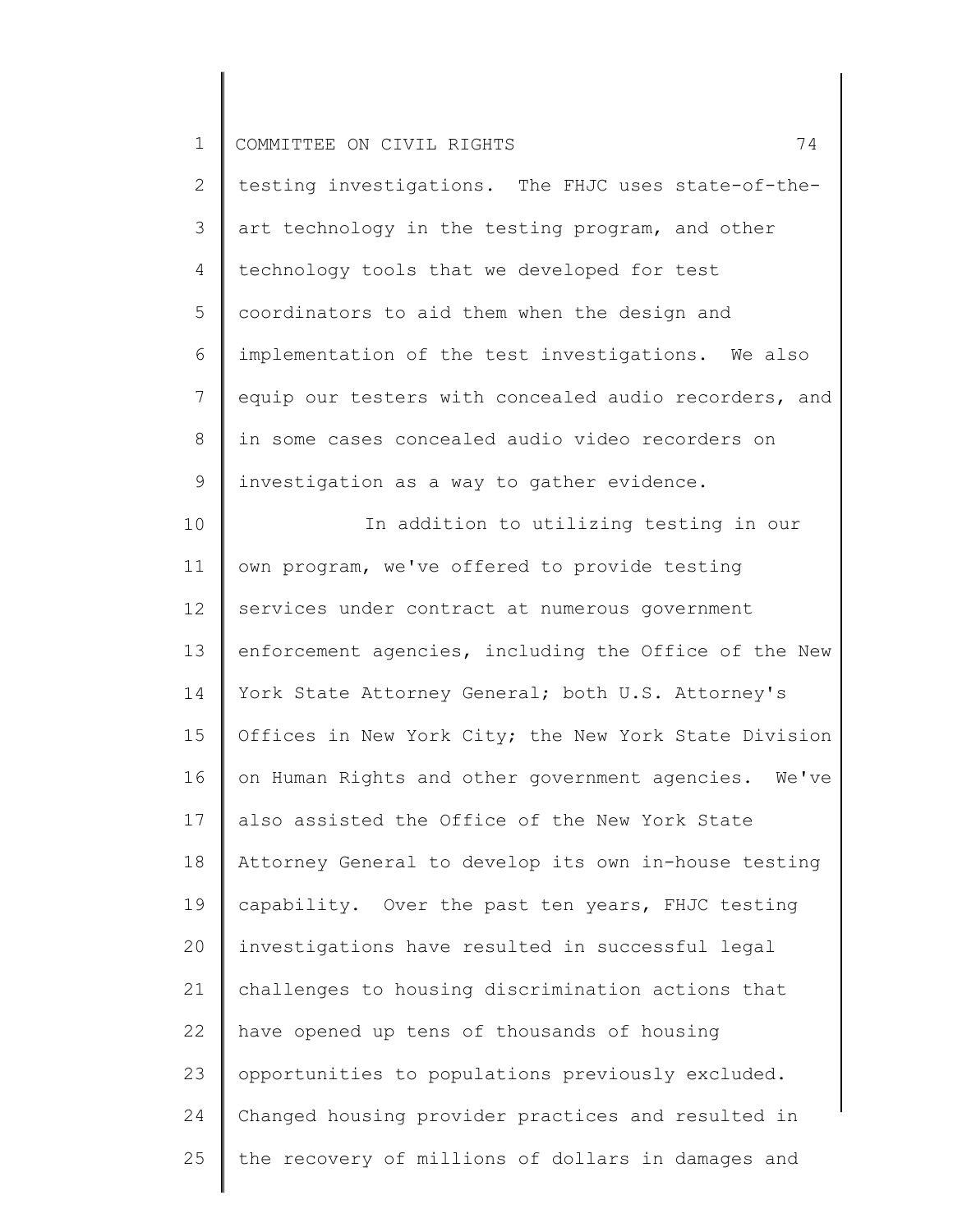2 3 4 5 6 7 8 9 10 11 12 13 14 15 16 17 18 19 20 civil penalties. Last year alone, cases supported by FHJC testing evidence were resolved with extensive injunctive relief and a monetary recovery in excess of \$3 million. Professionally, I've been coordinating testing investigations throughout the United States for nearly 40 years. Over that time I've supervised over 12,000 investigations, personally participated in more than 1,500 tests. I've tested virtually any kind of housing accommodation, or housing related service that you can think of. I've been named as a witness in more than 400 Fair Housing cases, and I've provided deposition and trial testimony at least 52 times in cases filed in state and federal courts across the country. In the past, I assisted government agencies and private civil rights organizations to develop effective testing capabilities including the Civil Rights Division of the United States Department

21 22 23 24 25 of Justice. I'm also currently involved in a national HUD sponsored training program aimed at achieving greater consistency in the quality of testing performed by more than 75 fair housing organizations across the nation. I only highlight my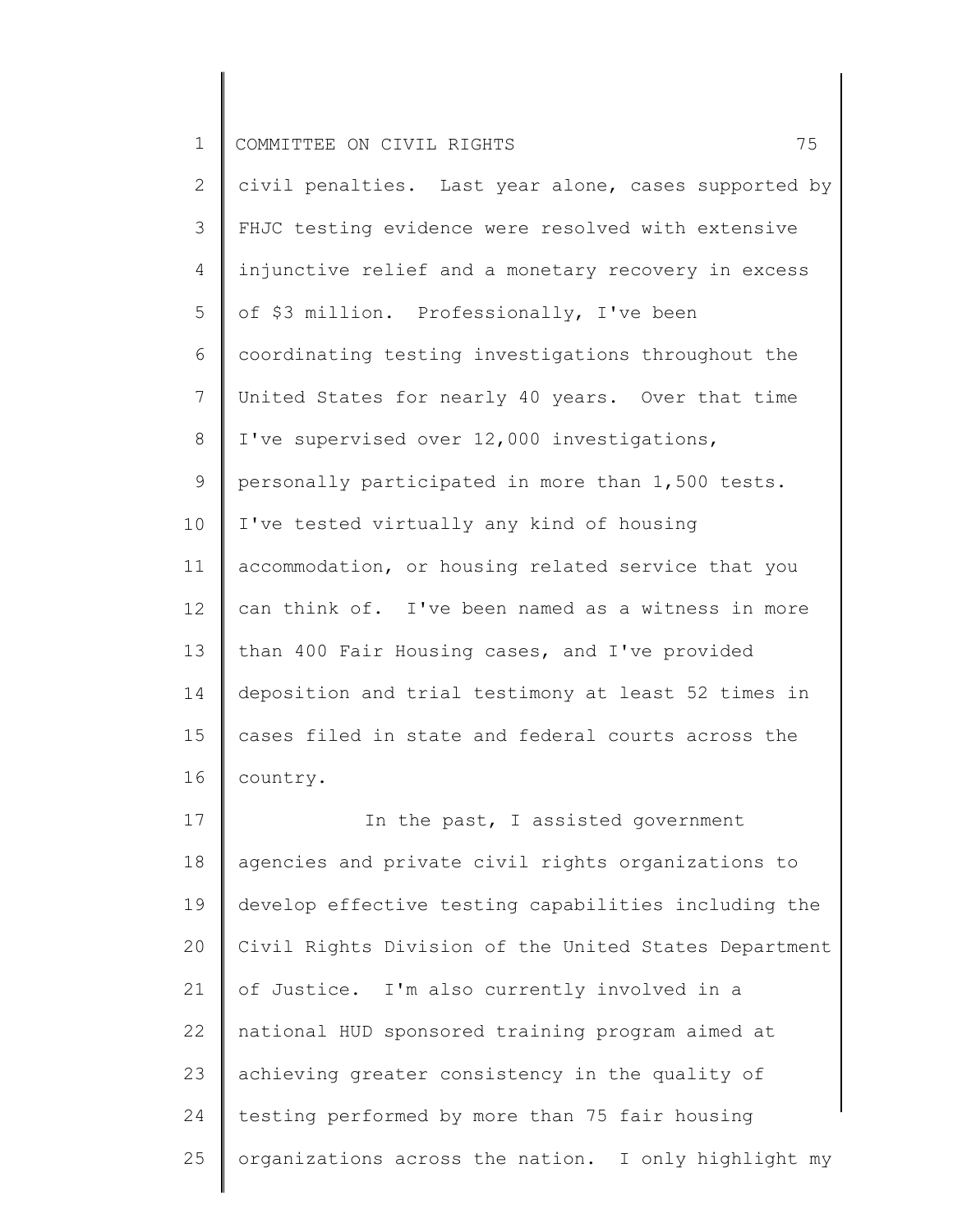2 3 4 5 6 7 8 9 10 11 12 13 14 15 16 17 18 19 20 21 22 23 24 25 background for the committee merely to underscore that I have considerable experience and expertise in this particular investigator field. I appear before the Committee on Civil Rights today ten enthusiastically endorse the intent behind the committee's proposed testing legislation, which is aimed at ensuring that the New York City Commission on Human Rights develop or acquire an effective testing capability to aid with enforcement of fair housing laws. We have consistently maintained that government agencies or private fair housing organizations cannot really claim to have an effective enforcement program aimed at reducing housing discrimination unless they also have a testing capability. And the value of testing really cannot be overstated. When investigating individual allegations or complaints of housing discrimination often information obtained from testing investigations can provide the vital corroborative evidence that enables to complainants to meet their burden of proof. Courts across this land have recognized that information obtained from testing investigations is often the only confident admissible evidence that can prove housing discrimination is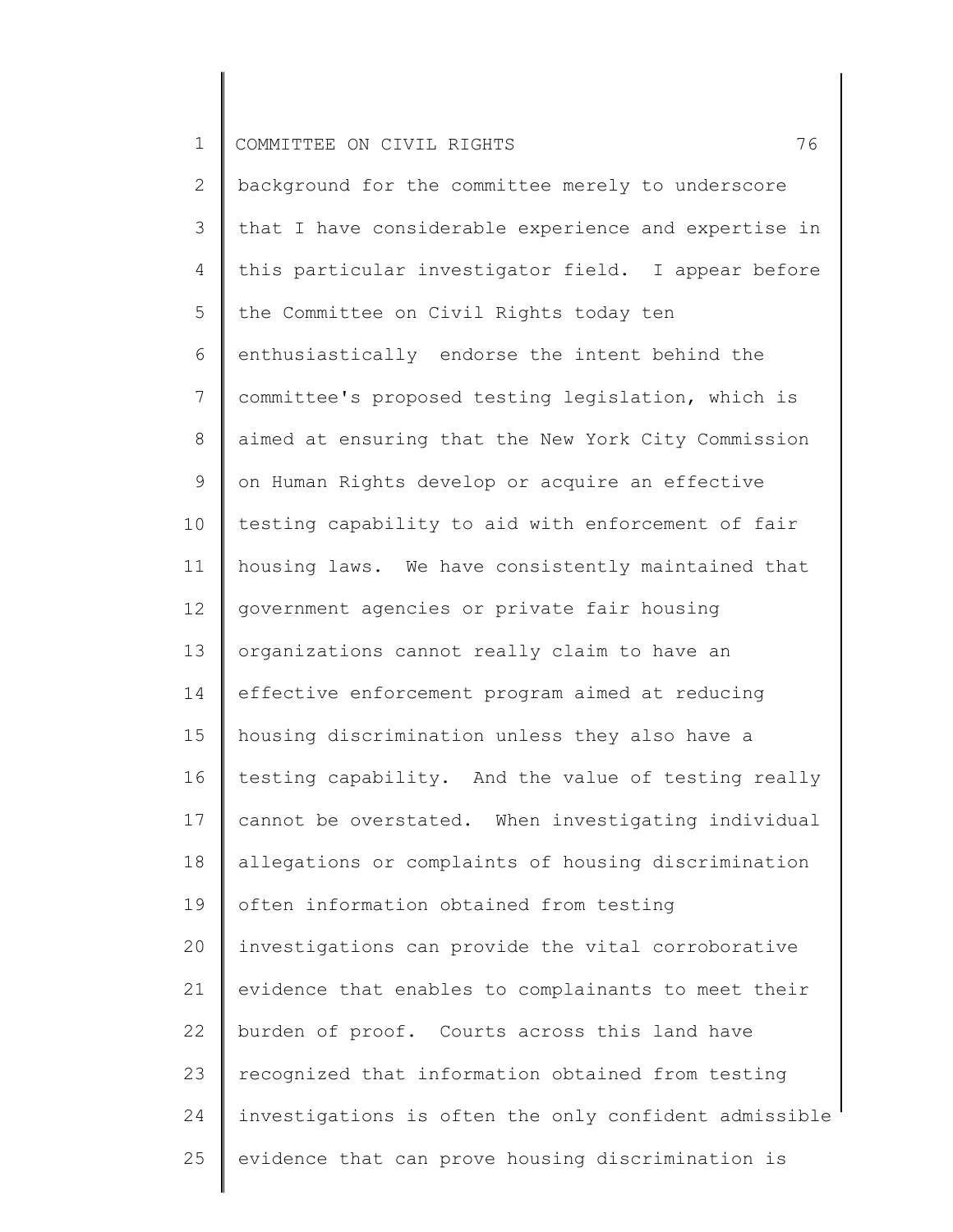| $\overline{2}$ | actually occurring. But testing also enables a Fair   |
|----------------|-------------------------------------------------------|
| 3              | Housing Law Enforcement agency to be more proactive   |
| 4              | and ferret out systemic housing discrimination given  |
| 5              | the very subtle nature of most contemporary housing   |
| 6              | discrimination relying on a purely complaint          |
| 7              | responsive approach or reactive approach as some      |
| 8              | people here have said to fair housing enforcement is  |
| 9              | at best ineffective, and perpetuates a vicious cycle. |
| 10             | Permit me to take just a minute to                    |
| 11             | explain what I mean. Sadly, systemic housing          |
| 12             | discrimination based on race, and national origin is  |
| 13             | still quite pervasive in New York City and throughout |
| 14             | this region. You might be surprised to learn how      |
| 15             | often African-American and Latino home seekers are    |
| 16             | lied to about available apartments, quoted higher     |
| 17             | rents or fees, or encounter agents who are engaged in |
| 18             | racial steering or other discriminatory housing       |
| 19             | practices. The FHJC has been able to document these   |
| 20             | practices through well planned systemic testing       |
| 21             | investigations. These are investigations have found   |
| 22             | that often the discrimination is subtle that actual   |
| 23             | home seekers may have no way to know that illegal     |
| 24             | housing discrimination is occurring. If consumers     |
| 25             | are unaware they're being discriminated against, it   |
|                |                                                       |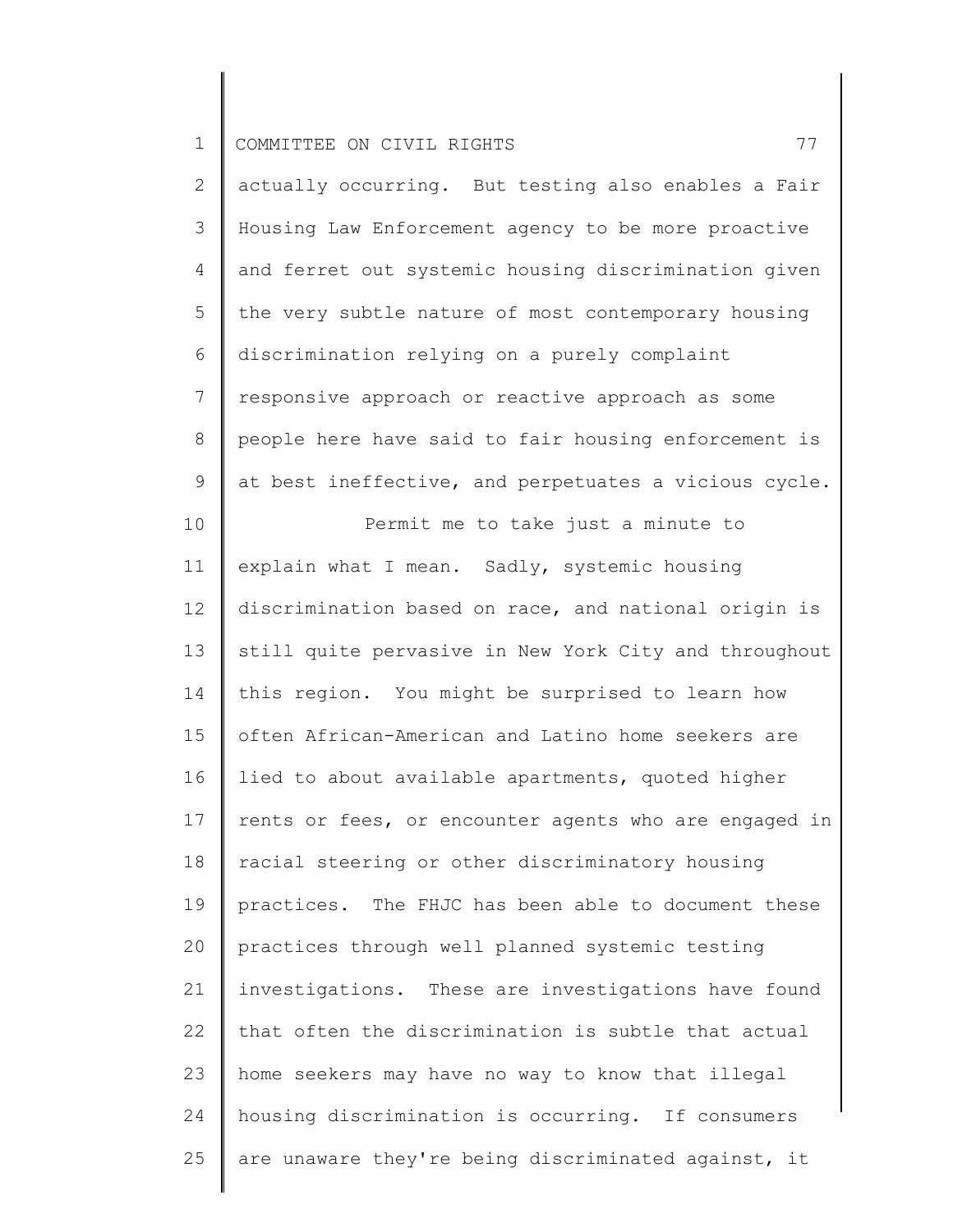2 3 4 5 6 7 8 9 follows no complaints are going to be filed. If complaints are not filed, no enforcement action will be taken. Without enforcement action, unlawful discrimination continues to harm the community. The only way to break this cycle, reduce illegal housing discrimination and achieve greater compliance with the law is to conduct systemic testing investigations to document these invidious discriminatory practices.

10 11 12 13 14 15 16 17 18 19 20 21 22 For all these reasons, our organization completely agrees wit the sponsors of the proposed testing legislation that the Commission should work to develop and acquire a fair housing testing capability that will aid with the enforcement of the City's Human Rights Law. We do, however, have a few specific comments and suggestions on the proposed legislation. First, we assume that the sponsors of the law understand the Commission already possess the full authority. And we would even argue, duty, to investigate discrimination using all available means including testing. In this sense, it seems to us the legislation seems more symbolic than substantive.

23 24 25 Second, while matched pair testing is utilized by social scientists for research, and by enforcement practitioners including our organization,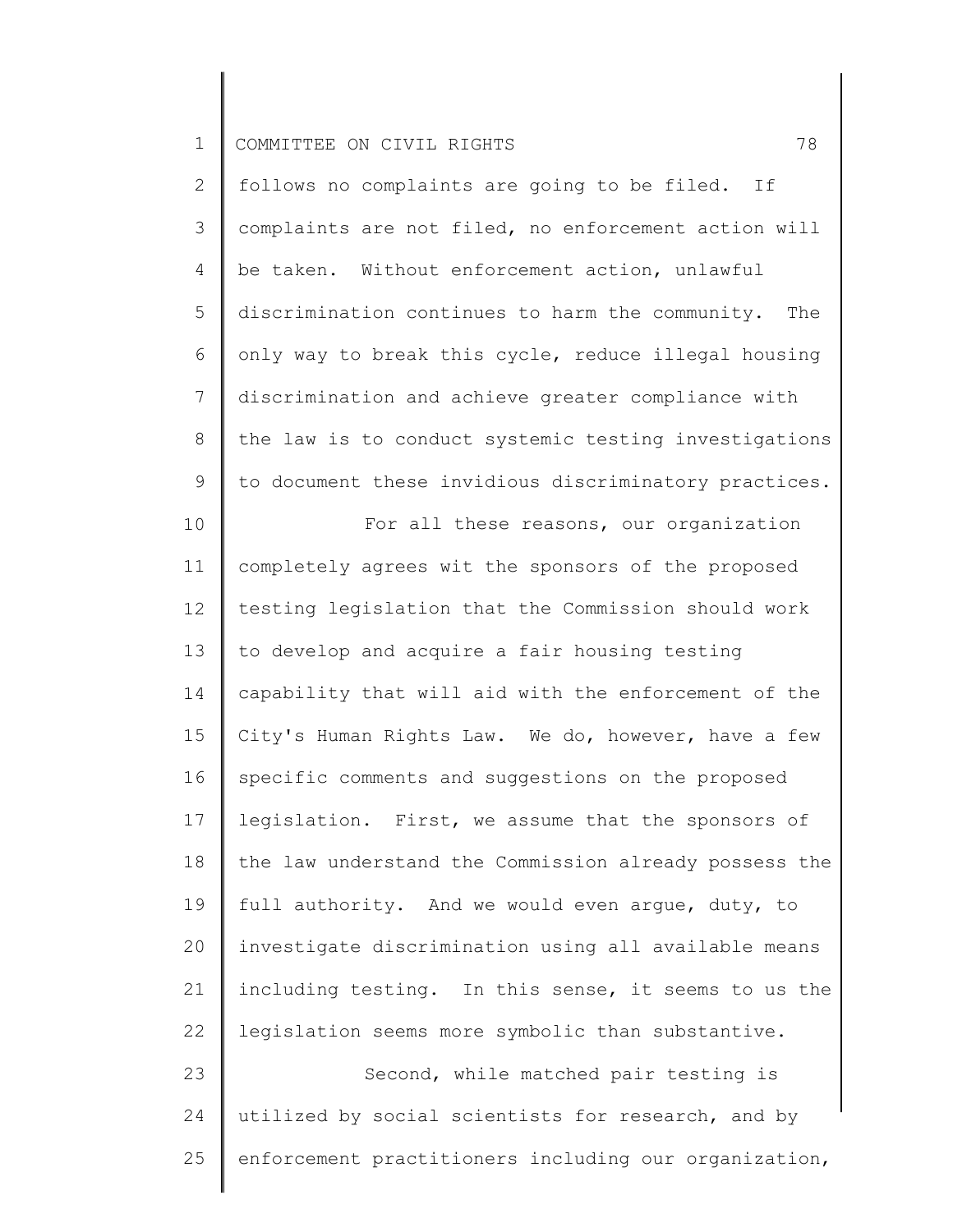2 3 4 5 6 7 8 9 10 11 12 13 14 15 16 17 18 19 20 it is not the only or necessarily the most effective test structure depending upon the facts presented in a given situation. While the legislation does not restrict the Commission to only conduct matched pair testing, the stated emphasis on this type of test structure is curious at best. Particularly as it concerns reporting requirements. Other commonly used testing approaches involve more testers, two or more testers and some only involve one. It really depends on the specific circumstances. So why does the committee only want to report unmatched pair testing? The current language seems to confer some greater importance to this approach or that matched pair testing is inherently more valuable in an enforcement context than other types of testing. Which is simply not true. Perhaps oversight could be accomplished by an accounting of the total number of tests completed, and the number of tests resulting in enforcement action.

21 22 23 24 25 Third, the other concerning provision in the proposed legislation is the requirement that after one year the Commission report on the location of all matched pair tests completed, and whether that testing yielded evidence of discrimination.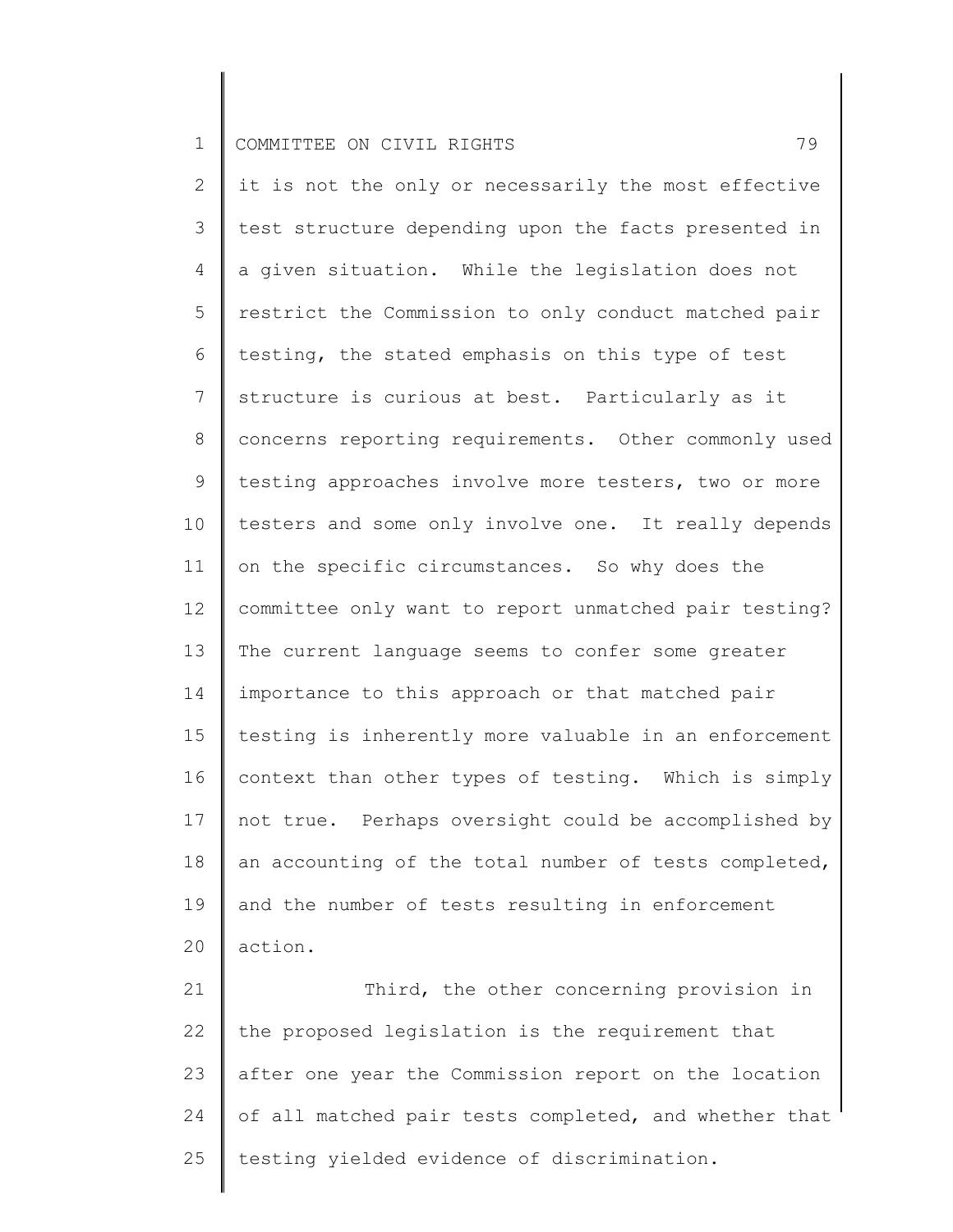2 3 4 5 6 7 8 9 10 11 12 13 14 15 16 17 18 Disclosing the specific address of where testing has been conducted on an annual or semi-annual basis could undermine the Commission's ability to conduct systemic investigations by disclosing information about targeting strategies or enforcement priorities. Just as the NYPD does not report the location of undercover or informant investigations conducted that do not result in prosecutions because it could signal how or where enforcement resources are being targeted to identify those who are violating the law. The Commission should adhere to a similar practice. Disclosing the number of tests conducted each year would avoid this problem. It would provide the Council with some oversight ability of the Commission's work while protecting the specific location of undercover testing investigations from public disclosure.

19 20 21 22 23 24 25 Finally, while the Commission should acquire a testing capability, there are number of ways to accomplish this, and it's like to take some time and planning. And I was appreciative of the Commissioner's saying that she needed a little more time to do a thoughtful review and some planning. Who is the Commission going to use as testers to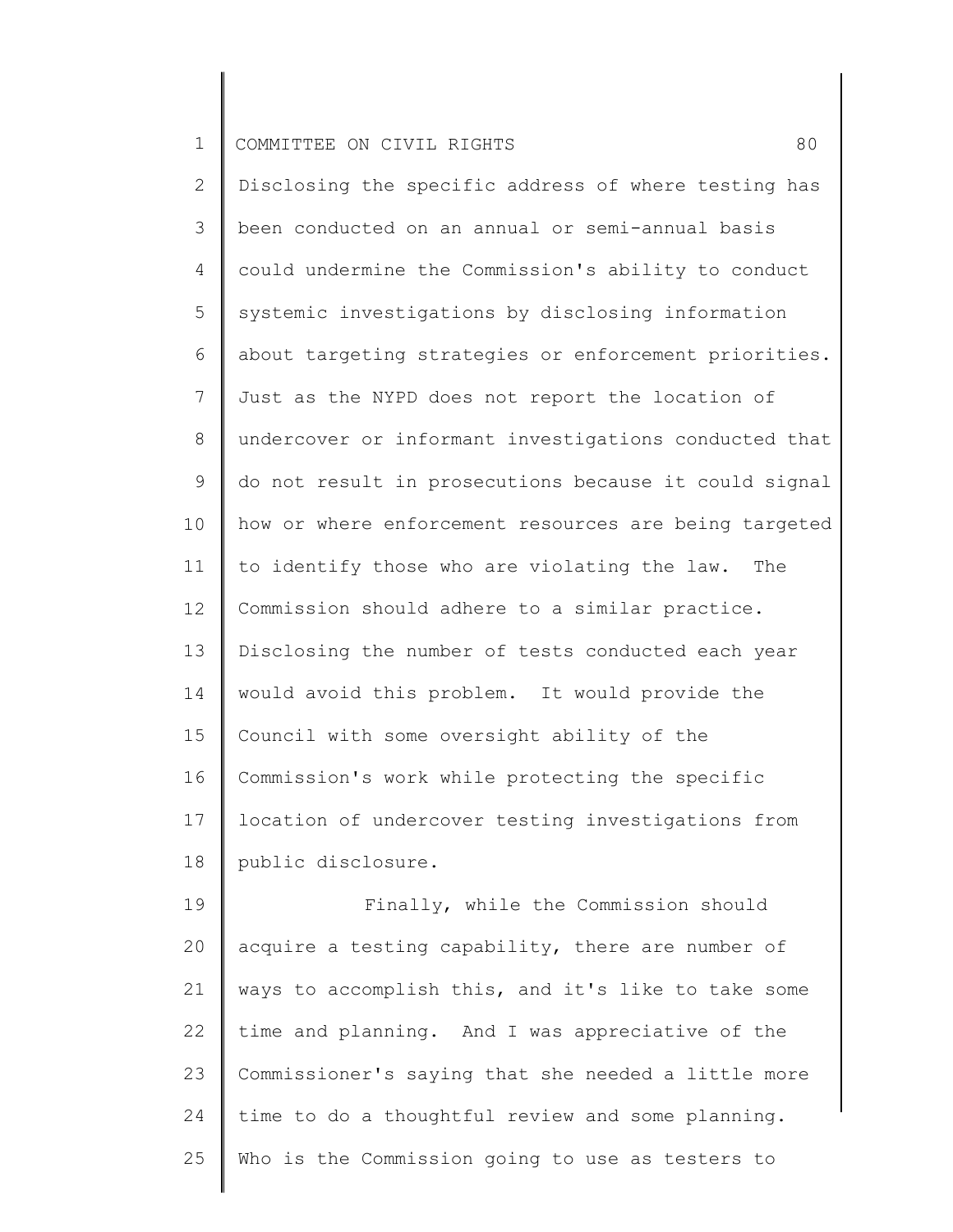| $\mathbf 1$ | 81<br>COMMITTEE ON CIVIL RIGHTS                      |
|-------------|------------------------------------------------------|
| 2           | ensure it has a pool of testers who are diverse by   |
| 3           | race, gender, age and other protective               |
| 4           | characteristics? Does the Commissioner--does the     |
| 5           | Commission currently have experienced personnel with |
| 6           | training to plan an coordinate testing               |
| 7           | investigations? And you can testify, if necessary,   |
| 8           | about the investigations conducted. Is the           |
| 9           | Commission planning to equip its--                   |
| 10          | CHAIRPERSON ROSE: [interposing] Can you              |
| 11          | begin to wrap up.                                    |
| 12          | FRED FREIBERG: --testers--? Yes, I                   |
| 13          | will. I'm on the last page. What forms and           |
| 14          | procedures will the Commission use to assign tester  |
| 15          | characteristics. My point is that establishing and   |
| 16          | operating a testing program is not an easy matter,   |
| 17          | and there are many resources and logistical          |
| 18          | considerations that are going to have to be worked   |
| 19          | out. And suffice to say some care has to be taken in |
| 20          | developing this program. After years of not having   |
| 21          | an effective government enforcement mechanism at the |
| 22          | local level, it is our considered view that the      |
| 23          | Commission is in need of a major overhaul, a gut     |
| 24          | renovation, if you will. We are hopeful that the     |
| 25          | Commission under the leadership of Commissioner      |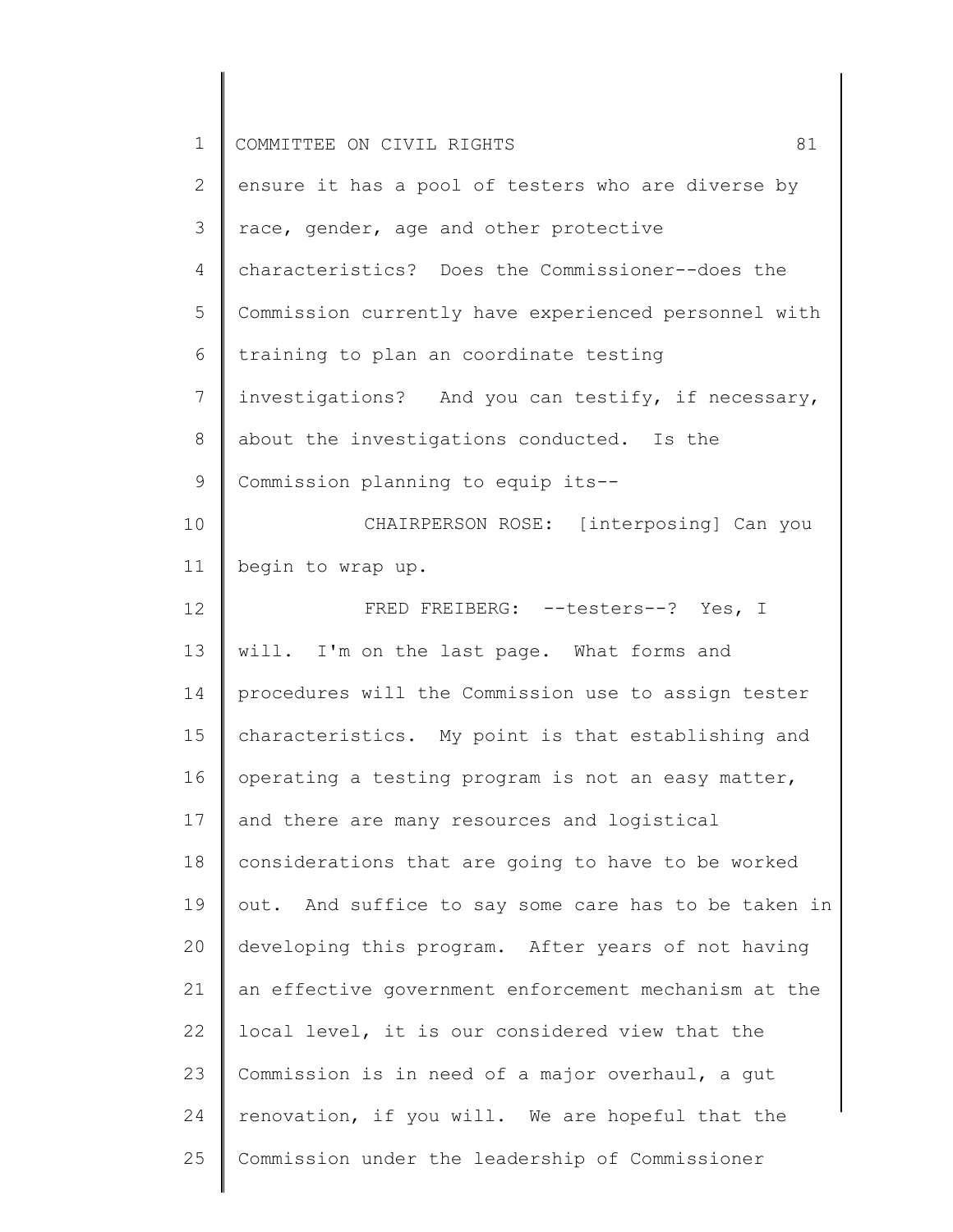| $\mathbf 1$ | 82<br>COMMITTEE ON CIVIL RIGHTS                       |
|-------------|-------------------------------------------------------|
| 2           | Malalis will establish a meaningful intake process    |
| 3           | that is available to any New Yorker that believes     |
| 4           | that his or her fair housing rights have been         |
| 5           | violated. That the Commission will investigate all    |
| 6           | complaints, and take enforcement action when those    |
| 7           | investigation yield evidence of discrimination.       |
| 8           | Our experience in the past and our                    |
| 9           | clients' experience in working with the Commission in |
| 10          | the last administration was most unsatisfactory, to   |
| 11          | put it mildly. But we remain hopeful that the         |
| 12          | Commission can be transformed into a serious law      |
| 13          | enforcement agency. One that's more responsive to     |
| 14          | the community it is serving, and one effective to its |
| 15          | mission to vigorously protect the civil rights of all |
| 16          | New Yorkers. I welcome any questions you might have   |
| 17          | for me. Also, as an organization we are ready and     |
| 18          | willing to make our services available to the         |
| 19          | Commission as it moves forward to establish a         |
| 20          | stronger fair housing presence in this community.     |
| 21          | Thank you very much.                                  |
| 22          | CHAIRPERSON ROSE: Thank you. Next.                    |
| 23          | CHRISTINE CLARK. Hi, my name is--                     |
| 24          |                                                       |
| 25          |                                                       |
|             |                                                       |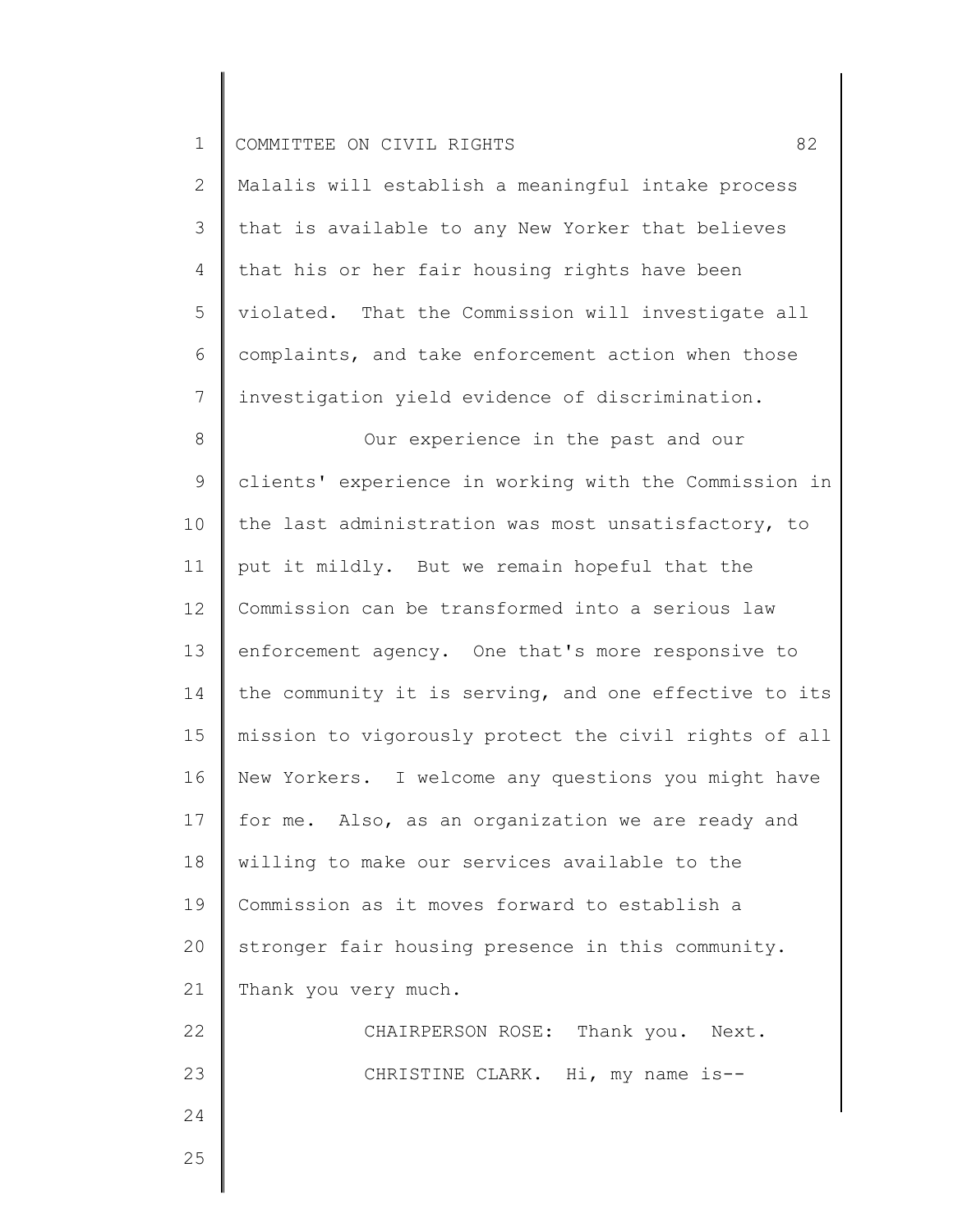2 3 4 5 6 7 8 9 10 11 12 13 14 15 16 17 18 19 20 21 22 23 24 25 CHAIRPERSON ROSE: I'm sorry. We have three more panels, and so could you sort of summarize instead of reading the whole statement? Thank you. CHRISTINE CLARK: All right. My name is Christine Clark. I'm a staff attorney at Legal Services NYC and I work with Nicole Salk. I work on the Equal Rights Initiative and I represent victims of discrimination. We're also part of this amazing working group that Nicole mentioned also. I'm going to focus my testimony today on budget issues, which Council Member Lander mentioned. As well as training issues, which Commissioner Malalis has mentioned also. You know, I think we all know that the Commission is sort of in a crisis right now. I know there is some confusion about the numbers. I can clarify just really quickly. Since 1981, the Commission staff overall has been reduced from 241 to 66. That's 70% reduction, and it's City funded that has been reduced from 152 to 11. You know, regardless, it's really an astronomical decline. And this decline in funding and staffing has really meant that the Commission has become essentially irrelevant. Neither I nor many of my colleagues, if not most of them, throughout the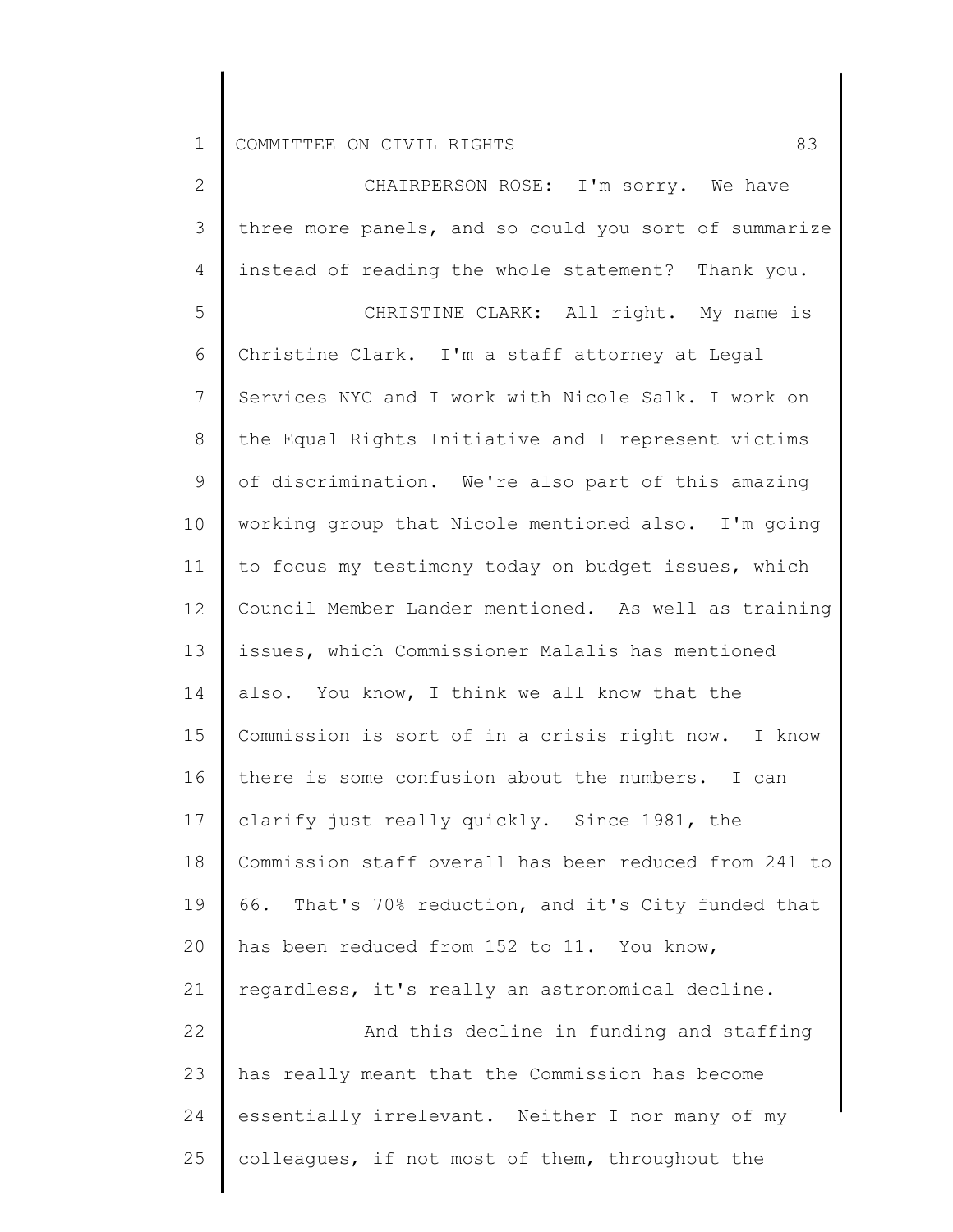24

25

2 3 4 5 6 7 8 9 10 11 12 13 14 15 16 17 18 19 20 21 22 23 public and private bar don't refer people to the Commission. This is really, you know, an important problem. We refer them to the EEOC or to HUD, which enforces a less protective law. And so, you know, restoring faith in the Commission I think is really important. And part of this more funding and more staffing as well as more training. You know, I think it's incredibly important that we recognize that our client base as Legal Services are low-income New Yorkers who are mostly unrepresented. And they really rely on the Commission to be the public face of the City's commitment to civil rights. And so, they really need to be fully and comprehensively trained on the entire law, both the basics and some of the newer amendments. So, for example, the Community Safety Act is a new law that has no monetary damages provision. So you really can't expect the private bar to step up there. And the Commission really needs to ensure that all of its staff recognizes these kind of complaints. And also enforce them where violations are found. Something else to mention is that the Commission as they are receiving federal funds needs

to provide equal services to the low English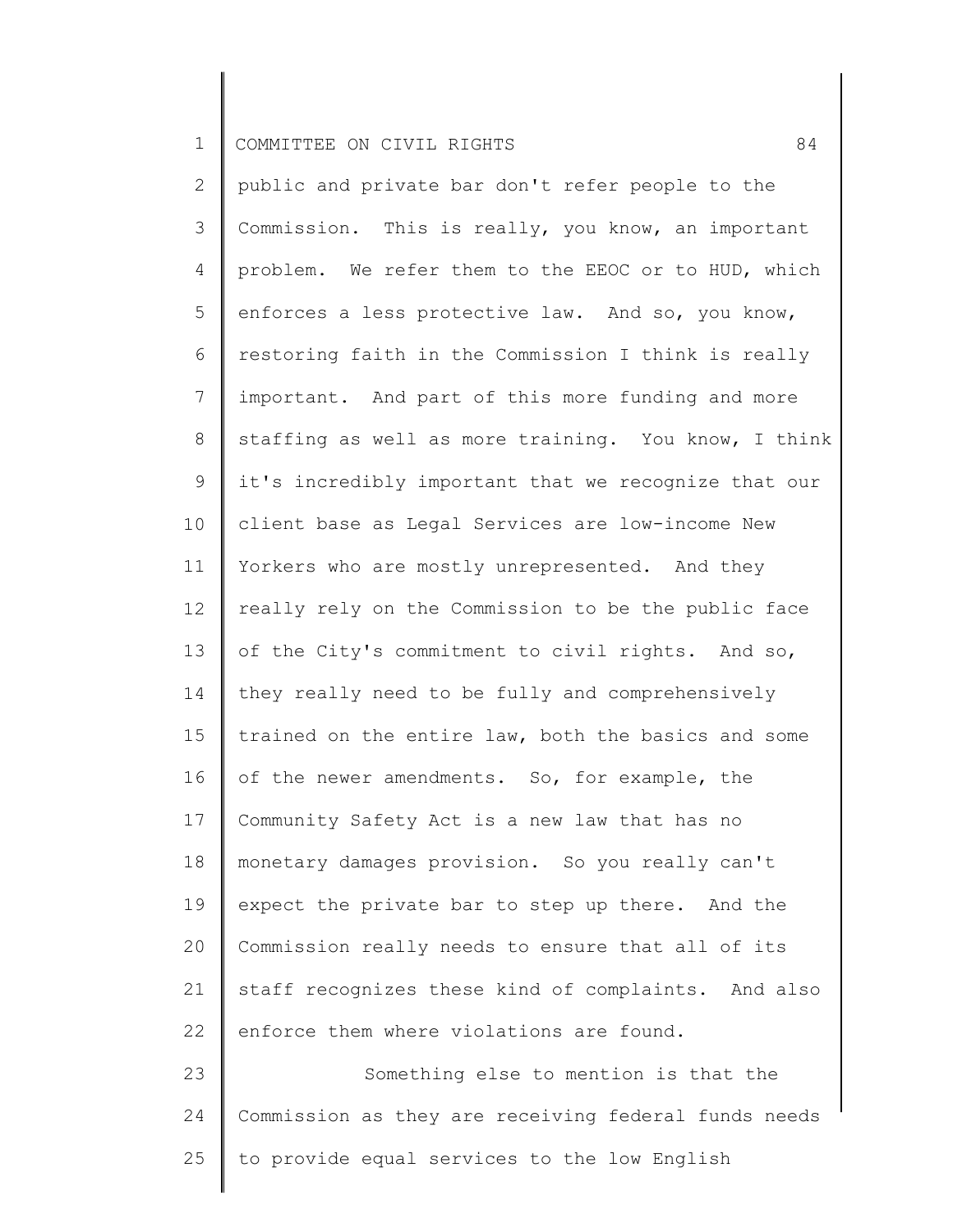2 3 4 5 6 7 8 9 10 11 12 13 14 15 16 17 18 19 20 21 22 23 24 25 proficiency clients, and that means they need to be trained on how to use interpreters, which is a skill that sort of needs to be taught as well as cultural competency. And that the interpreters they do choose to use they need to ensure that they are competent and qualified, and they have been assessed. So they provide an equal level of service to them. So, of course, Legal Services NYC as well as our coalition partners are more than happy to help train the Commission staff wherever the Commissioner thinks it's appropriate. But even so, it's really important that resources be devoted to training. You know, we absolutely welcome the Speaker announcement of more funding. But I've got a couple more numbers for you. But an additional \$5 million in baseline funding when adjusted for inflation still leaves the Commission with about 60% of its 1991 funding. My written testimony says 65%, but I think it's actually 59%. Somewhere around 60%. And that even with 65 new staff members they're still at about 50% staffing levels they were at 25 years ago. But with the new Commissioner and sort of the renewed focus for the Council, we're really hopeful this is going to be sort of an new day for the Commission.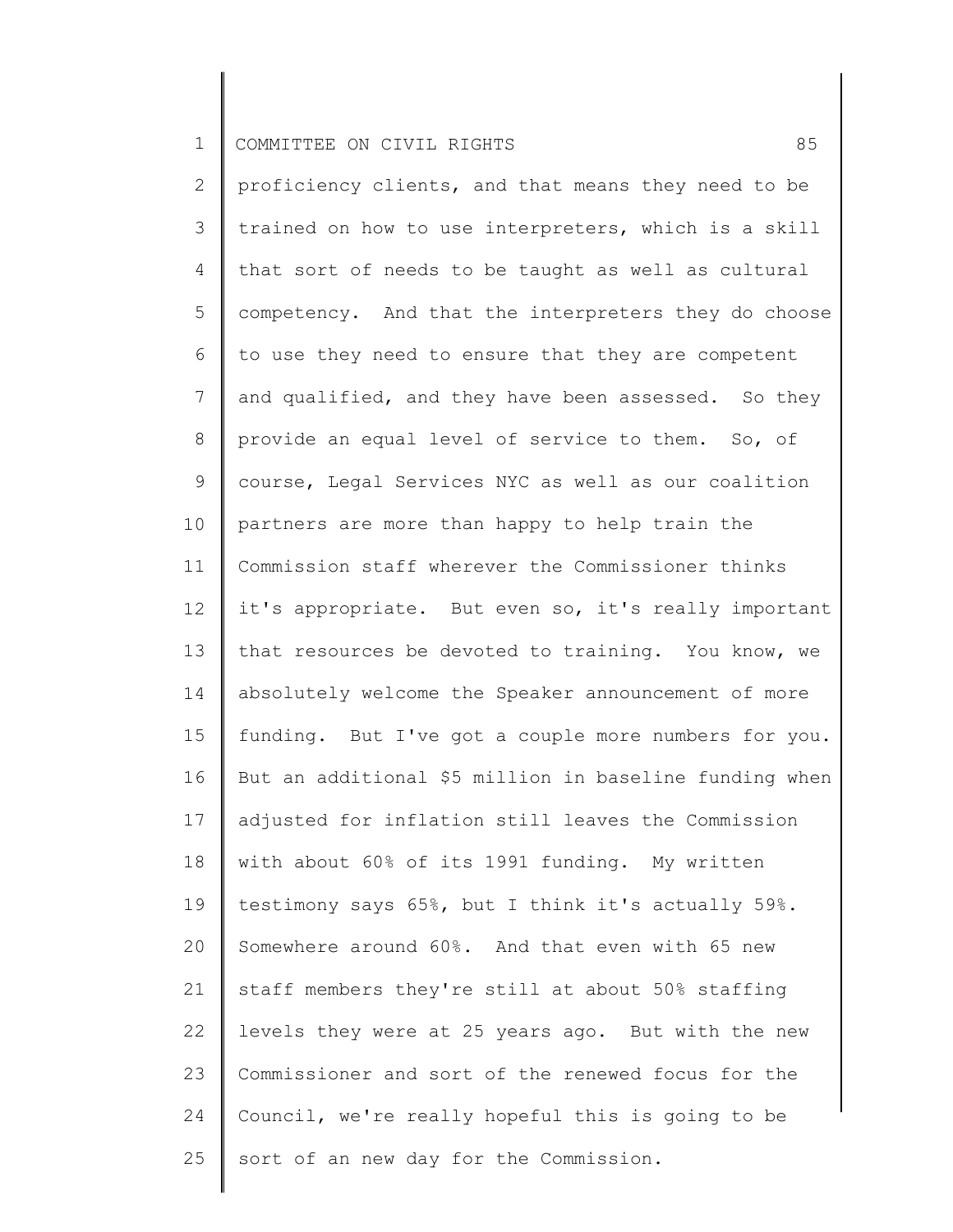2 3 CHAIRPERSON ROSE: Thank you. [laughter] Well, you spoke really fast.

4 5 6 7 8 9 10 11 12 13 14 15 16 17 18 19 20 21 22 23 24 25 PHOEBE TODMAN: So I'll be brief. My name is Phoebe Todman. I'm a senior staff attorney with A Better Balance, which is an organization here in the city that helps workers across the economic spectrum to care for their families without risking economic security. We have a free hotline and legal clinic where we assist low-income New Yorkers who are facing problems at work really due to pregnancy and other family responsibilities and care giving in the workplace. So I want to thank you all for holding this hearing, and to echo what my colleagues said as part of the Human Rights Working Group. We have been excited to learn about all these advancements and ideas for how to improve the Commission. And I just wanted to drive home, you know, as an organization that's seen a lot of these individuals coming through our hotline. You know for low-income New Yorkers who can't afford representation the Commission is it. That's their avenue for seeking, vindicating their rights. And not only is it a harm to them if that's not happening properly, it's a harm to the city. I mean unfair treatment can trigger a cascade of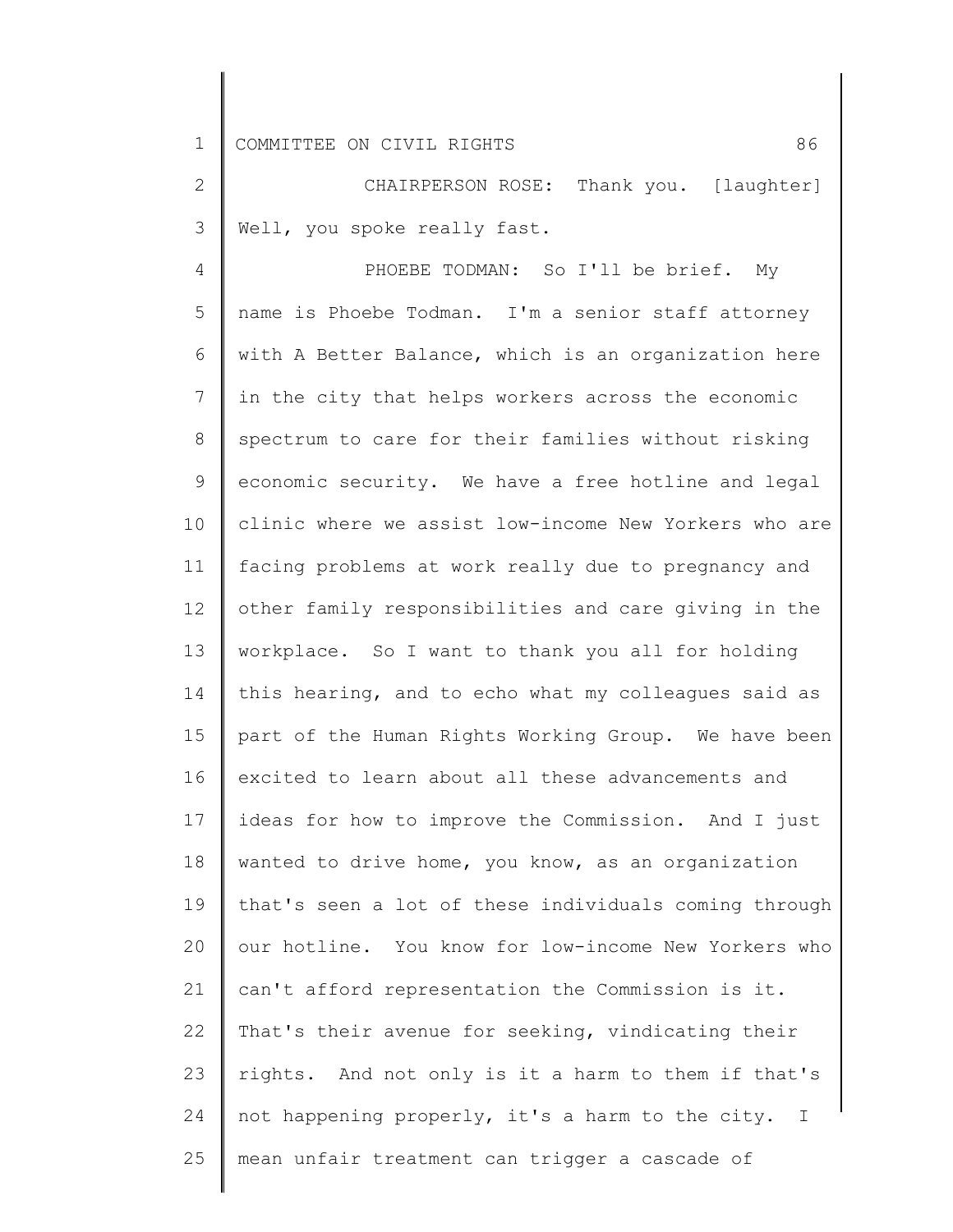2 3 4 5 6 7 8 9 10 11 12 misfortune for New Yorkers who have little financial safety nets. And we hear a lot form people who end up sleeping on their relative's couch or in a homeless shelter. Because they didn't really have the proper resolution of claims through the Human Rights Commission on pregnancy discrimination issues for example. Drawing unemployment benefits and other, you know, public supports that are costing taxpayers money. Where they might be able to negotiate something with an effective Commission to keep on the job.

13 14 15 16 17 18 19 20 21 22 23 24 To that point, I wanted to encourage a couple of suggestions around improving transparency and information with the Commission's process. You know, we remain concerned that a lot of people who go to the Commission don't realize that they could be potentially choosing a path that ends at the Commission if they don't have an alternative remedy. Whereas, some of the other commissions at the federal level do. And so, we just want to make sure that people who are approaching the Commission that they understand the process that they are entering. And how it's going to proceed, which we feel a lot of

25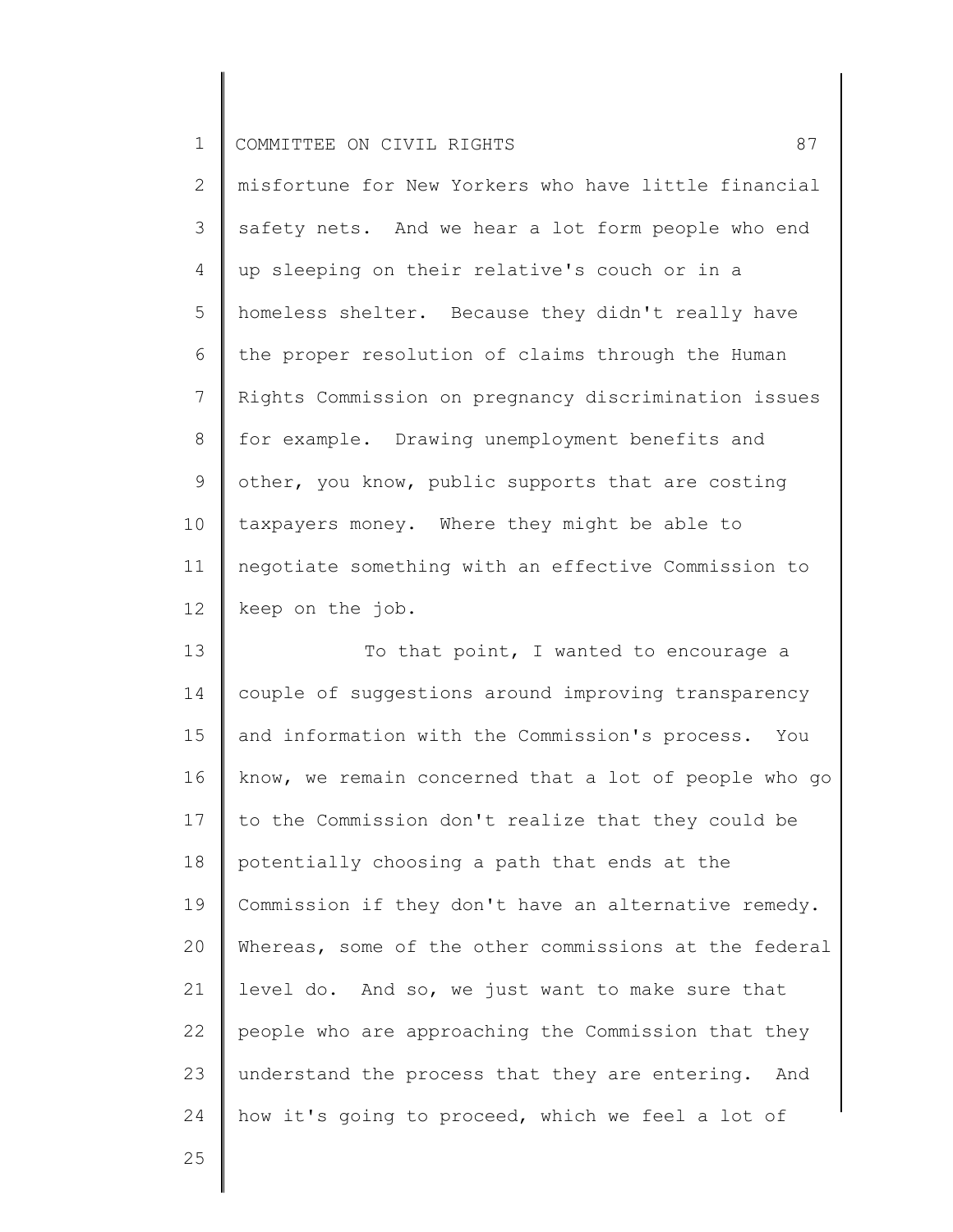2 3 people at this point have very little information about it when they initiate a complaint.

4 5 6 7 8 9 10 11 12 13 14 15 16 17 18 They also often find that pro se people don't also understand that when they have other claims outside the jurisdiction that are still--have statutes of limitations that are running, while the Commission takes over 300 days to complete their investigation then they lose the ability to pursue those claims or apply for those benefits. So I think to Christine's point about training, we would love to see the Commission's staff really be informed and fluent in some of these other overlapping laws and benefits that are impacting people who are coming to them for employment or housing discrimination complaints. And that they are able to address holistically the problem that's facing those individuals.

19 20 21 22 23 24 25 I also just wanted to speak quickly about--to your point about a new amendment. I mean we as an organization worked hard on the Pregnant Worker's Fairness Act, and we're glad to see that the Commission has been doing some public education. We feel that that could be improved dramatically around specifying some of the areas that are covered under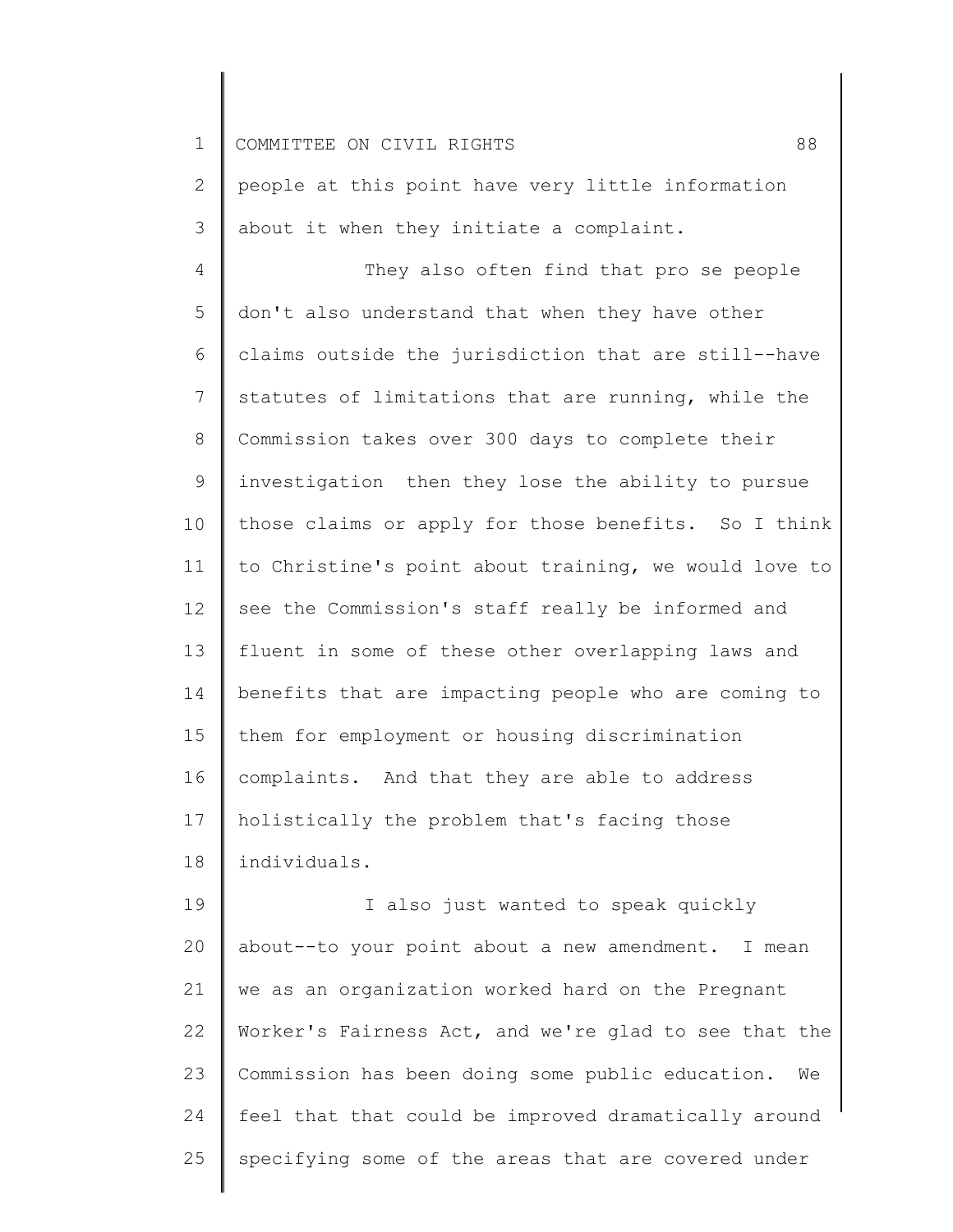2 3 4 5 6 7 8 9 10 11 12 13 14 15 16 17 18 19 20 21 22 the law. Educating employers in particular, and even creating sort of a fast track for some of these complaints. Pregnancy by nature is limited in duration, and make accommodations that people are seeking as far as damage. They have a limited time in which they're effective before the issue is moot. And in California where some of the laws has been in effect for over a decade, a lot of these claims have been resolved quickly and informally through good faith negotiations. And if the Commission had a way of actually help pro se clients to engage in that and to resolve their claims quickly. It would not only save money for the Commission by saving a longer investigation. Perhaps also avoid future claims of pregnancy discrimination by keeping those workers on the job. So I think that sort of covers the main points of my testimony. Just to save time for others who are following. So I just wanted to thank you again for having us, and we're really excited for the potential that's coming. CHAIRPERSON ROSE: Thank you. I want to

23 24 25 thank you for making some very cogent points. We were really trying to get at sort of the systemic cases and the fact that they weren't really engaged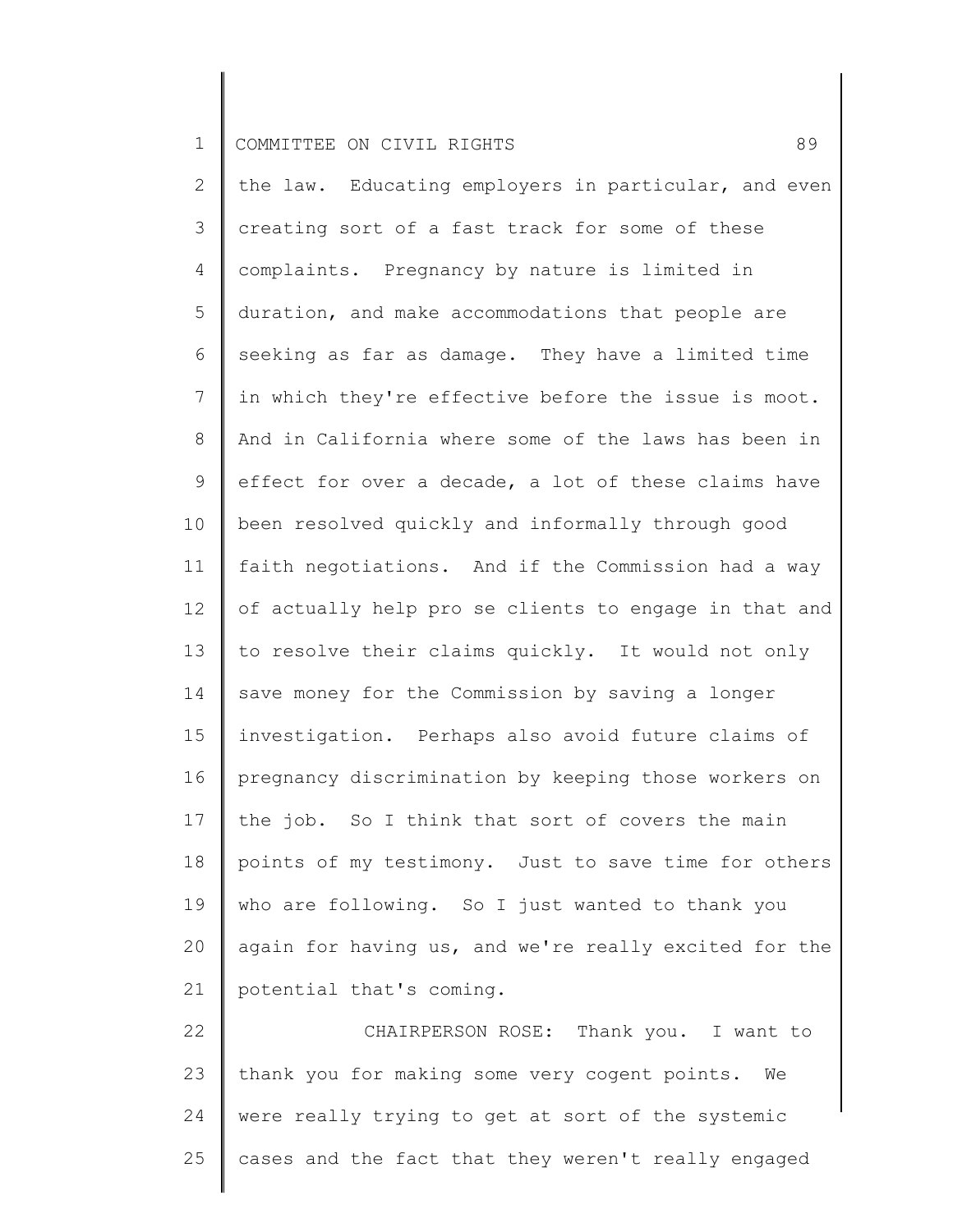2 3 4 5 6 7 8 9 10 11 12 13 14 15 16 17 18 19 20 and initiating those types of actions. So I appreciate you, you know, really delving into that. And the aspect of training so key, and we're hoping that--We're not hoping. We're going get your suggestions to the Commissioner, and hope that she will incorporate them into the strategic plan. So that we see a more effective, more responsive, more transparent Commission. So I thank you for your testimony. Brad, do you have questions? COUNCIL MEMBER LANDER: Well, just very quickly. First, I'm just going to say, you know, in addition to, you know, referring all your good suggestions to the Commissioner on things that aren't related to the bills specifically, at least on 689, as the lead sponsor, you know, I'm very grateful for the testimony. This is our first hearing on this bill. Sometimes before bills get introduced we do a lot of work, talk to all of the advocates and really ironed things out. And sometimes we know we want to

21 22 23 24 25 do something. We put it out there and we have a hearing. And so, we're appreciative of the folks who are here to help us strengthen this bill. That's our goal. I think we've already heard some things from you and from the Commissioner. I think this idea of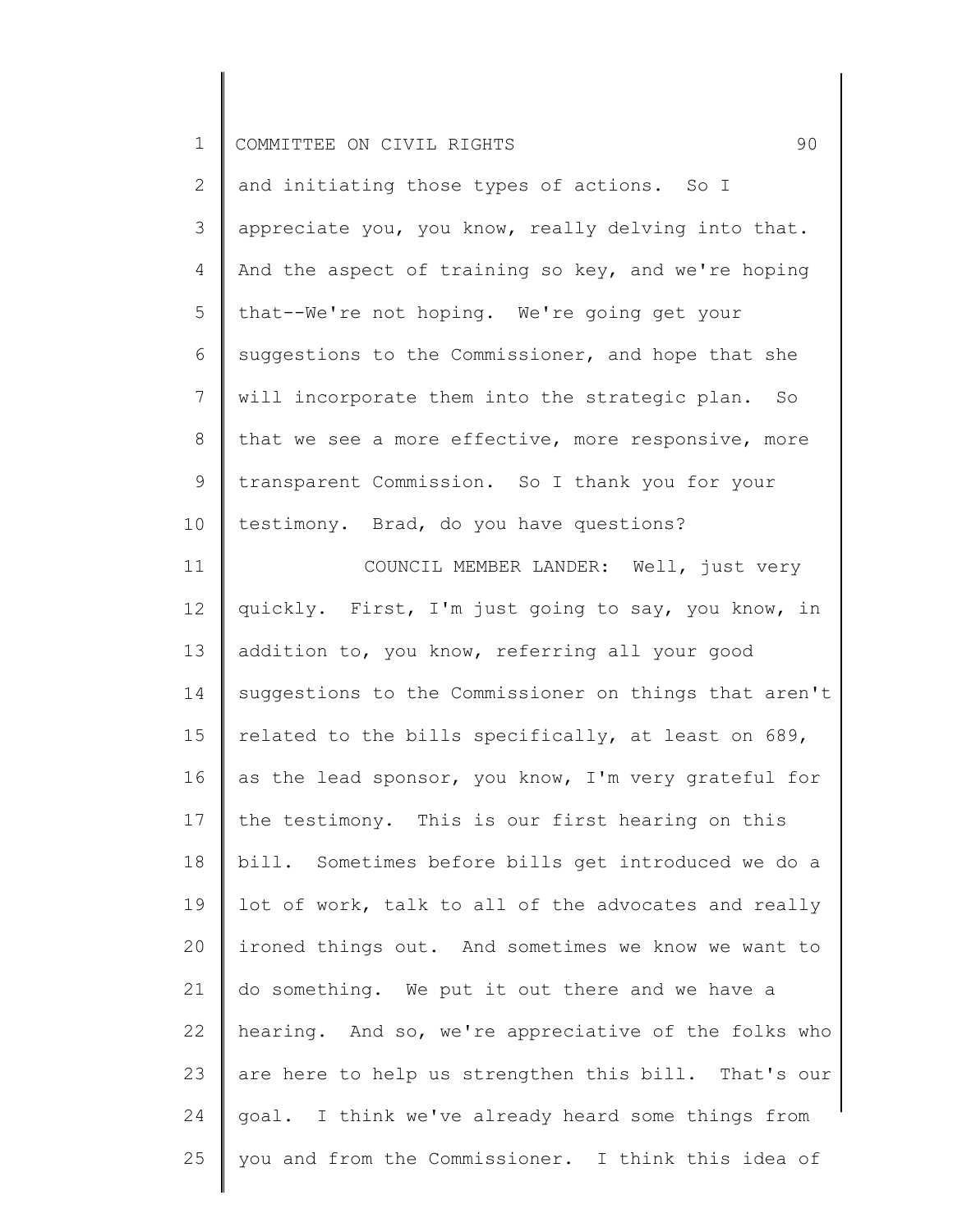1 COMMITTEE ON CIVIL RIGHTS 61 1 2012 1 2 3 1 2 3 1 2 3 1 2 3 1 2 3 1 2 3 1 2 3 1 2 3 1 2 3 1 2 3 1 2 3 1 2 3 1 2 3 1 2 3 1 2 3 1 2 3 1 2 3 1 2 3 1 2 3 1 2 3 1 2 3 1 2 3 1 2 3 1 2 3 1 2 3 1 2 3 1 2 3 1 2 3 1 2 3 1 2 3 1 2 3

2 3 4 5 6 7 8 9 10 11 12 13 affirmative enforcement broad is the goal behind a lot of this legislation. I think we'll be able to strengthen it thanks to your testimony today. I guess one question I just have is, is there any place that it's working to? You know, I think we're proud we have this great law that was state-of-the-art when we passed it. And then we let the agency decline. Are there places where the combination of agency and private enforcement. You know, sort of where models of affirmative effort are worth looking at as we tighten up this legislation and provide models to the Commissioner?

14 15 16 17 18 19 20 21 22 23 24 25 FRED FREIBERG: Well, I can speak to that only because many of my colleague around the country do have relationships with their local cities and state commissions and so forth. And there occasionally has been at the federal level monies available to foster such partnerships. One of the suggestions I have is I certainly agree with everybody that New York City's Human Rights Law is very expansive, and that's a great thing. There are some ways in which it is still deficient of the federal law that with a few legislative changes you could become substantially equivalent, and apply for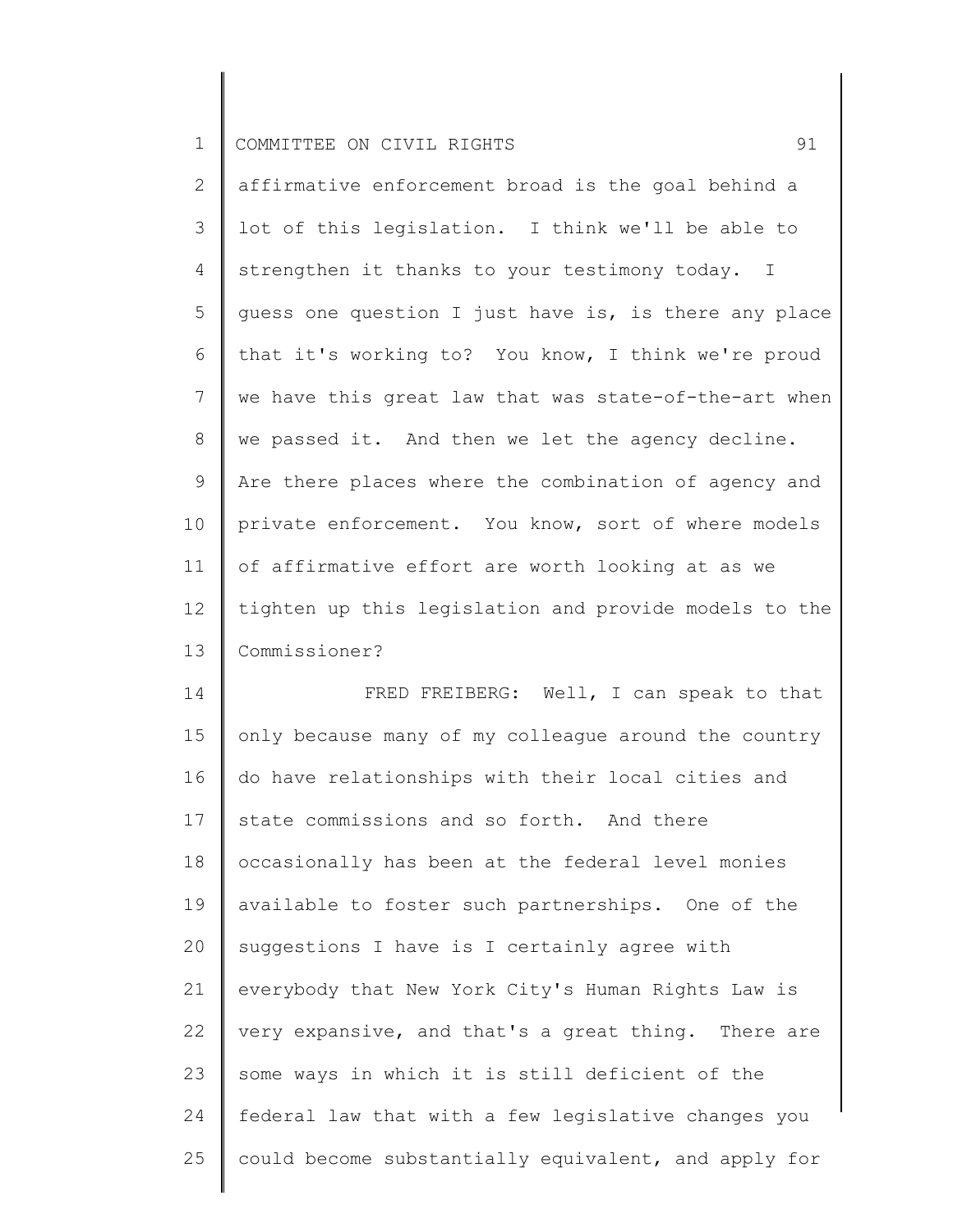2 3 4 5 6 7 8 9 10 11 12 13 14 15 16 17 18 19 20 21 22 23 24 25 federal resources. And New York City is literally giving out money every years because we don't make a few minor changes to the law. Your law can be much more expansive than the federal law and still be substantially equivalent. It's just some minor tinkering and more federal resources will be there. And then more partnerships could be development. The last thing on this I would say is that one of the things that's very frustrating to me after ten years of working in New York City on this issue is you have U.S. attorney's office, State Attorney General's office. You have local commissions on human rights like this. The State Commission on Human Rights. Private fair housing groups, three in the metropolitan area, and very few of us talk to each other. And there's no coordinated effort to attack housing discrimination. And housing discrimination does not necessarily know geographic boundaries. And so there's a need. Once the Commission is up to speed and you have what you want in terms of an effective operating enforcement organization, I would strong advocate the next step is to work together. All of us private organizations to try and see that fair housing laws are more vigorously enforced.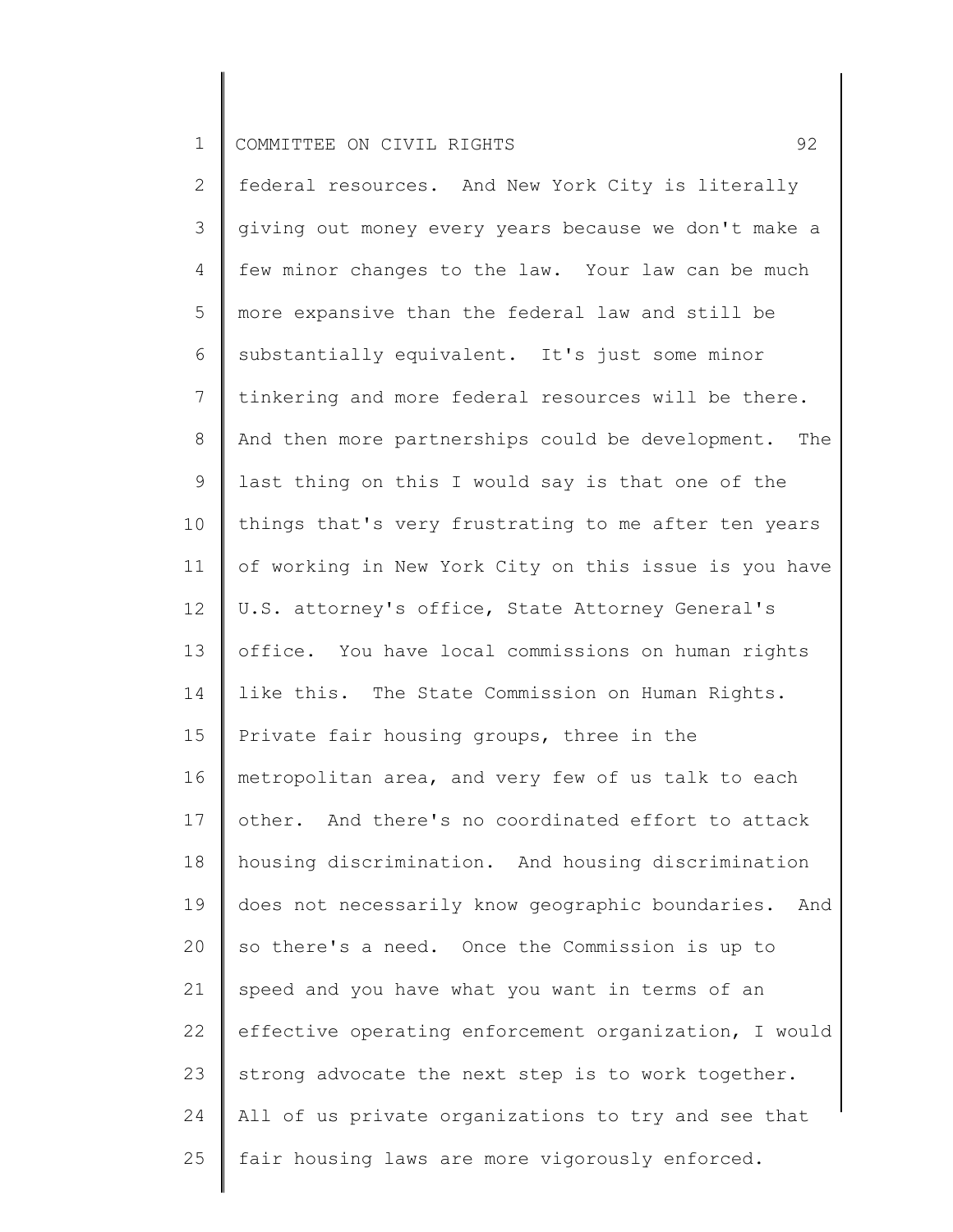| $\mathbf{2}$    | COUNCIL MEMBER LANDER: So that sounds                 |
|-----------------|-------------------------------------------------------|
| 3               | good and I would just ask that on those technical     |
| 4               | fixes that prevent us from getting all of the federal |
| 5               | resources, please provide those. As, I don't know--   |
| 6               | in her State of the City, the Speaker committed to a  |
| $7\phantom{.0}$ | lot of work in this area to the additional funding,   |
| 8               | to the affirmative enforcement, and to going back     |
| $\mathsf 9$     | and, you know, modernizing our Human Rights Law. And  |
| 10              | that's something that staff are already heard at work |
| 11              | doing. So we would welcome those additional           |
| 12              | suggestions. Thank you.                               |
| 13              | CHAIRPERSON ROSE: Thank you. Our next                 |
| 14              | panel will be Natasha Ora Bannan from--               |
| 15              | NATASHA ORA BANNAN: [off mic] Latino                  |
| 16              | Justice.                                              |
| 17              | CHAIRPERSON ROSE: --Latino Justice.                   |
| 18              | Craiq Gurian from Fair Play Legislation of New York   |
| 19              | City, and Ez Cukor, New York Legal Assistance Court;  |
| 20              | and Alyssa Agulita--Agulita, Vocal New York.          |
| 21              | [background conversation, pause]                      |
| 22              | CHAIRPERSON ROSE: You may identify                    |
| 23              | yourself, and you may begin your abbreviated          |
| 24              | testimony. [laughs]                                   |
| 25              | NATASHA ORA BANNAN: Sure.                             |
|                 |                                                       |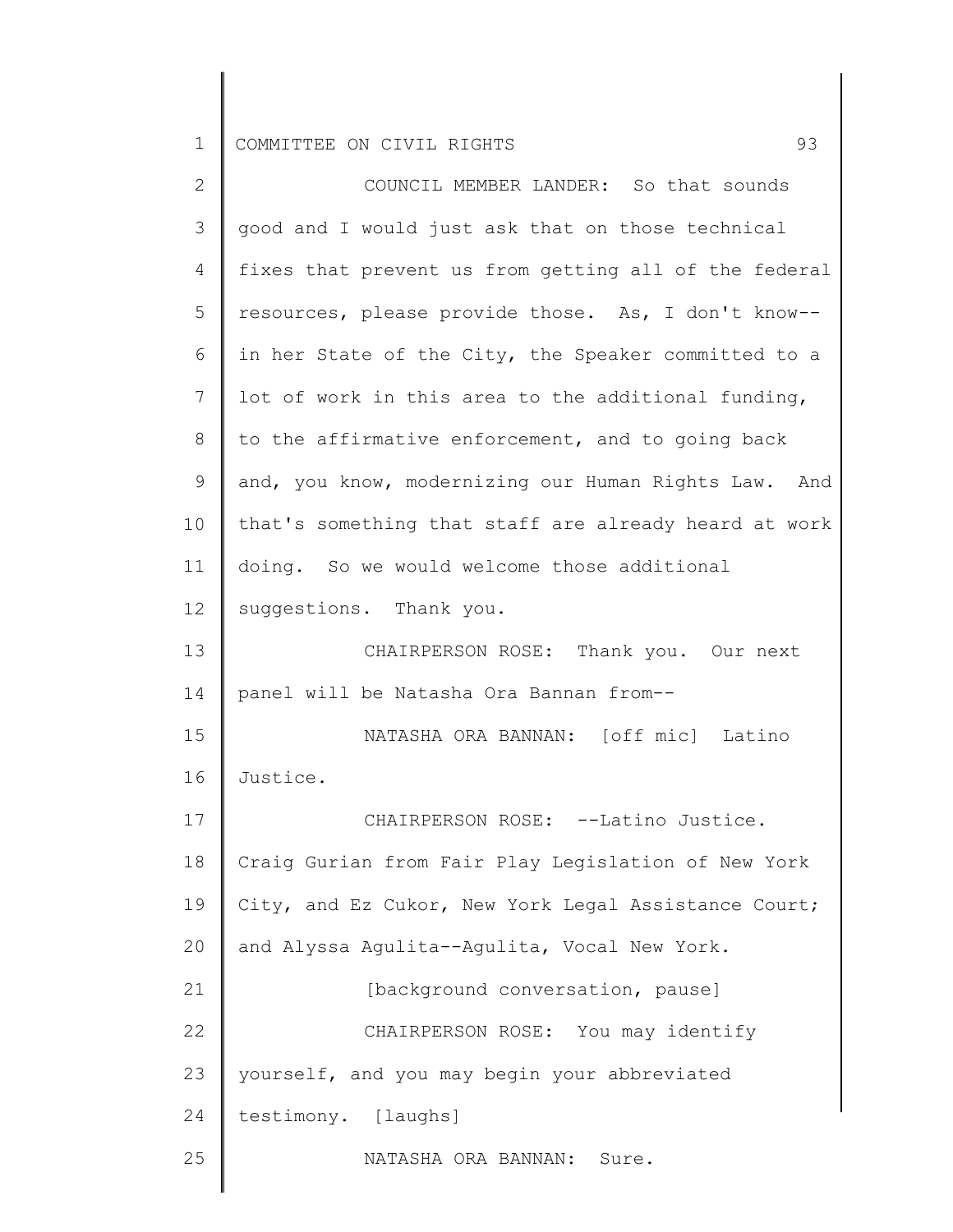| $\mathbf{2}$   | CHAIRPERSON ROSE: Good afternoon.                     |
|----------------|-------------------------------------------------------|
| 3              | NATASHA ORA BANNAN: Good afternoon.<br>I'm            |
| $\overline{4}$ | Natasha Lycia Ora, and you did a pretty good job with |
| 5              | Latino Justice PRDLEF. I promise mine isn't too       |
| 6              | long. So I'll read quickly. So as I mentioned with    |
| 7              | an organization Latino Justice PRDLEF, which is a     |
| 8              | national civil rights organization engaged in         |
| 9              | advocacy and impact litigation on behalf of under-    |
| 10             | served Latino communities along the East Coast,       |
| 11             | primarily in the Tri-State region. We appreciate the  |
| 12             | invitation to address you today. Several years ago    |
| 13             | we initiated the Latinos at Work or Law Project,      |
| 14             | which works with low-wage Latino immigrants in New    |
| 15             | York City specifically. And through this project,     |
| 16             | we've been able to partner with community based       |
| 17             | organizations throughout the region to educate and    |
| 18             | empower Latino workers about their rights under state |
| 19             | and federal laws. And where needed and appropriate    |
| 20             | to be able to provide legal representation advocacy   |
| 21             | for workers to assert their rights for civil          |
| 22             | litigation. Last year we developed an more evidenced  |
| 23             | based understanding across sexual harassment, and     |
| 24             | gender-based discrimination uniquely affect Latino    |
| 25             | immigrant workers in New York City.                   |
|                |                                                       |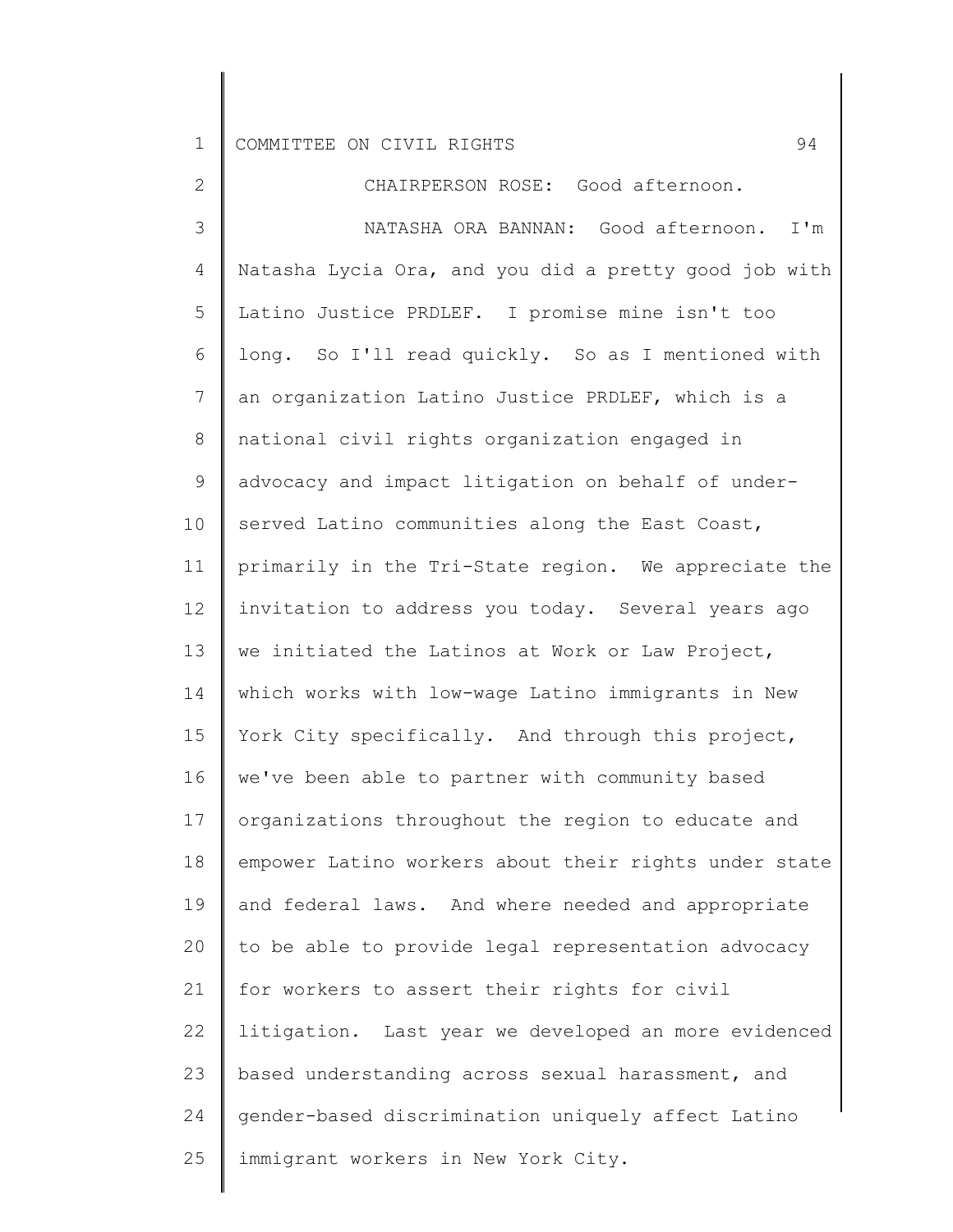2 3 4 5 6 7 8 9 10 11 12 13 14 15 16 17 18 19 20 21 22 We submitted Freedom of Information requests to various enforcement agencies, and distributed surveys to our community partners to have Latino workers document the type of discrimination and harassment that they've been experiencing working in various sectors in the City. And through these efforts we have subsequently come across many stories of low-wage Latino workers who are often victims of unscrupulous workers who too often take advantage of their labor or immigration status by paying them less than minimum wage and withholding over-time pay. At times, when workers have decided to assert their rights to fair compensation, their employers have responded by firing them or threatening exposure to immigration authorities. Immigrants, as you know, predominantly work in low-wage jobs and industries throughout the city. In New York City Latinos make up 27% of the working population that comprises 44% of restaurant and food workers, and 35% of retail workers. Latino women are over-represented in the

23 24 25 lowest paying job sectors such as Laundromats, cleaning services or domestic work with jobs that fail to offer a structured paths to improve their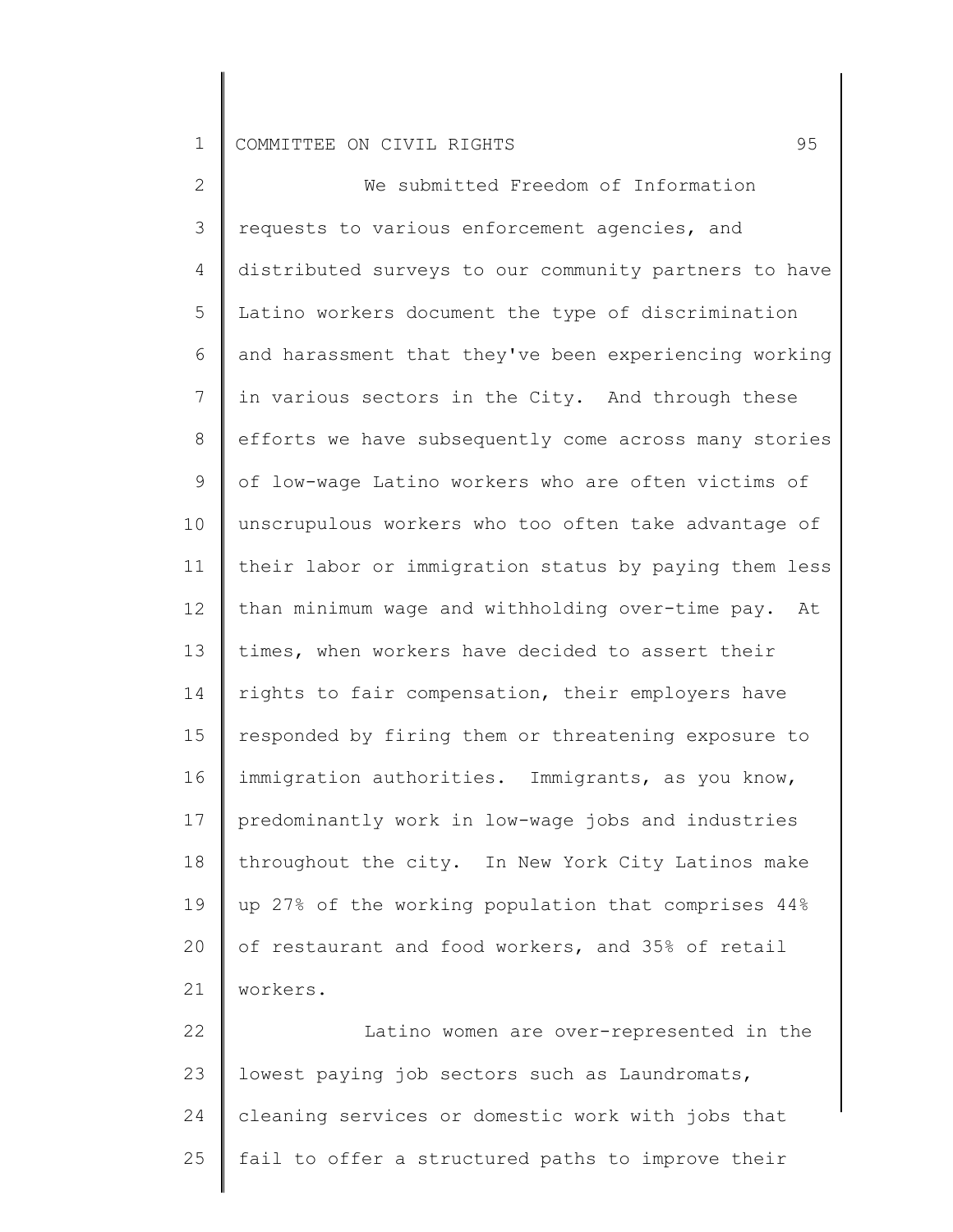2 3 4 5 6 7 8 9 10 11 12 13 14 15 16 17 18 19 20 social mobility. These types of low-wage jobs typically provide little to no employment protections, flexibility for time off or predictable schedules. Because of both the precarious nature of some types of low-wage and isolation and desperation, many low-wage workers feel a climate right for harassment and discrimination often is created. In addition to the abusive wage and compensation practices, discrimination and harassment is often rampant in the low-wage workplace where there are both too few opportunities to check or report illegal behavior. And where many Latino immigrant workers end up often because they feel that working in an abusive or discriminatory conditions is their only option. As a result, they see and experience discrimination based on gender, gender identity, gender identity or expression or pregnancy as well as sexual harassment as a bi-product of both their work and immigration status.

21 22 23 24 25 In New York, one in every three domestic workers has reported feeling harassed and abused at work by their employer, and they attribute such abuse to either race or immigration status. For example, while discrimination claims filed with the New York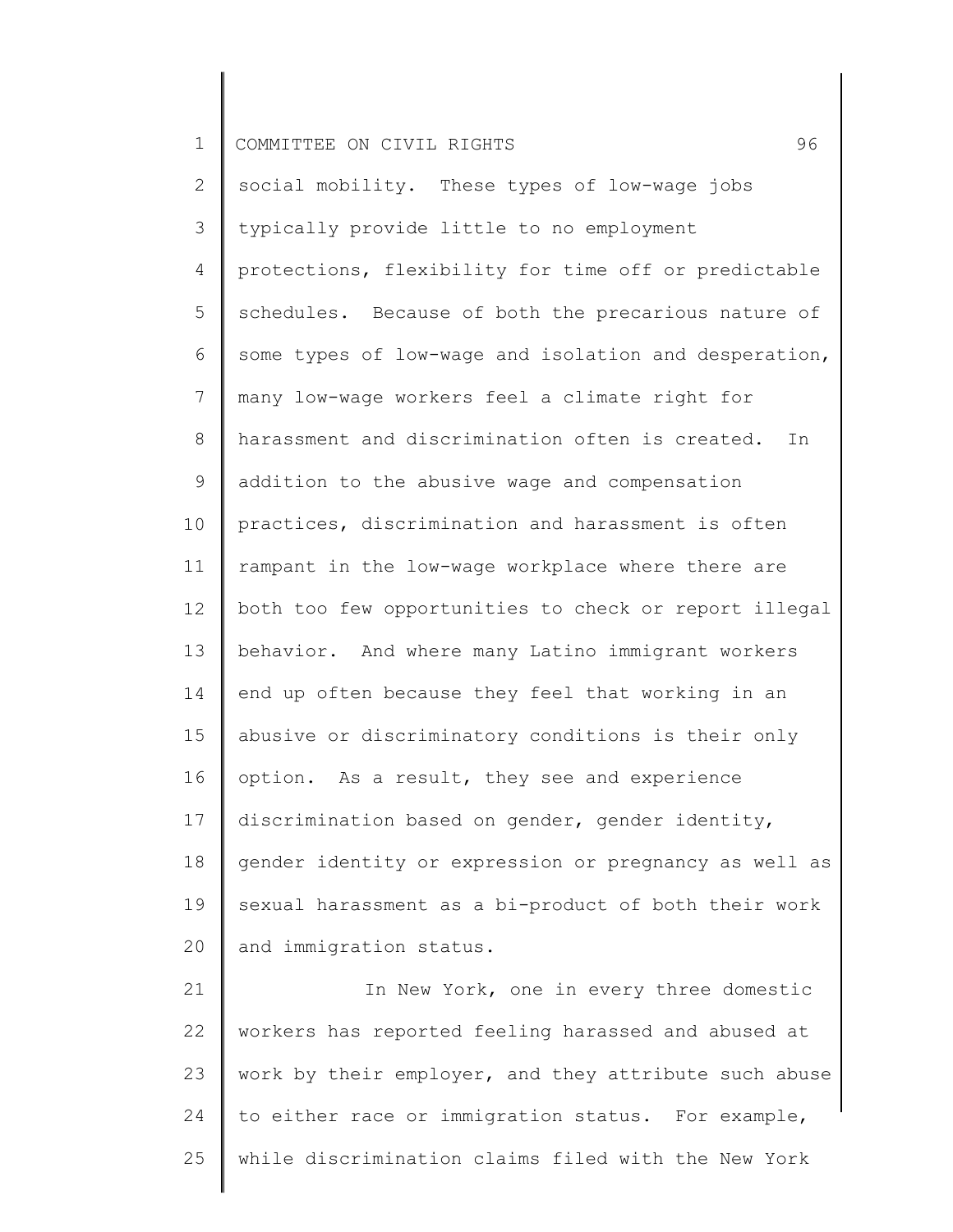| $\mathbf 1$ | COMMITTEE ON CIVIL RIGHTS<br>97                       |
|-------------|-------------------------------------------------------|
| 2           | State Division of Human Rights and the Commission,    |
| 3           | the Commission on Human Rights--                      |
| 4           | CHAIRPERSON ROSE: [interposing] Could                 |
| 5           | you just summarize?                                   |
| 6           | NATASHA ORA BANNAN: Sure.                             |
| 7           | CHAIRPERSON ROSE: Thank you.                          |
| 8           | NATASHA ORA BANNAN: -- suggested that                 |
| 9           | some reports have gone down, pregnancy rates actually |
| 10          | have gone up in the last couple of years. Pregnancy   |
| 11          | discrimination rates have gone up as has sexual       |
| 12          | harassment complaints. A couple of years ago Latinos  |
| 13          | were found to be more likely to report that they were |
| 14          | fired from a job while being pregnant, as an example  |
| 15          | of the pregnancy discrimination. So a couple of       |
| 16          | years ago the New York City Hiring Discrimination     |
| 17          | Study conducted very similar testing to the testing   |
| 18          | that is being proposed by this committee. And the     |
| 19          | results confirmed what this committee already         |
| 20          | suspects to be true that this type of discrimination  |
| 21          | in the employment context continues to be pervasive.  |
| 22          | And exists seemingly on the basis of race,            |
| 23          | nationality, ethnicity, and that is certainly what    |
| 24          | we've experienced within the Latino community.        |
| 25          |                                                       |
|             |                                                       |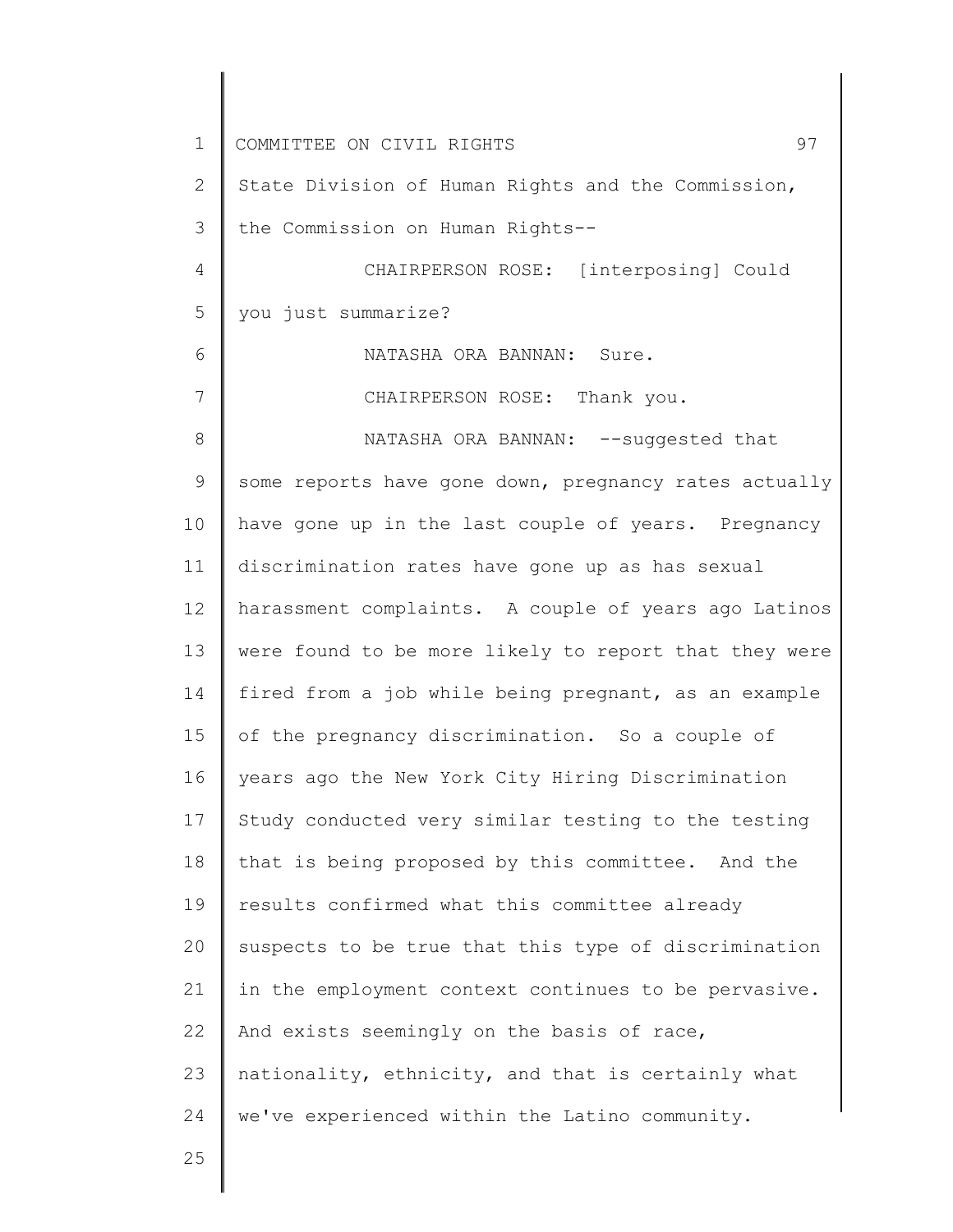| 2              | So our organization supports this                      |
|----------------|--------------------------------------------------------|
| 3              | Commission's efforts to strengthen employment hiring   |
| $\overline{4}$ | practices and to prohibit discriminatory practices     |
| 5              | during both hiring and employment. And we're here to   |
| 6              | support anyway we can. I briefly summarized. Thank     |
| 7              | you.                                                   |
| $\,8\,$        | CHAIRPERSON ROSE: Thank you so much.                   |
| $\mathsf 9$    | Thank you.                                             |
| 10             | CRAIG GURIAN: My name is Craig Gurian.                 |
| 11             | Thank you Council Member Rose and thank you for the    |
| 12             | very pointed questions [laughter] you asked earlier    |
| 13             | today.                                                 |
| 14             | CHAIRPERSON ROSE: I didn't get answers.                |
| 15             | CRAIG GURIAN: I'm happy to answer them.                |
| 16             | [laughter] And thank you Council Member Lander for     |
| 17             | your leadership on these issues. My day job is as      |
| 18             | Executive Director of the Anti-Discrimination Center,  |
| 19             | but I'm here today on behalf of Fair Play Legislation  |
| 20             | and the New York City Chapter of the National Lawyers  |
| 21             | Guild. I've been focused on New York City Human        |
| 22             | Rights Law issues for more than 25 years in terms of   |
| 23             | the law itself. We've made tremendous progress.<br>I'm |
| 24             | proud to have been the author of both the              |
| 25             | comprehensive 1991 revisions to the law, and the 2005  |
|                |                                                        |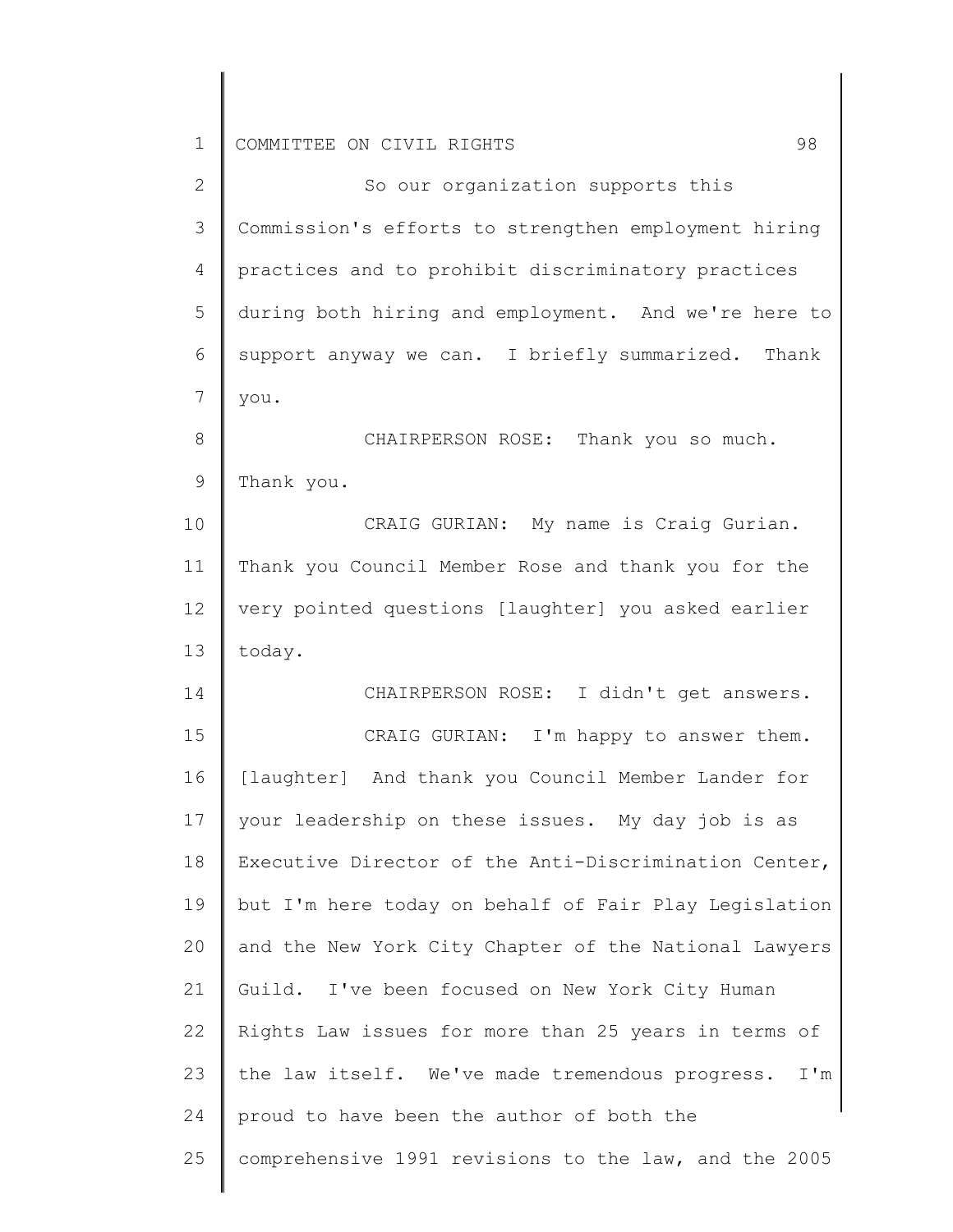2 3 4 5 6 7 8 9 10 11 12 13 14 15 16 17 18 19 20 21 22 23 24 25 Local Civil Rights Restoration Act. The Restoration Act belatedly forced courts to understand that the city law has to be interpreted independently of and more liberally than it's federal and state counterparts. Don't let anyone tell you that the law has not helped many, many victims of discrimination. That is those victims who will now should be able to get into court. There is more work to be done, of course, and I think we're poised to take several major legislative steps this years. Anyone interested in details should go to fairplaylegislation.org, fairplaylegislation.org. On the administrative level, though, and there was a little surreal earlier. And I understand the need that the Commissioner has not to alienate current stuff. But, for the last 20 years, the Commission has been an awful, horrible, terrible, agonizing, spectacularly bas disaster just to put it politely. CHAIRPERSON ROSE: Tell us how you really feel now. [laughter] CRAIG GURIAN: Yeah. Well, among the materials that I've handed up to you is a report I authored back in 2003 describing how much of a non-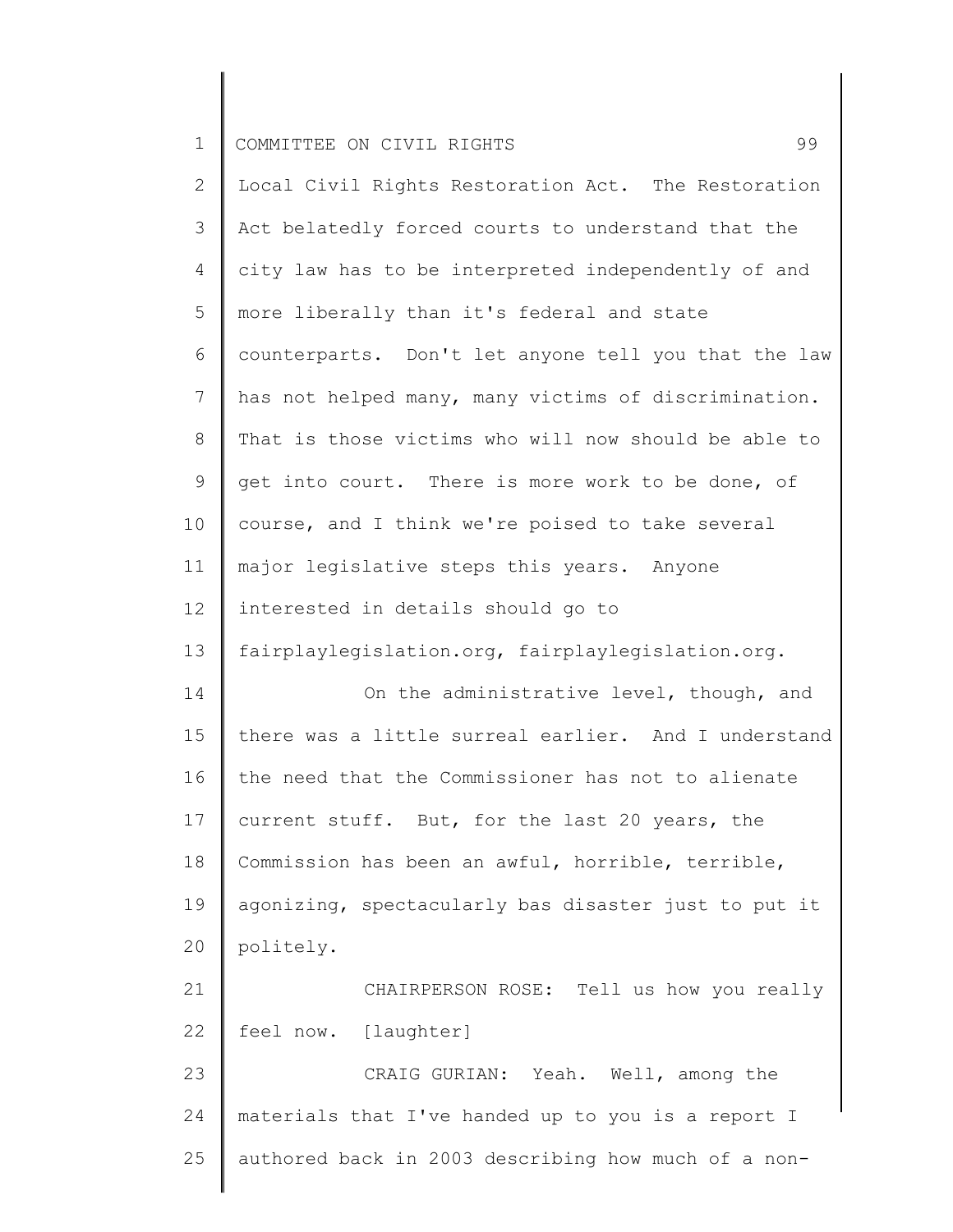25

2 3 4 5 6 7 8 9 10 11 12 13 14 15 16 17 18 19 20 21 22 23 24 enforcement agency the commission had become. Then at that point the Commission actually still had more resources than it's had more recently. The last page of that ancient report contains a series of proposed indicators. I think I'd probably make some modification to that now, but it gives a general sense of how important it is for the Commission to have a relentless focus on aggressive enforcement of the law. I want to join my colleagues, and members of the Committee in welcoming the new Commissioner. And commending the Mayor for recognizing that it was essential to appoint someone who recognized that civil rights law enforcement needs to be take seriously and pursued as vigorously as other kinds of law enforcement. And I'd like also to commend the Speaker for taking an important first step in reversing the decades long catastrophic decline in funding for the agency. A few words about the testing bills. There are some language tweaks I've suggested in mark-ups that I've provided to you. But the main point is that it really is impossible to overstate the importance of testing. And impossible to

overstate the importance of testing by the Commission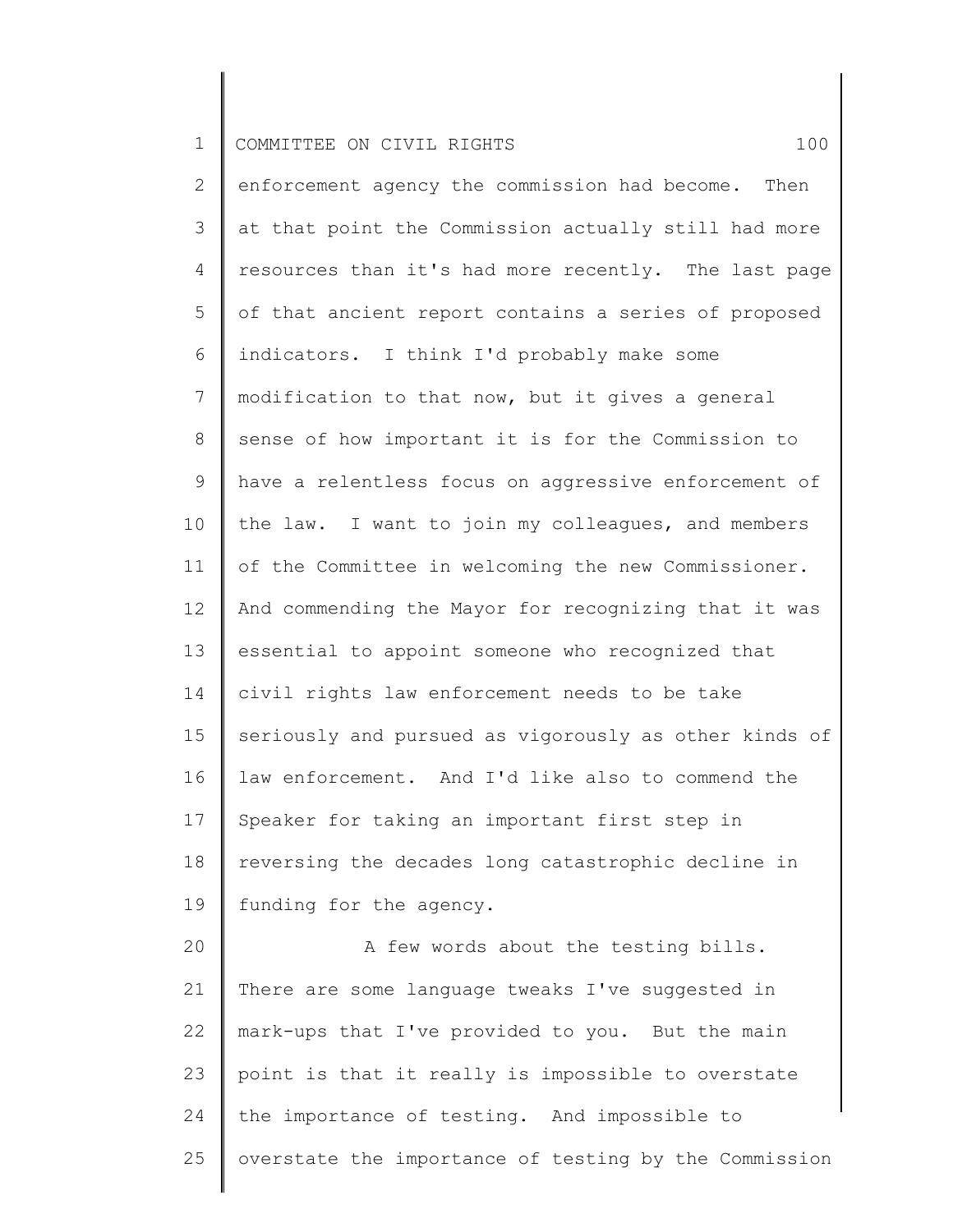2 3 4 5 6 7 8 9 10 11 12 13 14 15 16 17 18 19 20 21 22 23 24 itself. Most discrimination doesn't announce itself as my colleague Fred Freiberg mentioned. Much discrimination isn't even visible to the individuals being discriminated against. And compared to individual complaints, even if the agency were not just throwing things out, testing is just much higher yield and higher impact. And there was some discussion about the burden of the bills. It could not be less burdensome. If, in fact, the Commission is currently testing, then it is compliant with two of the bills. The reporting obligations of all of these bills will be measured on an annual basis in perhaps hours. Certainly not days. And I think--I don't want to take a lot of time. So if you want to ask me about it, I'm happy to answer. But I think actually it's extremely important recognizing that the particular deadlines might be adjusted that you really want to get a baseline now. No one is going to be blaming the new crew for what has gone on. But if, for example, you want to see how much improvement there is in terms of referring complaints for action to the City's Law Department, why not have a report that for this past year, and for the 19 years before,

25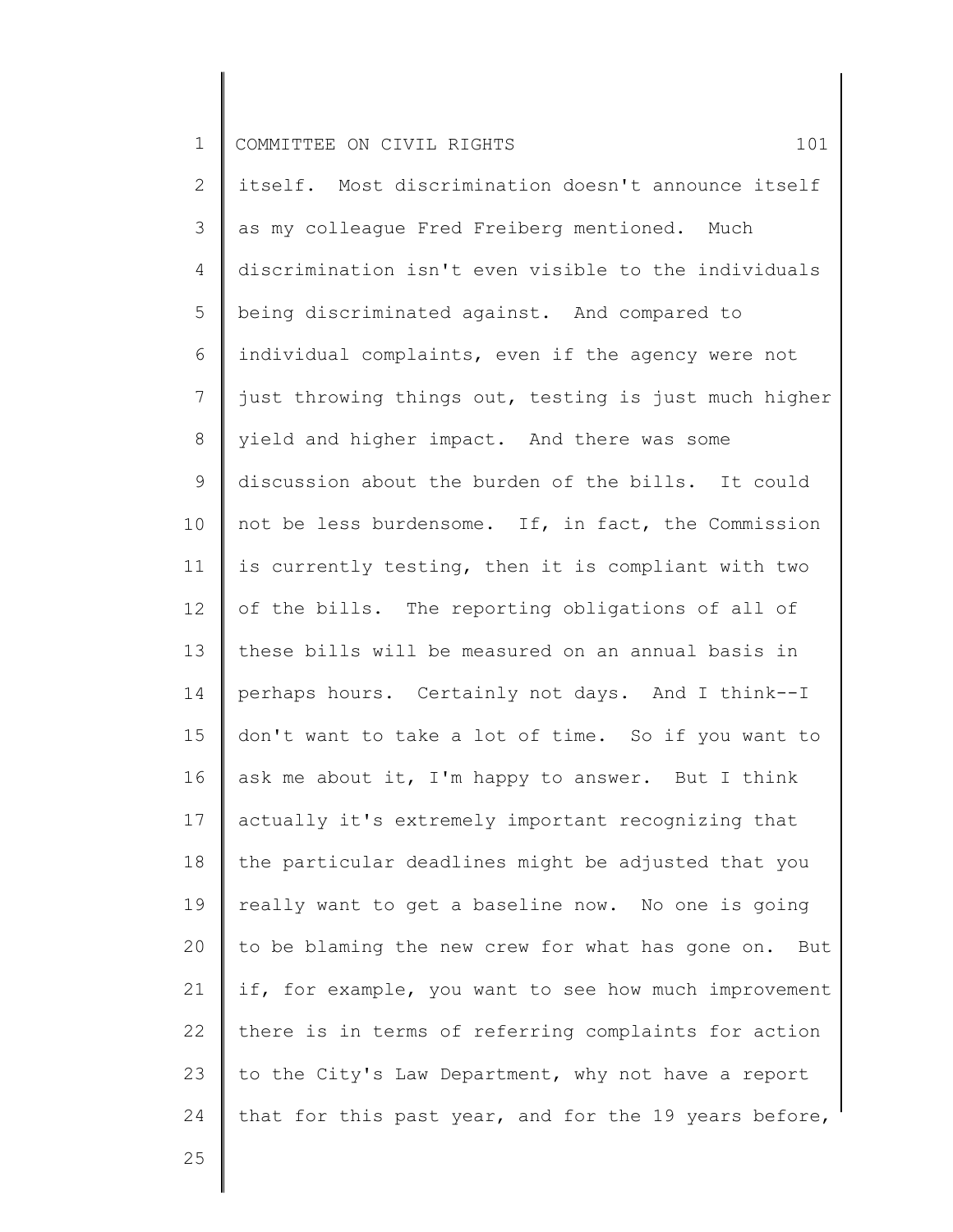1 2 3 COMMITTEE ON CIVIL RIGHTS 102 there have been zero? That just gives you a baseline for where you are.

4 5 6 7 8 9 10 11 12 13 14 15 16 17 18 19 20 21 22 23 24 25 Let me just say a word or two about the environment within which testing will be done. It hasn't been mentioned today, but I always think it's critical to talk about that. You can't go a day without hearing how diverse New York City is. In fact, New York City remains one of the most residentially segregated cities. And one of the most residentially segregated metropolitan areas of the country. The maps I've given you give you a visual sense of how racially and ethnically segregated New York City is. Those patterns did not develop magically or by choice. People like to forget this. They were formed by active discrimination over decades if we're serious about tackling the scourge of residential segregation. And that scourge underlies every other serious inequity in our city and testing is essential. And I'm talking about real testing like the Fair Housing Justice Center does. Well, let me not give the comparison. Real testing like the Fair Housing Justice Center, and some other public entities in the country do. If we're not serious about ending segregation, then black lives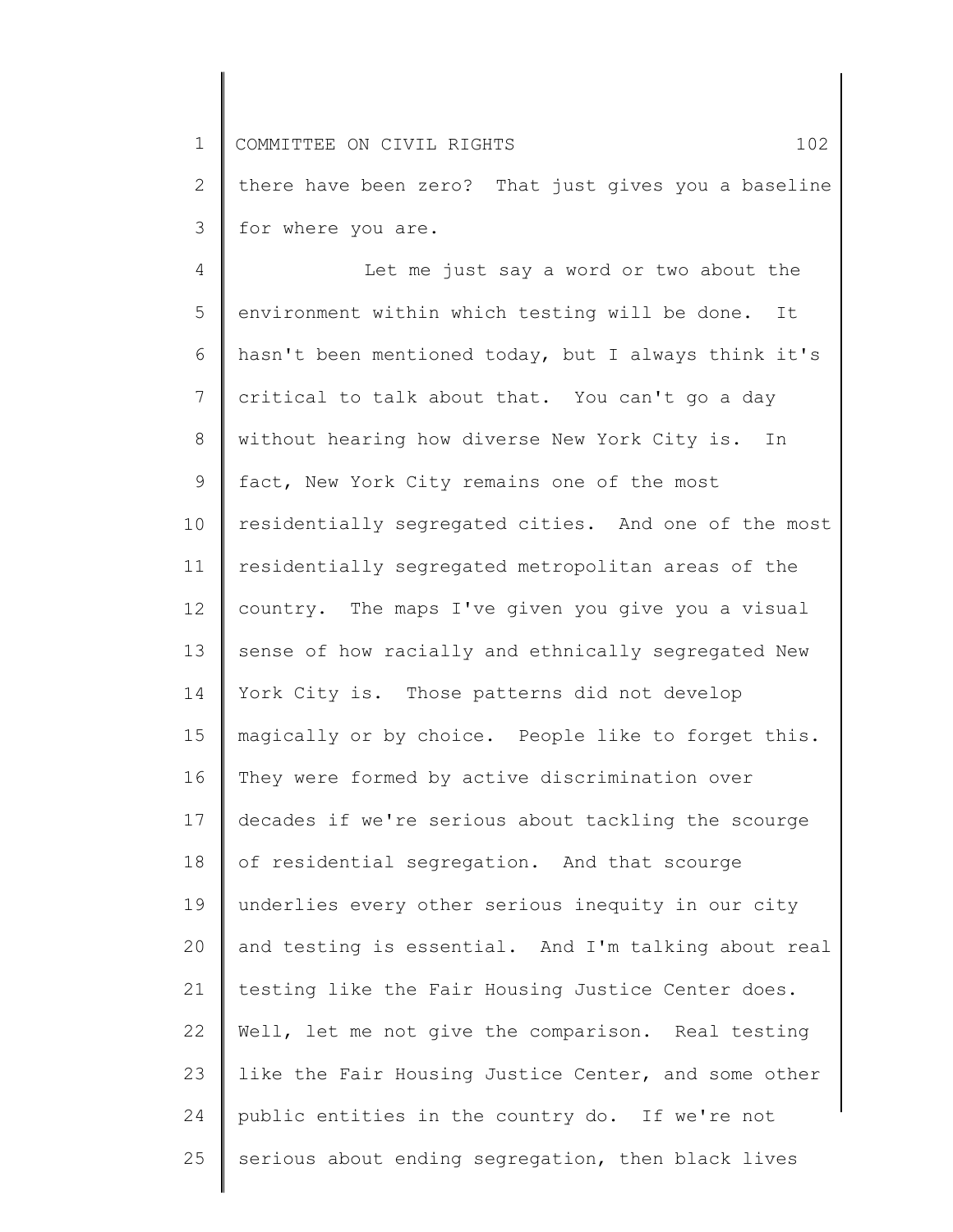| $\mathbf 1$    | 103<br>COMMITTEE ON CIVIL RIGHTS                     |
|----------------|------------------------------------------------------|
| $\mathbf{2}$   | matter is just an empty slogan. We're nowhere close  |
| 3              | to having the amount of testing we need. I think     |
| $\overline{4}$ | private and public testing needs to complement one   |
| 5              | another. Testing has been really done in many        |
| 6              | important areas that are covered by the Civil Human  |
| $\overline{7}$ | Rights Law. The housing side is begging for testing  |
| $8\,$          | to be done regarding discrimination on the basis of  |
| $\mathsf 9$    | $sexual--$                                           |
| 10             | CHAIRPERSON ROSE: [interposing] Can you              |
| 11             | summarize?                                           |
| 12             | CRAIG GURIAN: -- sexual orientation or               |
| 13             | citizenship status. The employment sector pretty     |
| 14             | much has escaped entirely the scrutiny of testing.   |
| 15             | And so there's work to be done in bolstering private |
| 16             | testing. Private not-for-profit testing. There is    |
| 17             | essential work in making sure that public testing    |
| 18             | goes forward as well. Remember, collaboration with   |
| 19             | groups is important. I want to be collaborated with. |
| 20             | But there's a public obligation, and the City is not |
| 21             | tied to a particular interest that an organization   |
| 22             | may have. The City if it's doing its job properly    |
| 23             | will test where it needs to test on the protected    |
| 24             | class basis, whether or not that testing is popular  |
| 25             | or not. And I don't think we can forget about that.  |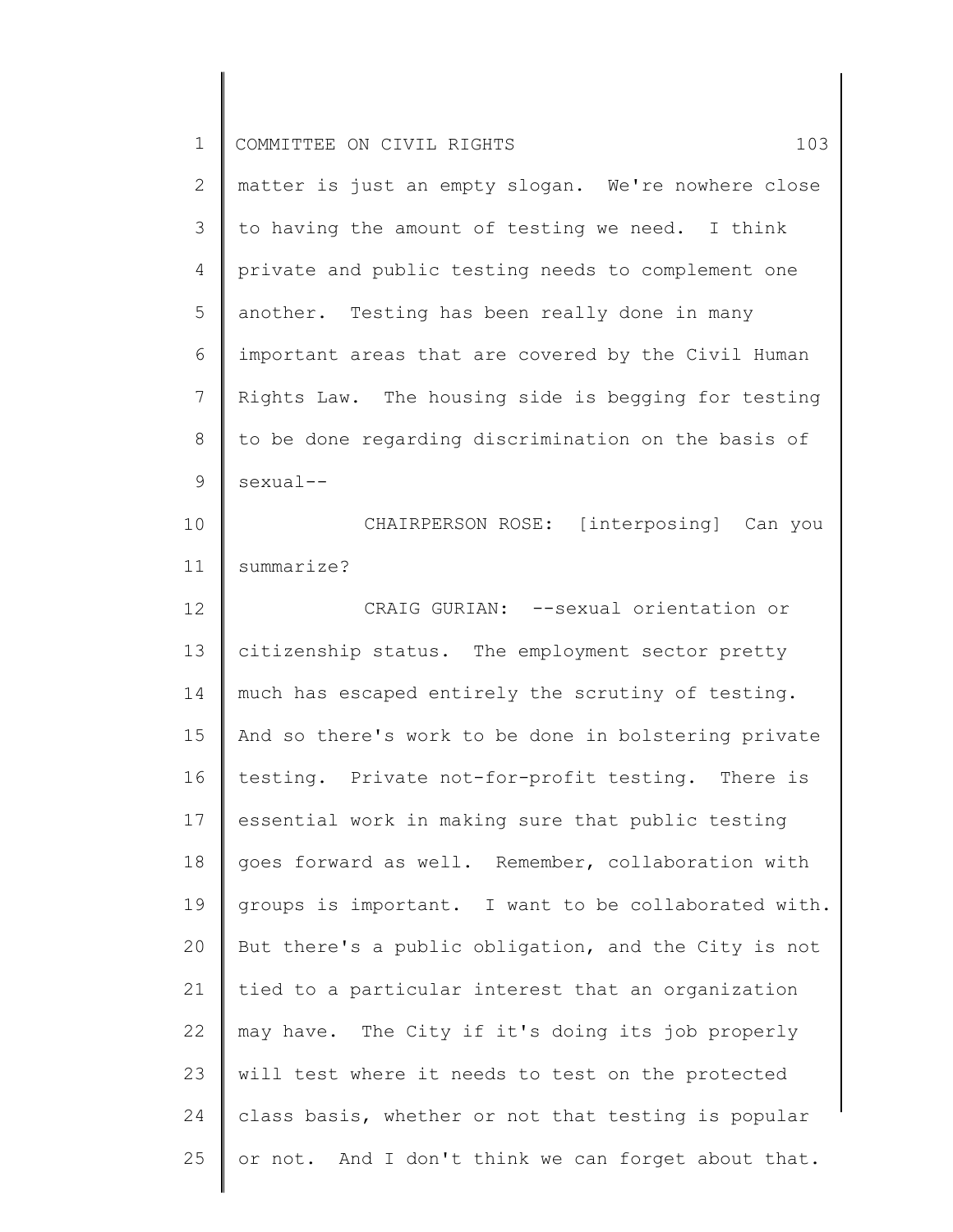1 2 3 4 5 6 7 8 9 10 11 12 13 14 15 16 17 18 19 20 21 22 23 24 25 COMMITTEE ON CIVIL RIGHTS 104 And I hope that I can participate with the committee as these bills and this work goes forward. Thank you. CHAIRPERSON ROSE: Thank you. EZ CUKOR: Thank you to Deputy Leader Rose, Council Member Lander and the rest of the bills' sponsors and the members of the Civil Rights Committed for spearheading these three important bills. And, moreover for really centering the need to address bias and discrimination in our city. My name is Ez Cukor and I'm an attorney with the LGBTQ Law Project at the New York Legal Assistance Group. We provide free legal services and advocacy to lowincome lesbian, gay, bisexual, transgender and queer communities throughout New York City. We offer legal advice and representation in wide variety of poverty related civil legal matters, including employment discrimination and housing. I'm here to offer our support for the proposed bills establishing testing. LGBTQ communities are disproportionately impacted by poverty and they face alarmingly high levels of discrimination. A 2013 HUD Study found that same-sex couples faced significant discrimination in the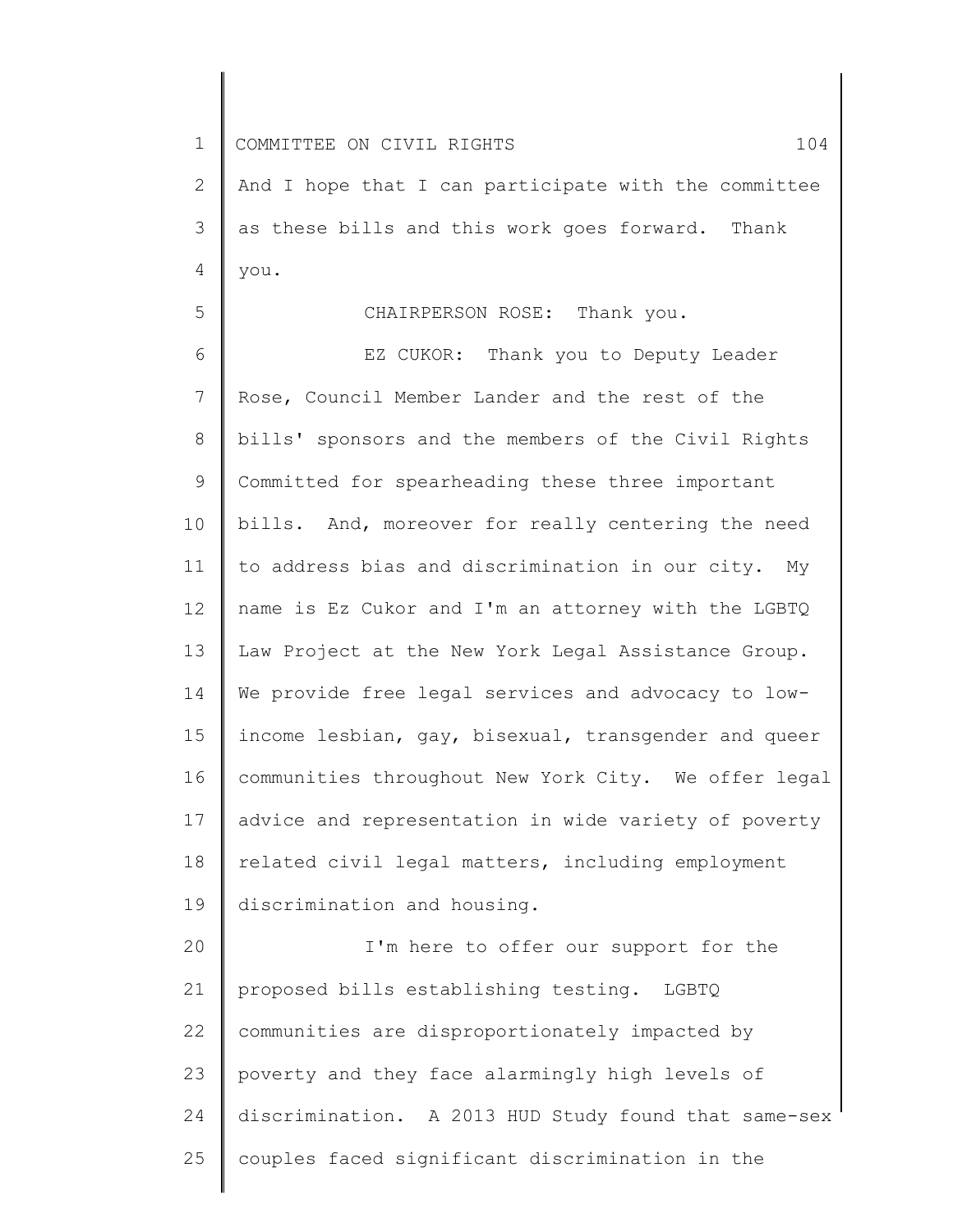| 1    COMMITTEE ON CIVIL RIGHTS |  |  |
|--------------------------------|--|--|
|--------------------------------|--|--|

| $\mathbf{2}$   | rental housing market even in locales such as New   |
|----------------|-----------------------------------------------------|
| 3              | York City that banned sexual orientation            |
| 4              | discrimination. Transgender people, particularly    |
| 5              | people of color, face rampant denial of housing,    |
| 6              | eviction and homelessness. In the workplace,        |
| $\overline{7}$ | transgender people, again particularly people of    |
| 8              | color, experience alarming rates of discrimination. |
| $\mathcal{G}$  | In one survey that was conducted right here in New  |
| 10             | York City, in around 2009, 49% of transgender New   |
| 11             | Yorkers reported that they had never been offered a |
| 12             | job while living openly as transgender.             |

13 14 15 16 17 18 19 20 21 22 23 24 25 Other studies confirmed that most transgender people report experiencing workplace harassment. This is a crisis. Loss of housing and employment really often triggers a cascade of adverse consequences for low-income workers as Phoebe testified to earlier. One NYLAG client, for example, became homeless as a result of losing her job because of her gender expression and perceived sexual orientation. The New York City's Human Rights Law, as many people have testified, provides very robust protection against discrimination including on the basis of sexual orientation and gender identity. But too many New Yorkers still experience unlawful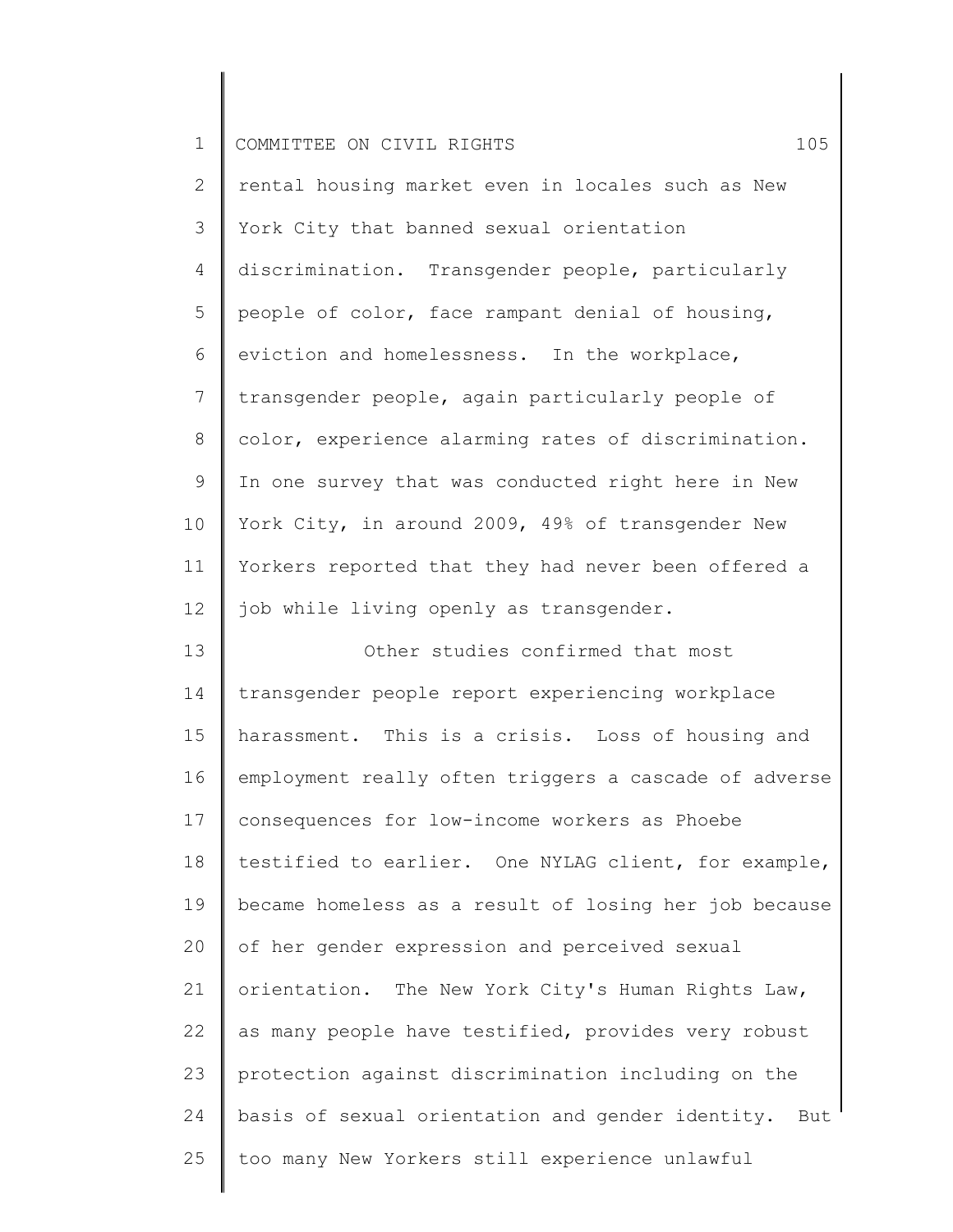2 3 4 5 discrimination. Testing that is well designed to uncover evidence and to support enforcement of our Human Rights Law can be a significant means to address this problem.

6 7 8 9 10 11 12 13 14 15 16 17 18 19 20 21 22 23 We encourage the Council to give the Commission latitude to design and implement a testing program that would be a maximum use in enforcement litigation for any discrimination it may uncover. The Commission is particularly well-positioned to enforce the rights of low-income New Yorkers and people who may have difficulty navigating the legal system. We recommend testing on the basis of race, gender, and sexual orientation, and particularly the inclusion of transgender testers. We encourage testing based on race because LGBTQ people of color are more likely to experience discrimination, than White LGBTQ people, and the population as a whole. We believe testing based on arrest record, criminal history, unlawful source of income will also benefit LGBT communities who are disproportionately system involved, and are often profiled by the police. Well designed testing sends a message

24 25 that unlawful discrimination has consequences, and can help realize the potential of Human Rights Law to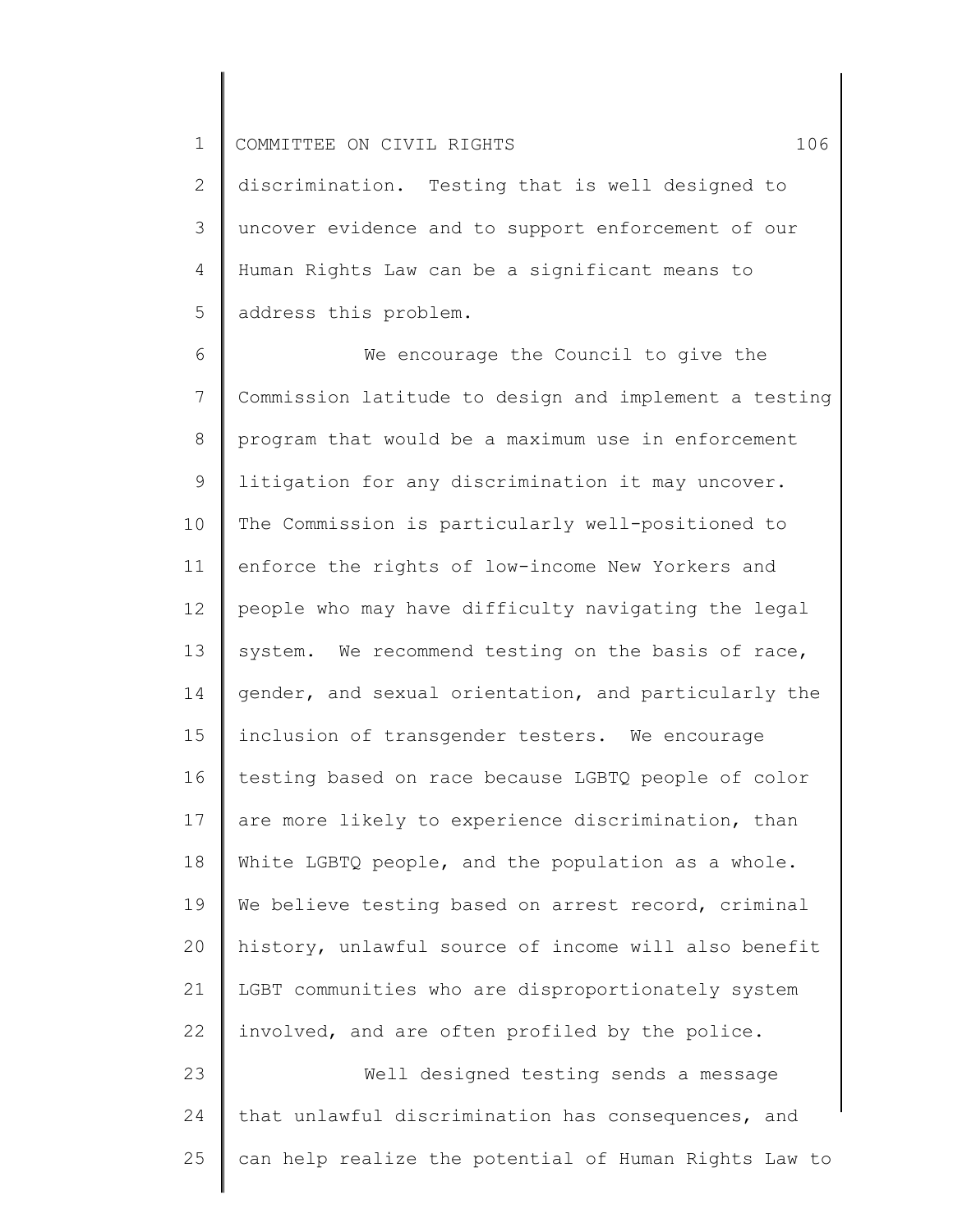| $\mathbf 1$  | COMMITTEE ON CIVIL RIGHTS<br>107                      |
|--------------|-------------------------------------------------------|
| $\mathbf{2}$ | eradicate discrimination. On behalf of the LGBT Law   |
| 3            | Project at NYLAG, I want to thank this committee for  |
| 4            | working to strengthen our Human Rights Law and        |
| 5            | Commission. Ensuring that all New Yorkers can access  |
| 6            | work and a safe home will benefit those most in need  |
| 7            | and it will strengthen our city.                      |
| $\,8\,$      | CHAIRPERSON ROSE: Thank you so much.                  |
| 9            | Thank you and again, thank you for your expert        |
| 10           | testimony, and just the verification that             |
| 11           | discrimination is live and well. And that we need an  |
| 12           | agency that's going to vigorously address it. Mr.     |
| 13           | Gurian, you got the opportunity to address why the    |
| 14           | data report--why the Commission's interest--it's in   |
| 15           | the Commissioner's interest to have a current data    |
| 16           | reported. I think that's what you said.               |
| 17           | CRAIG GURIAN: Yeah, I mean I think so.                |
| 18           | I mean it's--this is all basic, basic information I   |
| 19           | think as Council Member Lander pointed out earlier in |
| 20           | the hearing. And we're just at a very--we're at a     |
| 21           | very low point. It's not a surprise to anybody.       |
| 22           | Nobody I think is looking to go backwards. Everybody  |
| 23           | is looking to move forward, but you do need baseline  |
| 24           | measurement as to where--as to where you are.         |
| 25           |                                                       |

 $\Big\}$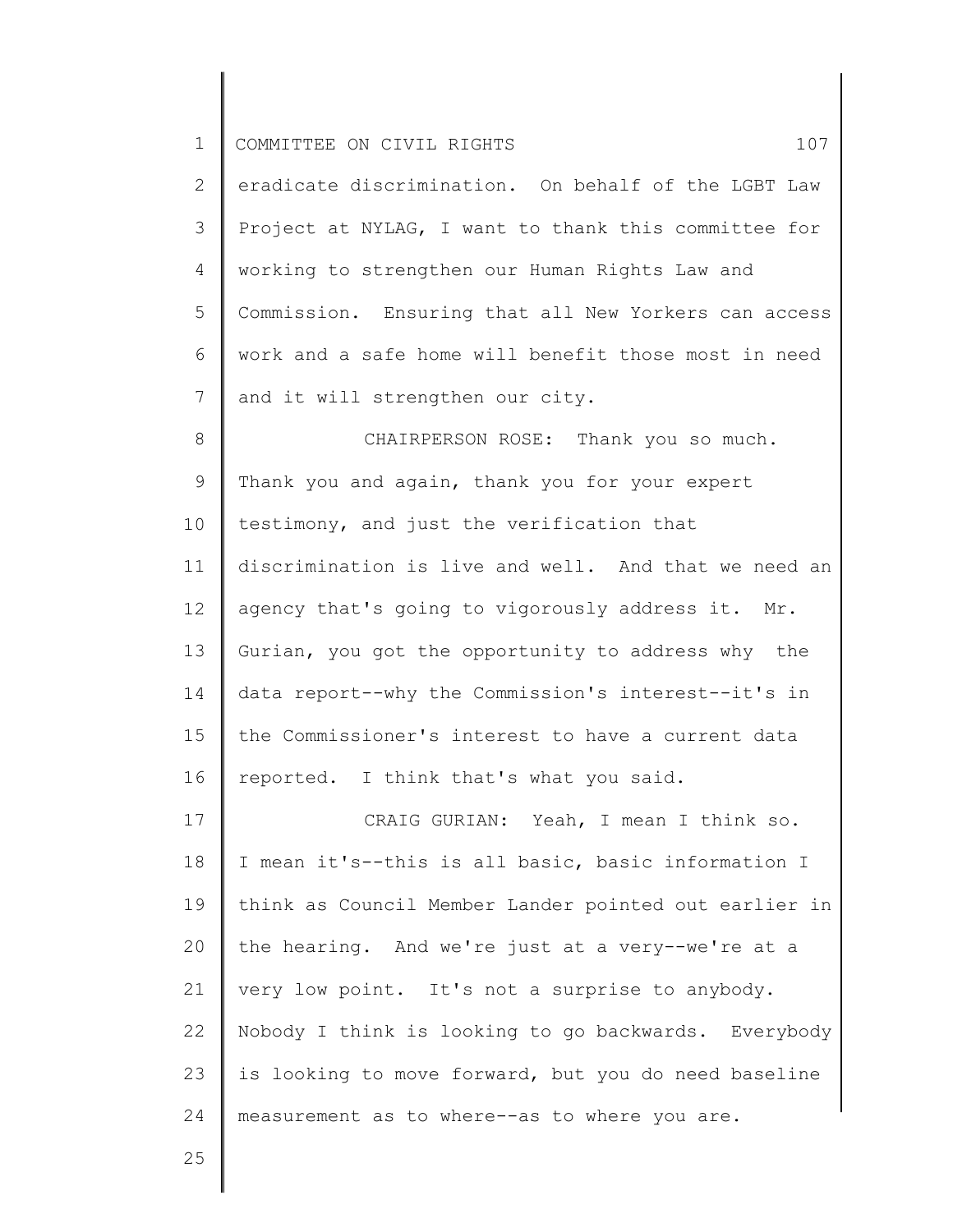2 3 4 5 6 7 8 9 10 11 12 13 14 15 16 17 18 19 20 21 22 23 24 CHAIRPERSON ROSE: Okay. Well, thank you. I thank you all for your testimony this afternoon, and again, we're going to submit it to the Commission so that-- CRAIG GURIAN: [interposing] May I just- may I just. CHAIRPERSON ROSE: Uh-huh. CRAIG GURIAN: May I just add one thing? I'm sorry, Council Member Rose. There was one thing that was pretty-- That was I think the most shocking thing that I heard today in terms of the testing that is said to be done by the Commission. Now, I don't- you know, I take it face value the information that was given to the new Commissioner to report. Although, one should ask whether those were actually 120 separate investigations, or whether they were 120 tests, or 120 people who made a phone call. But let's just assume that was 120 investigations-- CHAIRPERSON ROSE: [interposing] Uh-huh. CRAIG GURIAN: --and on top of that there are all the other individual complaints. And the Commission reports that all of that, all of that yielded \$200,000 in civil penalties. The cap under

25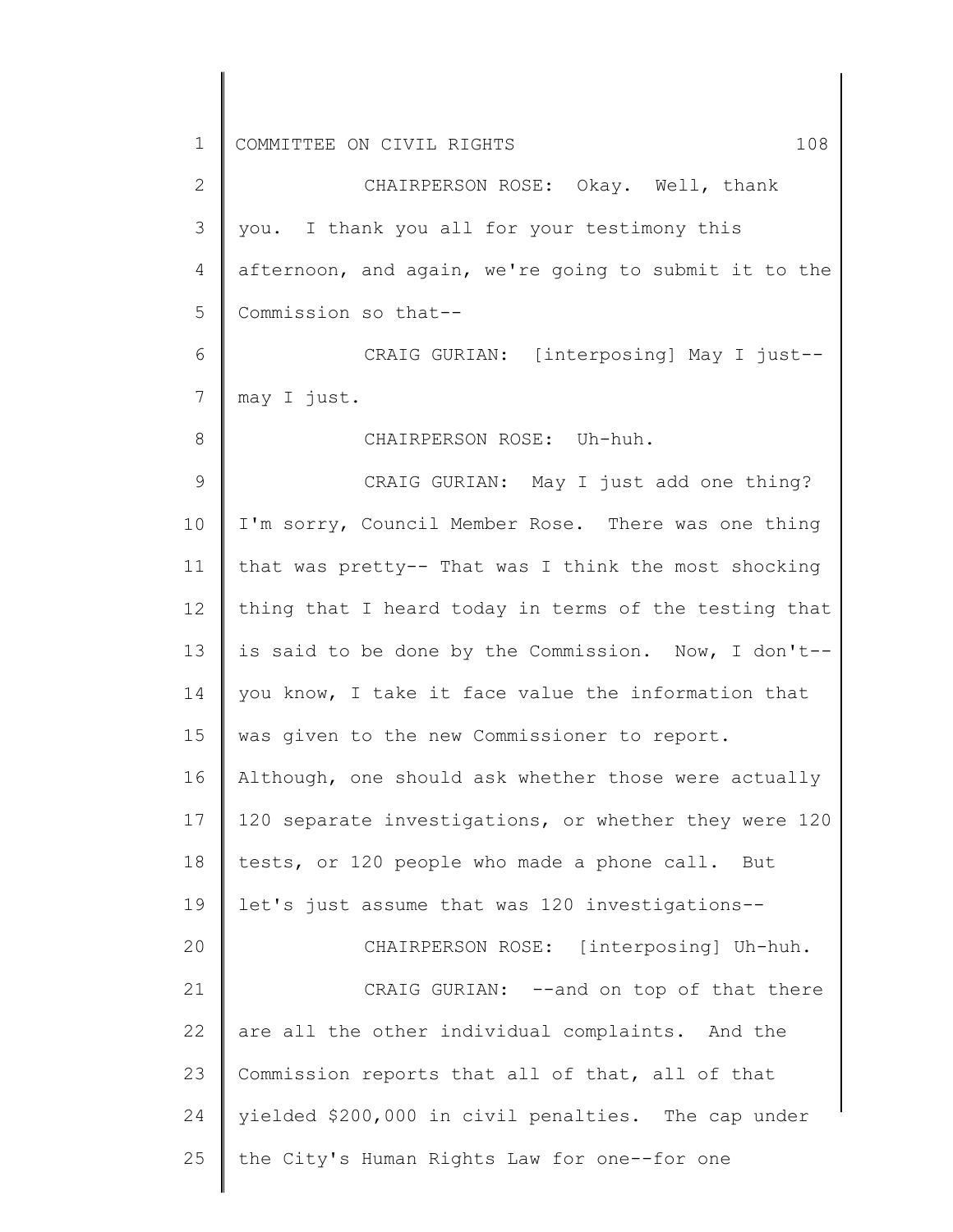| $\mathbf 1$   | COMMITTEE ON CIVIL RIGHTS<br>109                       |  |  |  |  |  |  |  |
|---------------|--------------------------------------------------------|--|--|--|--|--|--|--|
| 2             | violation whether it be willful is \$250,000. If you   |  |  |  |  |  |  |  |
| 3             | were--if you are taking an average, we're talking      |  |  |  |  |  |  |  |
| 4             | about less than \$2,000 a violation if there were zero |  |  |  |  |  |  |  |
| 5             | civil penalties for every single individual            |  |  |  |  |  |  |  |
| 6             | complaint. I mean that's just--                        |  |  |  |  |  |  |  |
| 7             | CHAIRPERSON ROSE: [interposing]                        |  |  |  |  |  |  |  |
| 8             | Absolutely.                                            |  |  |  |  |  |  |  |
| $\mathcal{G}$ | CRAIG GURIAN: --like nowhere in the                    |  |  |  |  |  |  |  |
| 10            | universe of where things could possibly, possibly      |  |  |  |  |  |  |  |
| 11            | appropriately be.                                      |  |  |  |  |  |  |  |
| 12            | CHAIRPERSON ROSE: You're absolutely                    |  |  |  |  |  |  |  |
| 13            | right. Thank you. Thank you for stating that. And      |  |  |  |  |  |  |  |
| 14            | Council Member Lander.                                 |  |  |  |  |  |  |  |
| 15            | COUNCIL MEMBER LANDER: Thank you, Madam                |  |  |  |  |  |  |  |
| 16            | Chair and thanks to all three of you for the very      |  |  |  |  |  |  |  |
| 17            | useful suggestions. We'll be following up. I guess     |  |  |  |  |  |  |  |
| 18            | I want to ask a little more about the experience of    |  |  |  |  |  |  |  |
| 19            | transgender and LGBTQ plaintiffs in regard to the      |  |  |  |  |  |  |  |
| 20            | Commission. We don't know whether any of the testing   |  |  |  |  |  |  |  |
| 21            | that was referred to you, because we don't have the    |  |  |  |  |  |  |  |
| 22            | report, included transgender or gender identity or     |  |  |  |  |  |  |  |
| 23            | sexual orientation testing. So I can't really ask      |  |  |  |  |  |  |  |
| 24            | about that. But agreeing with you that we need to      |  |  |  |  |  |  |  |
| 25            | see it. I just wonder if you have the sense from       |  |  |  |  |  |  |  |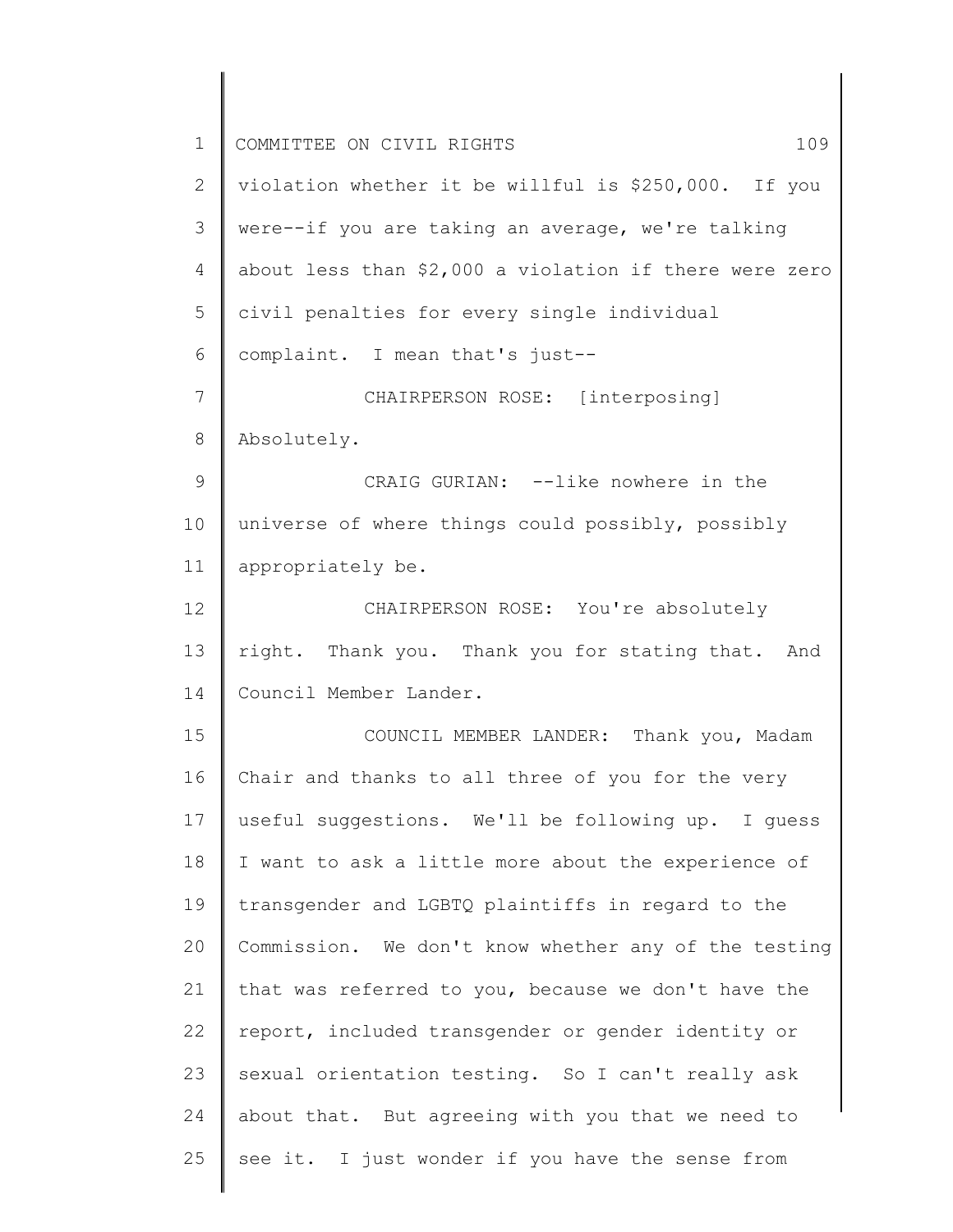2 3 4 5 6 7 8 9 10 11 people that have gone individually to the Commission where the experience has been-- I mean unfortunately in general it takes a long time, and usually they don't find probable cause. So that wouldn't distinguish them from any other plaintiffs. But do you have any sense of what the-- And I think your point that this is a place where our law is stronger than state or federal law just makes it especially important that we be attentive to how it's being implemented.

12 13 14 15 16 17 18 19 20 21 22 EZ CUKOR: You know, I--I wish I could share success stories of people who have come to us after having a good experience with the Commission. I can't. A few people have come to us with, you know, bad to horrible experiences. Something that I noticed from the Mayor's Management Report is that relatively few complaints are being filed on a the basis of sexual orientation or gender identity. And I do anecdotally know of two people who tried to file a gender identity discrimination complaints and were turned away.

23 24 25 COUNCIL MEMBER LANDER: All right. So let me just suggest to the staff and the Chair this may be an area that we want to actually pursue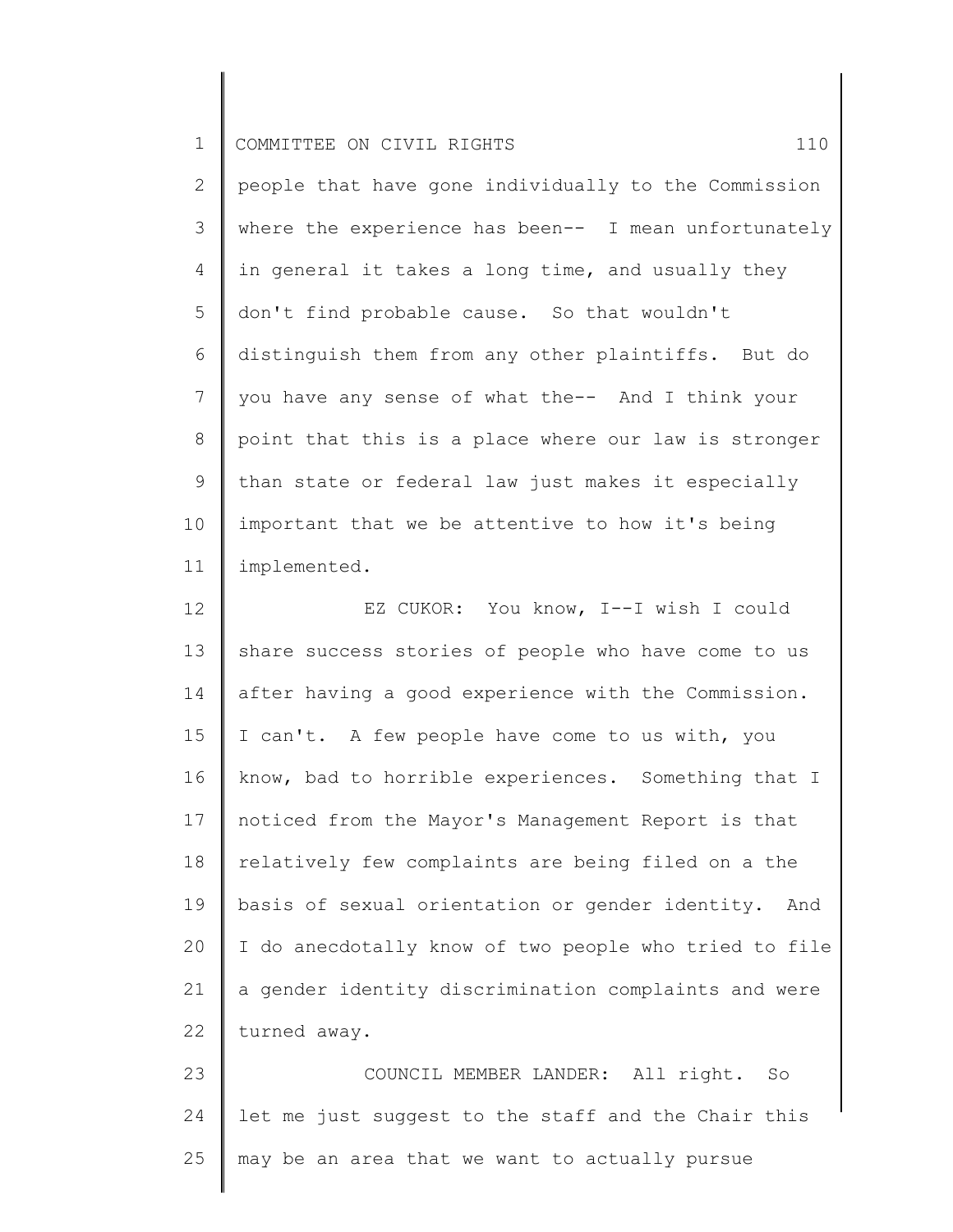| $\overline{2}$ | separately for a hearing or something at a future--   |
|----------------|-------------------------------------------------------|
| 3              | But I think the point that as we get and help get the |
| 4              | affirmative division set up, it needs to be something |
| 5              | that's to be much on our mind. And I think, you       |
| 6              | know, especially in those areas. Not that the core    |
| $7\phantom{.}$ | issues of raising gender and things that are covered  |
| $8\,$          | under the federal law and state law are not           |
| 9              | important, but especially in those areas where our    |
| 10             | law provides protections that aren't provided under   |
| 11             | state and federal law, we've got a real obligation to |
| 12             | make sure that the Commission is working and doing    |
| 13             | its job. Thank you.                                   |
| 14             | EZ CUKOR: Thank you for that.                         |
| 15             | CHAIRPERSON ROSE: [interposing] I think               |
| 16             | it would have been helpful if we had the report       |
| 17             | [laughter] and that information pieced out. It's my   |
| 18             | hope that the report will, in fact, address the       |
| 19             | issue. And yes, I will suggest strongly that this     |
| 20             | committee address that. Thank you.                    |
| 21             | CRAIG GURIAN:                                         |
| 22             | [pause, background comments]                          |
| 23             | CHAIRPERSON ROSE: Our last committee I                |
| 24             | mean our last panel is Paul Keefe, from Community     |
| 25             | Service Society; Sebastian Riccardi, from the Glade;  |
|                |                                                       |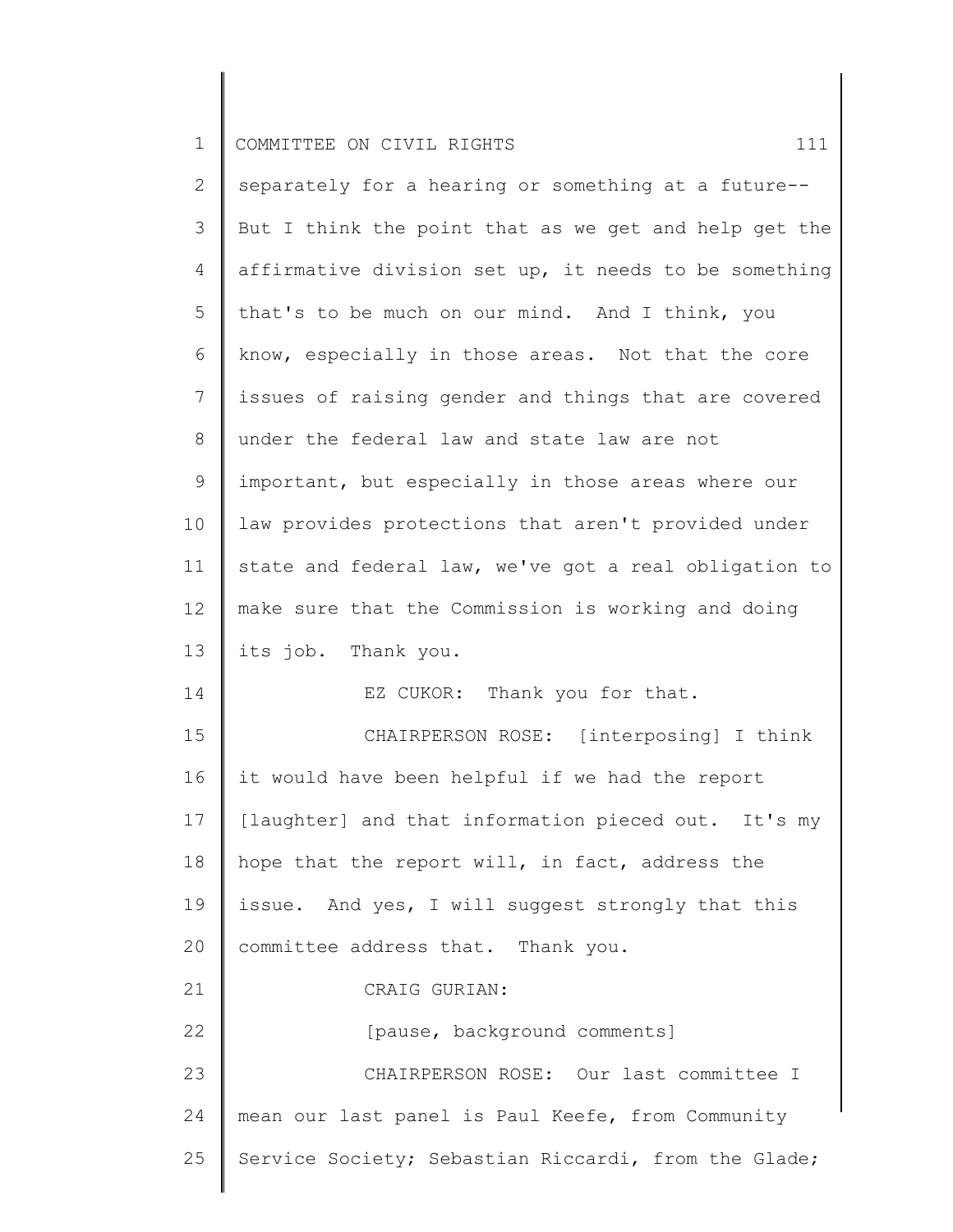1 2 3 4 5 6 7 8 9 10 11 12 13 14 15 16 17 18 19 20 21 22 23 24 25 COMMITTEE ON CIVIL RIGHTS 112 Erin Smith from Columbia Law School Human Rights Institute, and not Alyssa. FEMALE SPEAKER: Well, she was out so we need to call her up again. CHAIRPERSON ROSE: Okay. Alyssa Guleda, Gulada? ALYSSA AGUILERA: Aguilera. CHAIRPERSON ROSE: Oh, Aguilera. Aguilera. Okay. Sorry, Alyssa. [pause] CHAIRPERSON ROSE: You may in the interest of time, could you summarize your statements? And please identify yourself and your organization and you may begin. ALYSSA AGUILERA: Sure. Hi, good afternoon. My name is Alyssa Aguilera. I'm the Political Director for Vocal New York. Vocal is a grassroots community based organization building power among low-income people impacted by HIV-AIDS, drug use and mass incarceration. I'm here today to speak to the importance of a well-funded effective and just Human Rights Commission. It's not enough for our city to pass progressive civil rights legislation. Without a strong agency to ensure the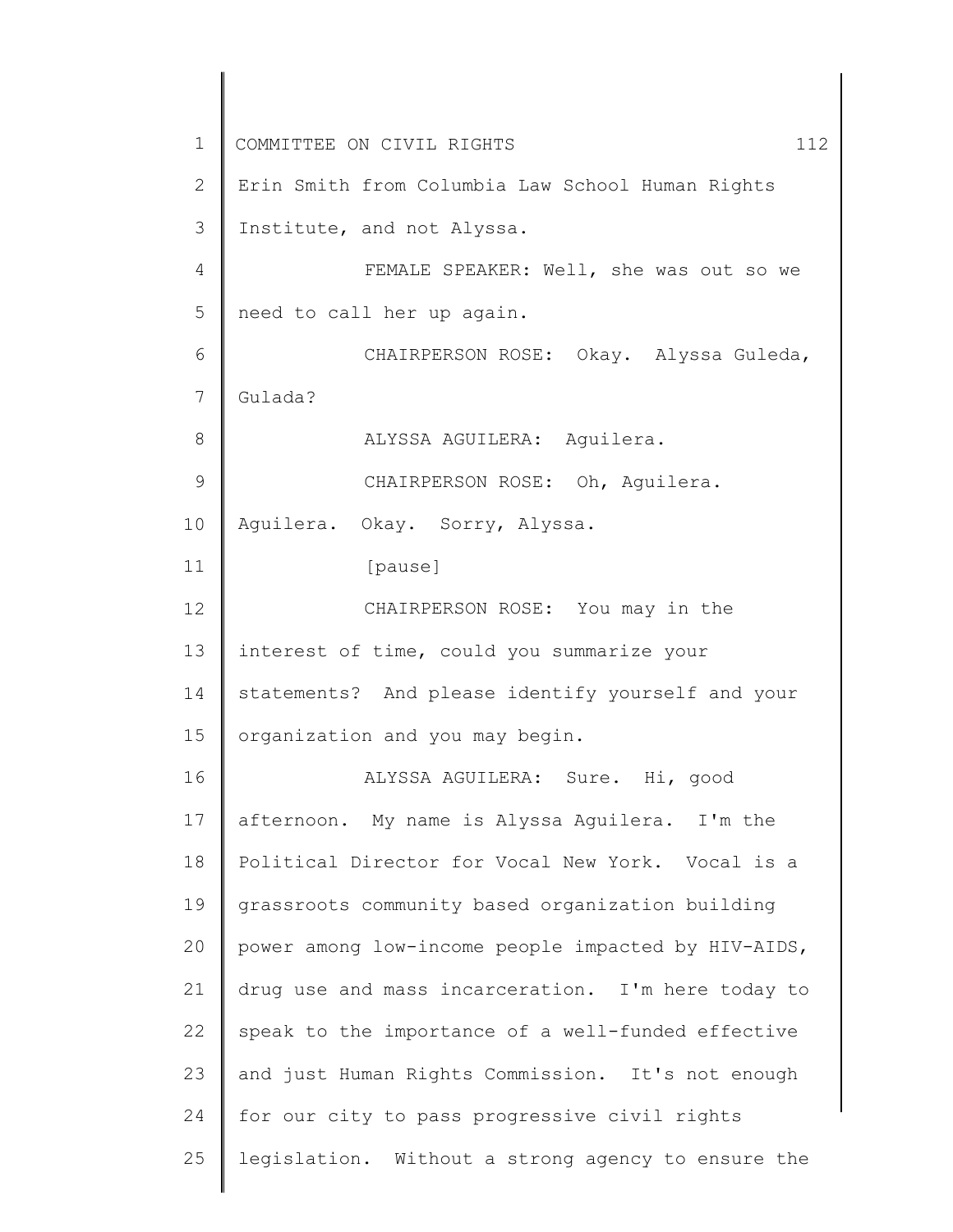2 3 4 5 6 7 8 9 10 11 12 13 14 15 16 17 18 19 20 21 22 23 24 25 implementation and enforcement of these laws, we will not be able to fully achieve the goals and spirit of these hard fought civil rights victories. And just to quickly I think there are three main areas that really impact our members. One is housing discrimination. Many, many of our members are HASA clients through the HIV/AIDS Service Administration. And not a day goes by that our members don't tell us that, you that they have-- And really HASA is one of the better programs. They have about \$900 to \$1,150 each month for rent and, you know, they can't get an apartment because landlords say we don't accept programs. And, you know, we even joke that our white staff member when he was looking for an apartment they would always ask him about his source of income. And so, even, you know, it's something that's pervasive and happening. And when our members do, you know, obviously they really see the HRC as is as not an effective way. You know, kind of I equate to like a CCRB. You go there to complain and the nothing really ends up happening. So this is a major issue for our folks. And we do support the testing. Second is employment discrimination. Many of our members are able to find employment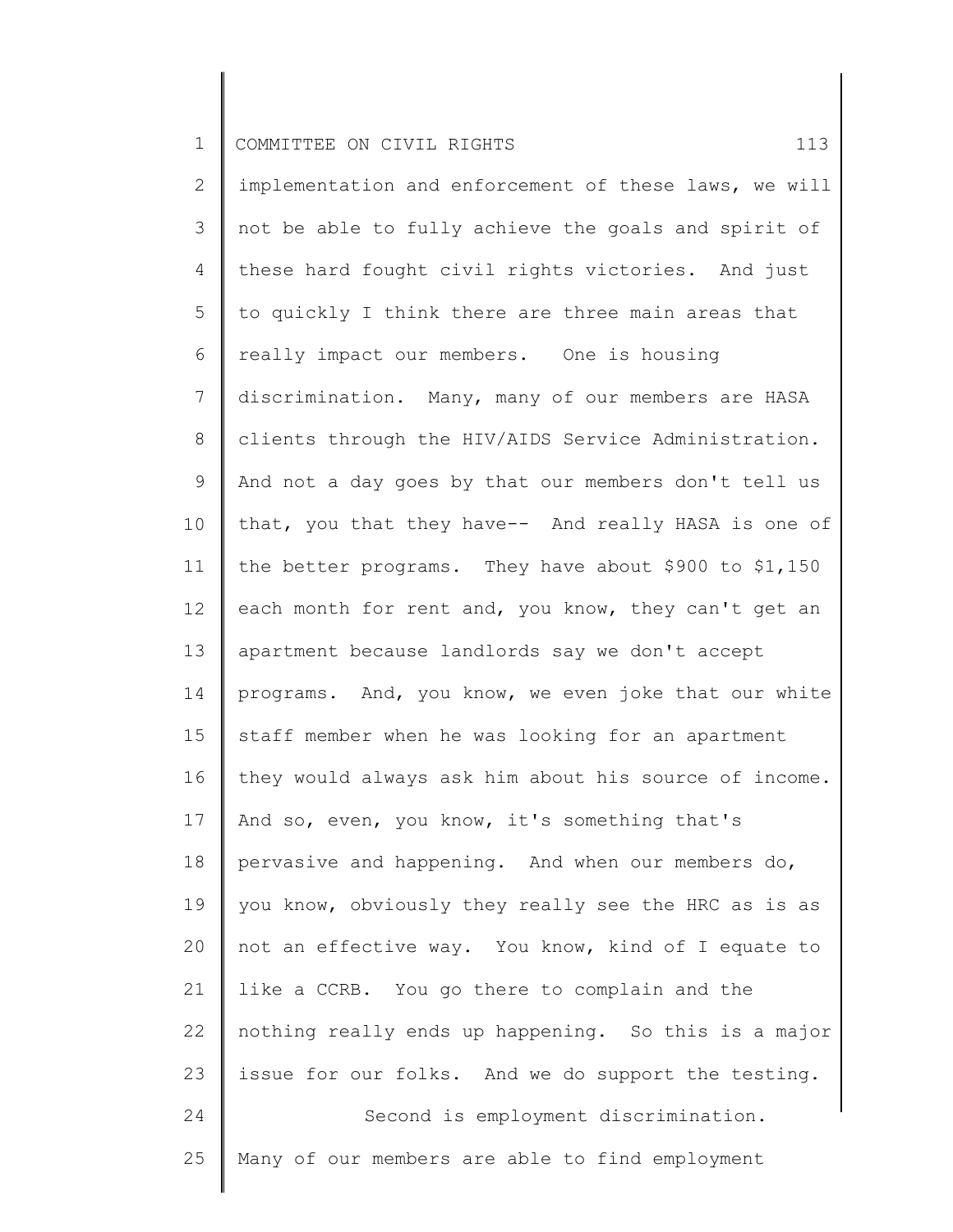2 3 4 5 6 7 8 9 10 11 because of their criminal record history, and luckily we've been working with CSS and others to hopefully pass the Fair Chance Act, which will ban any inquiry about criminal record history until after a conditional job offer. But as we know, the law only works if there's the teeth and the will to enforce it. So we do hope that the HRC can be that body. And we hope that any testing bills that happen, we can go ahead and expand that so criminal record discrimination is included in the testing.

12 13 14 15 16 17 18 19 20 21 22 23 24 25 And then finally, you know, we're part of Communities United for Police Reform. And, we won a hard fought victory to pass the Community Safety Act, which would ban discriminatory profiling, And again, like the other issues that we raised, a strong enforcement agency will not only ensure that people who are getting justice, who are being profiled by the police. But it also deters future officers and the Police Department as a whole from engaging in this behavior if they know there will be consequences for their actions. And we also suggest a transparent training and evaluation plan for the profiling ban with impact from directly impacted New Yorkers, community groups and police advocates. To ensure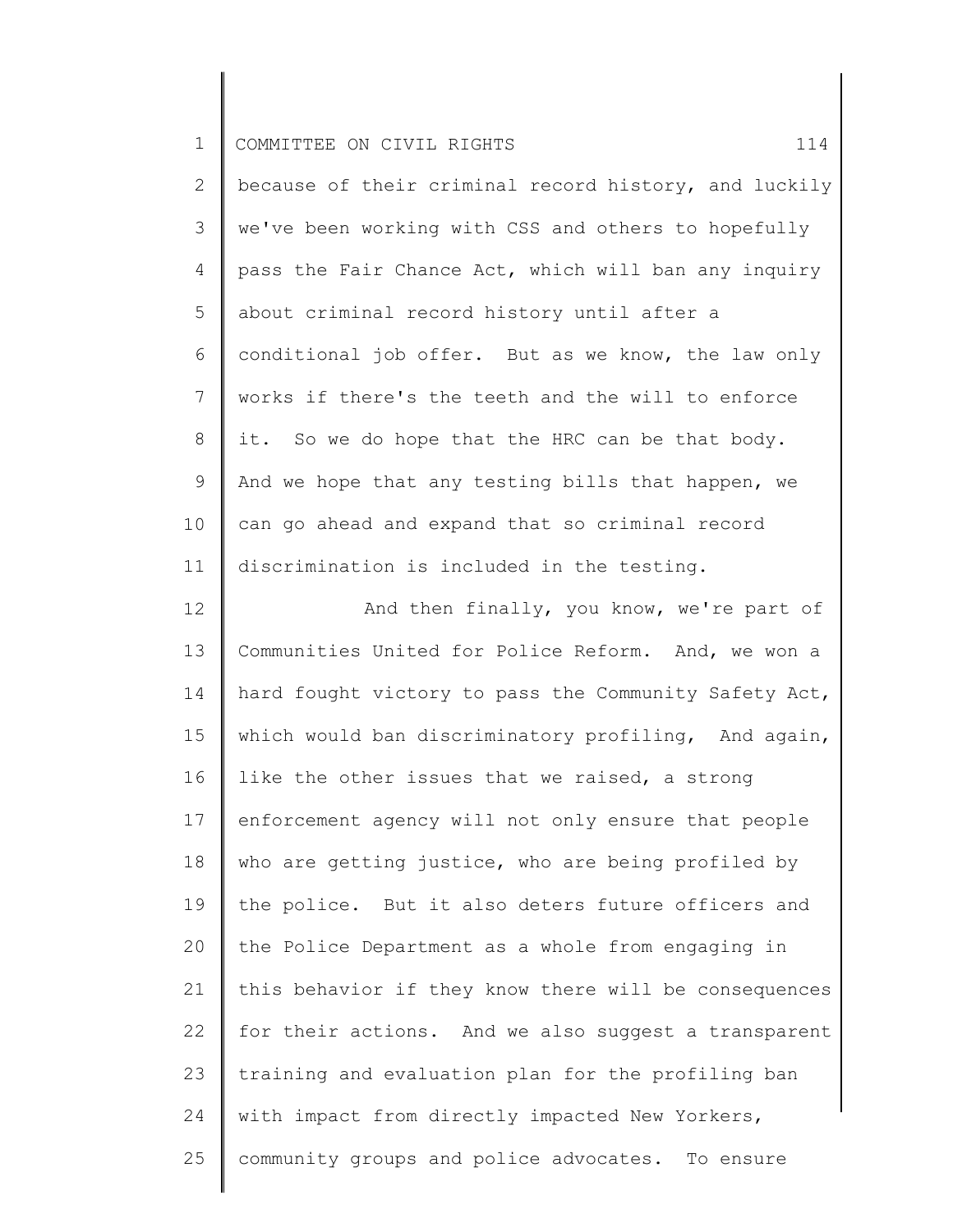2 3 4 5 that HRC staffing systems including investigators are competent in processing claims related to biasedbased profiling by the police. And that's it. Thank you.

6 7 8 9 10 11 12 13 14 15 16 17 18 19 20 21 22 23 24 PAUL KEEFE: Hi, good afternoon. My name is Paul Keefe. I'm Associate Counsel at Community Service Society. We're a non-profit organization that has existed for about 170 years helping lowincome New Yorkers. We're also a member of the New York City Human Rights Law Group. I just want to talk with you briefly about the importance of testing to detect and find discrimination based upon criminal record. Since about 2008, our Legal Department has focused on that population. We have a program called the Next Door Project that trains retired senior citizens volunteers to help people obtain the official criminal records, read them, understand them and fix errors on them. And many of those clients would come to us saying I had a job. I got the interview, and then as soon as the background check came back I didn't get a call back any more. Or, people will have criminal records and they'd say, as soon as I check that box I know I'm out of the game.

25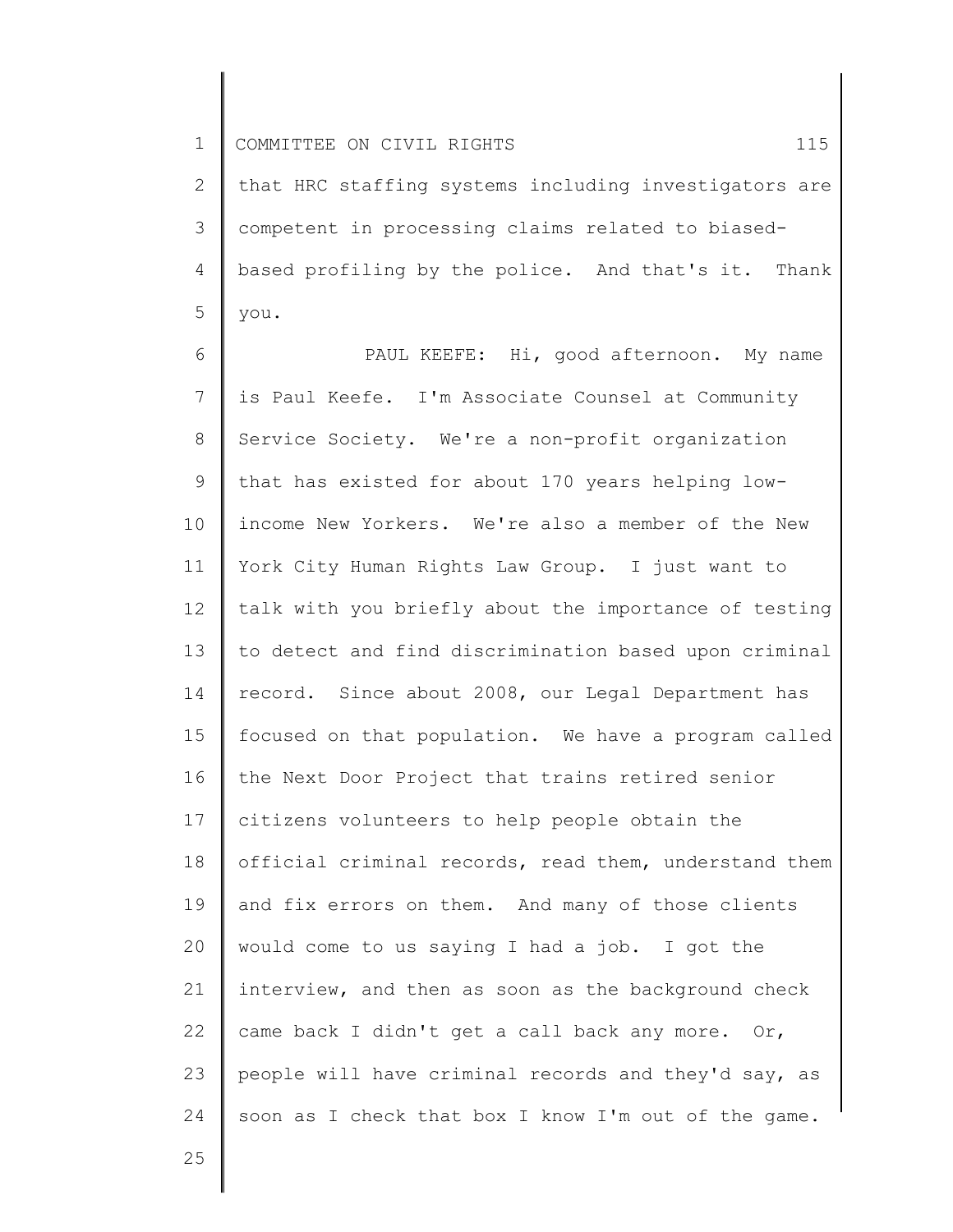| $\overline{2}$  | And so, the Commission knows how                      |  |  |  |  |  |  |  |  |
|-----------------|-------------------------------------------------------|--|--|--|--|--|--|--|--|
| 3               | important testing is. It commissioned the report in   |  |  |  |  |  |  |  |  |
| $\overline{4}$  | 2005 called Race at Work that used matched pair       |  |  |  |  |  |  |  |  |
| 5               | testing to detect employment discrimination, and      |  |  |  |  |  |  |  |  |
| 6               | found that overall people with criminal records are   |  |  |  |  |  |  |  |  |
| $7\overline{ }$ | only half as likely to get a call back than those     |  |  |  |  |  |  |  |  |
| $8\,$           | without. For African-American applicants that         |  |  |  |  |  |  |  |  |
| $\mathsf 9$     | likelihood is reduced to one-third. And what testing  |  |  |  |  |  |  |  |  |
| 10              | does is it uncovers the unconscious bias that's       |  |  |  |  |  |  |  |  |
| 11              | present in employment decisions. And it's most        |  |  |  |  |  |  |  |  |
| 12              | likely to be present at the application stage when    |  |  |  |  |  |  |  |  |
| 13              | all an employer has is the job application and maybe  |  |  |  |  |  |  |  |  |
| 14              | a resume. That's when the other impressions about     |  |  |  |  |  |  |  |  |
| 15              | what the--about the person before them might come     |  |  |  |  |  |  |  |  |
| 16              | into play. And these impressions are more powerful    |  |  |  |  |  |  |  |  |
| 17              | and more negative when a person presents a credential |  |  |  |  |  |  |  |  |
| 18              | like a criminal record especially when it relates to  |  |  |  |  |  |  |  |  |
| 19              | visual stereotypes.                                   |  |  |  |  |  |  |  |  |
| 20              | And so unconscious bias is very powerful.             |  |  |  |  |  |  |  |  |
| 21              | In a survey of nearly 200 employers, 61.7% said that  |  |  |  |  |  |  |  |  |
| 22              | they were very likely or somewhat likely to hire an   |  |  |  |  |  |  |  |  |
| 23              | African-American man with a good reference and        |  |  |  |  |  |  |  |  |
| 24              | interpersonal skills even though he was convicted of  |  |  |  |  |  |  |  |  |
| 25              | a drug felony a year ago and was recently released    |  |  |  |  |  |  |  |  |
|                 |                                                       |  |  |  |  |  |  |  |  |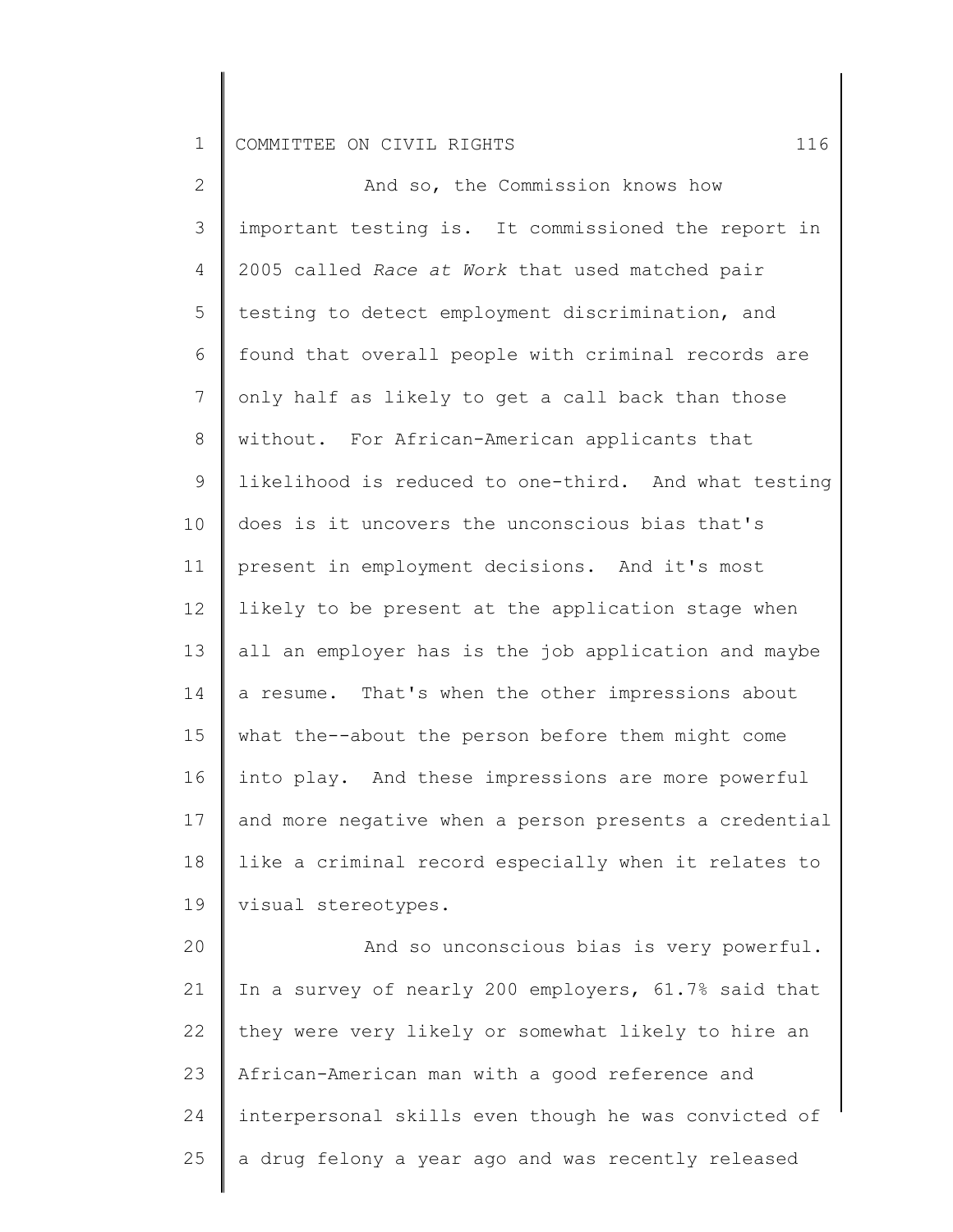2 3 4 5 6 7 8 9 10 11 12 13 14 15 16 17 18 19 20 21 22 23 24 25 from prison. When testers were actually sent to those same employers presenting those same characteristics, only 14% of those same employers called the person back for an interview. And so in the beginning they first said yes we'll hire them, but then 85% of them once presented with someone in that situation would not call that person back. And so that is why testing is so important. Alyssa mentioned the Fair Chance Act, and testing will be necessary to ensure that that law is being followed. It doesn't even require matched pairs because the law sets a very clear process for hiring people with records. You can't ask them for a job interview, if you're going to use a background check against someone. You have to give them a copy of it. You have to give an explanation why they can legally be denied under current anti-discrimination law and seven years to respond to that. If those steps are either followed or denied a tester can monitor that. Finally, additional funds in addition--in excess of current budget proposals should be given to the Commission so they can ensure the testers are selected, trained and supervised in the way to reduce bias and ensure reliable results. CSS endorses the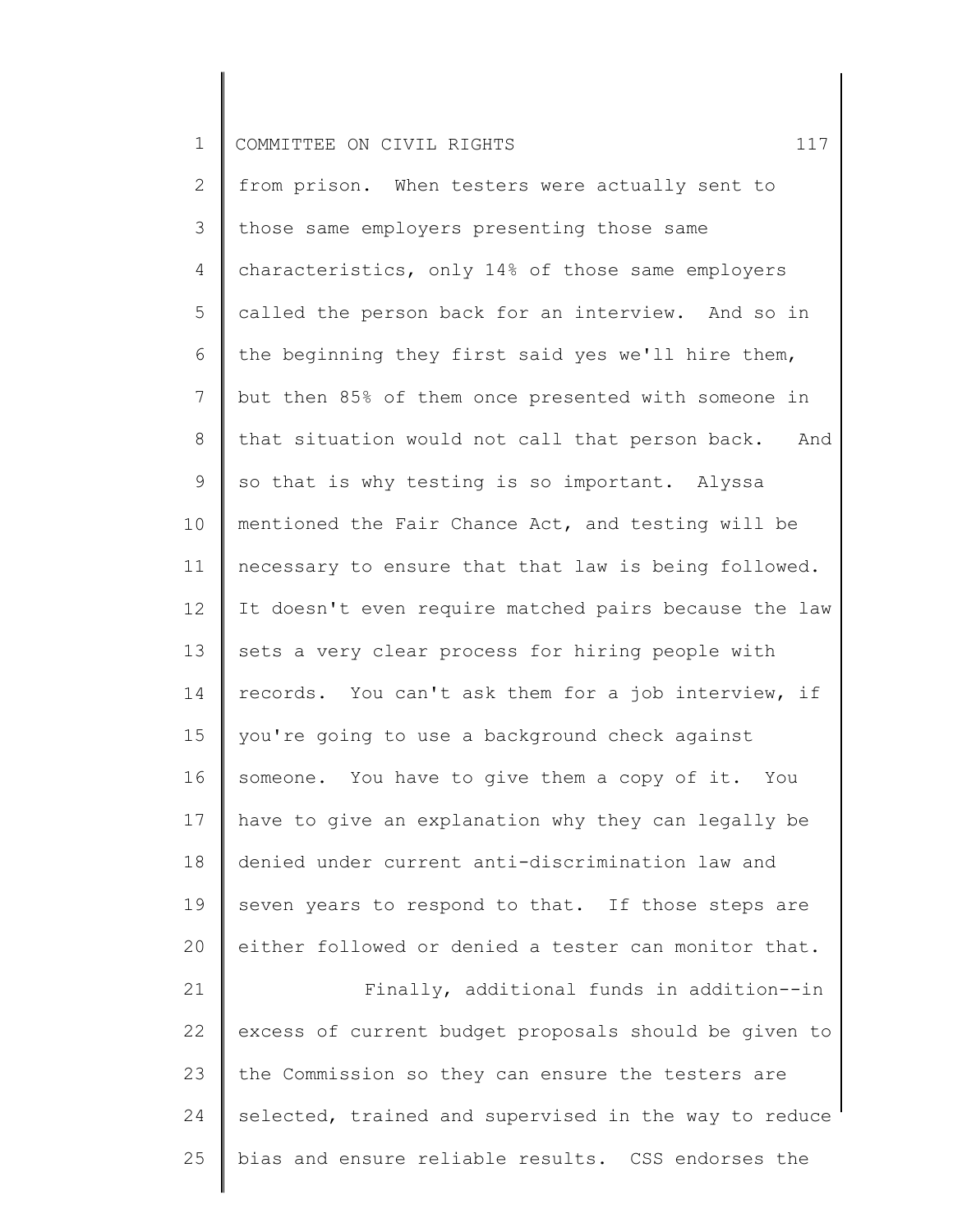7

2 3 4 5 6 Council's interest in testing claims for housing discrimination and reporting those results. We're more than willing to work with the Commission and the Council to further those goals. And I think you for the opportunity to comment on this legislation.

[background comment]

8 9 10 11 12 13 14 15 16 17 18 19 20 21 22 23 24 25 ERIN SMITH: Hi, I'm Erin Smith from Columbia Law School's Human Rights Institute. We support federal, state and local government efforts to support core human rights, and my remarks today will focus not so much on the testing side, but on how a human rights based approach can strengthen the work of New York City's Commission. As all of you have recognized and the Speaker as well, which we're very happy to hear, the Commission doesn't currently have the resources it needs to meet its full potential. But we feel we're at a pivotal moment right now, and the Commission is really well positioned to reinvigorate itself and to take action to fully implement the protections of what we have all recognized as our City's very robust Human Rights Law. Including by joining up with other agencies around the country that are using innovative ways to address local challenges for a human rights based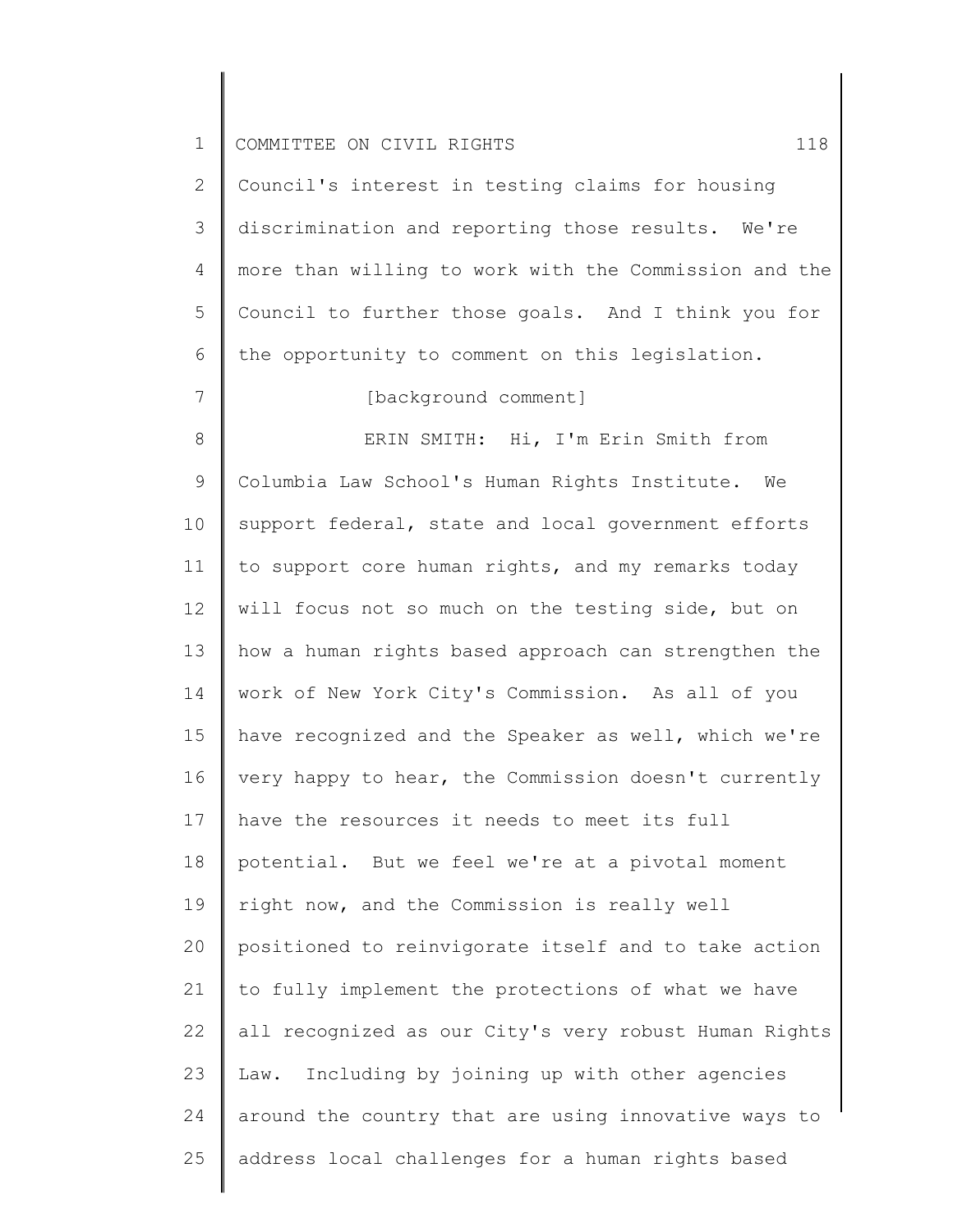2 3 4 5 6 7 approach. Other agencies are looking beyond visual acts of discrimination to address systemic discrimination and to enforce [sic] the bias, which lays the groundwork for a more affirmative approach to eliminate discrimination whether subtle or otherwise.

8 9 10 11 12 13 14 15 16 17 18 19 20 21 22 23 24 25 Human rights affirm the dignity and worth of every person, and they enable all individuals to meet their basic needs. They call for fairness and equity, and human rights principles also emphasize that human rights institutions can have adequate funding to both promote and protect human rights. Local agencies around the country are using human rights in a number of ways. They're addressing criminalization of homelessness, housing and women's right. They are using strategies that foster accountability and participation by working with communities. For example to hold hearings on community human rights concerns, to proactively investigate and report on issues, which is something we've talked a lot about today. To make the case for new laws and policies that might be needed, and to investigate patterns of discrimination to inform policy recommendations. We recommend the Commission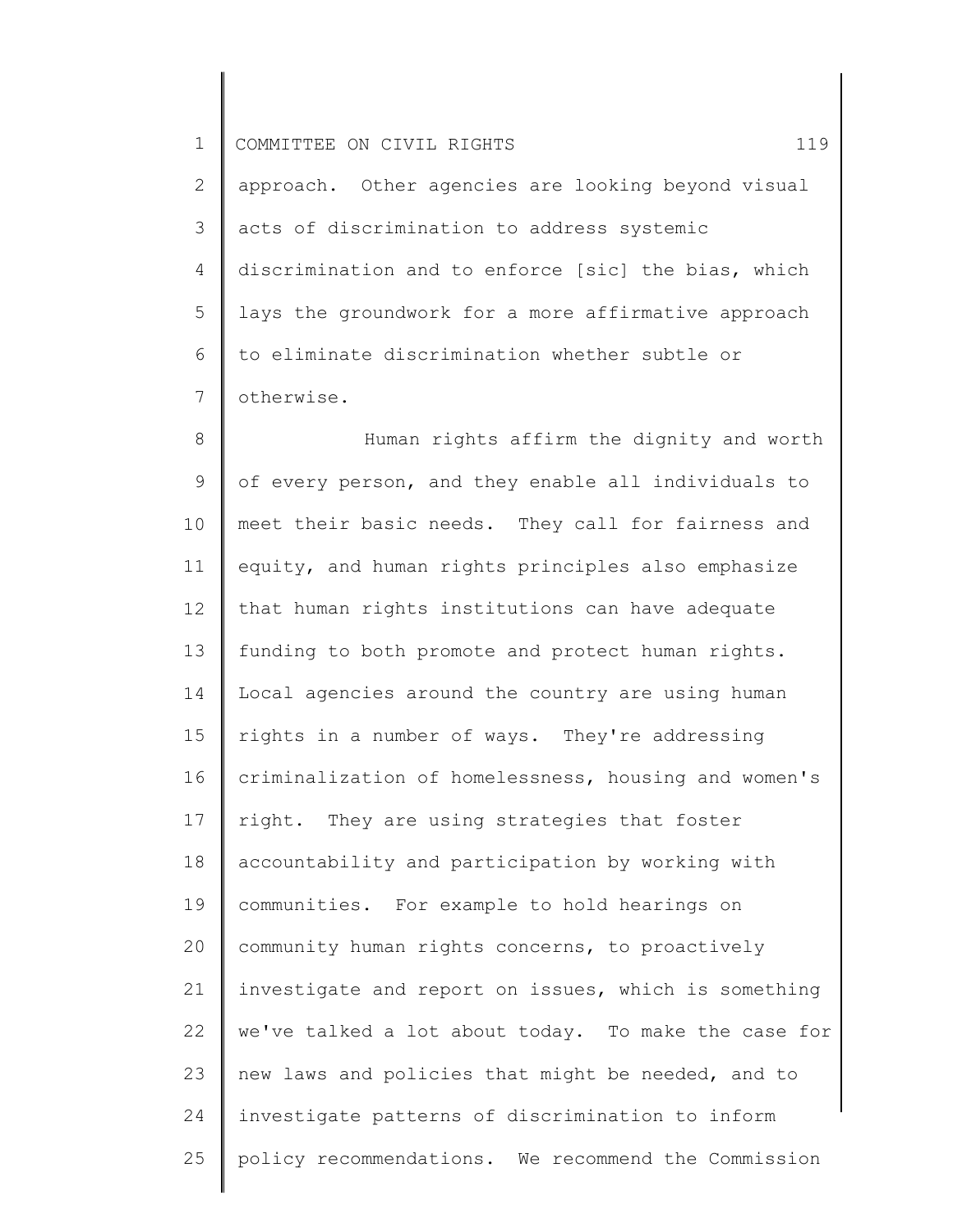2 3 4 5 6 7 8 9 10 11 12 13 consider using human rights standards and strategies in its work, and we've included more detailed examples in our written testimony of what some other commissions have been doing. But, of course, as we've all discussed advancing the Commission's work is difficult without adequate resources. And as we've also detailed in our written testimony today, New York City's Commission had the lowest budget. And the fewest commission staff members on a per resident basis compared to similar agencies in five other large cities including Chicago, San Francisco and Philadelphia.

14 15 16 17 18 19 20 21 22 23 24 25 And this information certainly is discouraging. New Yorkers face serious discrimination, as we've all discussed, and our Commission lacks the resources to address it. But even worse, this burden falls disproportionately on already vulnerable communities. I know several people here today are here representing those communities in particular. The Speaker's budget offers new resources, which is a great start. We were optimistic that change can happen. And the Mayor's recent appointment of Commissioner Malalis and her team is also very encouraging. And we hope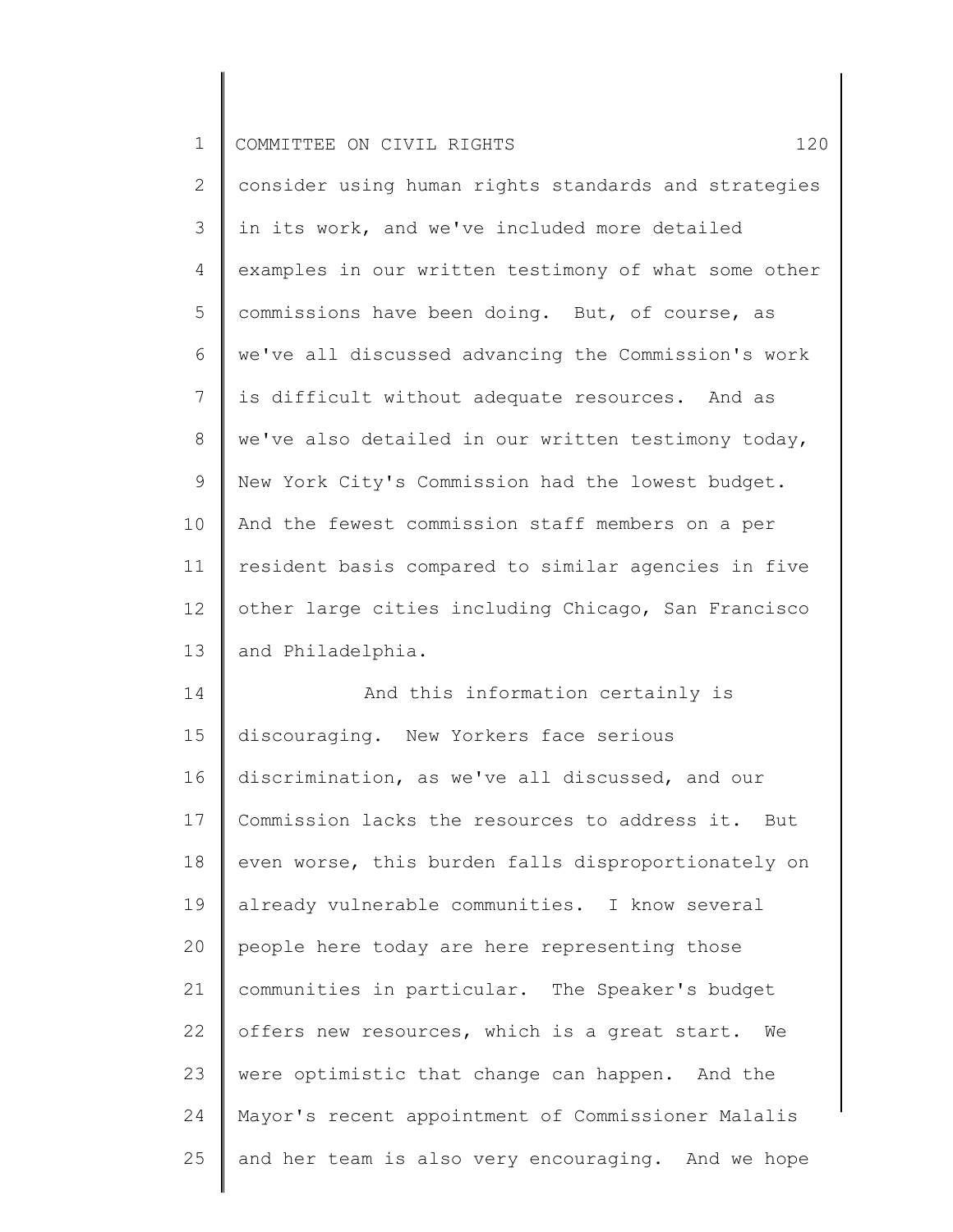2 3 4 5 6 7 8 that they will breathe new life into the Commission. So we urge the Commission to join other agencies around the country that are looking to human rights standards and strategies to more proactively address discrimination and inequality. And we call on City Council members to support the Commission in that effort. Thank you.

9 10 11 12 13 14 15 16 17 18 19 20 21 22 23 24 25 SEBASTIAN RICCARDI: Hi, my name is Sebastian Riccardi. I'm here from the Legal Aid Society. I'm a staff attorney there, and I have worked in both the housing practice and the employment unit. And so, the City Human Rights Law is an issue of concern for--it has been an issue of concern for my clients in both housing discrimination as well as employment discrimination. We're very excited that there will be some increased enforcement of the Human Rights Law with the new Commissioner, and I don't want to repeat much of what my colleagues here at other organizations have already said. We have a large laundry list of recommendations that are in our written testimony. I did just want to focus on some issues having to do with the source of income discrimination work by the Commission and under the law. We definitely are gratified to see that the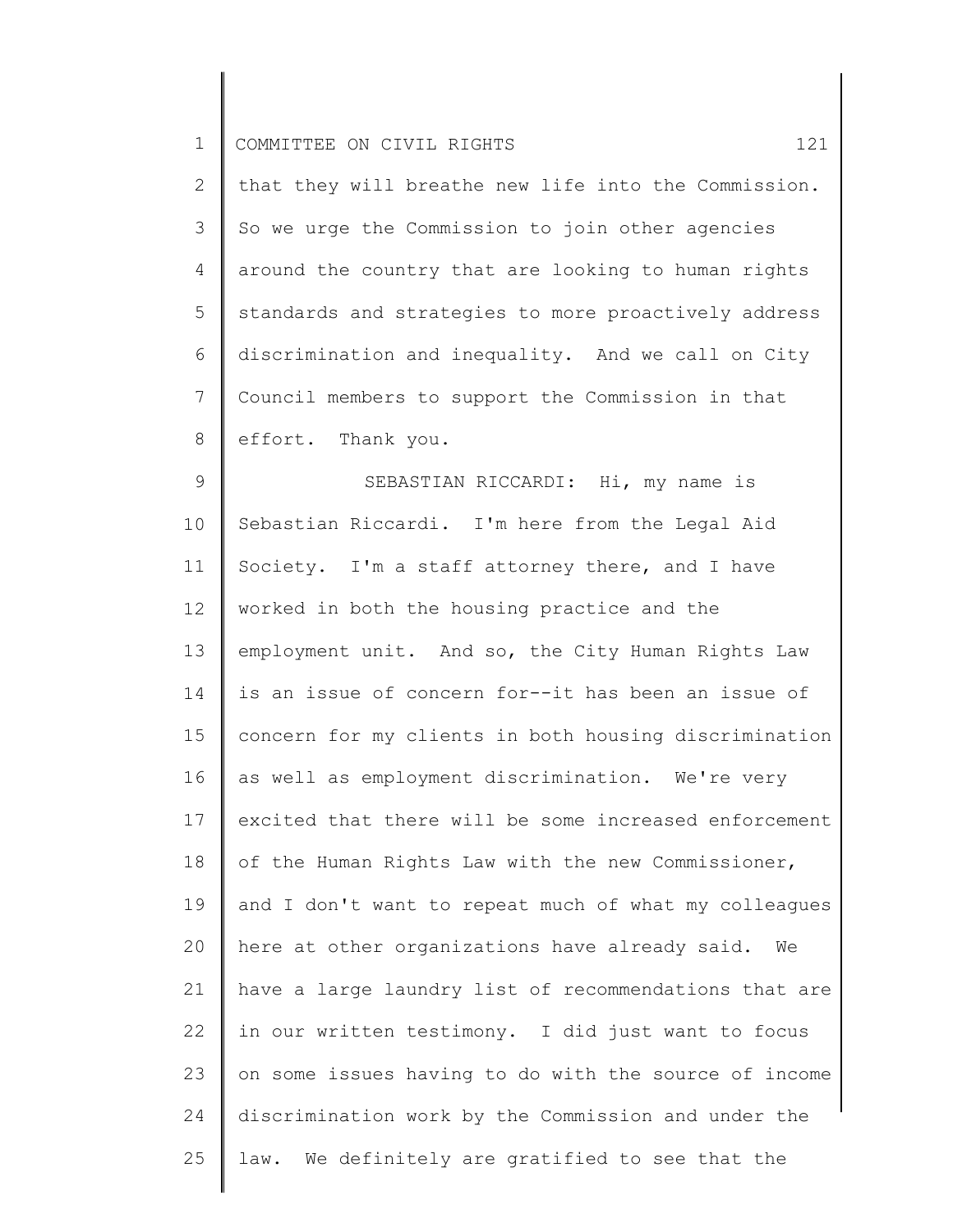2 3 4 5 6 7 8 9 10 11 12 13 14 15 16 17 18 19 20 21 22 23 24 25 Commission has been taking---is now in the past two weeks taking a new direction in their efforts. And we were surprised to hear that they actually had a testing program for source of income discrimination in housing. And we think that is critical. There are still huge systemic problems in the housing market for many of our clients who use housing subsidies in order to afford shelter. Despite the fact that Local Law 10 was passed over six years ago, many landlords still presumably don't know that discriminating on source of income is illegal. As Council Member Lander's perusal of Craigslist showed. And so we do stress that it is imperative that the Commission engage in systemic pattern practice litigation in order to really change the dynamics of the rental market. These abuses are still continuing. Just as an example, the new--the new LINC for living in communities, which is a joint program by the HRA and DHS to move families our of shelter. They've issued over 1,500 vouchers to help families find permanent housing, but only 400 of them have resulted in actual signed leases. This is clearly an example of discrimination at work in the market. And so we do stress that it is important for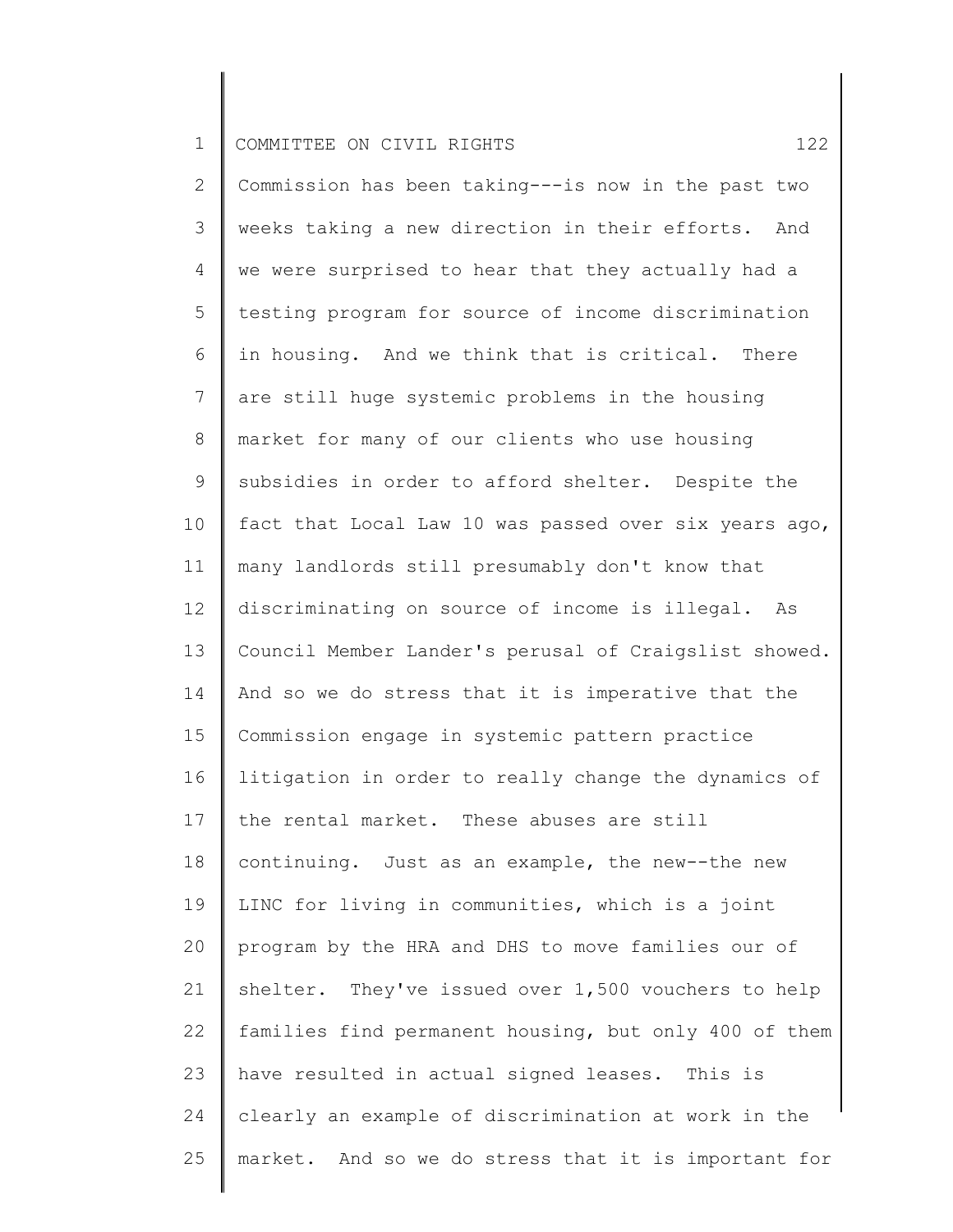2 3 4 5 6 7 8 9 10 11 the Commission to engage in testing. We think that the, you know-- But we agree with Commissioner Malalis that perhaps these-- Because of the new direction that the Commissioner is taking these bills--some of these bills might be premature. While reporting requirements probably only take a few minutes, if they have the right software I guess for case tracking, then it should be very simple. The actual implementation of the testing program might require a little more study.

12 13 14 15 16 17 18 19 20 21 22 23 24 25 So, just in terms of a couple of suggestions that I did want to highlight, which is that on the employment side, we think that the Commission is an invaluable resource for low-income New Yorkers who do not have access to the private bar. Because of their claims are of such low value. Not to themselves, but in absolute dollar amounts that it's hard to attract competent counsel. So the use of mediation as a resource in discrimination disputes at the Commission could be a very useful way of leveraging their resources to provide as much help to claimants as possible. We also think that in light especially of some of the newer laws that have been passed like the Pregnancy Discrimination Act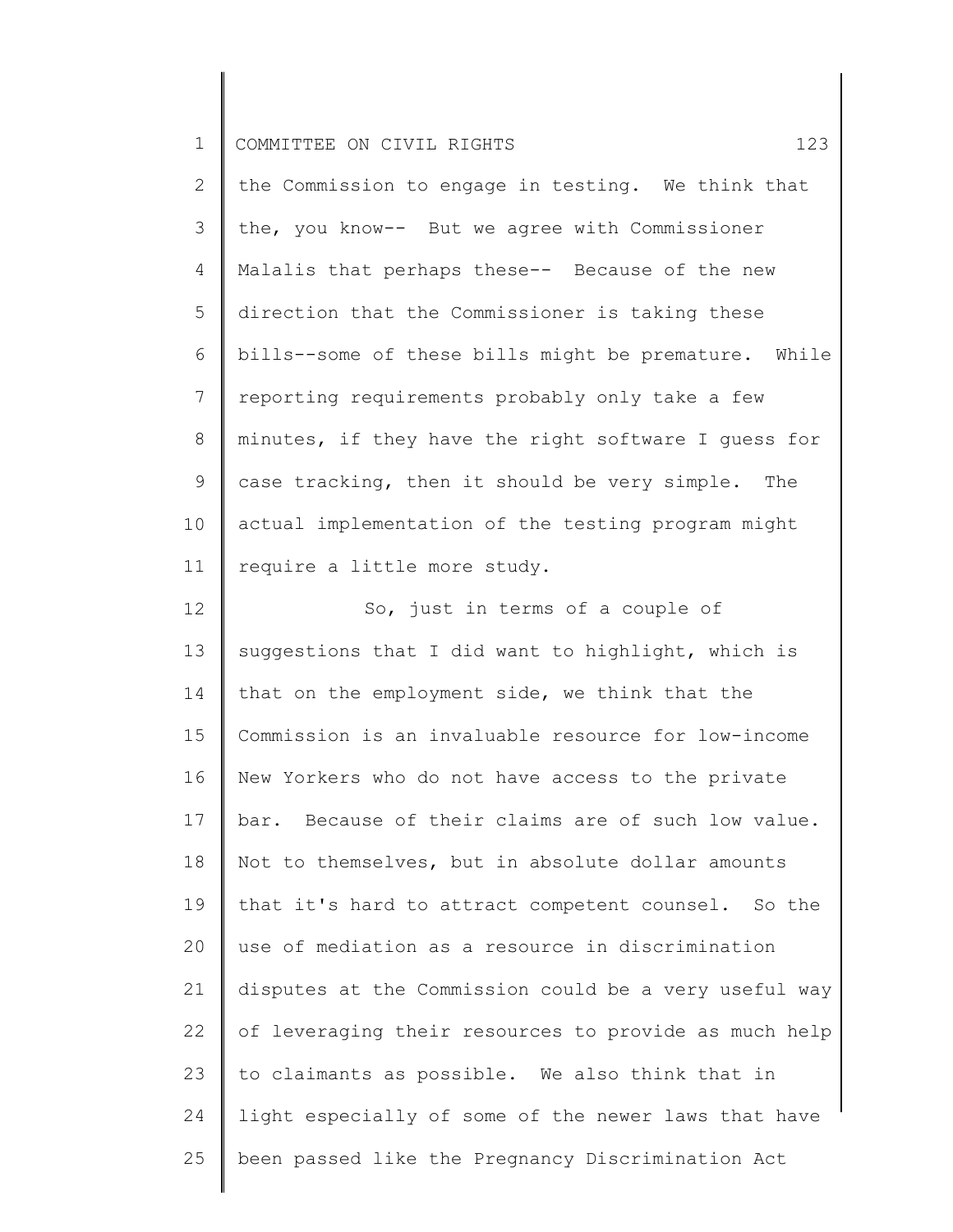| $\overline{2}$  | that some policy--that the use of policy guidance,   |
|-----------------|------------------------------------------------------|
| 3               | opinion letters could be a very useful tool to       |
| 4               | educate those who are regulated like employers and   |
| 5               | landlords about their duties under the new Human     |
| 6               | Rights Law. We also think that in addition to        |
| $7\phantom{.0}$ | initiating system pattern practice cases, that the   |
| 8               | Commission should also monitor, the type of          |
| 9               | litigation and file Amicus briefs when possible.     |
| 10              | And lastly, I just do want to highlight              |
| 11              | that in order to do any of this effectively, it is   |
| 12              | important that the Commission be funded at a proper  |
| 13              | level, and we've very happy to hear that there is    |
| 14              | additional funding coming. But as our other          |
| 15              | coalition partners who are part of the Human Rights  |
| 16              | Working Group, have mentioned that it still leaves   |
| 17              | the Commission under-funded to the task that is in   |
| 18              | front of them. Thank you.                            |
| 19              | CHAIRPERSON ROSE: Thank you. Brad, do                |
| 20              | you have any questions?                              |
| 21              | COUNCIL MEMBER LANDER: No, I just think              |
| 22              | it's good. Thank you and I want to thank this panel. |
| 23              | We have a great set of advocates and I think your--  |
| 24              | the push that the whole community of advocates has   |
| 25              | been engaged in for a long time is needed. I will--I |
|                 |                                                      |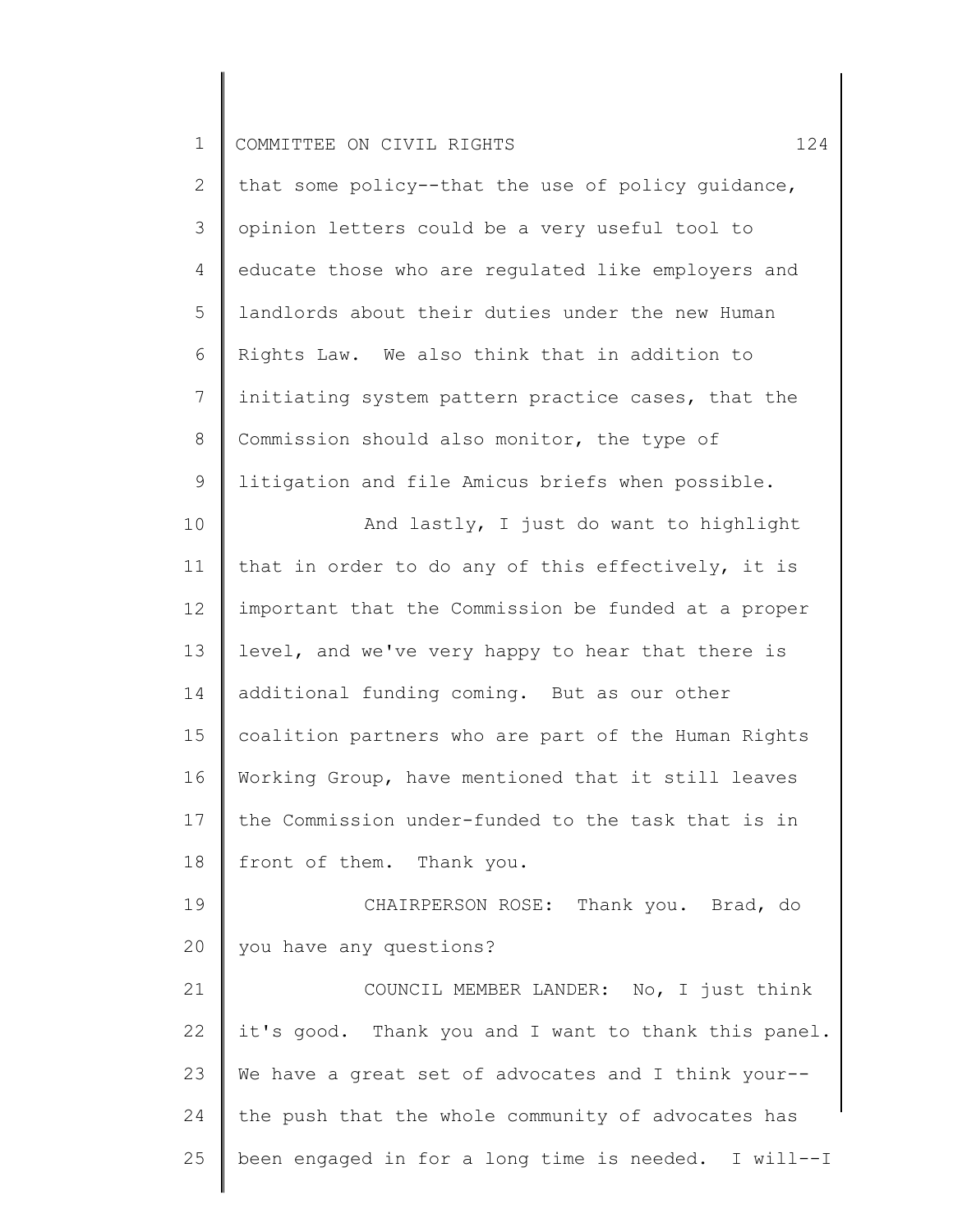| $\mathbf 1$ | 125<br>COMMITTEE ON CIVIL RIGHTS                      |
|-------------|-------------------------------------------------------|
| 2           | quess I'll note just on source of income I was        |
| 3           | remembering that Local Law 10 of 2008 had as its      |
| 4           | prime sponsor none other than Bill de Blasio.         |
| 5           | CHAIRPERSON ROSE: [laughter]                          |
| 6           | COUNCIL MEMBER LANDER: So, you know,                  |
| 7           | it's a shame, and we had an oversight on it under     |
| 8           | your Chair, under your leadership--                   |
| 9           | CHAIRPERSON ROSE: [interposing] Yes,                  |
| 10          | yes.                                                  |
| 11          | COUNCIL MEMBER LANDER: -- which was one of            |
| 12          | the more appalling hearings that we had.              |
| 13          | CHAIRPERSON ROSE: Yes, it was.                        |
| 14          | COUNCIL MEMBER LANDER: So, let's be                   |
| 15          | optimistic now that we're at a moment when that along |
| 16          | with other elements of the law can finally be robust  |
| 17          | and enforced.                                         |
| 18          | CHAIRPERSON ROSE: Thank you and I want                |
| 19          | to thank you all for your testimony. And I want to    |
| 20          | thank everybody for sort of reiterating that we're    |
| 21          | looking for the Human Rights Commission to step up    |
| 22          | and be the confident and productive Commission that   |
| 23          | we know that it can be because New York has the most  |
| 24          | expansive Civil Rights Law, and we want that to be    |
| 25          | actually realized. And I think everyone addressed     |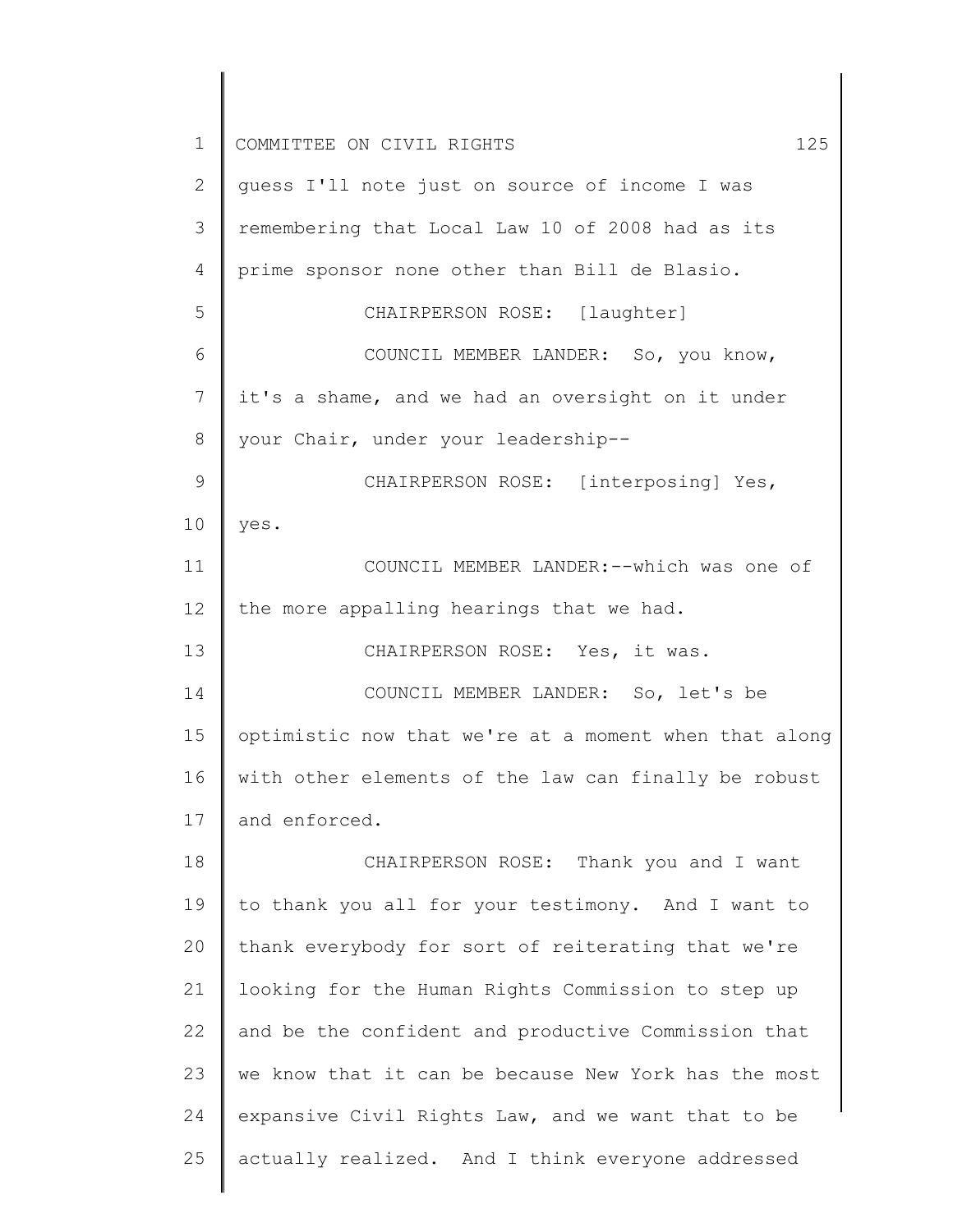20

21

22

23

24

25

2 3 4 5 6 7 8 9 10 11 12 13 14 15 16 17 18 19 today that there's a vital need to address systemic discrimination. That we have to look at testing more aggressively, and training. Training of the testers so that we get the outcome that we're looking for and how important that the data gathering and reporting it is. And so, I thank you all for elucidating on the issues very well. For supporting the legislation. For making recommendations that would only strengthen the legislation, and for being committed for making sure that New York City is a just and fair city. And that we're addressing the tales of two cities in this disparate treatment that some of the residents face. So I thank you all and with that said, it is like 4:20 in the afternoon and this meeting is adjourned. [gavel]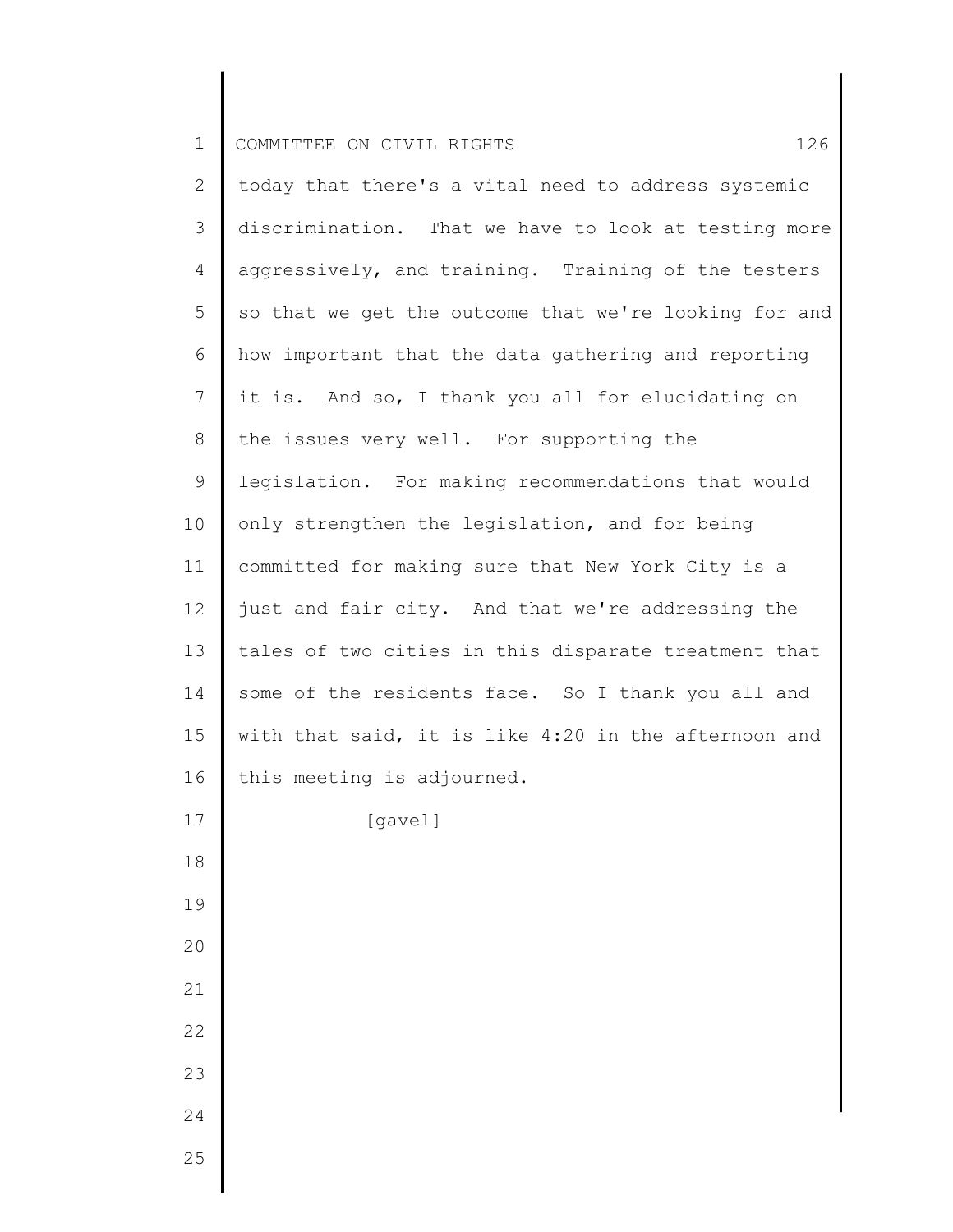| $\mathbf 1$    | COMMITTEE ON CIVIL RIGHTS |  | 127 |
|----------------|---------------------------|--|-----|
| $\mathbf{2}$   |                           |  |     |
| $\overline{3}$ |                           |  |     |
| $\overline{4}$ |                           |  |     |
| 5              |                           |  |     |
| $\epsilon$     |                           |  |     |
| $\overline{7}$ |                           |  |     |
| $\,8\,$        |                           |  |     |
| 9              |                           |  |     |
| $1\,0$         |                           |  |     |
| $11\,$         |                           |  |     |
| $12\,$         |                           |  |     |
| $13$           |                           |  |     |
| $1\,4$         |                           |  |     |
| 15             |                           |  |     |
| 16             |                           |  |     |
| $17\,$         |                           |  |     |
| $1\,8$         |                           |  |     |
| 19             |                           |  |     |
| $20$           |                           |  |     |
| $21$           |                           |  |     |
| $2\sqrt{2}$    |                           |  |     |
| 23             |                           |  |     |
| 24             |                           |  |     |
| 25             |                           |  |     |